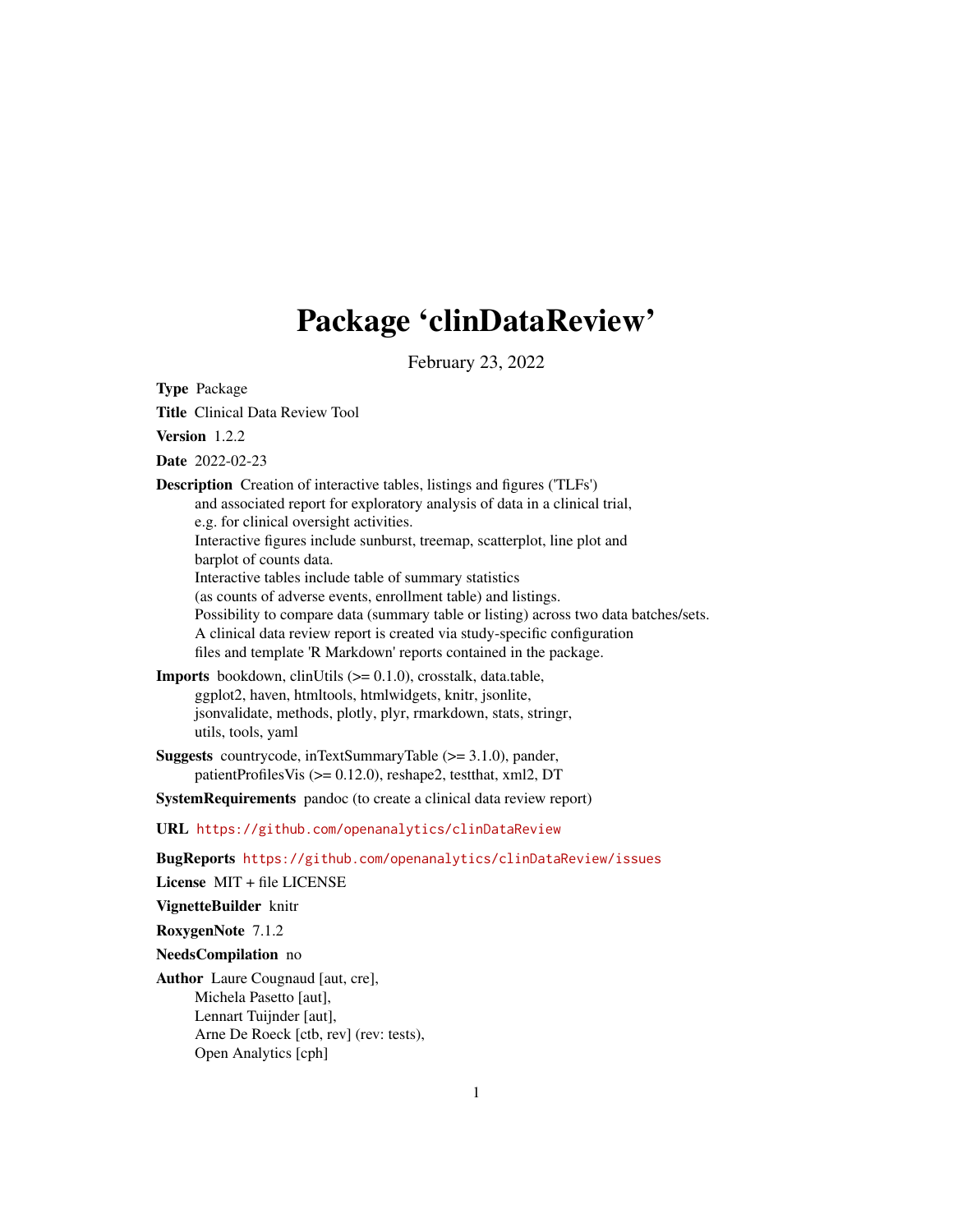Maintainer Laure Cougnaud <laure.cougnaud@openanalytics.eu> Repository CRAN Date/Publication 2022-02-23 19:10:03 UTC

# R topics documented:

|    | $\overline{\mathcal{L}}$ |
|----|--------------------------|
|    | $\overline{4}$           |
|    | $\overline{5}$           |
|    | 6                        |
|    | 9                        |
| 13 |                          |
| 17 |                          |
| 18 |                          |
| 19 |                          |
| 19 |                          |
| 20 |                          |
| 21 |                          |
| 23 |                          |
| 23 |                          |
| 24 |                          |
| 29 |                          |
| 30 |                          |
| 31 |                          |
| 32 |                          |
| 33 |                          |
| 33 |                          |
| 34 |                          |
| 35 |                          |
| 35 |                          |
| 36 |                          |
| 41 |                          |
| 42 |                          |
| 45 |                          |
| 46 |                          |
| 47 |                          |
| 48 |                          |
| 49 |                          |
| 49 |                          |
| 51 |                          |
| 52 |                          |
| 52 |                          |
| 53 |                          |
|    |                          |
|    |                          |
|    |                          |
| 56 |                          |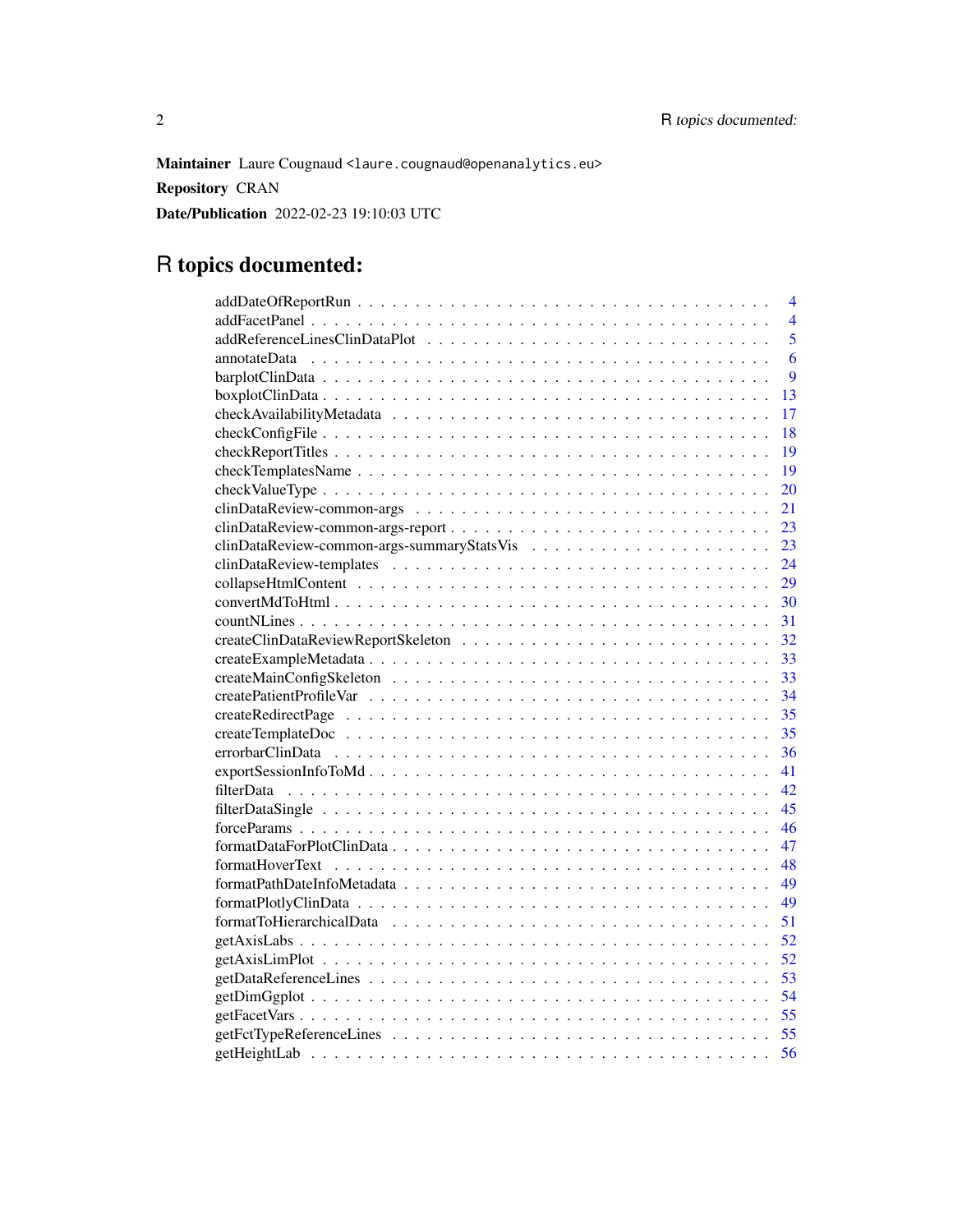| 59 |
|----|
| 60 |
| 62 |
| 62 |
| 63 |
| 63 |
| 64 |
| 66 |
| 67 |
| 68 |
|    |
|    |
|    |
|    |
|    |
|    |
|    |
| 75 |
|    |
| 78 |
| 79 |
|    |
|    |
| 82 |
| 89 |
| 89 |
|    |
|    |
|    |
| 98 |
|    |
|    |
|    |
|    |

**Index** the contract of the contract of the contract of the contract of the contract of the contract of the contract of the contract of the contract of the contract of the contract of the contract of the contract of the co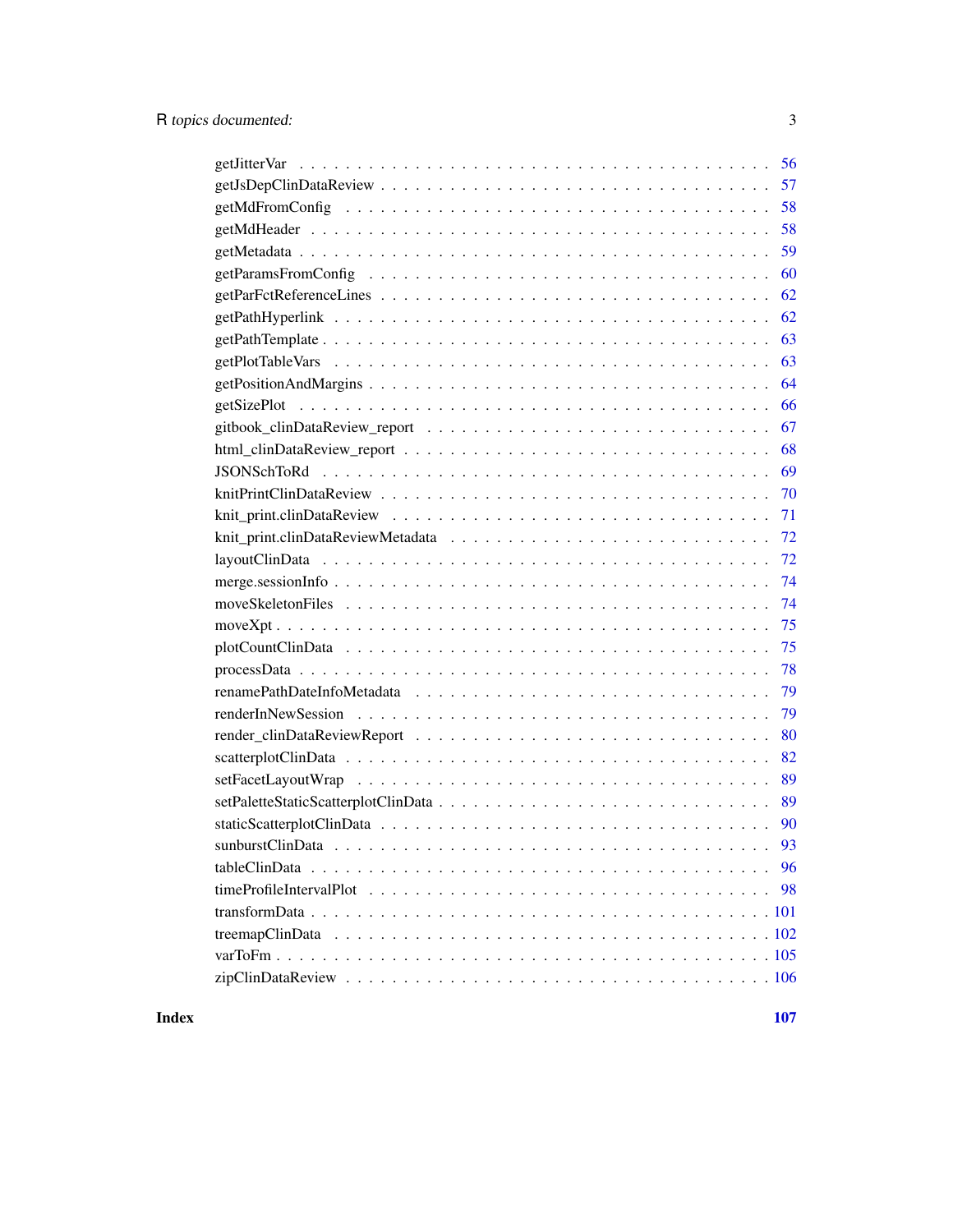<span id="page-3-0"></span>addDateOfReportRun *Add date of report running*

### Description

Add the today's date of when the report runs to the info of the metadata.

#### Usage

```
addDateOfReportRun(summaryInfo)
```
### Arguments

summaryInfo matrix, see output from [getMetadata](#page-58-1).

#### Value

A matrix, same as input summaryInfo with an extra row with the date of today.

addFacetPanel *Add facet-panel to single plotly plot.*

### Description

Add facet-panel to single plotly plot.

### Usage

```
addFacetPanel(
 pl,
 panelLab,
 panelWidth = 20,
 fontSize = 15,
  side = c("top", "right")
)
```

| рl         | a plotly object to which to add a single facet panel                                       |
|------------|--------------------------------------------------------------------------------------------|
| panelLab   | text to be shown in the facet panel                                                        |
| panelWidth | thickness of the panel in pixels.                                                          |
| fontSize   | fontsize of facetText                                                                      |
| side       | the side of the plot to show the panel (currently only right panels are imple-<br>mented.) |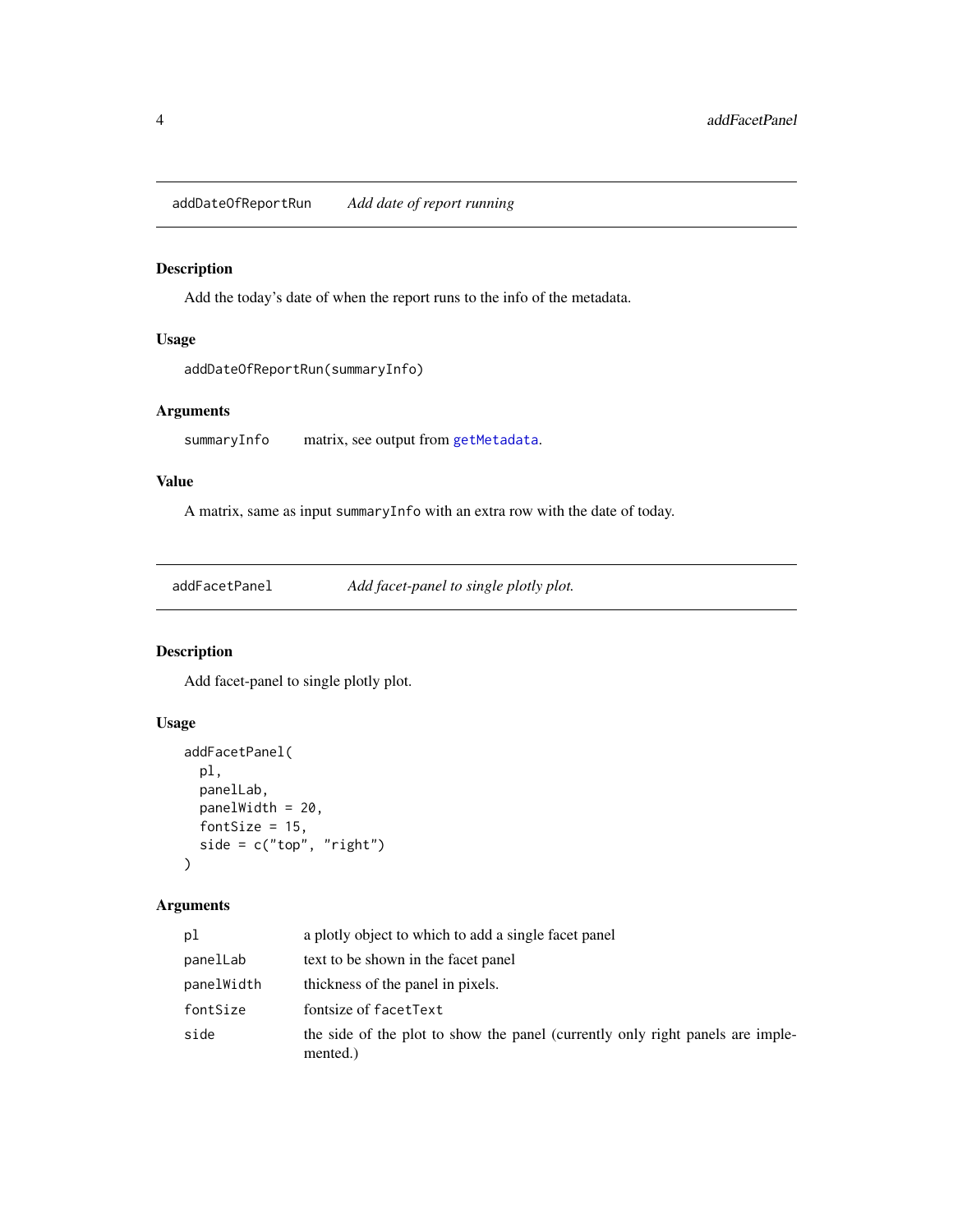#### <span id="page-4-0"></span>Details

plot title clipping.

Incase case side = 'top', the plot title (eg. layout(title = "title")) will clip with the top pannel.

```
Resolve this with the following configutations: (once all the subplots have already been combined)
layout( title = list(text = "title",yref = "container",y = 1)) # place the title at absolute
top of the page margin = list(t = panelWidth + heightTitleTextInPixels) # If font size =15 roughly equal to 20 pixels.
```
### Value

plotly object with the facet panel added.

#### Author(s)

lennart tuijnder

```
addReferenceLinesClinDataPlot
```
*Add reference (horizontal/vertical/diagonal) lines to a clinical data plot*

#### Description

Add reference (horizontal/vertical/diagonal) lines to a clinical data plot

#### Usage

```
addReferenceLinesClinDataPlot(
 gg,
 data,
 xVar,
 yVar,
 xLim = NULL,yLim = NULL,
 refLinePars = NULL,
 facetPars = NULL
```
### )

| gg   | ggplot object.                                           |
|------|----------------------------------------------------------|
| data | Data.frame with data.                                    |
| xVar | String with column of data containing x-variable.        |
| vVar | String with column of data containing y-variable.        |
| xLim | Numeric vector of length 2 with limits for the x/y axes. |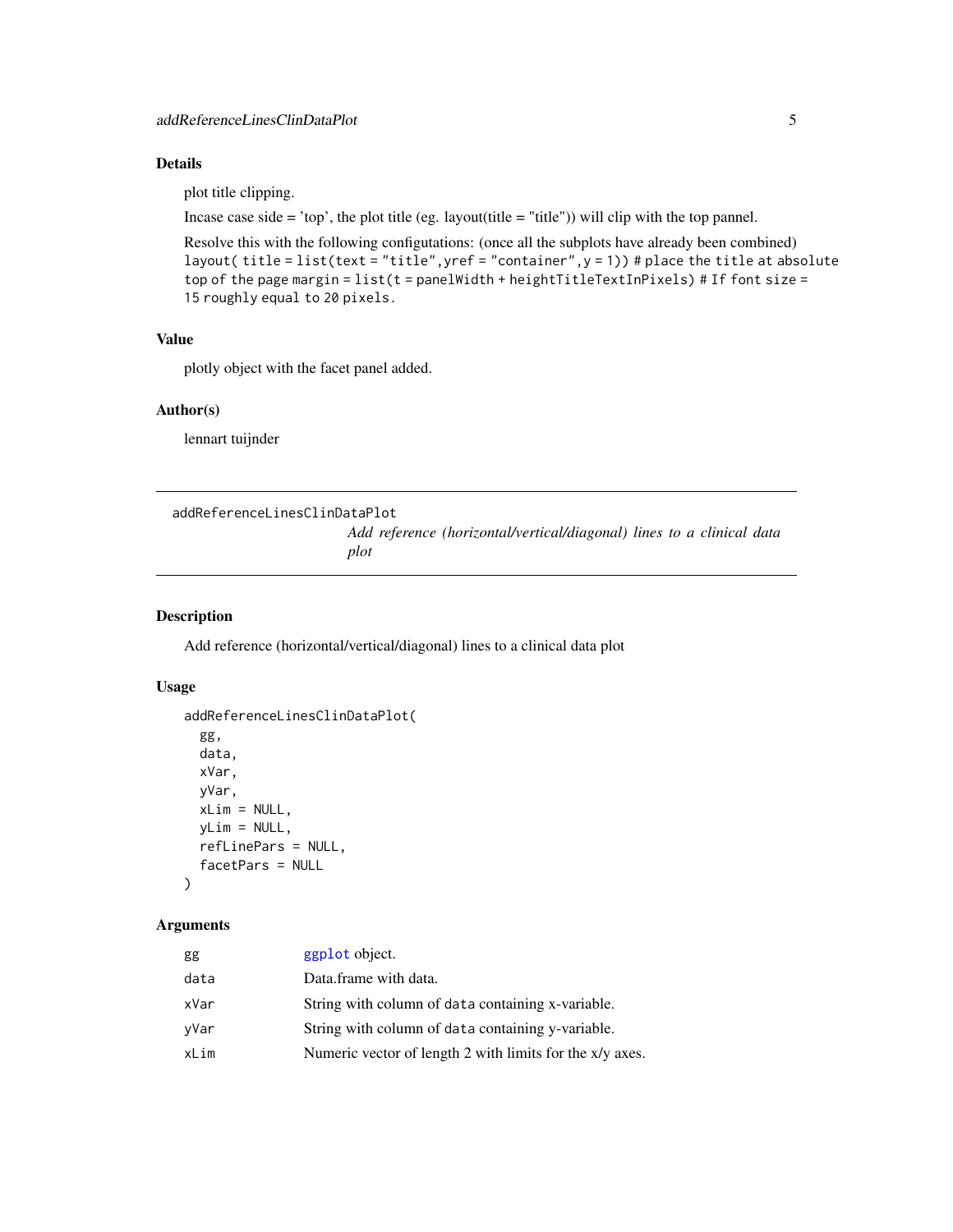<span id="page-5-0"></span>

| yLim        | Numeric vector of length 2 with limits for the x/y axes.                                                                                                                                                                                                                     |
|-------------|------------------------------------------------------------------------------------------------------------------------------------------------------------------------------------------------------------------------------------------------------------------------------|
| refLinePars | (optional) Nested list, with parameters for each reference line(s). Each sublist<br>(a.k.a reference line) contains:                                                                                                                                                         |
|             | • aesthetic value(s) or variable(s) for the lines (in this case column names of<br>data) for reference lines. The line position is controlled by the aesthetics<br>supported in geom_vline, geom_hline and geom_abline.                                                      |
|             | • 'label': (optional) Logical specifying if the line should be annotated (FALSE<br>to not annotate the line) or string with annotation label. By default, the<br>value of the position of the horizontal/vertical line or the equation of the<br>diagonal line is displayed. |
| facetPars   | List with facetting parameters, passed to the facetting function. Variables should<br>be specified as character or formula. For 'wrap' facetting (facetType is 'wrap'),<br>if the layout is not specified via nrow/ncol, 2 columns are used by default.                      |

### Value

Updated [ggplot](#page-0-0) object.

### Author(s)

Laure Cougnaud

annotateData *Annotate a SDTM dataset.*

### Description

Standard annotation variables are available via the parameter annotType. Custom dataset/variables of interest are specified via the annotDataset/annotVar parameters.

### Usage

```
annotateData(
  data,
  dataPath = ".".annotations,
  subjectVar = "USUBJID",
  verbose = FALSE,
  labelVars = NULL,
  labelData = "data"
\mathcal{L}
```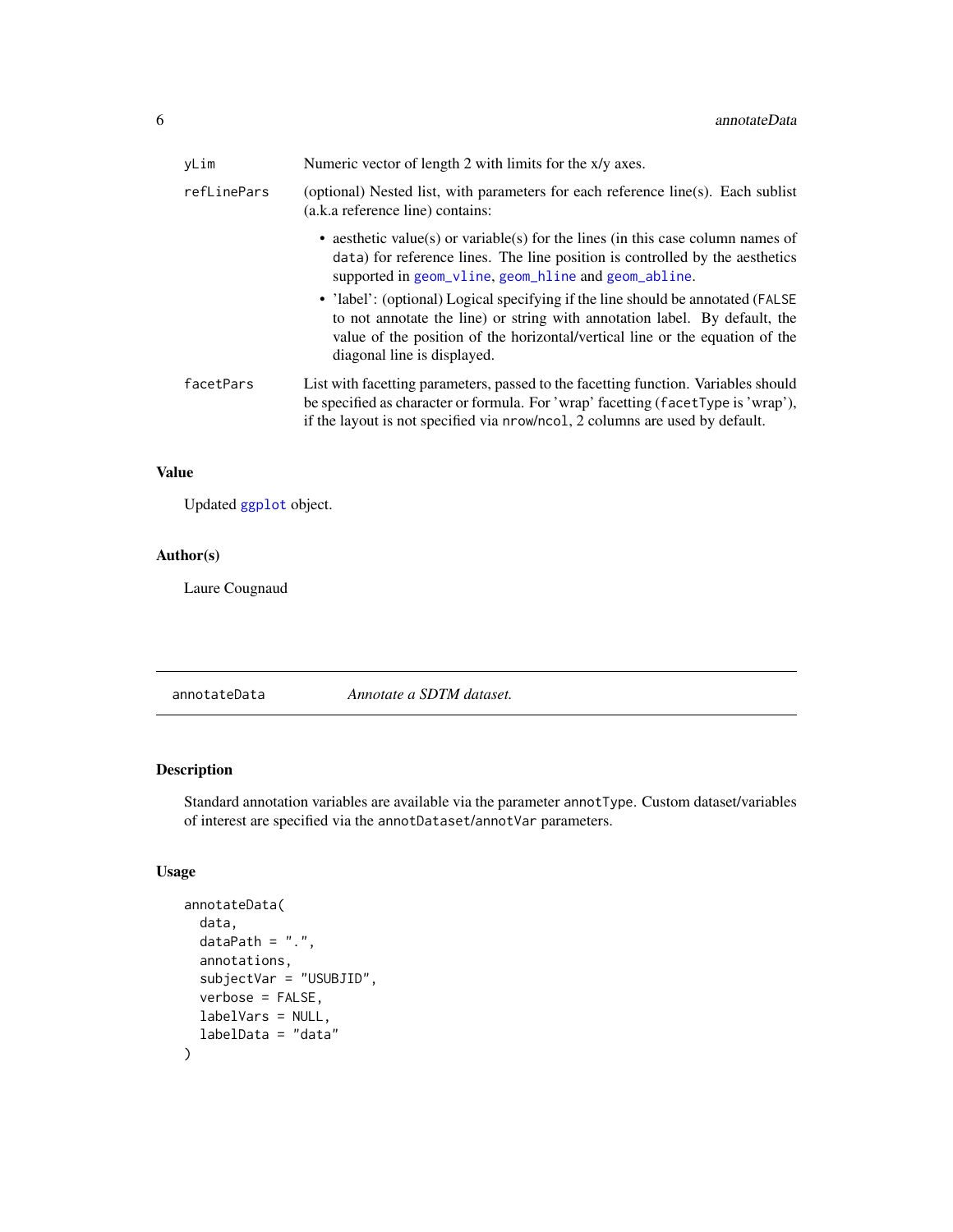## annotateData 7

| data        | Data.frame with input data to annotate.                                                                                                                                                                                                                          |
|-------------|------------------------------------------------------------------------------------------------------------------------------------------------------------------------------------------------------------------------------------------------------------------|
| dataPath    | String with path to the data.                                                                                                                                                                                                                                    |
| annotations | Annotations (or list of those) either as a:                                                                                                                                                                                                                      |
|             | • string with standard annotation type, among:                                                                                                                                                                                                                   |
|             | - demographics: standard variables from the demographics data (DM or<br>ADSL) are extracted                                                                                                                                                                      |
|             | - exposed_subjects: a logical variable: EXFL is added to data, identi-<br>fying exposed subjects, i.e. subjects included in the exposure dataset<br>(EX/ADEX) dataset and with non empty and non missing start date<br>('EXSTDTC', 'STDY' or 'ASTDY')            |
|             | - functional_groups_lab: a character variable: 'LBFCTGRP' is added to<br>data based on standard naming of the parameter code ('PARAMCD'<br>or 'LBTESTCD' variable)                                                                                               |
|             | • list of custom annotation, with:                                                                                                                                                                                                                               |
|             | - (optional) annotation dataset, either:                                                                                                                                                                                                                         |
|             | * 'dataset': String with name of the annotation dataset, e.g. 'ex' to<br>import data from the file: '[dataset].sas7bdat'in dataPath                                                                                                                              |
|             | * 'data': Data.frame with annotation dataset                                                                                                                                                                                                                     |
|             | The input data is used if 'data' and 'dataset' are not specified.                                                                                                                                                                                                |
|             | $-$ 'vars': Either:                                                                                                                                                                                                                                              |
|             | * Character vector with variables of interest from annotation dataset.<br>If not specified, all variables of the dataset are considered.                                                                                                                         |
|             | * String with new variable name computed from varFct                                                                                                                                                                                                             |
|             | - 'varFct': (optional) Either:                                                                                                                                                                                                                                   |
|             | * function of data or string containing such function (e.g. 'func-<br>tion(data) ')                                                                                                                                                                              |
|             | * string containing manipulations from column names of data (e.g.<br>$'col1 + col2')$                                                                                                                                                                            |
|             | used to create a new variable specified in vars.                                                                                                                                                                                                                 |
|             | - 'filters': (optional) Filters for the annotation dataset, see filters<br>parameter of filterData.                                                                                                                                                              |
|             | The annotation dataset is first filtered, before being combined to the<br>input data, such as only the records retained in the annotation dataset<br>will be annotated in the output data. Other records will have missing<br>values in the annotated variables. |
|             | - 'varLabel': (optional) label for new variable in case varFct is speci-<br>fied.                                                                                                                                                                                |
|             | - 'varsBy': (optional) Character vector with variables used to merge in-<br>put data and the annotation dataset. If not specified:                                                                                                                               |
|             | * if an external dataset (dataset/data) is specified: subjectVar is<br>used                                                                                                                                                                                      |
|             | * otherwise: annotation dataset and input data are merged by rows IDs                                                                                                                                                                                            |
| subjectVar  | String with subject ID variable, 'USUBJID' by default.                                                                                                                                                                                                           |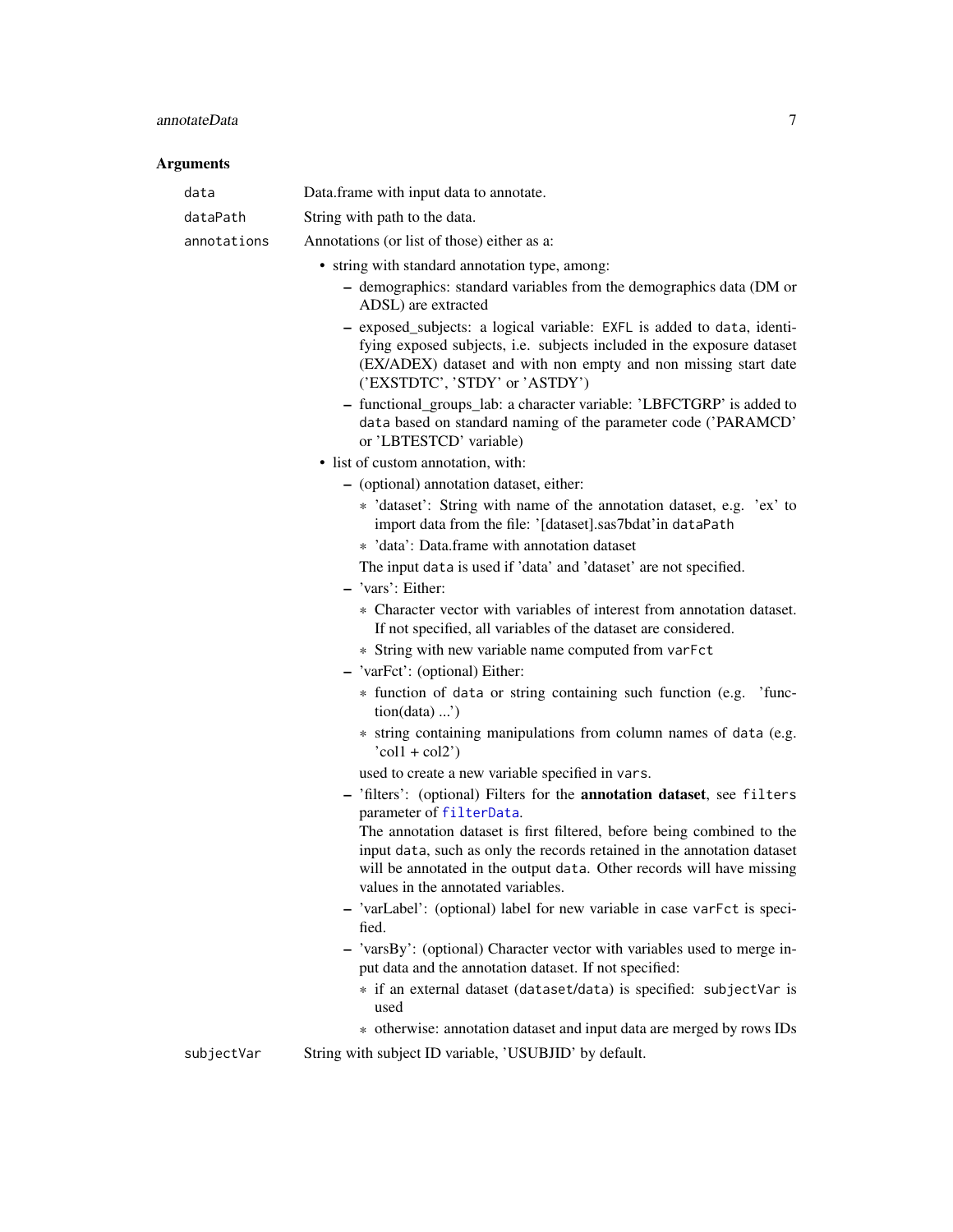| verbose   | Logical, if TRUE (FALSE by default) progress messages are printed in the cur-<br>rent console. For the visualizations, progress messages during download of<br>subject-specific report are displayed in the browser console. |
|-----------|------------------------------------------------------------------------------------------------------------------------------------------------------------------------------------------------------------------------------|
| labelVars | Named character vector containing variable labels of data. This will be updated<br>with the labels of the extra annotation variables (in attr (output, 'labelVars')).                                                        |
| labelData | (optional) String with label for input data, that will be included in progress<br>messages.                                                                                                                                  |

#### Value

Annotated data. If labelVars is specified, the output contains an extra attribute: 'labelVars' containing updated labelVars (accessible via: in attr(output,'labelVars')).

#### Examples

```
library(clinUtils)
data(dataADaMCDISCP01)
dataLB <- dataADaMCDISCP01$ADLBC
dataDM <- dataADaMCDISCP01$ADSL
dataAE <- dataADaMCDISCP01$ADAE
labelVars <- attr(dataADaMCDISCP01, "labelVars")
# standard annotations:
# path to dataset should be specified via: 'pathData'
## Not run:
annotateData(dataLB, annotations = "demographics", pathData = ...)
## End(Not run)
# add all variables in annotation data (if not already available)
head(annotateData(dataLB, annotations = list(data = dataDM)), 1)
# only variables of interest
head(annotateData(dataLB, annotations = list(data = dataDM, vars = c("ARM", "ETHNIC"))), 1)
# filter annotation dataset
dataAnnotated <- annotateData(dataLB,
annotations = list(
data = dataDM,
vars = c("ARM", "ETHNIC"),filters = list(var = "ARM", value = "Placebo")
)
)
head(subset(dataAnnotated, ARM == "Placebo"), 1)
head(subset(dataAnnotated, is.na(ARM)), 1)
# worst-case scenario: add a new variable based on filtering condition
dataAE$AESEV <- factor(dataAE$AESEV, levels = c('MILD', "MODERATE", "SEVERE"))
```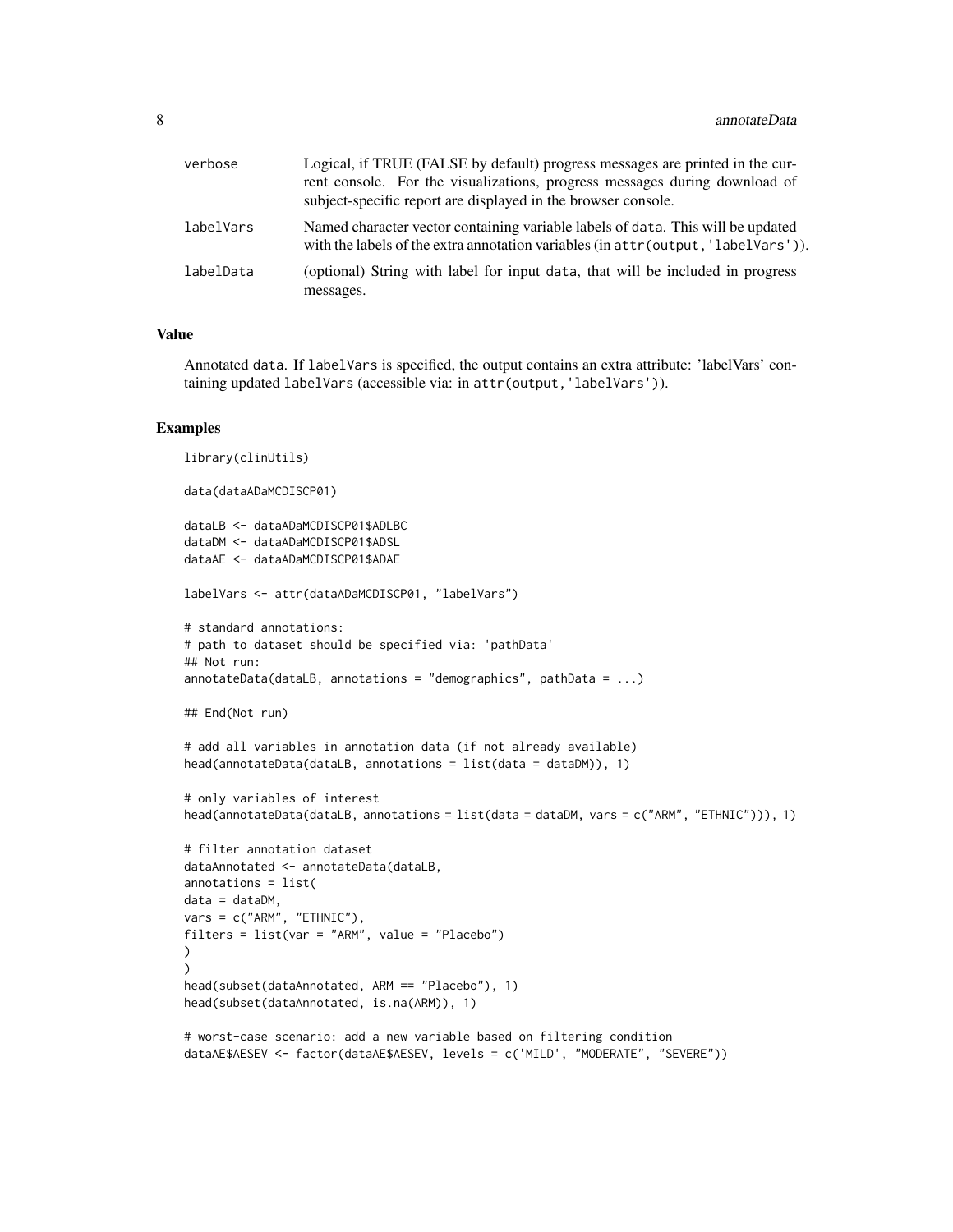### <span id="page-8-0"></span>barplotClinData 9

```
dataAEWC <- annotateData(
data = dataAE,annotations = list(
vars = "WORSTINT",
# create new variable: 'WORSTINT'
# with TRUE if maximum toxicity grade per subject/test
# (if multiple, they are all retained)
filters = list(
var = "AESEV".# max will take latest level in a factor
# (so 'MODERATE' if 'MILD'/'MODERATE' are available)
valueFct = function(x) x[which.max(as.numeric(x))],
varsBy = c("USUBJID", "AEDECOD"),
keepNA = FALSE,
varNew = "WORSTINT",
labelNew = "worst-case"
\lambda),
labelVars = labelVars,
verbose = TRUE
\mathcal{L}attr(dataAEWC, "labelVars")["WORSTINT"]
# add a new variable based on a combination of variables:
dataLB <- annotateData(dataLB,
annotations = list(vars = "HILORATIO", varFct = "A1HI / A1LO")
)
# add a new variable based on extraction of a existing variable
# Note: slash should be doubled when the function is specified as text
dataLB <- annotateData(dataLB,
annotations = list(vars = "PERIOD", varFct = "sub('.* Week (.+)', 'Week \\\\1', AVISIT)")
)
# multiple annotations:
dataAnnotated <- annotateData(dataLB,
annotations = list(
list(data = dataDM, vars = c("ARM", "ETHNIC")),
list(data = dataAE, vars = c("AESEV"))
)
)
head(dataAnnotated, 1)
```
<span id="page-8-1"></span>barplotClinData *Barplot interactive plot.*

#### Description

Barplot interactive plot.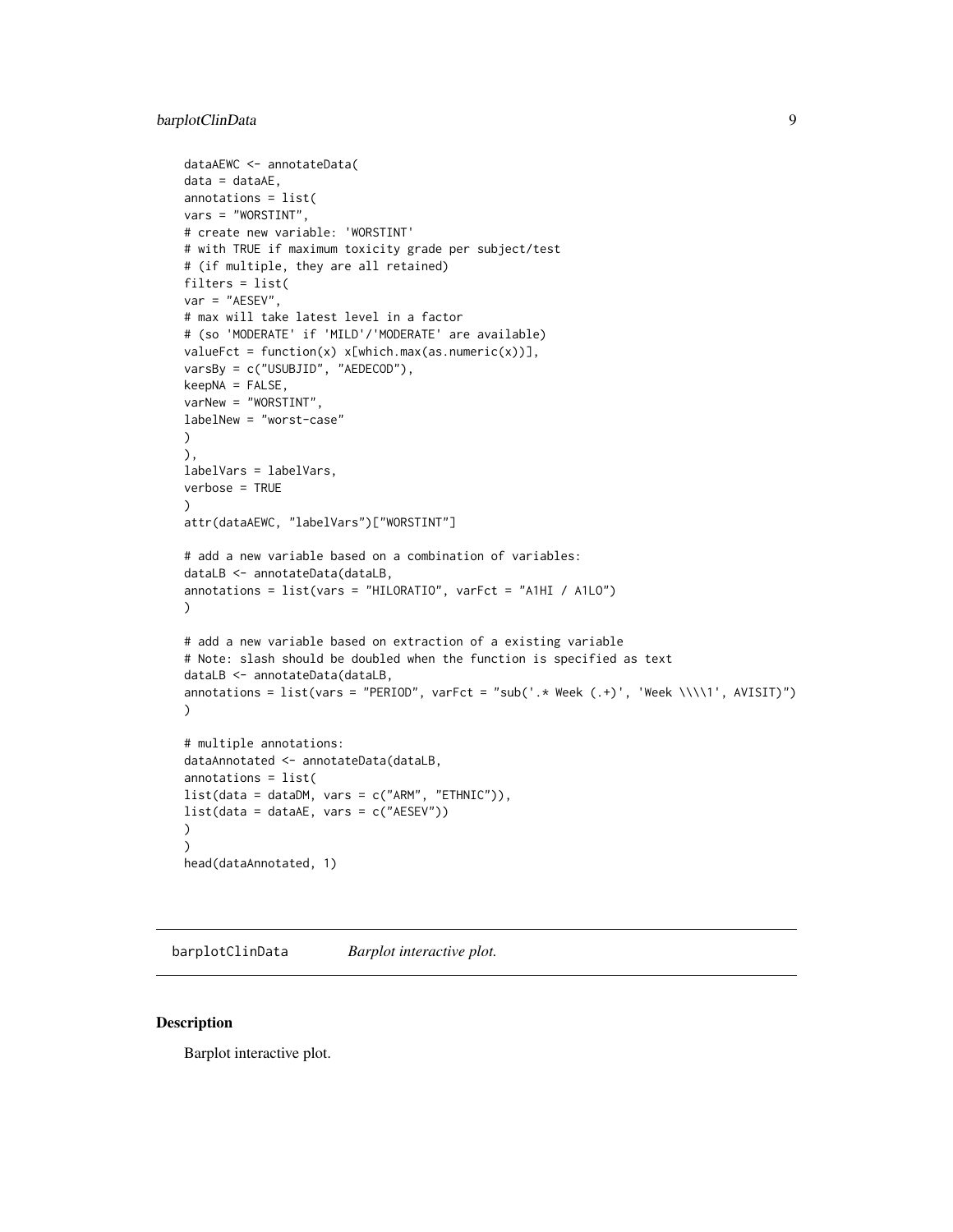#### Usage

```
barplotClinData(
  data,
  xVar,
  yVar,
  xLab = getLabelVar(xVar, labelVars = labelVars),
 yLab = getLabelVar(yVar, labelVars = labelVars),
  colorVar = NULL,
  colorLab = getLabelVar(colorVar, labelVars = labelVars),
  colorPalette = NULL,
  barmode = "group",
  titleExtra = NULL,
  title = paste(paste(yLab, "vs", xLab, titleExtra), collapse = "<br>"),
  caption = NULL,
  subtitle = NULL,
  labelVars = NULL,
 width = NULL,
  height = NULL,hoverVars,
 hoverLab,
  textVar = NULL,
  pathVar = NULL,
  pathLab = getLabelVar(pathVar, labelVars = labelVars),
  table = FALSE,tableVars,
  tableLab,
  tableButton = TRUE,
  tableParts = list(),id = paste0("plotClinData", sample.int(n = 1000, size = 1)),verbose = FALSE
)
```

| data         | Data.frame with data.                                                                                                            |
|--------------|----------------------------------------------------------------------------------------------------------------------------------|
| xVar         | String with column of data containing x-variable.                                                                                |
| yVar         | String with column of data containing y-variable.                                                                                |
| xLab         | String with label for xVar.                                                                                                      |
| yLab         | String with label for xVar.                                                                                                      |
| colorVar     | (optional) String with color variable.                                                                                           |
| colorLab     | String with label for color Var.                                                                                                 |
| colorPalette | (optional) Named character vector with color palette. If not specified, the viridis<br>color palette is used.<br>See clinColors. |
| barmode      | String with type of barplot, either: 'group' or 'stack' (see parameter in layout).                                               |
| titleExtra   | String with extra title for the plot (appended after title).                                                                     |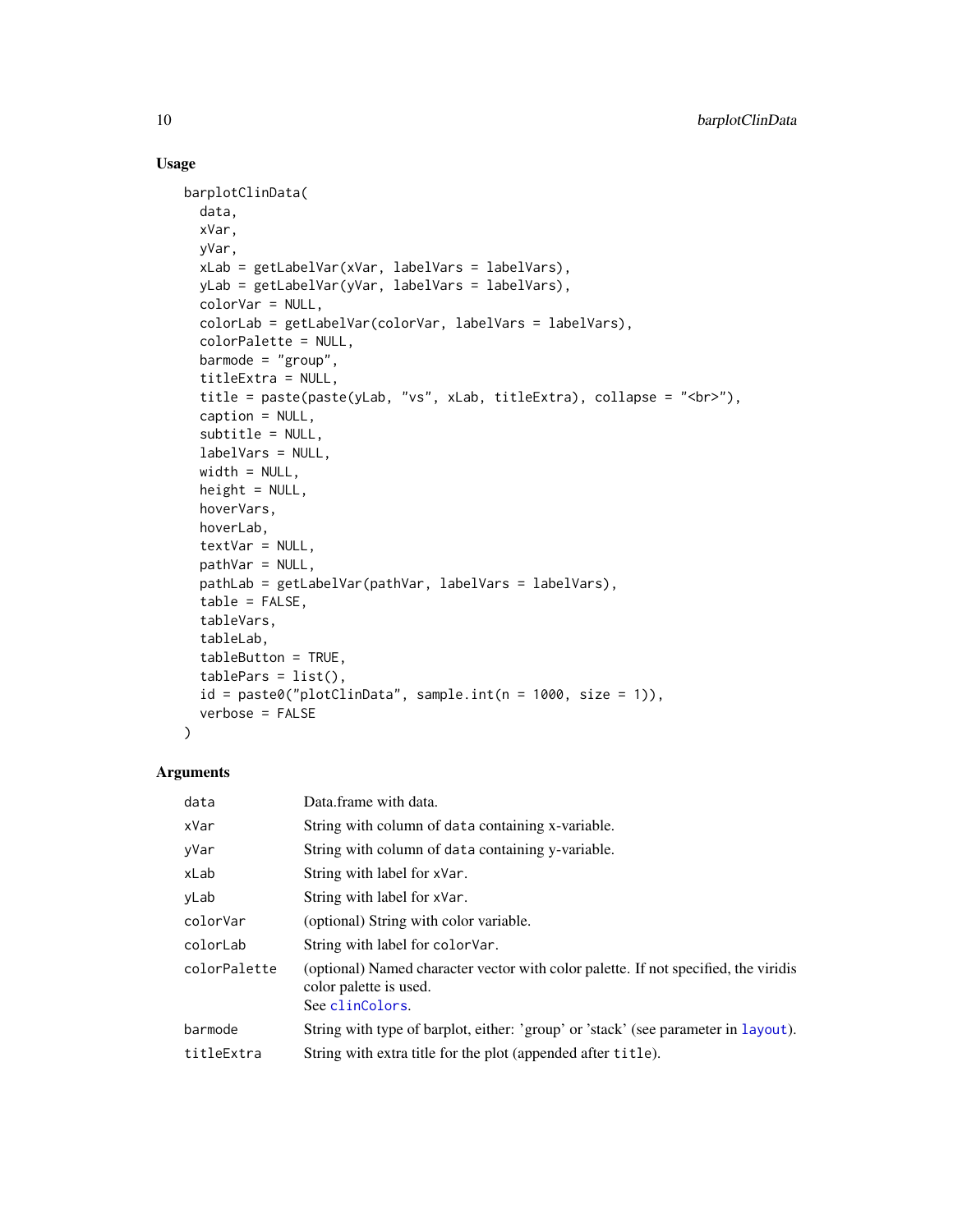### barplotClinData 11

| title       | String with title for the plot.                                                                                                                                                                                              |
|-------------|------------------------------------------------------------------------------------------------------------------------------------------------------------------------------------------------------------------------------|
| caption     | String with caption.<br>The caption is included at the bottom right of the plot. Please note that this<br>might overlap with vertical or rotated x-axis labels.                                                              |
| subtitle    | String with subtitle.<br>The subtitle is included at the top left of the plot, below the title.                                                                                                                              |
| labelVars   | Named character vector containing variable labels.                                                                                                                                                                           |
| width       | Numeric, width of the plot in pixels, 700 by default.                                                                                                                                                                        |
| height      | Numeric, height of the plot in pixels, 700 by default.                                                                                                                                                                       |
| hoverVars   | Character vector with variable(s) to be displayed in the hover, by default any<br>position and aesthetic variables displayed in the plot.                                                                                    |
| hoverLab    | Named character vector with labels for hover Vars.                                                                                                                                                                           |
| textVar     | (optional) String with a text variable, that will be displayed outside of each bar.                                                                                                                                          |
| pathVar     | String with variable of data containing hyperlinks with path to the subject-<br>specific report, formatted as:                                                                                                               |
|             | <a href="./path-to-report">label</a>                                                                                                                                                                                         |
|             | If multiple, they should be separated by: ', '.<br>The report $(s)$ will be:                                                                                                                                                 |
|             | • compressed to a zip file and downloaded if the user clicks on the 'p' (a.k.a<br>'profile') key when hovering on a point of the plot                                                                                        |
|             | • included in a collapsible row, and clickable with hyperlinks in the table                                                                                                                                                  |
| pathLab     | String with label for pathVar, included in the collapsible row in the table.                                                                                                                                                 |
| table       | Logical, if TRUE (FALSE by default) returns also a datatable containing the<br>plot data. (The plot and the table are not linked.)                                                                                           |
| tableVars   | Character vector with variables to be included in the table.                                                                                                                                                                 |
| tableLab    | Named character vector with labels for each table Vars.                                                                                                                                                                      |
| tableButton | Logical, if TRUE (by default) the table is included within an HTML button.                                                                                                                                                   |
| tablePars   | List with parameters passed to the getClinDT function.                                                                                                                                                                       |
| id          | String with general id for the plot:                                                                                                                                                                                         |
|             | . 'id' is used as group for the SharedData                                                                                                                                                                                   |
|             | • 'button: [id]' is used as button ID if table is TRUE                                                                                                                                                                       |
|             | If not specified, a random id, as 'plotClinData[X]' is used.                                                                                                                                                                 |
| verbose     | Logical, if TRUE (FALSE by default) progress messages are printed in the cur-<br>rent console. For the visualizations, progress messages during download of<br>subject-specific report are displayed in the browser console. |

### Value

Either:

- if a table is requested: a clinDataReview object, a.k.a a list with the 'plot' ([plotly](#page-0-0) object) and 'table' ([datatable](#page-0-0) object)
- otherwise: a [plotly](#page-0-0) object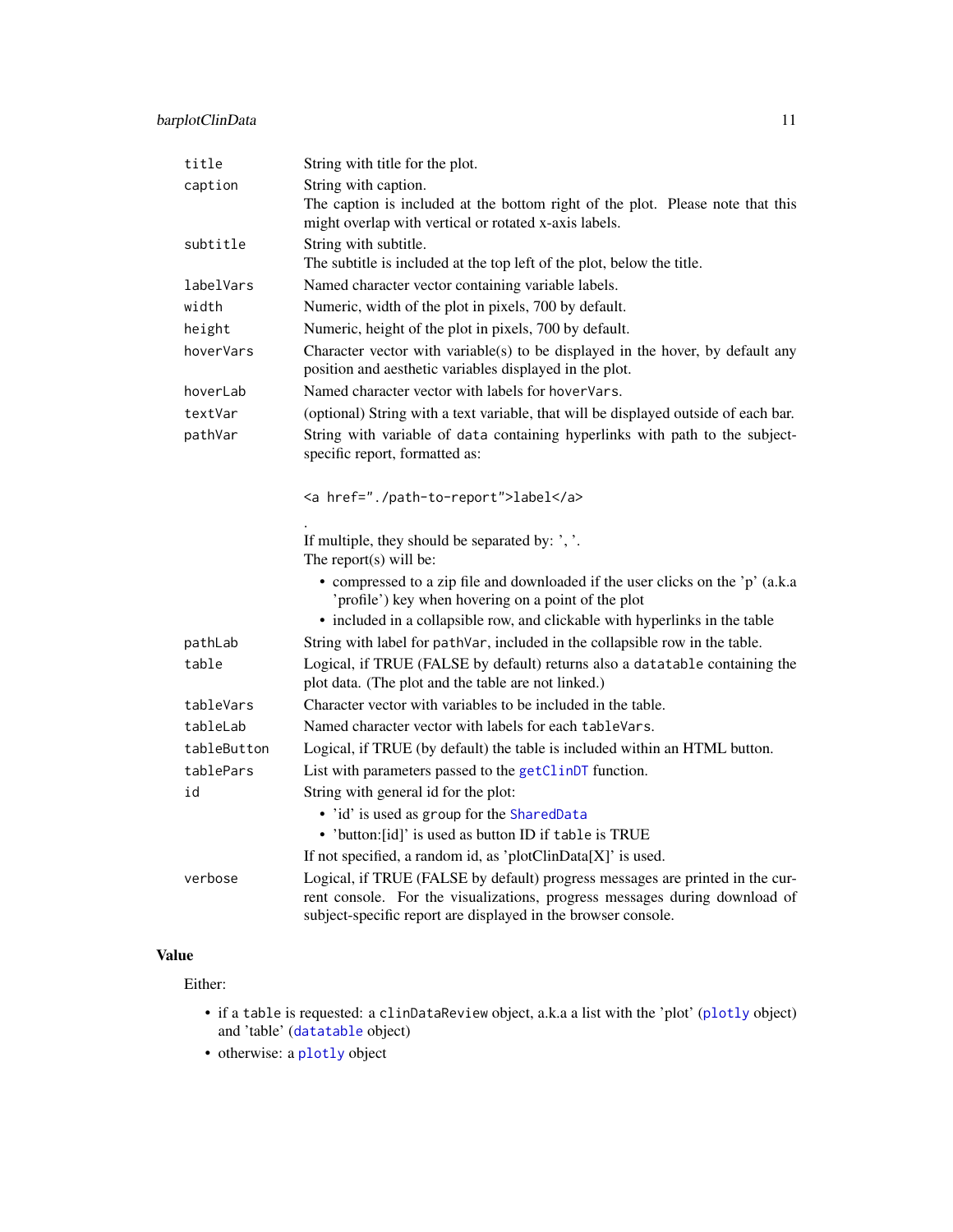#### Author(s)

Laure Cougnaud

#### See Also

Other visualizations of summary statistics for clinical data: [boxplotClinData\(](#page-12-1)), [errorbarClinData\(](#page-35-1)), [plotCountClinData\(](#page-74-1)), [sunburstClinData\(](#page-92-1)), [treemapClinData\(](#page-101-1))

#### Examples

```
library(clinUtils)
data(dataADaMCDISCP01)
labelVars <- attr(dataADaMCDISCP01, "labelVars")
dataAE <- dataADaMCDISCP01$ADAE
dataDM <- dataADaMCDISCP01$ADSL
## example of basic barplot:
# treemap takes as input table with counts
library(inTextSummaryTable)
# total counts: Safety Analysis Set (patients with start date for the first treatment)
dataTotal <- subset(dataDM, RFSTDTC != "")
# compute adverse event table
tableAE <- computeSummaryStatisticsTable(
data = dataAE,
rowVar = c("AEBODSYS", "AEDECOD"),
dataTotal = dataTotal,
labelVars = labelVars,
stats = getStats("count")
)
dataPlot <- subset(tableAE, AEDECOD != "Total")
dataPlot$n <- as.numeric(dataPlot$n)
# create plot
barplotClinData(
data = dataPlot,
xVar = "AEDECOD",
yVar = "n", yLab = "Number of patients with adverse events",
labelVars = labelVars
\lambda# add number on top of the bars
barplotClinData(
data = dataPlot,
xVar = "AEDECOD",
yVar = "n", yLab = "Number of patients with adverse events",
```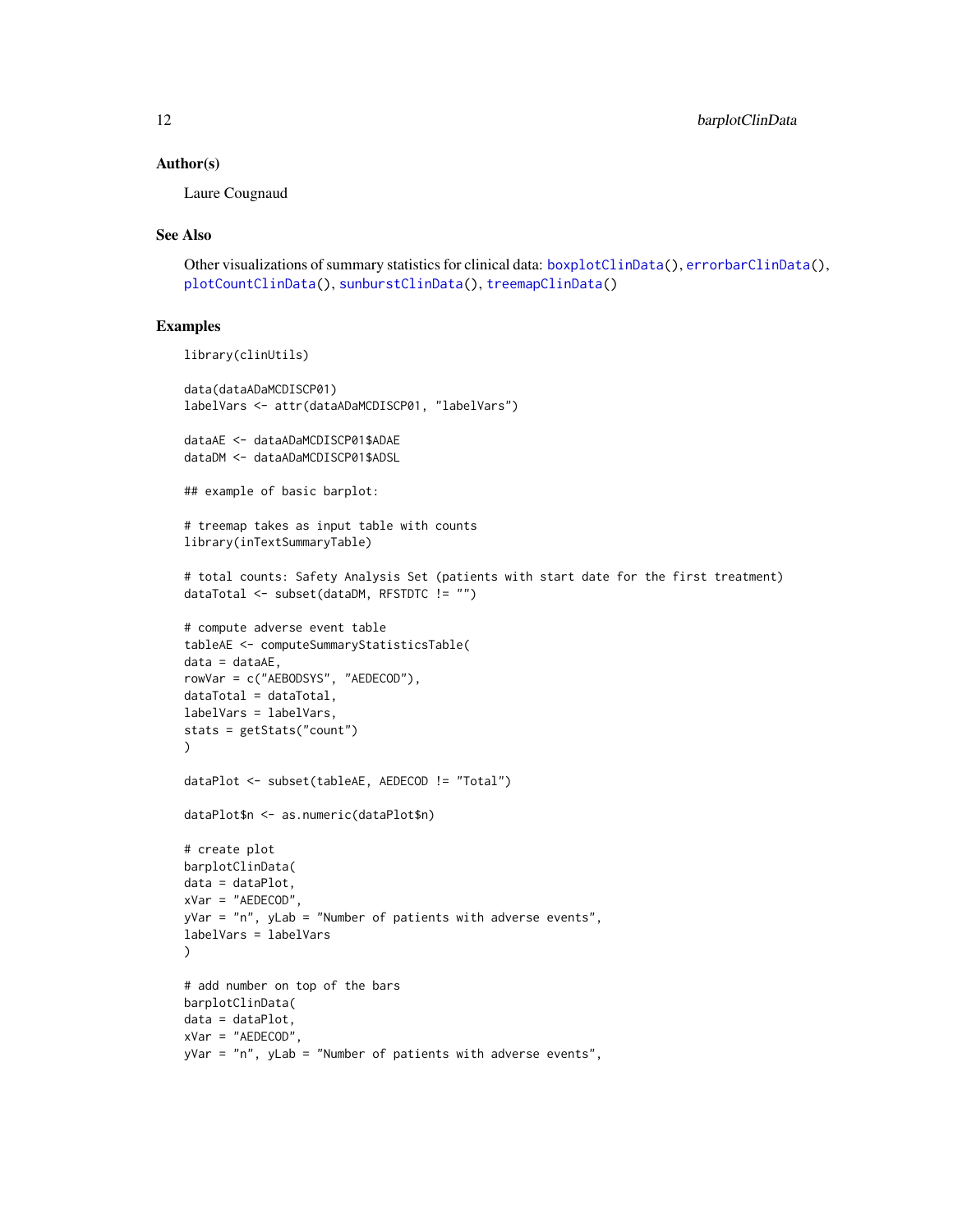```
textVar = "n",
labelVars = labelVars
\lambda## Not run:
# display percentage of events per severity
tableAEBySeverity <- computeSummaryStatisticsTable(
data = dataAE,rowVar = c("AEDECOD", "AESEV"),
dataTotal = dataTotal,
labelVars = labelVars,
statsPerc = "statm",
stats = getStats("%m"),
dataTotalPerc = dataAE,
rowVarTotalPerc = "AEDECOD"
)
barplotClinData(
data = tableAEBySeverity,
xVar = "AEDECOD", xLab = "Adverse event term",
yVar = "statPercm", yLab = "Percentage of adverse events",
labelVars = labelVars,
colorVar = "AESEV", barmode = "stack",
hoverVar = c("AEDECOD", "AESEV", "statN", "statm", "statPercm"),
hoverLab = c(labelVars["AEDECOD"],
labelVars["AESEV"],
statN = "Number of patients",
statm = "Number of events",
statPercm = "Percentage of events"
),
textVar = "%m",
# add subtitle
subtitle = "Group: severity"
\lambda
```
## End(Not run)

<span id="page-12-1"></span>boxplotClinData *Boxplot interactive plot.*

### Description

Boxplot interactive plot.

#### Usage

boxplotClinData( data,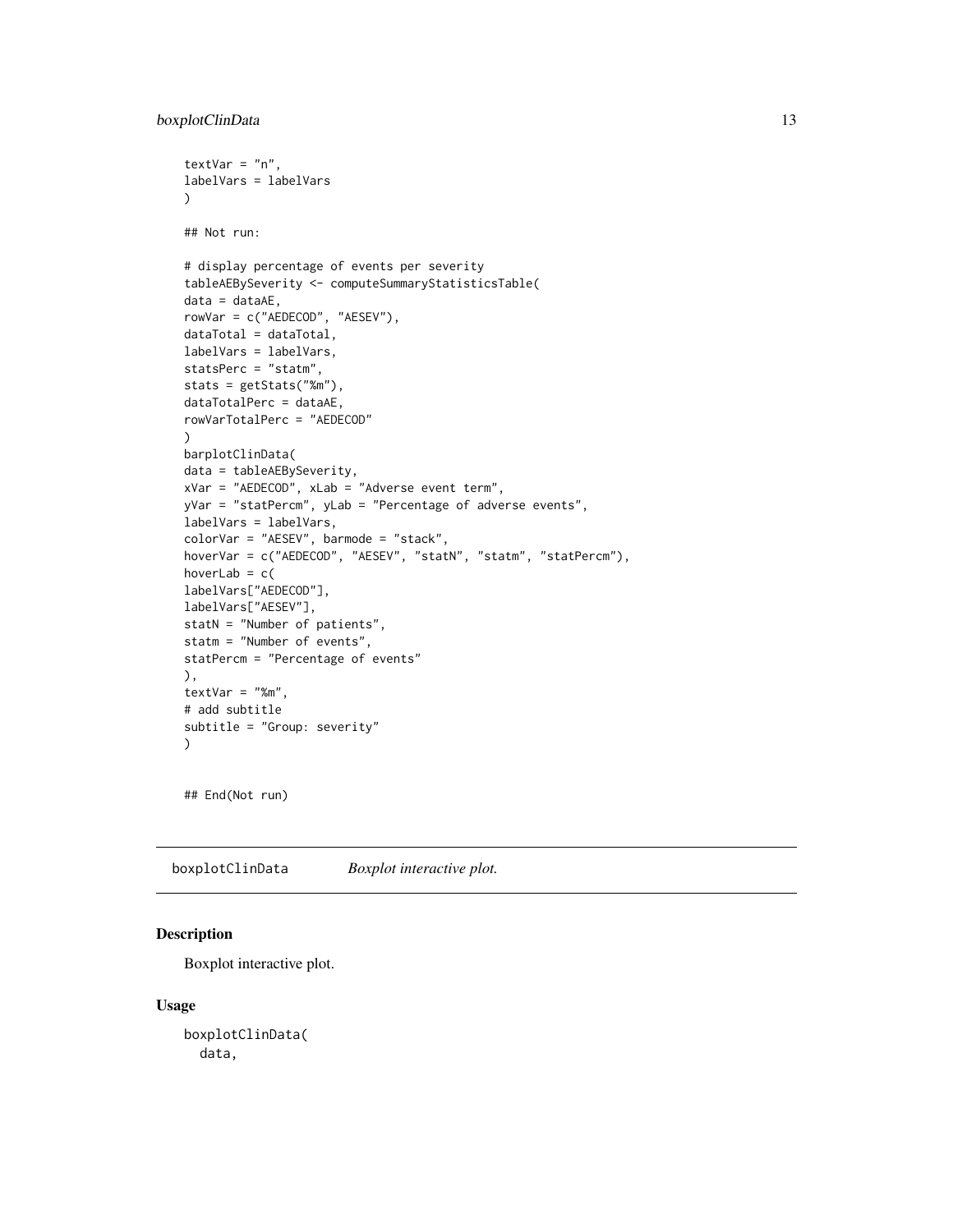```
xVar,
 yVar,
 xLab = getLabelVar(xVar, labelVars = labelVars),
 yLab = getLabelVar(yVar, labelVars = labelVars),
 colorVar = NULL,
 colorLab = getLabelVar(colorVar, labelVars = labelVars),
 colorPalette = NULL,
 facetVar = NULL,
 facetLab = getLabelVar(facetVar, labelVars = labelVars),
 ncol = 1L,
 titleExtra = NULL,
 title = paste(paste(yLab, "vs", xLab, titleExtra), collapse = "<br>"),
 subtitle = NULL,
 caption = NULL,
 labelVars = NULL,
 width = NULL,
 height = NULL,
 hoverVars,
 hoverLab,
 pathVar = NULL,
 pathLab = getLabelVar(pathVar, labelVars = labelVars),
 idVar = "USUBJID",
 idLab = getLabelVar(idVar, labelVars = labelVars),
  table = FALSE,tableVars,
 tableLab,
 tableButton = TRUE,
 tableParts = list(),id = paste0("plotClinData", sample.int(n = 1000, size = 1)),verbose = FALSE
)
```

| data         | Data.frame with data.                                                                                                            |
|--------------|----------------------------------------------------------------------------------------------------------------------------------|
| xVar         | String with column of data containing x-variable.                                                                                |
| yVar         | String with column of data containing y-variable.                                                                                |
| xLab         | String with label for xVar.                                                                                                      |
| yLab         | String with label for xVar.                                                                                                      |
| colorVar     | (optional) String with color variable.                                                                                           |
| colorLab     | String with label for color Var.                                                                                                 |
| colorPalette | (optional) Named character vector with color palette. If not specified, the viridis<br>color palette is used.<br>See clinColors. |
| facetVar     | (optional) String with facet variable.                                                                                           |
| facetLab     | String with label for facetVar.                                                                                                  |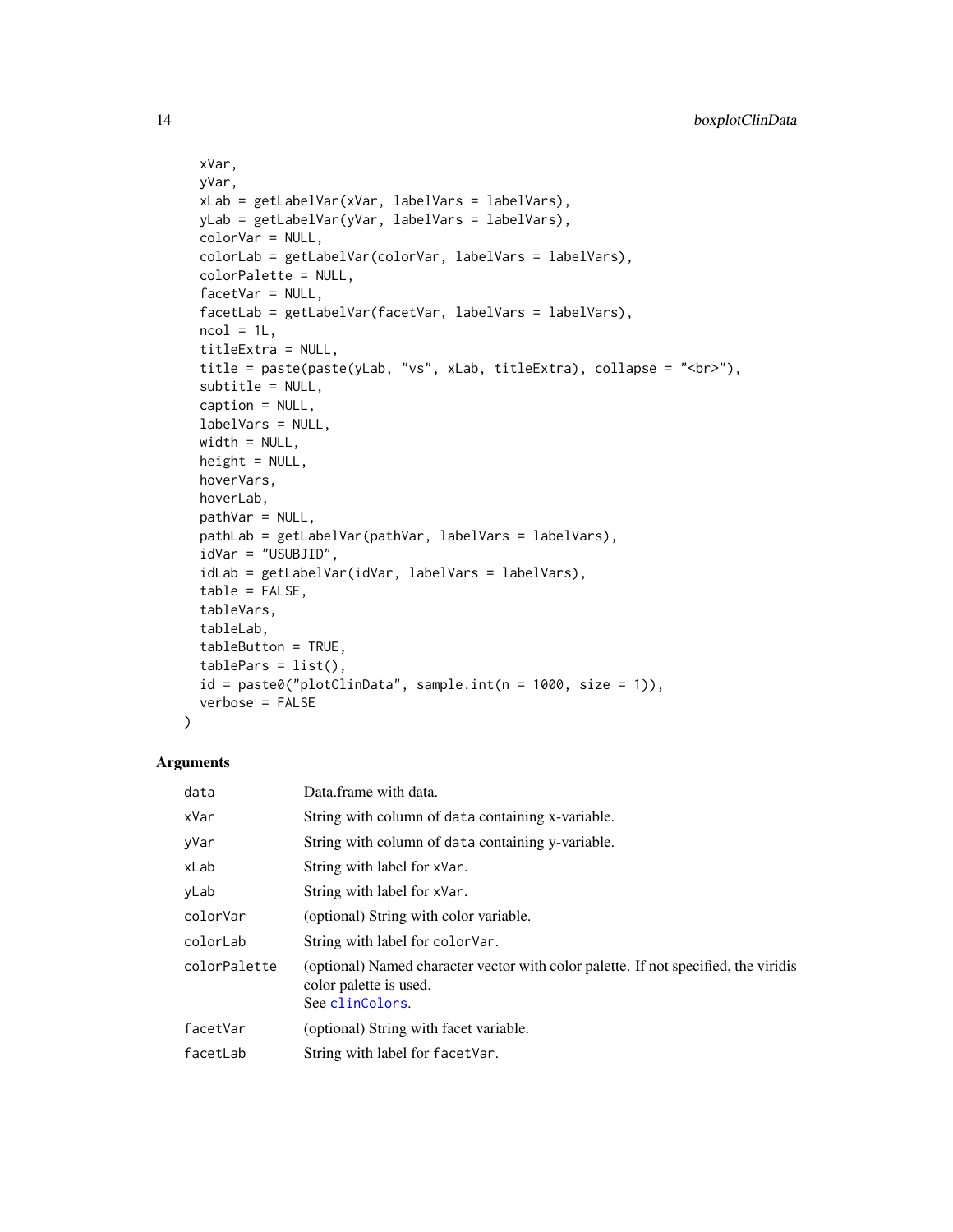## boxplotClinData 15

| ncol        | single-length integer denoting the number of columns for the facetting.                                                                                                                                                      |
|-------------|------------------------------------------------------------------------------------------------------------------------------------------------------------------------------------------------------------------------------|
| titleExtra  | String with extra title for the plot (appended after title).                                                                                                                                                                 |
| title       | String with title for the plot.                                                                                                                                                                                              |
| subtitle    | String with subtitle.<br>The subtitle is included at the top left of the plot, below the title.                                                                                                                              |
| caption     | String with caption.<br>The caption is included at the bottom right of the plot. Please note that this<br>might overlap with vertical or rotated x-axis labels.                                                              |
| labelVars   | Named character vector containing variable labels.                                                                                                                                                                           |
| width       | Numeric, width of the plot in pixels, 700 by default.                                                                                                                                                                        |
| height      | Numeric, height of the plot in pixels, 700 by default.                                                                                                                                                                       |
| hoverVars   | Character vector with variable(s) to be displayed in the hover, by default any<br>position and aesthetic variables displayed in the plot.                                                                                    |
| hoverLab    | Named character vector with labels for hoverVars.                                                                                                                                                                            |
| pathVar     | String with variable of data containing hyperlinks with path to the subject-<br>specific report, formatted as:                                                                                                               |
|             | <a href="./path-to-report">label</a>                                                                                                                                                                                         |
|             | If multiple, they should be separated by: ', '.<br>The report $(s)$ will be:                                                                                                                                                 |
|             | • compressed to a zip file and downloaded if the user clicks on the 'p' (a.k.a<br>'profile') key when hovering on a point of the plot<br>• included in a collapsible row, and clickable with hyperlinks in the table         |
| pathLab     | String with label for path Var, included in the collapsible row in the table.                                                                                                                                                |
| idVar       | String with variable containing subject ID.                                                                                                                                                                                  |
| idLab       | String with label for idVar.                                                                                                                                                                                                 |
| table       | Logical, if TRUE (FALSE by default) returns also a datatable containing the<br>plot data. (The plot and the table are not linked.)                                                                                           |
| tableVars   | Character vector with variables to be included in the table.                                                                                                                                                                 |
| tableLab    | Named character vector with labels for each table Vars.                                                                                                                                                                      |
| tableButton | Logical, if TRUE (by default) the table is included within an HTML button.                                                                                                                                                   |
| tablePars   | List with parameters passed to the getClinDT function.                                                                                                                                                                       |
| id          | String with general id for the plot:                                                                                                                                                                                         |
|             | • 'id' is used as group for the SharedData                                                                                                                                                                                   |
|             | • 'button: [id]' is used as button ID if table is TRUE                                                                                                                                                                       |
|             | If not specified, a random id, as 'plotClinData[X]' is used.                                                                                                                                                                 |
| verbose     | Logical, if TRUE (FALSE by default) progress messages are printed in the cur-<br>rent console. For the visualizations, progress messages during download of<br>subject-specific report are displayed in the browser console. |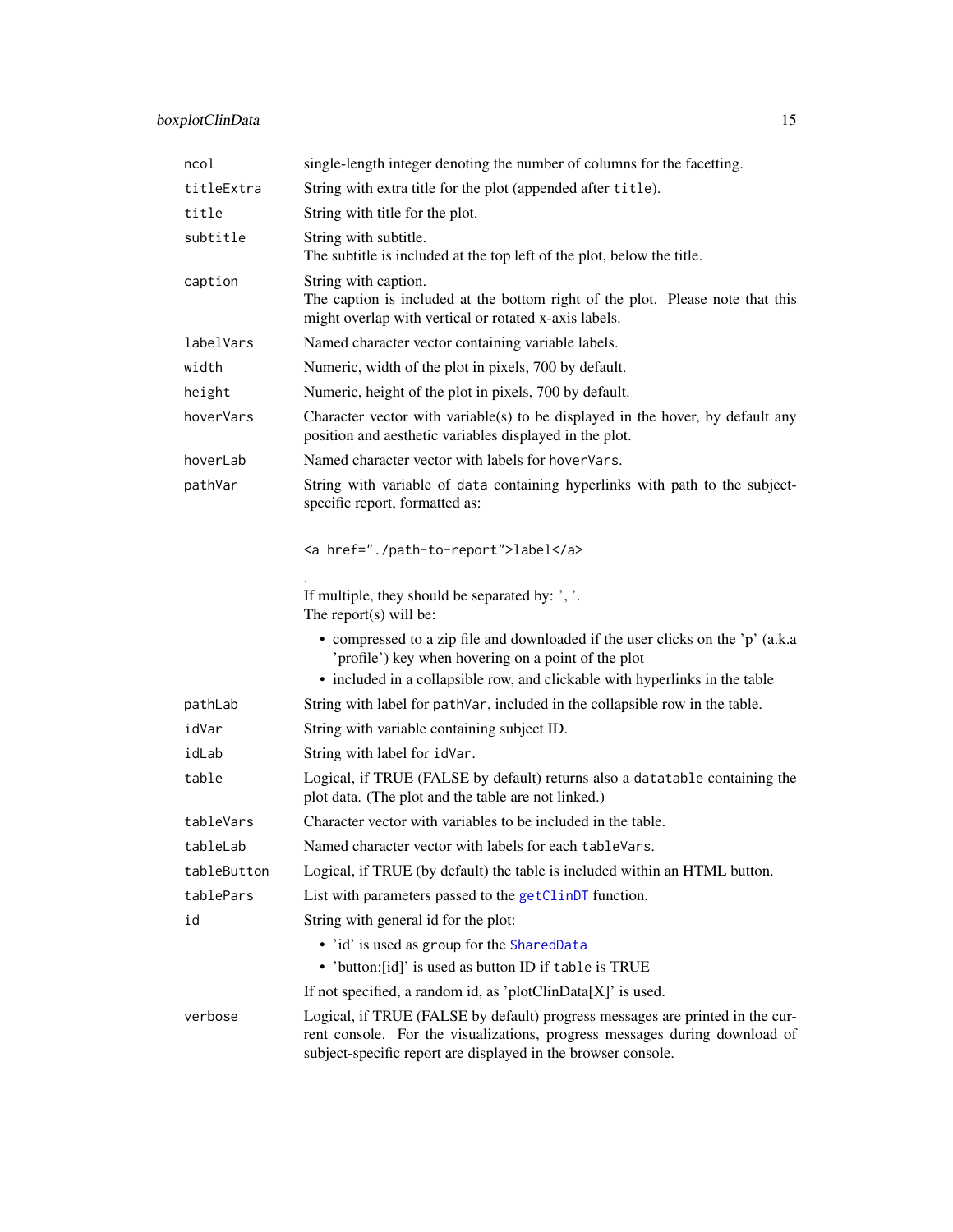#### Value

Either:

- if a table is requested: a clinDataReview object, a.k.a a list with the 'plot' ([plotly](#page-0-0) object) and 'table' ([datatable](#page-0-0) object)
- otherwise: a [plotly](#page-0-0) object

#### Author(s)

Lennart Tuijnder

#### See Also

Other visualizations of summary statistics for clinical data: [barplotClinData\(](#page-8-1)), [errorbarClinData\(](#page-35-1)), [plotCountClinData\(](#page-74-1)), [sunburstClinData\(](#page-92-1)), [treemapClinData\(](#page-101-1))

#### Examples

```
library(clinUtils)
data(dataADaMCDISCP01)
labelVars <- attr(dataADaMCDISCP01, "labelVars")
## example of basic boxplot:
data <- subset(dataADaMCDISCP01$ADVS,
PARAMCD == "DIABP" & ANL01FL == "Y" &
AVISIT %in% c("Baseline", "Week 2", "Week 4", "Week 6", "Week 8")
)
## example of basic boxplot:
# With color var and facet:
boxplotClinData(
data = data,
xVar = "AVISIT",
yVar = "AVAL",
colorVar = "TRTA",
facetVar = "ATPT",
title = "Diastolic Blood Pressure distribution by actual visit and analysis timepoint",
yLab = "Actual value of the Diastolic Blood Pressure parameter (mmHg)",
labelVars = labelVars
\lambda# Control number of facet columns:
boxplotClinData(
data = data,
xVar = "AVISIT",
yVar = "AVAL",
colorVar = "TRTA",
facetVar = "ATPT",
```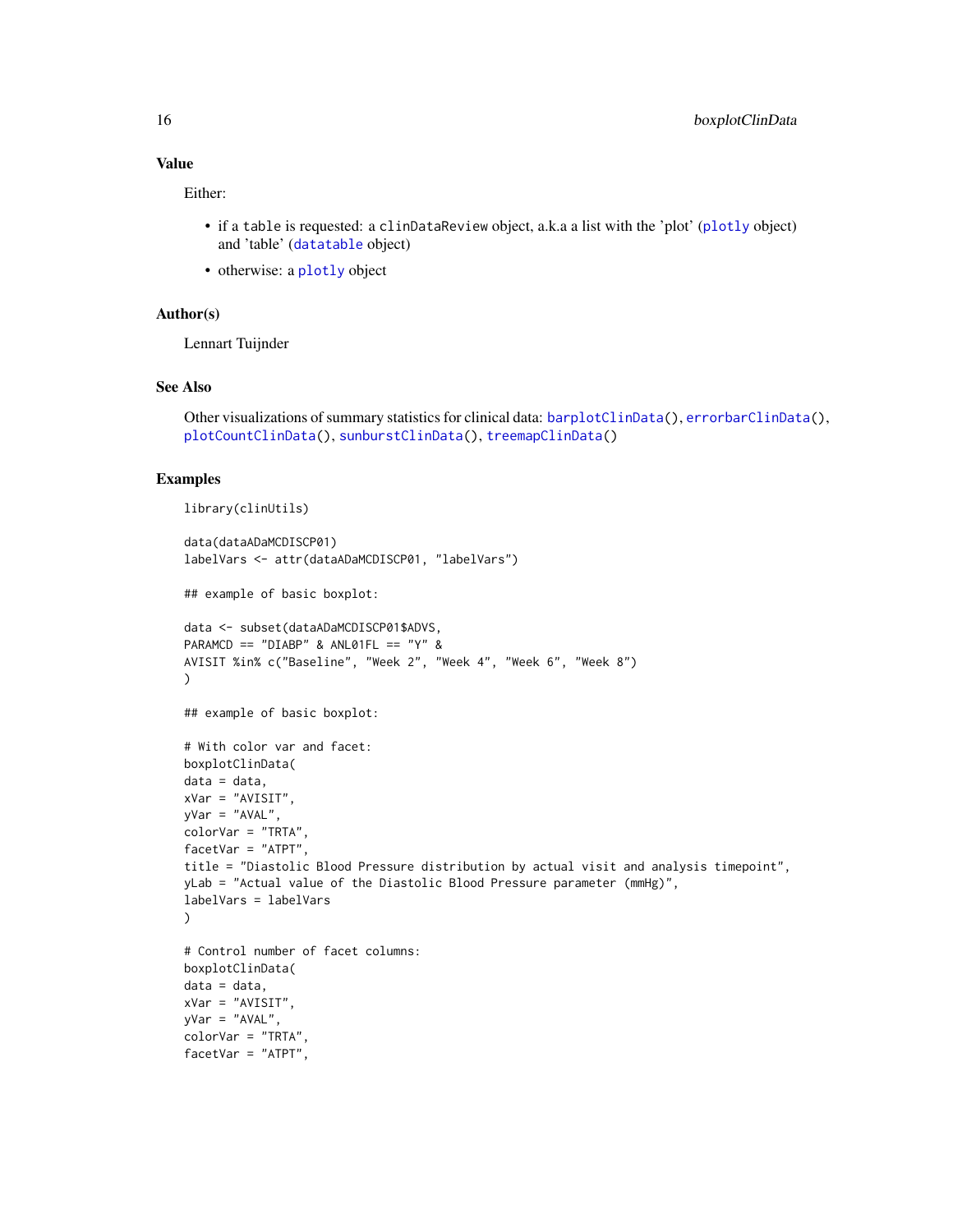```
ncol = 2,
title = "Diastolic Blood Pressure distribution by actual visit and analysis timepoint",
yLab = "Actual value of the Diastolic Blood Pressure parameter (mmHg)",
labelVars = labelVars
\lambda## Not run:
# Facet or color is optional:
boxplotClinData(
data = data,
xVar = "AVISIT",
yVar = "AVAL",
colorVar = "TRTA"
)
boxplotClinData(
data = data,xVar = "AVISIT",
yVar = "AVAL",
facetVar = "ATPT"
\lambda# add caption & subtitle
boxplotClinData(
data = data,
xVar = "AVISIT",
yVar = "AVAL",
factor = "ATPT", ncol = 2,colorVar = "TRTA",
title = "Diastolic Blood Pressure distribution",
subtitle = "By actual visit and analysis timepoint",
yLab = "Actual value of the Diastolic Blood Pressure parameter (mmHg)",
caption = "Summary statistics are computed internally.",
labelVars = labelVars
\mathcal{L}
```
## End(Not run)

checkAvailabilityMetadata *Check availability of arguments in list*

#### Description

Check availability of arguments in list

#### Usage

checkAvailabilityMetadata(paramsList, subListName)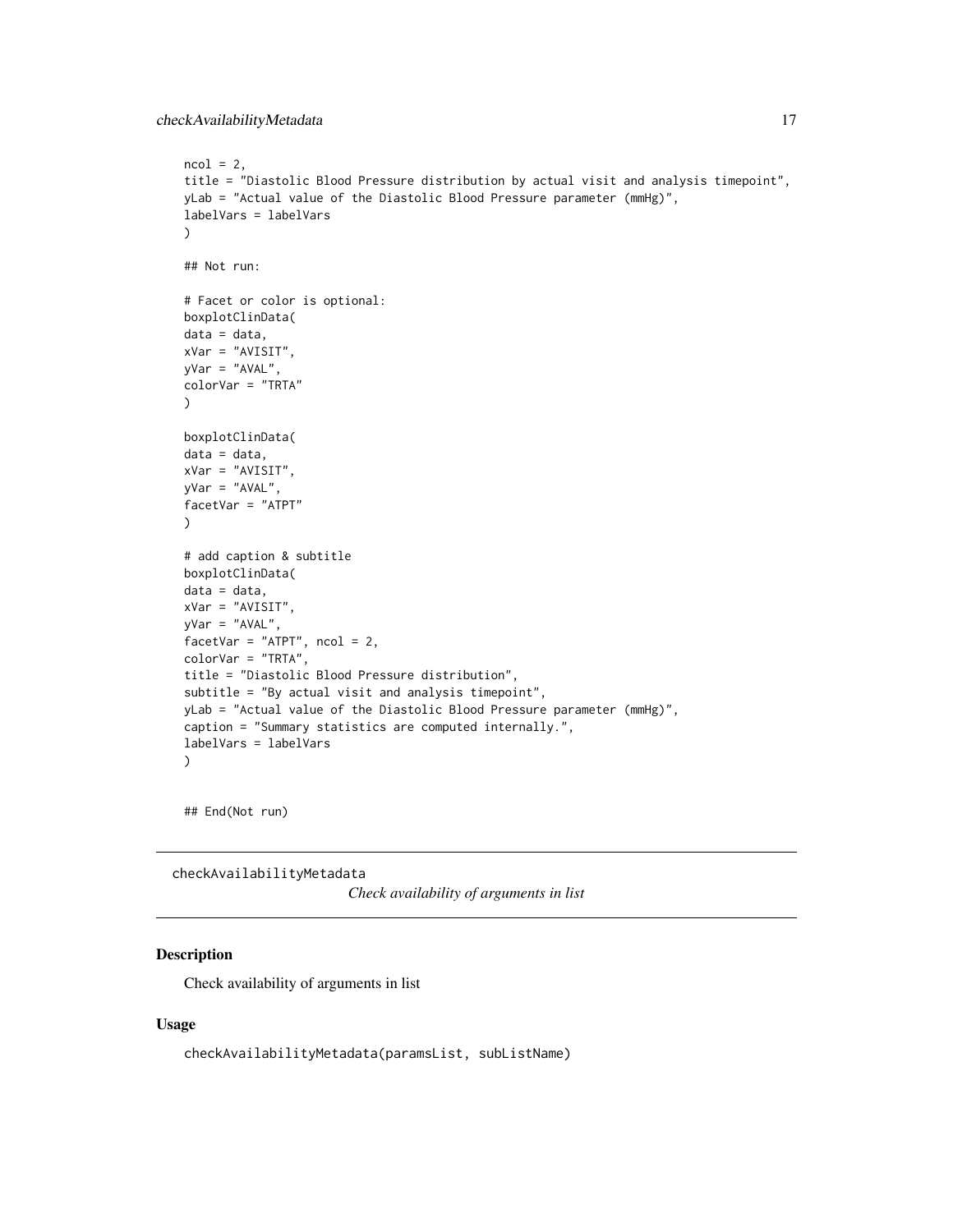#### <span id="page-17-0"></span>Arguments

| paramsList  | A named list.                                                        |
|-------------|----------------------------------------------------------------------|
| subListName | String indicating which of the sublist names to check for existance. |

### Value

The content of the sublist. If not available, returns "Not Available".

| checkConfigFile | Check a configuration file (in _YAML_format) based on a requirement |
|-----------------|---------------------------------------------------------------------|
|                 | file in JSON Schema format.                                         |

### Description

Check a configuration file (in \_YAML\_ format) based on a requirement file in JSON Schema format.

#### Usage

```
checkConfigFile(configFile, configSpecFile)
```
### Arguments

| configFile | String with name of the config file of interest in YAML format.                                      |
|------------|------------------------------------------------------------------------------------------------------|
|            | configSpecFile String with name of the config file containing requirements in JSON Schema<br>format. |

#### Value

No returned value, an error message is printed in the console if the configuration file doesn't comply to the specified specifications.

#### Author(s)

Laure Cougnaud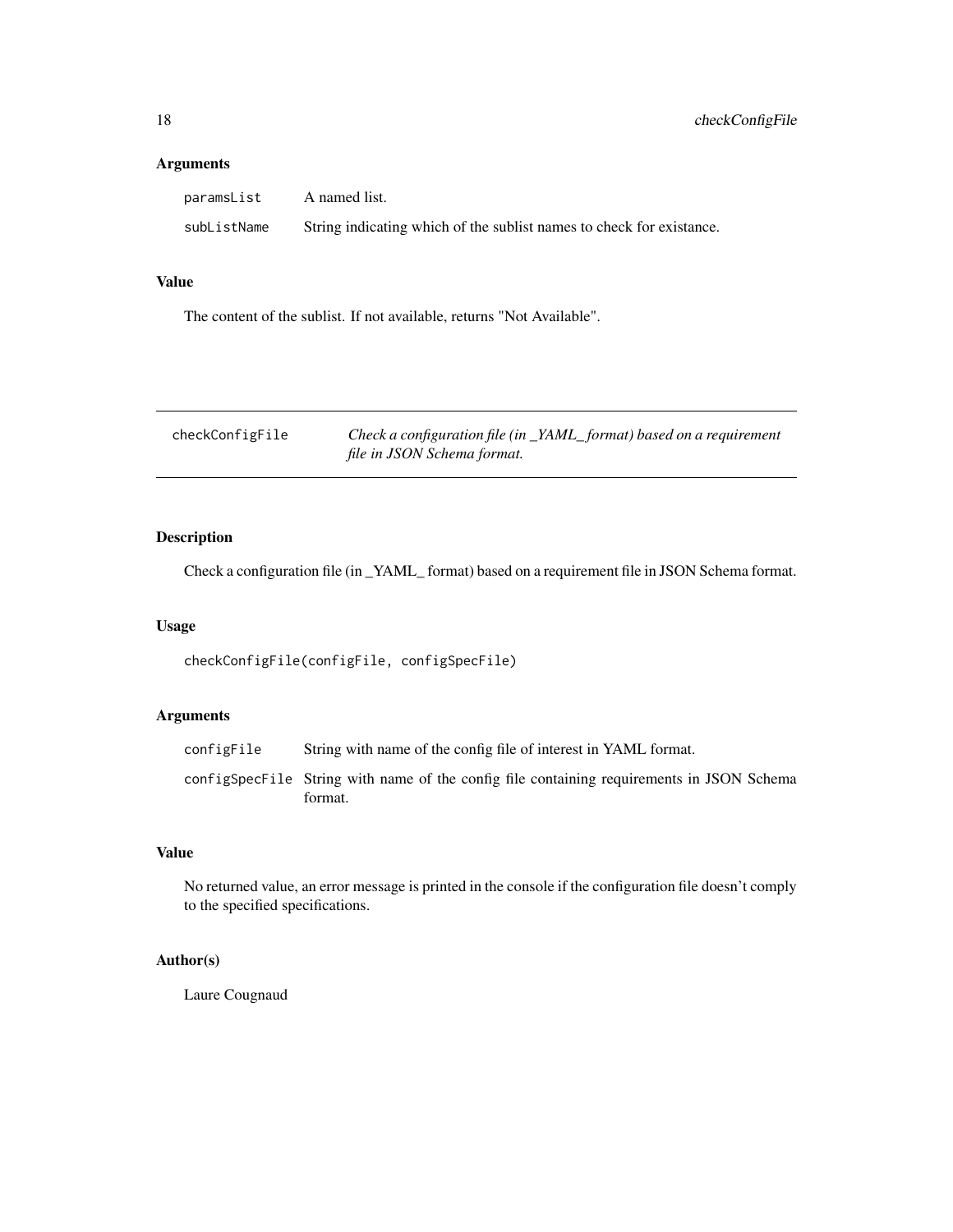#### <span id="page-18-1"></span><span id="page-18-0"></span>Description

Check uniqueness of report titles across the config files. If not unique titles are provided, an error is returned.

#### Usage

```
checkReportTitles(
  configFiles,
  configDir = file.path(inputDir, "config"),
  inputDir = "."
)
```
#### Arguments

| configFiles | Character vector with config file names                        |
|-------------|----------------------------------------------------------------|
| configDir   | String with directory with config files, ('config' by default) |
| inputDir    | String with input directory, working directory by default.     |

#### Value

A named vector with the report titles and the corresponding config file

### Author(s)

Michela Pasetto

#### See Also

```
Other clinical data reporting: convertMdToHtml(), forceParams(), getMdHeader(), getParamsFromConfig(),
gitbook_clinDataReview_report(), html_clinDataReview_report(), knitPrintClinDataReview(),
render_clinDataReviewReport()
```
checkTemplatesName *Checks of config files template.*

#### Description

Check if the templates specified in the input config files don't originate from multiple sources (e.g. custom and R package via the parameter templatePackage). If so, the corresponding config files are not considered.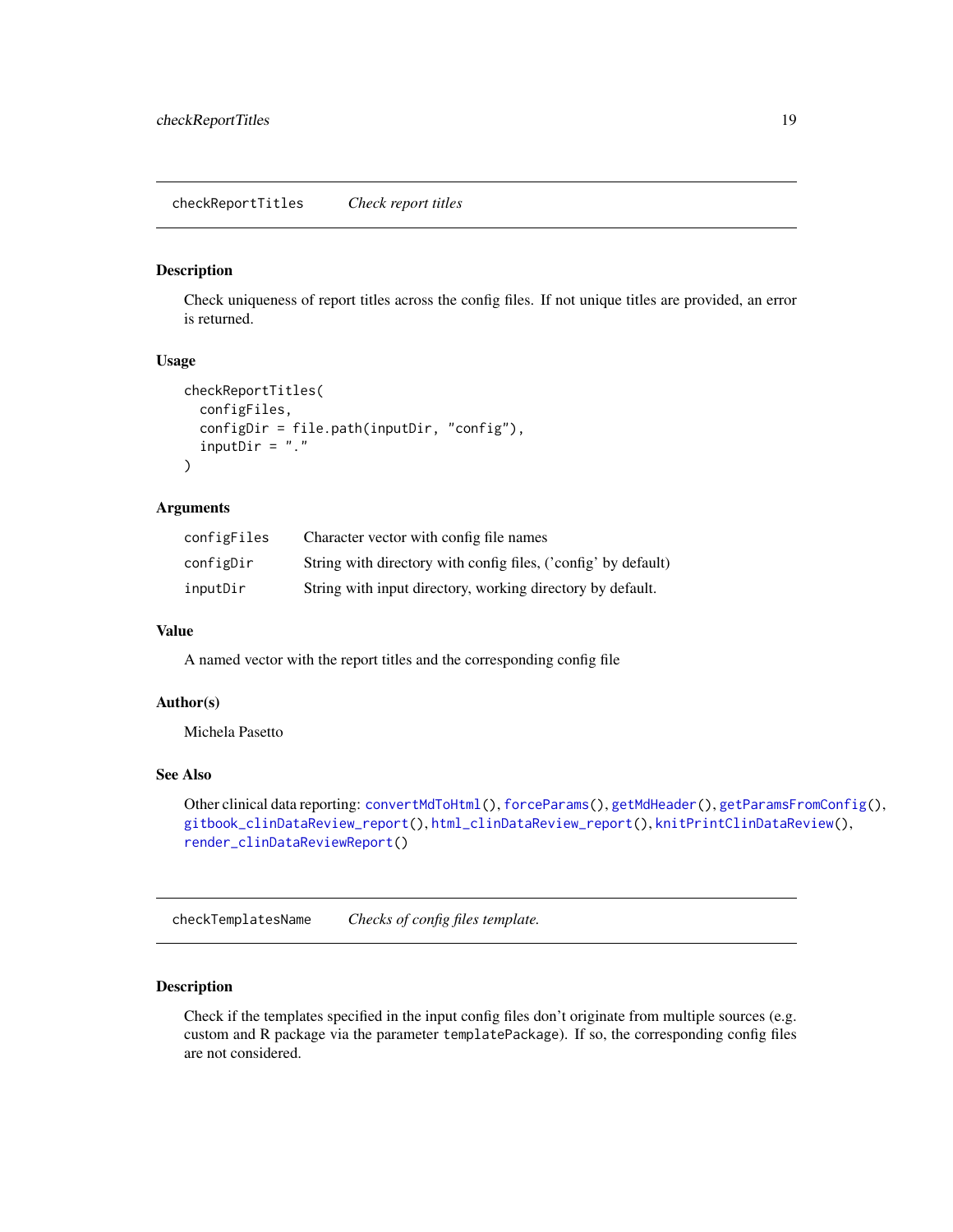### Usage

```
checkTemplatesName(
 configFiles,
 configDir = file.path(inputDir, "config"),
 inputDir = "."
)
```
### Arguments

| configFiles | Character vector with name or path of the config file(s).                                                                                                                                                                                                                                   |
|-------------|---------------------------------------------------------------------------------------------------------------------------------------------------------------------------------------------------------------------------------------------------------------------------------------------|
| configDir   | String with directory with config files, by default a 'config' folder in inputDir.<br>It should contain a general 'config.yml' file and dedicated 'config-[X].yml' for<br>each chapter. The order of each chapter is specified in the 'config' slot in the<br>general general 'config.yml'. |
| inputDir    | String with input directory, working directory by default.                                                                                                                                                                                                                                  |

#### Value

Updated configFiles

#### Author(s)

Laure Cougnaud

| checkValueType | Check if the specified valueType parameter can be passed to the |
|----------------|-----------------------------------------------------------------|
|                | branchvalues of the plot_ly treemap/sunburst visualizations.    |

### Description

If this parameter is set to 'total' and the sum of the counts of the the children nodes is not bigger than the parent node, an empty plot is created. In this case, this function set this parameter to: 'relative'.

### Usage

```
checkValueType(data, vars, valueVar, valueType = "total", labelVars = NULL)
```

| data     | Data.frame with data.                                                                                                                                      |
|----------|------------------------------------------------------------------------------------------------------------------------------------------------------------|
| vars     | Character vector with variables of data containing plot nodes. If multiple, they<br>should be specified in hierarchical order (from parent to child node). |
| valueVar | String with numeric variable of data containing node value, and associated la-<br>bel.                                                                     |

<span id="page-19-0"></span>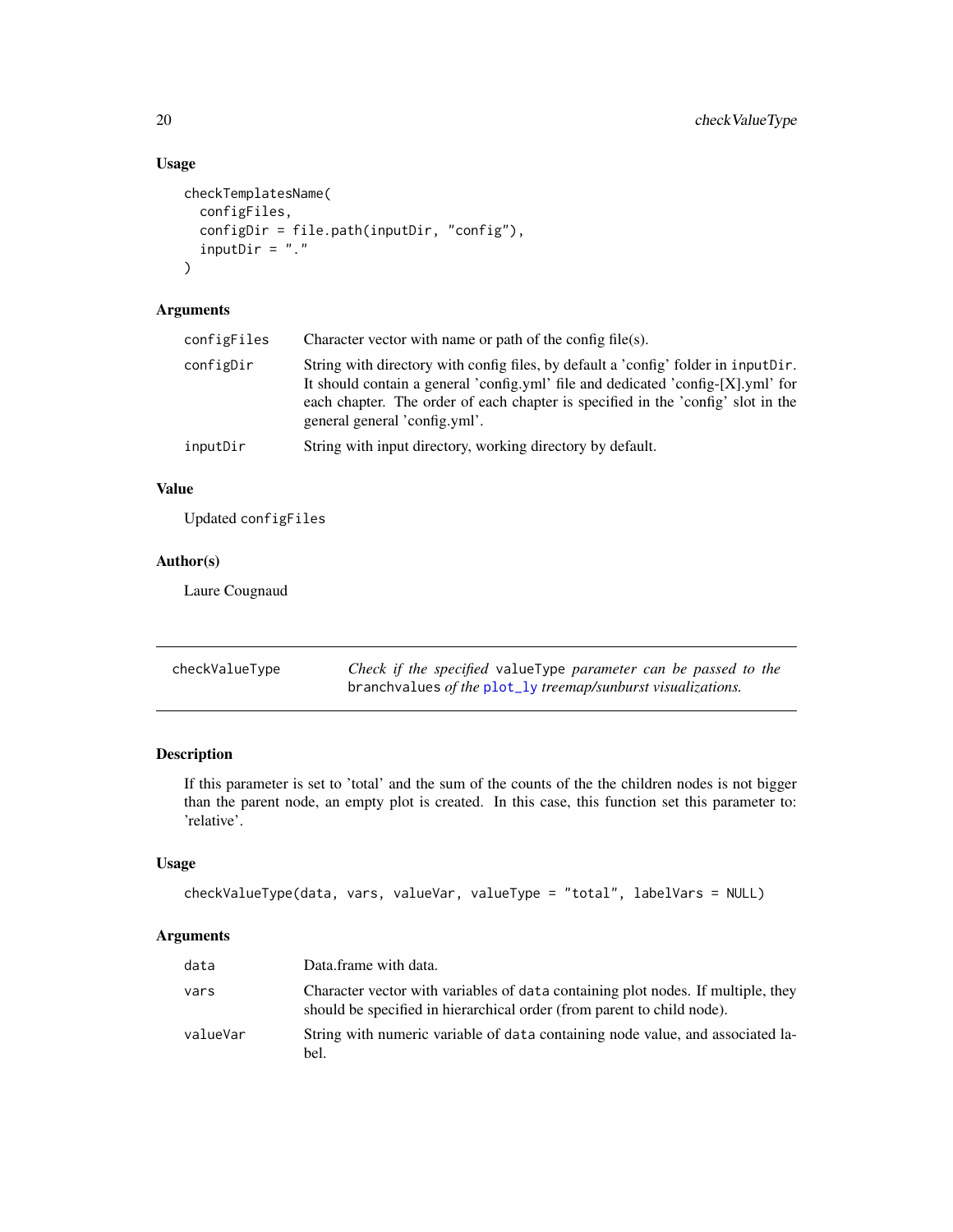<span id="page-20-0"></span>

| valueType | String with type of values in valueVar (branch values of the plot $\lceil y \rceil$ func- |
|-----------|-------------------------------------------------------------------------------------------|
|           | tion), among others: 'total' (default, only if sum(child) $\leq$ to parent) or 'rela-     |
|           | tive'.                                                                                    |
| labelVars | Named character vector containing variable labels.                                        |

### Value

If the condition is fullfilled: updated valueType and warning; otherwise input valueType.

#### Author(s)

Laure Cougnaud

clinDataReview-common-args

*Common arguments for the functions of the clinDataReview package*

### Description

Common arguments for the functions of the clinDataReview package

| data       | Data.frame with data.                                                                                                                                                                                                                                   |
|------------|---------------------------------------------------------------------------------------------------------------------------------------------------------------------------------------------------------------------------------------------------------|
| verbose    | Logical, if TRUE (FALSE by default) progress messages are printed in the cur-<br>rent console. For the visualizations, progress messages during download of<br>subject-specific report are displayed in the browser console.                            |
| gg         | ggplot object.                                                                                                                                                                                                                                          |
| xVar       | String with column of data containing x-variable.                                                                                                                                                                                                       |
| yVar       | String with column of data containing y-variable.                                                                                                                                                                                                       |
| xLab       | String with label for xVar.                                                                                                                                                                                                                             |
| yLab       | String with label for xVar.                                                                                                                                                                                                                             |
| xLim, yLim | Numeric vector of length 2 with limits for the x/y axes.                                                                                                                                                                                                |
| idVar      | String with variable containing subject ID.                                                                                                                                                                                                             |
| idLab      | String with label for idVar.                                                                                                                                                                                                                            |
| width      | Numeric, width of the plot in pixels, 700 by default.                                                                                                                                                                                                   |
| height     | Numeric, height of the plot in pixels, 700 by default.                                                                                                                                                                                                  |
| facetPars  | List with facetting parameters, passed to the facetting function. Variables should<br>be specified as character or formula. For 'wrap' facetting (facetType is 'wrap'),<br>if the layout is not specified via nrow/ncol, 2 columns are used by default. |
| lineVars   | List with parameters for the reference lines.                                                                                                                                                                                                           |
| hoverVars  | Character vector with variable(s) to be displayed in the hover, by default any<br>position and aesthetic variables displayed in the plot.                                                                                                               |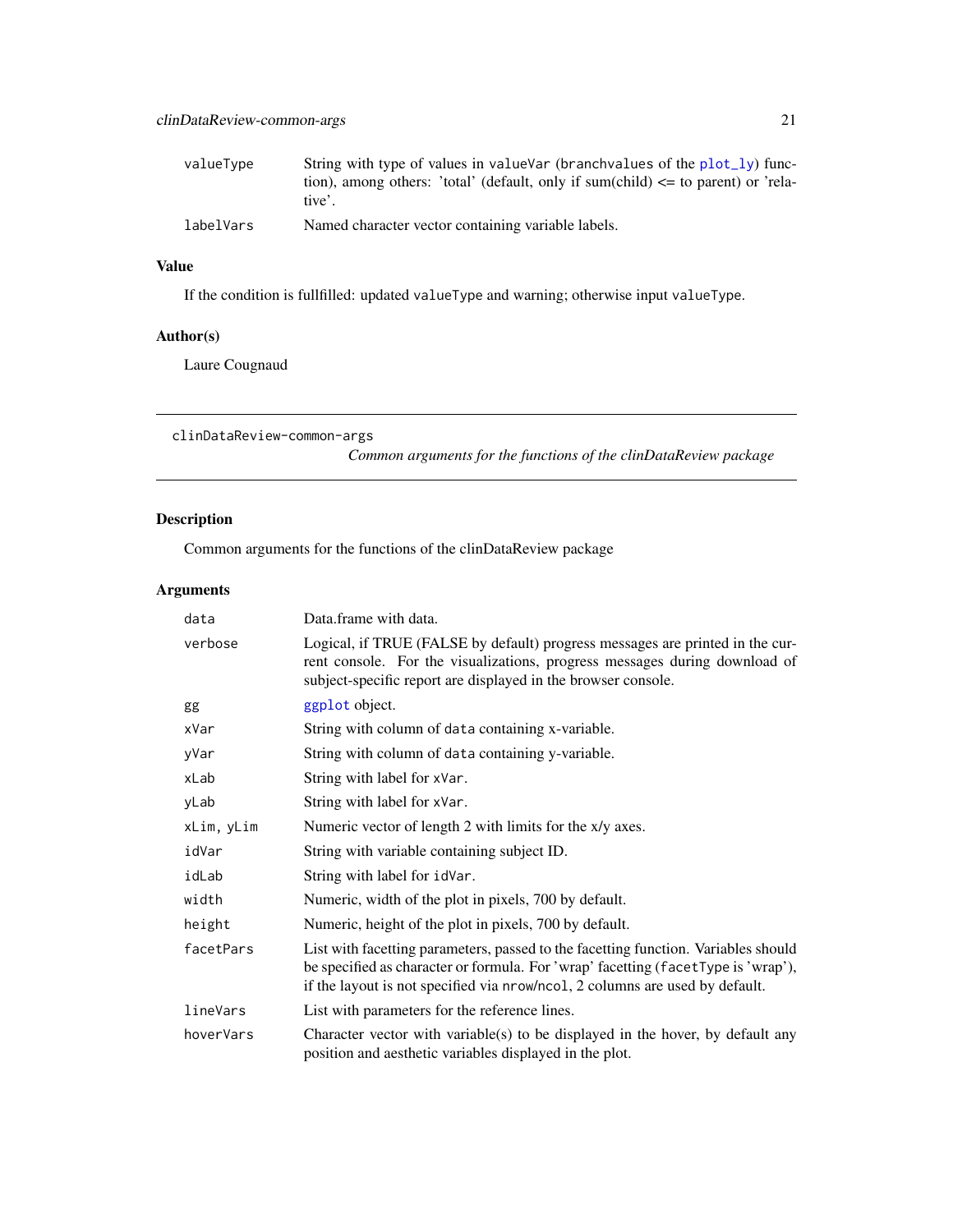| hoverLab     | Named character vector with labels for hover Vars.                                                                                                                                                                                                                                                                                                                                                                                                                                                      |
|--------------|---------------------------------------------------------------------------------------------------------------------------------------------------------------------------------------------------------------------------------------------------------------------------------------------------------------------------------------------------------------------------------------------------------------------------------------------------------------------------------------------------------|
| pathExpand   | Logical, should the variable in pathExpand be included in a collapsible row or<br>as hyperlink in the table? Should be TRUE for if multiple paths are included for<br>each idVar, FALSE otherwise (by default).                                                                                                                                                                                                                                                                                         |
| table        | Logical, if TRUE (FALSE by default) returns also a datatable containing the<br>plot data. The plot and table are linked when included in a Rmarkdown doc-<br>ument: when clicking on an plot element, only the corresponding records are<br>retained in the associated table; when some records are selected in the table,<br>they are highlighted in the associated table.                                                                                                                             |
| refLinePars  | (optional) Nested list, with parameters for each reference line(s). Each sublist<br>(a.k.a reference line) contains:                                                                                                                                                                                                                                                                                                                                                                                    |
|              | • aesthetic value(s) or variable(s) for the lines (in this case column names of<br>data) for reference lines. The line position is controlled by the aesthetics<br>supported in geom_vline, geom_hline and geom_abline.<br>• 'label': (optional) Logical specifying if the line should be annotated (FALSE<br>to not annotate the line) or string with annotation label. By default, the<br>value of the position of the horizontal/vertical line or the equation of the<br>diagonal line is displayed. |
| labelVars    | Named character vector containing variable labels.                                                                                                                                                                                                                                                                                                                                                                                                                                                      |
| id           | String with general id for the plot:                                                                                                                                                                                                                                                                                                                                                                                                                                                                    |
|              | · 'id' is used as group for the SharedData<br>• 'button: [id]' is used as button ID if table is TRUE                                                                                                                                                                                                                                                                                                                                                                                                    |
|              | If not specified, a random id, as 'plotClinData[X]' is used.                                                                                                                                                                                                                                                                                                                                                                                                                                            |
| title        | String with title for the plot.                                                                                                                                                                                                                                                                                                                                                                                                                                                                         |
| titleExtra   | String with extra title for the plot (appended after title).                                                                                                                                                                                                                                                                                                                                                                                                                                            |
| caption      | String with caption.<br>The caption is included at the bottom right of the plot. Please note that this<br>might overlap with vertical or rotated x-axis labels.                                                                                                                                                                                                                                                                                                                                         |
| subtitle     | String with subtitle.<br>The subtitle is included at the top left of the plot, below the title.                                                                                                                                                                                                                                                                                                                                                                                                         |
| colorVar     | (optional) String with color variable.                                                                                                                                                                                                                                                                                                                                                                                                                                                                  |
| colorLab     | String with label for colorVar.                                                                                                                                                                                                                                                                                                                                                                                                                                                                         |
| colorPalette | (optional) Named character vector with color palette. If not specified, the viridis<br>color palette is used.<br>See clinColors.                                                                                                                                                                                                                                                                                                                                                                        |

### Value

No return value, used for the documentation of the functions of the package.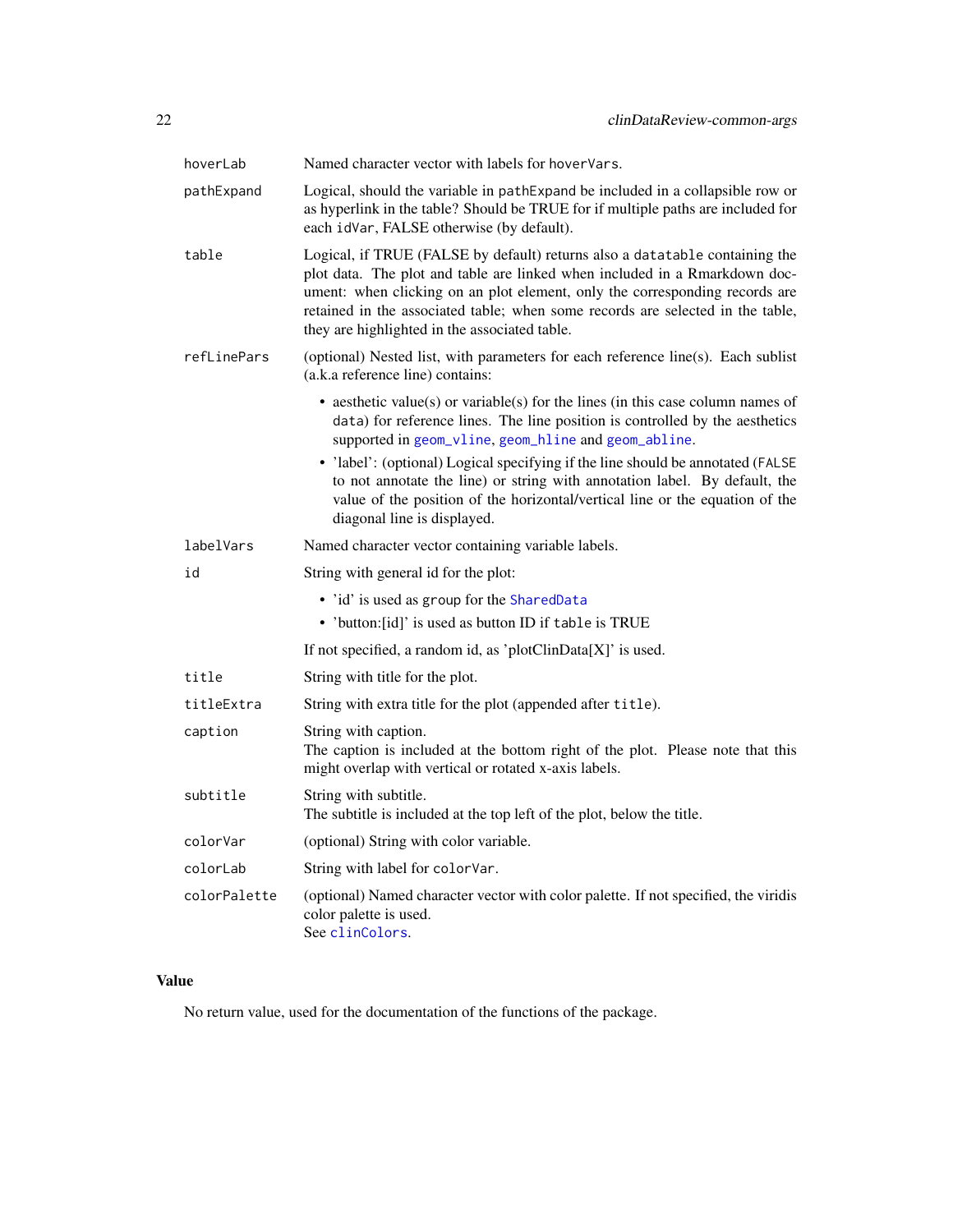<span id="page-22-0"></span>clinDataReview-common-args-report

*Common parameters for the clinical data reporting function*

### Description

Common parameters for the clinical data reporting function

### Arguments

| indexPath       | String with path to the index file, by default 'index. Rmd' in inputDir.                                                                                                                                                                                                                    |
|-----------------|---------------------------------------------------------------------------------------------------------------------------------------------------------------------------------------------------------------------------------------------------------------------------------------------|
| configDir       | String with directory with config files, by default a 'config' folder in inputDir.<br>It should contain a general 'config.yml' file and dedicated 'config-[X].yml' for<br>each chapter. The order of each chapter is specified in the 'config' slot in the<br>general general 'config.yml'. |
| inputDir        | String with input directory, working directory by default.                                                                                                                                                                                                                                  |
| outputDir       | String with output directory, ('report' by default).                                                                                                                                                                                                                                        |
| intermediateDir |                                                                                                                                                                                                                                                                                             |
|                 | String with intermediate directory ('interim' by default), where markdown files<br>and rds file specifying Js libraries (with knit_meta) for each sub report are<br>stored.                                                                                                                 |

### Value

No return value, used for the documentation of the clinical data reporting functions of the package.

| clinDataReview-common-args-summaryStatsVis                        |  |
|-------------------------------------------------------------------|--|
| Common arguments for the plotting functions summary statistics of |  |
| the clinDataReview package                                        |  |

### Description

Common arguments for the plotting functions summary statistics of the clinDataReview package

| vars               | Character vector with variables of data containing plot nodes. If multiple, they |
|--------------------|----------------------------------------------------------------------------------|
|                    | should be specified in hierarchical order (from parent to child node).           |
| varsLab            | Named character vector with labels for vars.                                     |
| valueVar, valueLab |                                                                                  |
|                    | String with numeric variable of data containing node value, and associated la-   |
|                    | bel.                                                                             |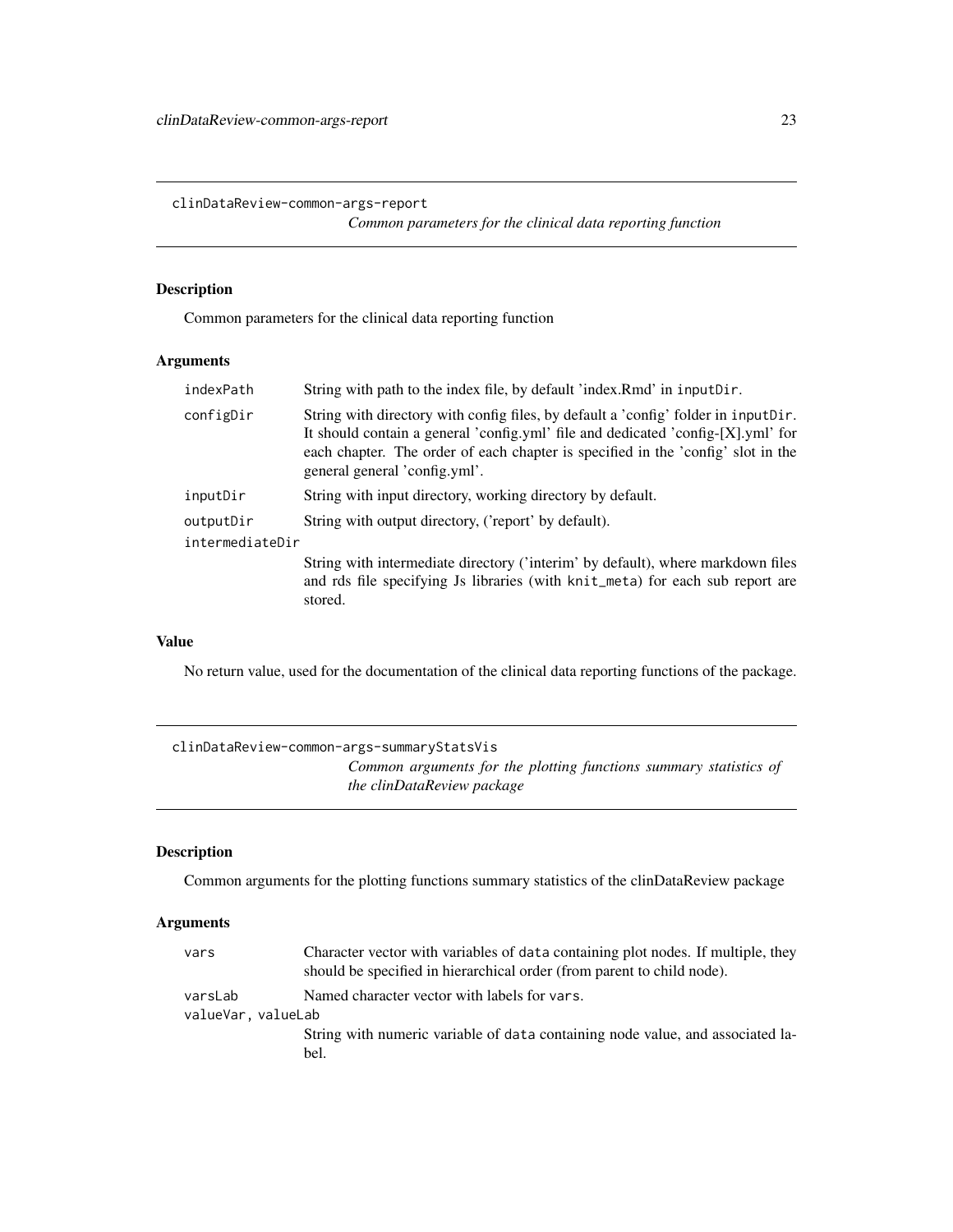<span id="page-23-0"></span>

| valueType | String with type of values in valueVar (branch values of the $plot_l$ y) func-<br>tion), among others: 'total' (default, only if sum(child) $\leq$ to parent) or 'rela-<br>tive'. |
|-----------|-----------------------------------------------------------------------------------------------------------------------------------------------------------------------------------|
| pathVar   | String with variable of data containing hyperlinks with path to the subject-<br>specific report, formatted as:                                                                    |
|           | <a href="./path-to-report">label</a>                                                                                                                                              |
|           | If multiple, they should be separated by: $\cdot$ , $\cdot$ .                                                                                                                     |
|           | The report $(s)$ will be:                                                                                                                                                         |
|           | • compressed to a zip file and downloaded if the user clicks on the 'p' (a.k.a)<br>'profile') key when hovering on a point of the plot                                            |
|           | • included in a collapsible row, and clickable with hyperlinks in the table                                                                                                       |
| pathLab   | String with label for path are included in the collapsible row in the table.                                                                                                      |
| table     | Logical, if TRUE (FALSE by default) returns also a datatable containing the<br>plot data. (The plot and the table are not linked.)                                                |
|           |                                                                                                                                                                                   |

#### Value

No return value, used for the documentation of the plotting functions of summary statistics of the package.

clinDataReview-templates

*Rmarkdown templates for clinical data*

#### Description

Template reports with standard visualizations/tables available in the package are described here.

#### Details

For each template, required parameters are indicated in bold.

#### Value

No return value, used for the documentation of the Rmarkdown template reports contained in the package.

#### Parameter type

Please note that the type mentioned below corresponds to the type in the config file (in YAML/JSON format).The mapping to R data type is as followed:

- string: character vector of length 1
- integer: integer vector of length 1
- array: vector/list without names
- object: list with names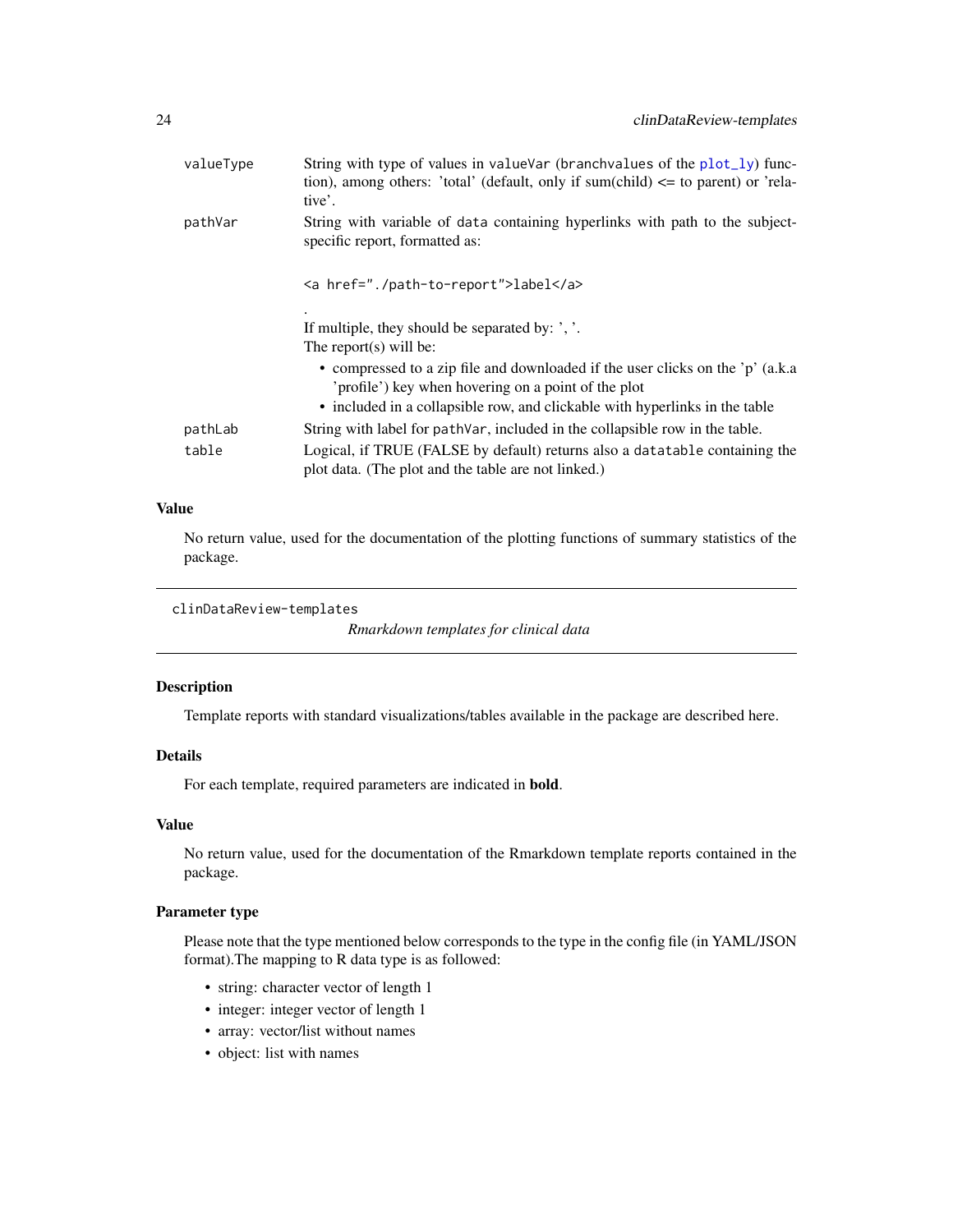#### Clinical data template for a visualization of count data : countsVisualizationTemplate

This report compute counts of variable(s) of interest (with the inTextSummaryTable package) and visualize them with a treemap and/or sunburst. The following parameters are available:

- template: string set to: 'countsVisualizationTemplate.Rmd' , name of the template report
- templatePackage: string set to: 'clinDataReview' , package from which the template should be extracted
- reportTitle: string , header title
- reportTitleLevel: (optional) integer , header level, 1 by default (1: 'chapter', '2': 'section', '3': subsection, ...)
- dataFileName: string , name of the data file of interest
- dataProcessing: (optional) array , data processing parameters, passed to [processData](#page-77-1)
- dataTotalFileName: (optional) string , filename of the total dataset
- dataTotalProcessing: (optional) array , data processing parameters for 'dataTotalFileName', passed to [processData](#page-77-1)
- countVar: string , variable of data to count on
- parentVar: (optional) string or array , parent variable(s) of the counting variable, used for grouping
- colorVar: (optional) string or object , numeric variable(s) to consider for coloring, named by count/parent variable if different for each variable
- colorRange: (optional) array of number(s) of length: minimum 2, maximum 2 , range of the color variable for the visualization
- loopingVar: (optional) array or string , data variable(s) to loop over. Each group of the variable(s) is displayed in a separated section of the report.
- loopingNMax: (optional) integer , maximum number of elements of loopingVar to include in the report
- loopingTotal: (optional) boolean, should the total also be computed by loopingVar (TRUE by default)?
- typePlot: (optional) array or string of string(s)
- startup: (optional) array or string , R commands that should be run at the start of the report

#### Clinical data template to create a report division : divisionTemplate

This report includes a division, i.e. extra chapter, section of subsection in the report. The following parameters are available:

- template: string set to: 'divisionTemplate.Rmd' , name of the template report
- templatePackage: string set to: 'clinDataReview' , package from which the template should be extracted
- reportTitle: string , header title
- reportTitleLevel: (optional) integer , header level, 1 by default (1: 'chapter', '2': 'section', '3': subsection, ...)
- content: (optional) string , any content that should be included after the title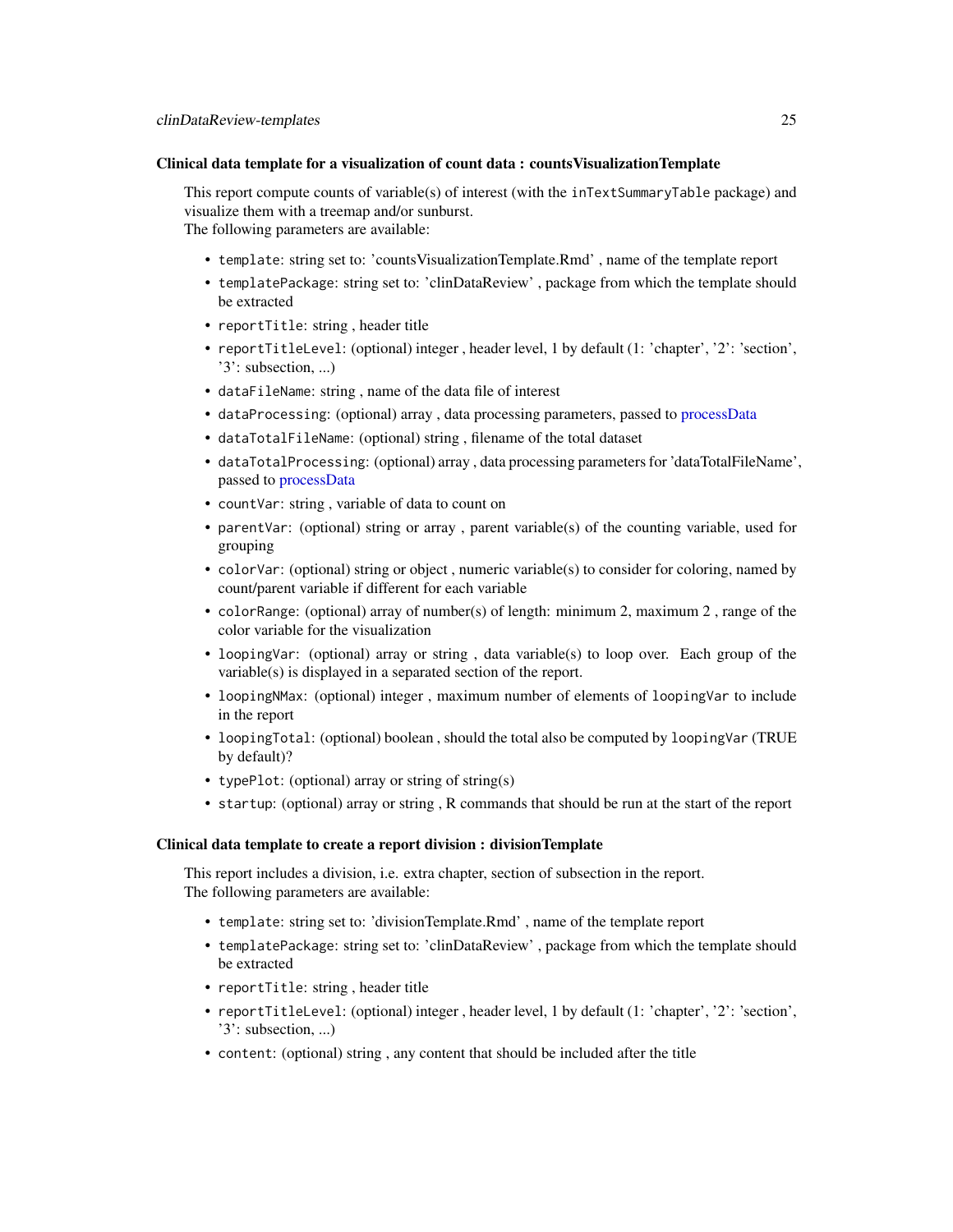#### Clinical data template to create a listing : listingTemplate

This report displays a listing of the variables and data of interest, displayed in an interactive table. This table can contains comparison with a previous batch ('comparisonTable' parameters). The following parameters are available:

- template: string set to: 'listingTemplate.Rmd' , name of the template report
- templatePackage: string set to: 'clinDataReview' , package from which the template should be extracted
- reportTitle: string , header title
- reportTitleLevel: (optional) integer , header level, 1 by default (1: 'chapter', '2': 'section', '3': subsection, ...)
- dataFileName: string , name of the data file of interest
- dataProcessing: (optional) array , data processing parameters, passed to [processData](#page-77-1)
- dataTotalFileName: (optional) string , filename of the total dataset
- dataTotalProcessing: (optional) array, data processing parameters for 'dataTotalFileName', passed to [processData](#page-77-1)
- tableParams: (optional) object, parameters to create the table, passed to [tableClinData](#page-95-1)
- comparisonTableType: (optional) string among: *'none', 'newData-diff-interactive', 'tablecomparison-interactive'* , output type of the comparison table
- comparisonTableParams: (optional) object , parameters for the comparison table, passed to [compareTables](#page-0-0)
- loopingVar: (optional) array or string, data variable(s) to loop over. Each group of the variable(s) is displayed in a separated section of the report.
- loopingNMax: (optional) integer , maximum number of elements of loopingVar to include in the report
- listingDocx: (optional) boolean , export listing to Word

#### Clinical data template for the creation of patient profiles : patientProfilesTemplate

This report creates the specified patient profiles (with the patientProfilesVis package) by subject, and export them to a specified directory.

The following parameters are available:

- template: string set to: 'patientProfilesTemplate.Rmd' , name of the template report
- templatePackage: string set to: 'clinDataReview' , package from which the template should be extracted
- reportTitle: string , header title
- reportTitleLevel: (optional) integer , header level, 1 by default (1: 'chapter', '2': 'section', '3': subsection, ...)
- createPatientProfiles: (optional) boolean , Should the patient profiles be created or only loaded from a previous execution?
- patientProfilesGeneralParams: (optional) object , set of parameters used for all patient profiles modules. These parameters are passed to all subjectProfile[]Plot functions.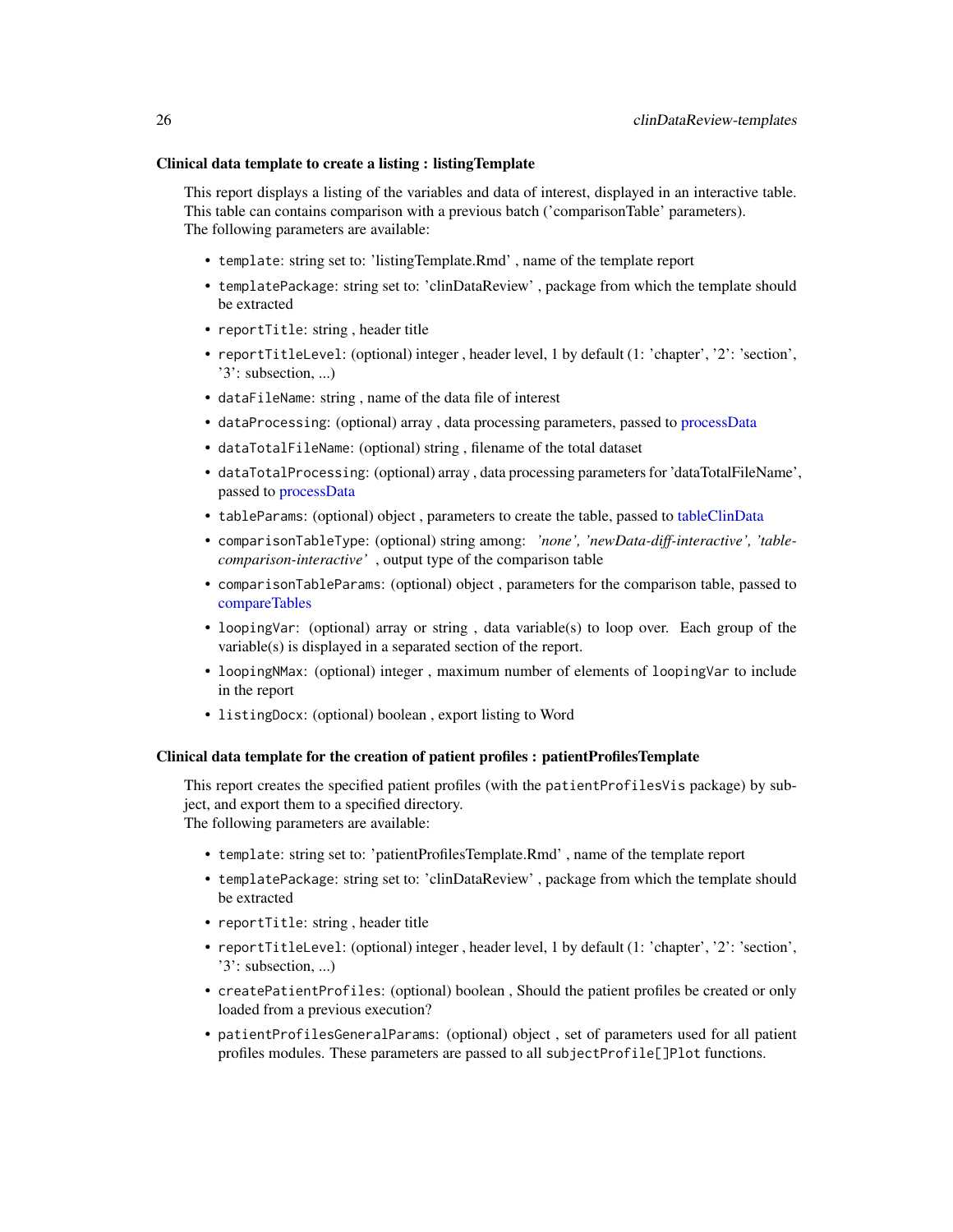- patientProfilesParams: array of object(s) The following parameters are available:
	- typePlot: string among: *'text', 'line', 'interval', 'event'* , plot type, used to get the appropriate plot module function:
		- \* 'text': [subjectProfileTextPlot](#page-0-0)
		- \* 'line': [subjectProfileLinePlot](#page-0-0)
		- \* 'interval': [subjectProfileIntervalPlot](#page-0-0)
		- \* 'event': [subjectProfileEventPlot](#page-0-0)
	- dataFileName: string , name of the data file of interest
	- dataProcessing: (optional) array , data processing parameters, passed to [processData](#page-77-1)
	- plotParams: object , parameters for the plotting function. Parameters depending on the dataset of interest can be specified as:
	- [parameterName]: !r-lazy [dataI]

, parameters for each patient profile module

- patientProfilesCreateReportParams: (optional) object , parameters for the creation of the patient profile report(s), passed to [createSubjectProfileReport](#page-0-0)
- tableParams: (optional) object , parameters specifying a table containing data of interest and links to created patient profiles
- startup: (optional) array or string , R commands that should be run at the start of the report

#### Clinical data generic template for visualization : plotTemplate

This report visualizes input data with a function of the clinical data review package. The data can be compared to the data of a previous batch, in the table associated to the plot ('comparisonTable' parameters).Summary statistics can be computed optionally and included in the plot (see 'tableParams' parameter).

The following parameters are available:

- template: string set to: 'plotTemplate.Rmd' , name of the template report
- templatePackage: string set to: 'clinDataReview' , package from which the template should be extracted
- reportTitle: string , header title
- reportTitleLevel: (optional) integer , header level, 1 by default (1: 'chapter', '2': 'section', '3': subsection, ...)
- dataFileName: string , name of the data file of interest
- dataProcessing: (optional) array , data processing parameters, passed to [processData](#page-77-1)
- plotFunction: string among: *'timeProfileIntervalPlot', 'scatterplotClinData', 'boxplot-ClinData'* , plotting function of the package to consider
- plotParams: object , parameters for the plotting function. Parameters depending on the dataset of interest can be specified as: [parameterName]: !r-lazy [dataI]
- tableParams: (optional) object , parameters for a summary table, passed to [computeSumma](#page-0-0)[ryStatisticsTable](#page-0-0)

Summary statistics are computed and merged as extra columns available for the plot data.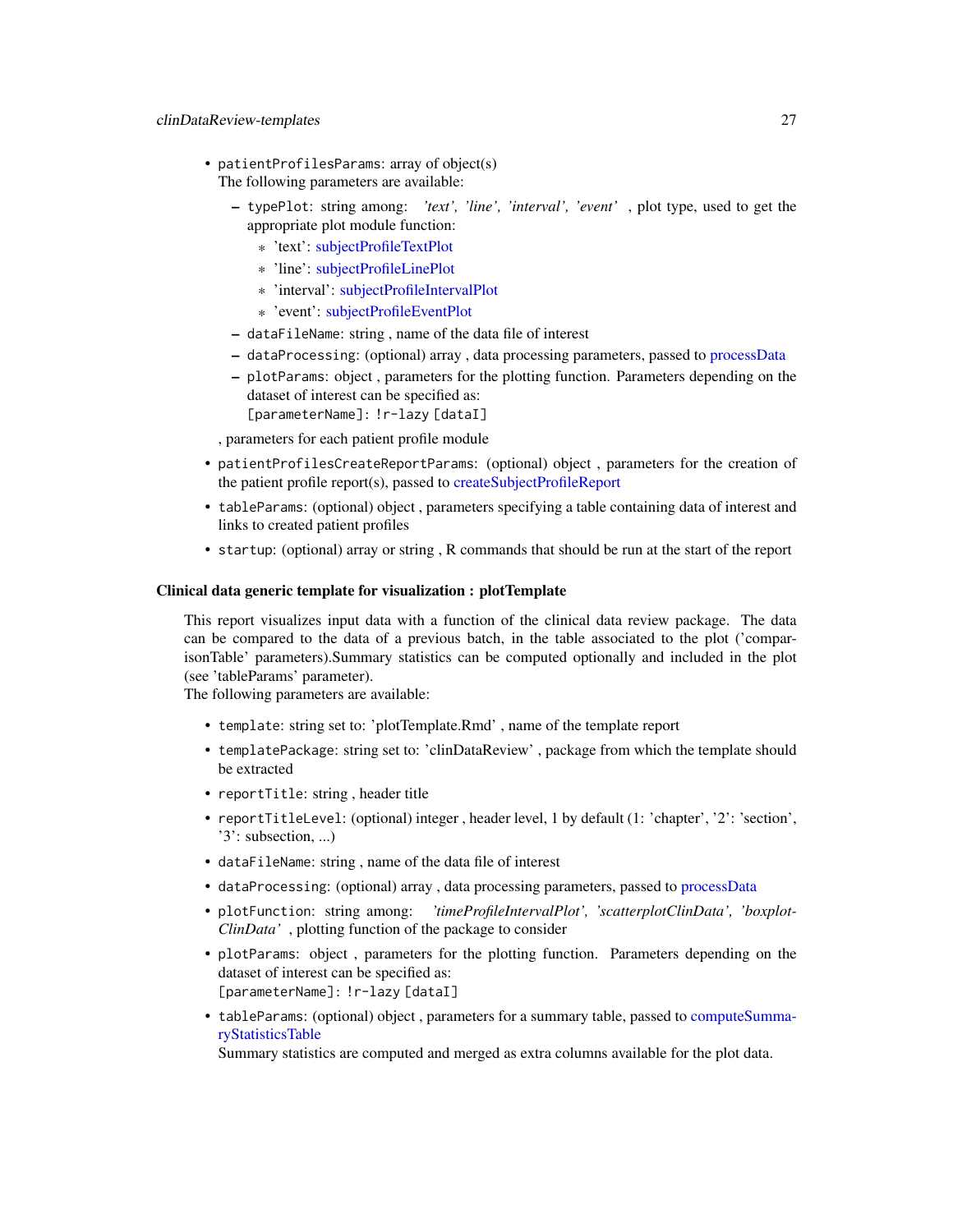- tableProcessing: (optional) array , data processing parameters for the summary table, passed to [processData](#page-77-1)
- comparisonTableType: (optional) string among: *'none', 'newData-diff '* , output type of the comparison table. If specified, an additional column: 'Comparison Type' is included in the table attached to the plot.
- comparisonTableParams: (optional) object , parameters for the comparison table, passed to [compareTables.](#page-0-0) If referenceVars is not specified, all variables displayed in the plot are used.
- loopingVar: (optional) array or string , data variable(s) to loop over. Each group of the variable(s) is displayed in a separated section of the report.
- loopingNMax: (optional) integer , maximum number of elements of loopingVar to include in the report
- startup: (optional) array or string , R commands that should be run at the start of the report

#### Clinical data template for visualization of summarized data : summaryPlotTemplate

This report summarizes the data of interest (with the inTextSummaryTable package) and visualize it with any clinical data review plot function.

The following parameters are available:

- template: string set to: 'summaryPlotTemplate.Rmd' , name of the template report
- templatePackage: string set to: 'clinDataReview' , package from which the template should be extracted
- reportTitle: string , header title
- reportTitleLevel: (optional) integer , header level, 1 by default (1: 'chapter', '2': 'section', '3': subsection, ...)
- dataFileName: string , name of the data file of interest
- dataProcessing: (optional) array , data processing parameters, passed to [processData](#page-77-1)
- dataTotalFileName: (optional) string , filename of the total dataset
- dataTotalProcessing: (optional) array, data processing parameters for 'dataTotalFileName', passed to [processData](#page-77-1)
- tableParams: object , parameters to summarize the data in a table, passed to [computeSum](#page-0-0)[maryStatisticsTable](#page-0-0)
- tableProcessing: (optional) array , data processing parameters for the summary table, passed to [processData](#page-77-1)
- plotFunction: string among: *'timeProfileIntervalPlot', 'scatterplotClinData', 'sunburst-ClinData', 'treemapClinData', 'barplotClinData', 'errorbarClinData'* , plotting function to visualize summary data
- plotParams: object , parameters for the plotting function
- loopingVar: (optional) array or string , data variable(s) to loop over. Each group of the variable(s) is displayed in a separated section of the report.
- loopingNMax: (optional) integer , maximum number of elements of loopingVar to include in the report
- loopingTotal: (optional) boolean, should the total also be computed by loopingVar (TRUE by default)?
- startup: (optional) array or string , R commands that should be run at the start of the report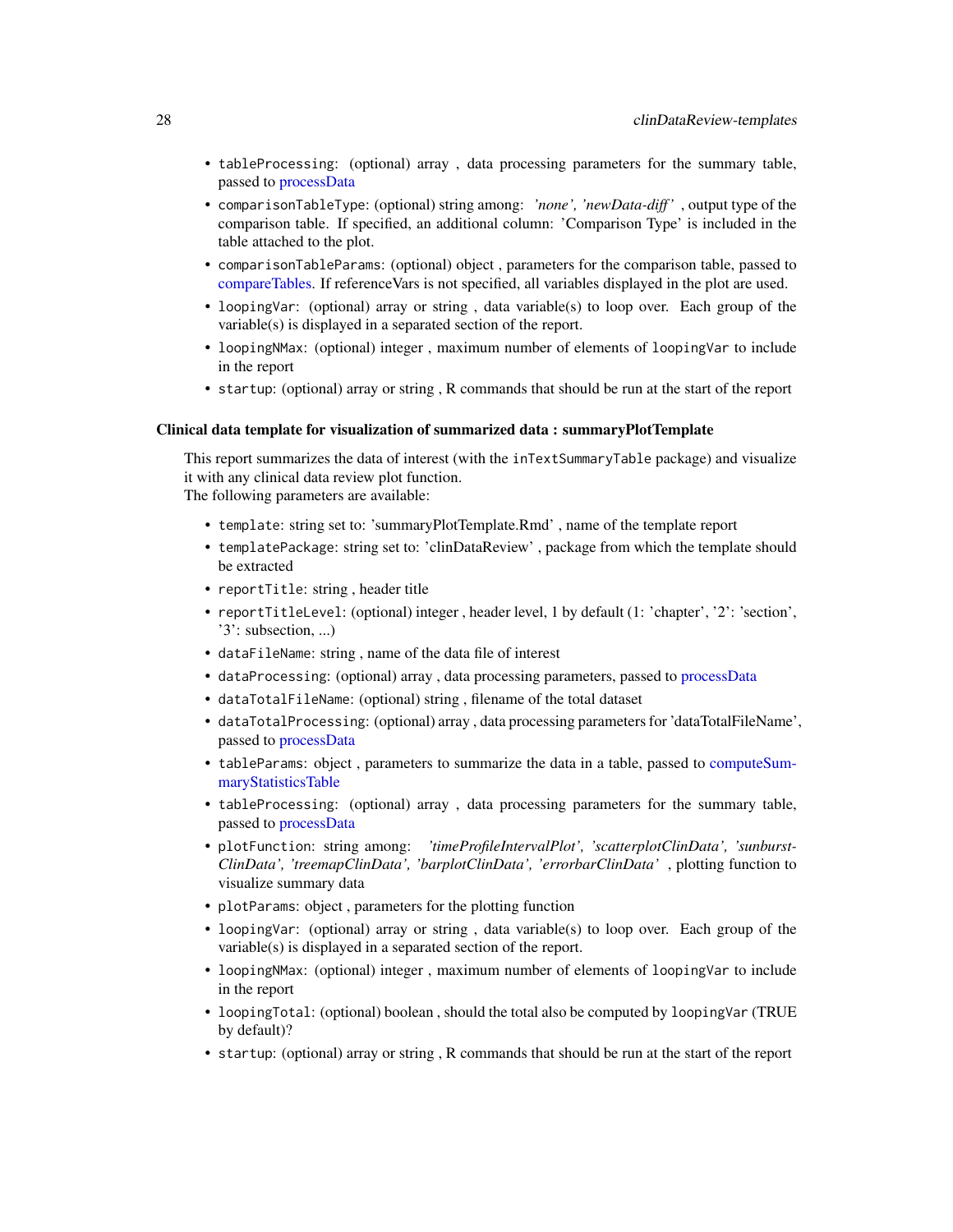#### <span id="page-28-0"></span>Clinical data template for a summary table of the data : summaryTableTemplate

This report summarizes the data of interest (with the inTextSummaryTable package). This table is displayed with an interactive table in the report, and exported to a docx file. This table can be compared to a summary table of a previous batch ('comparisonTable' parameters). The following parameters are available:

- template: string set to: 'summaryTableTemplate.Rmd' , name of the template report
- templatePackage: string set to: 'clinDataReview' , package from which the template should be extracted
- reportTitle: string , header title
- reportTitleLevel: (optional) integer , header level, 1 by default (1: 'chapter', '2': 'section', '3': subsection, ...)
- dataFileName: string , name of the data file of interest
- dataProcessing: (optional) array , data processing parameters, passed to [processData](#page-77-1)
- dataTotalFileName: (optional) string , filename of the total dataset
- dataTotalProcessing: (optional) array , data processing parameters for 'dataTotalFileName', passed to [processData](#page-77-1)
- tableParams: object , parameters to summarize the data in a table, passed to [computeSum](#page-0-0)[maryStatisticsTable](#page-0-0) .Parameters depending on the dataset of interest can be specified as: [parameterName]: !r-lazy [dataI].
- tableParamsDocx: (optional) object , parameters to format the table to the docx format, passed to [exportSummaryStatisticsTable](#page-0-0)
- tableParamsDT: (optional) object , parameters to format the table to the DT interactive table included in the report, passed to [exportSummaryStatisticsTable](#page-0-0)
- comparisonTableType: (optional) string among: *'none', 'table-comparison-interactive', 'newData-diff ', 'table-combine'* , output type of the comparison table
- comparisonTableParams: (optional) object , parameters for the comparison table, passed to [compareTables.](#page-0-0) By default, statistics variables are compared across row and column elements.
- loopingVar: (optional) array or string , data variable(s) to loop over. Each group of the variable(s) is displayed in a separated section of the report.
- loopingNMax: (optional) integer , maximum number of elements of loopingVar to include in the report
- loopingTotal: (optional) boolean , should the total also be computed by loopingVar (TRUE by default)?

collapseHtmlContent *Function to create collapsible HTML content*

#### **Description**

Please note that the button is of class: 'hideshow', defined in the 'input.hideshow.js' js file included in the package.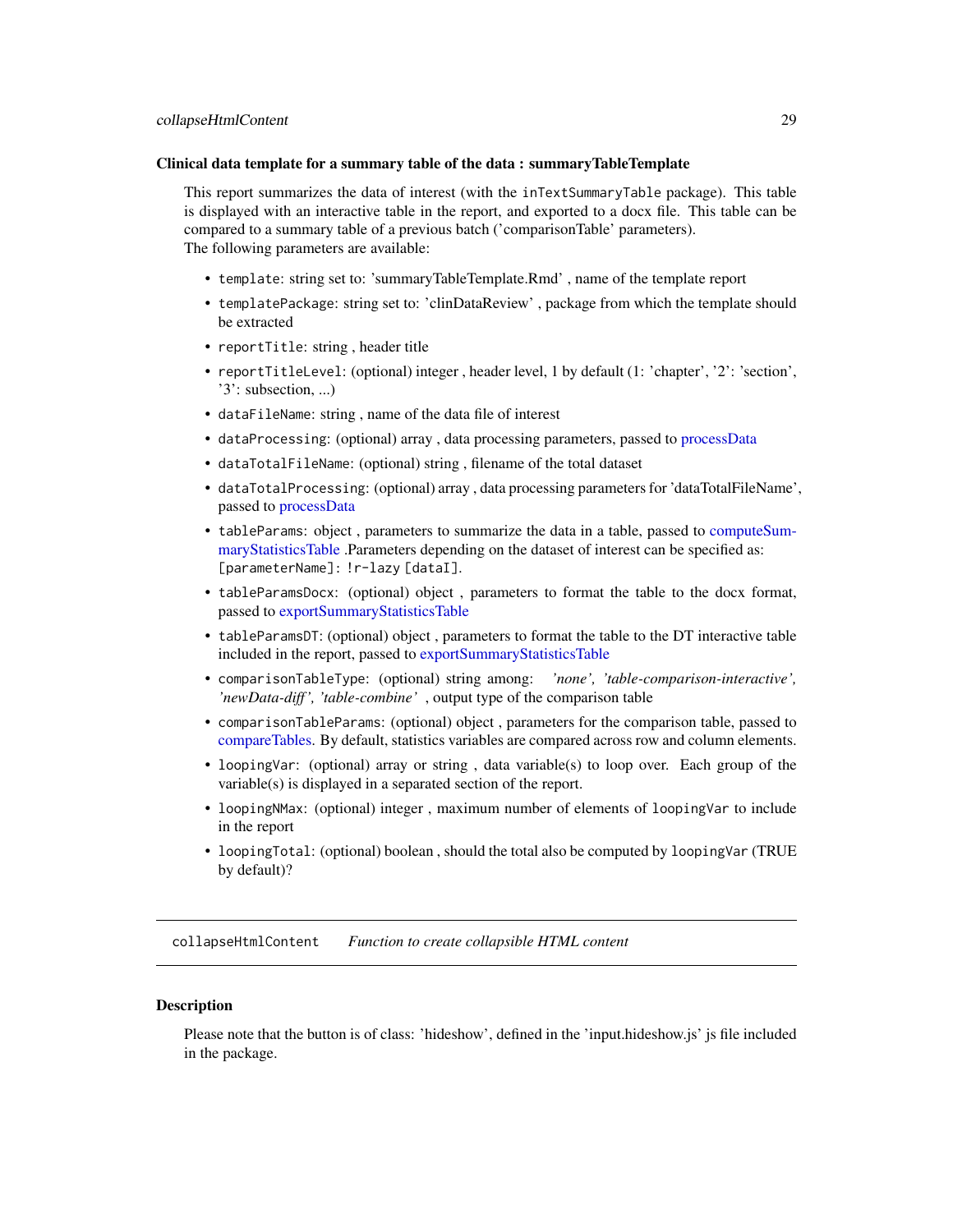#### <span id="page-29-0"></span>Usage

collapseHtmlContent(input, title = "Click to show or hide")

#### Arguments

| input | Object to be collapse, e.g. datatable. |
|-------|----------------------------------------|
| title | String with button title.              |

#### Value

[tag](#page-0-0) object

#### Author(s)

Laure Cougnaud

<span id="page-29-1"></span>convertMdToHtml *Convert clinical data Markdown files to HTML*

### Description

This consists of:

- 1. importing the general config file ('config'.yml) to identify each report of interest ('config' tag)
- 2. for each report of interest: checking if the associated Markdown and rds file (list of Js dependencies) are available in intermediateDir
- 3. combining all Rmarkdown reports to a single document: main.md
- 4. converting main.md to an HTML document

#### Usage

```
convertMdToHtml(
  outputDir = "./report",
  inputDir = ".''.configDir = file.path(inputDir, "config"),
  indexPath = file.path(inputDir, "index.Rmd"),
  intermediateDir = "./interim",
 mdFiles = NULL,
  ...
)
```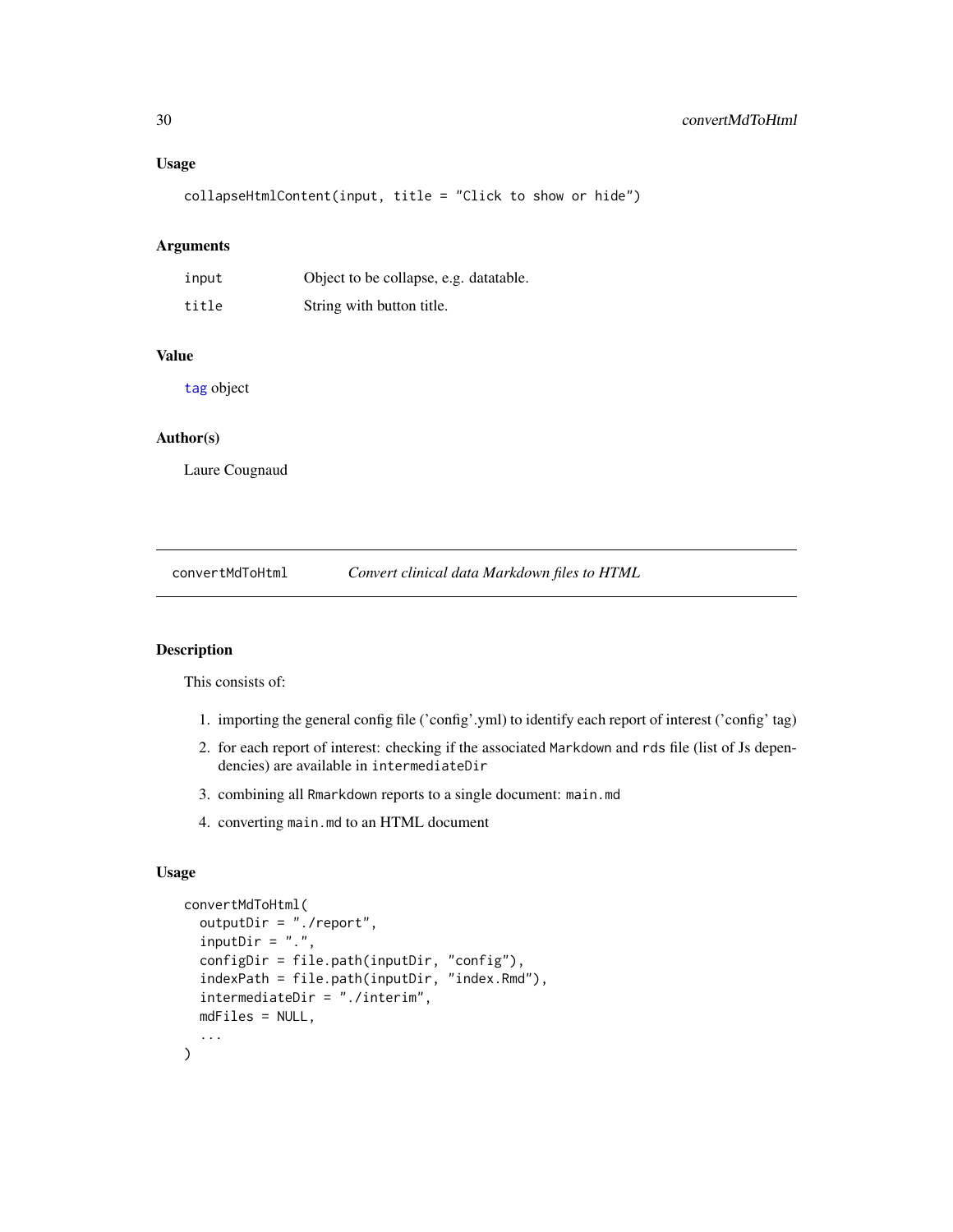#### <span id="page-30-0"></span>countNLines 31

#### Arguments

| outputDir       | String with output directory, ('report' by default).                                                                                                                                                                                                                                        |  |
|-----------------|---------------------------------------------------------------------------------------------------------------------------------------------------------------------------------------------------------------------------------------------------------------------------------------------|--|
| inputDir        | String with input directory, working directory by default.                                                                                                                                                                                                                                  |  |
| configDir       | String with directory with config files, by default a 'config' folder in inputDir.<br>It should contain a general 'config.yml' file and dedicated 'config-[X].yml' for<br>each chapter. The order of each chapter is specified in the 'config' slot in the<br>general general 'config.yml'. |  |
| indexPath       | String with path to the index file, by default 'index. Rmd' in inputDir.                                                                                                                                                                                                                    |  |
| intermediateDir |                                                                                                                                                                                                                                                                                             |  |
|                 | String with intermediate directory ('interim' by default), where markdown files<br>and rds file specifying Js libraries (with knit meta) for each sub report are<br>stored.                                                                                                                 |  |
| mdFiles         | (optional) Path to the Markdown files that should be converted. If specified, the<br>specified config files in configuration are ignored.                                                                                                                                                   |  |
| $\ddotsc$       | Any parameters passed to render, for expert use only.                                                                                                                                                                                                                                       |  |

#### Value

String with path to the front page of the clinical data report.

#### Author(s)

Laure Cougnaud

### See Also

Other clinical data reporting: [checkReportTitles\(](#page-18-1)), [forceParams\(](#page-45-1)), [getMdHeader\(](#page-57-1)), [getParamsFromConfig\(](#page-59-1)), [gitbook\\_clinDataReview\\_report\(](#page-66-1)), [html\\_clinDataReview\\_report\(](#page-67-1)), [knitPrintClinDataReview\(](#page-69-1)), [render\\_clinDataReviewReport\(](#page-79-1))

countNLines *Count number of lines in a vector*

### Description

Count number of lines in a vector

### Usage

```
countNLines(x)
```
### Arguments

x Character vector.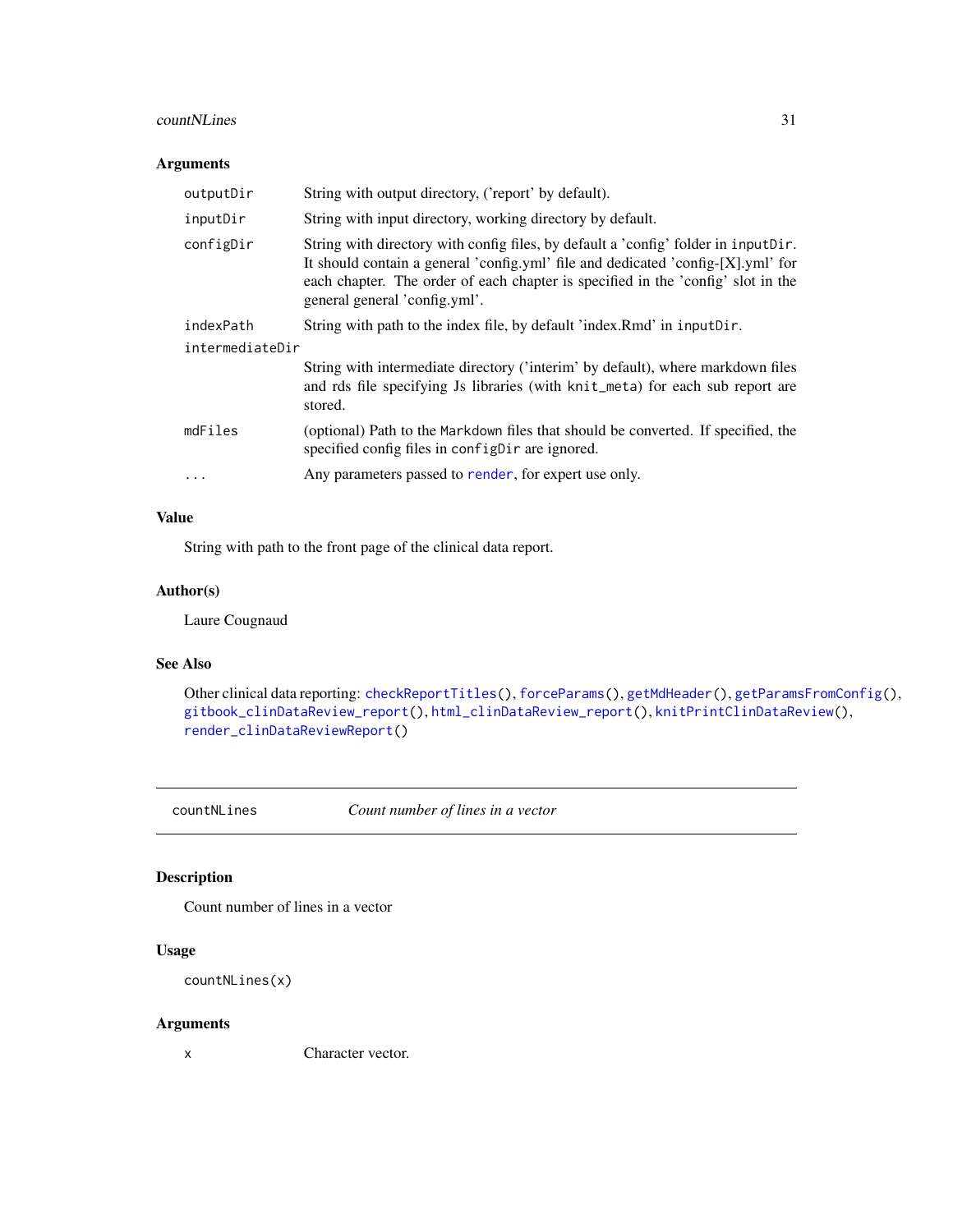<span id="page-31-0"></span>Integer vector of length x with number of lines

#### Author(s)

Laure Cougnaud

#### Examples

countNLines(x = c("A\nB", "blabla", "This\nis\na\nsentence."))

<span id="page-31-1"></span>createClinDataReviewReportSkeleton *Create the skeleton of a report*

#### Description

Creates the skeleton of a report to start running the analyses.

#### Usage

```
createClinDataReviewReportSkeleton(dir = ".")
```
#### Arguments

dir String with the path of the directory where the skeleton should be created. The current working directory is used as default.

#### Details

This function is meant to get familiar with the use of the package and the necessary files to create a report.

It will create a ready-to-use report with example data from the clinUtils package. After getting use to the file structure, the user can substitute the example data with custom data sets and add specific configuration files.

#### Value

The files to run a report are written in the specified directory. To run the report, the user can call the [render\\_clinDataReviewReport](#page-79-1).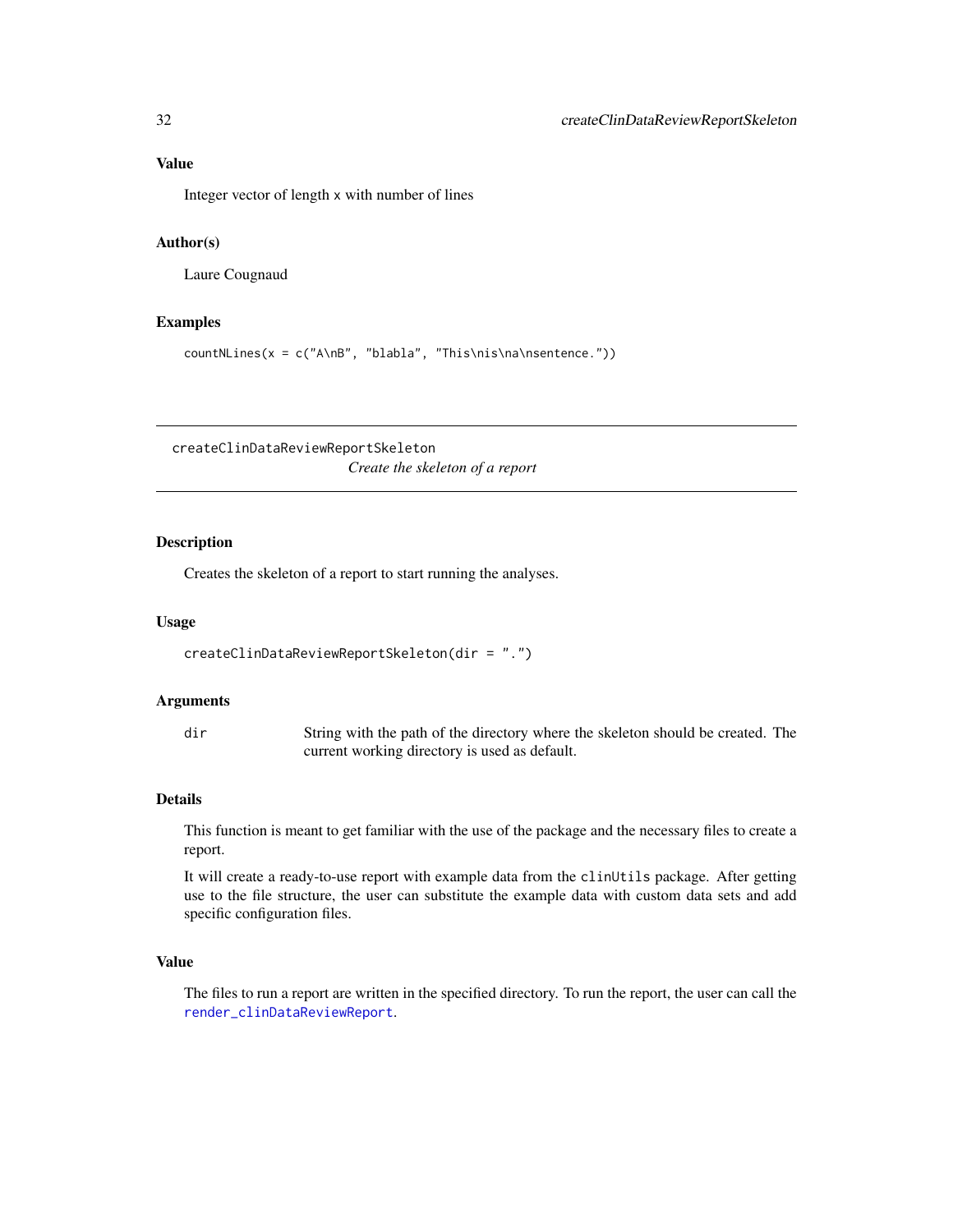<span id="page-32-0"></span>createExampleMetadata *Create an example metadata file*

#### Description

Create an example of metadata file for the [createClinDataReviewReportSkeleton](#page-31-1).

#### Usage

```
createExampleMetadata(dir)
```
#### Arguments

dir String, path to the directory.

### Value

Nothing, the example metadata file is created in the specified directory.

```
createMainConfigSkeleton
```
*Create the config file for the skeleton*

#### Description

This function creates the main config file for the [createClinDataReviewReportSkeleton](#page-31-1) with the directory where the data are stored.

#### Usage

createMainConfigSkeleton(dir, dirData)

#### Arguments

| dir     | String, path to the directory.             |
|---------|--------------------------------------------|
| dirData | String, path to the directory of the data. |

#### Value

No return value, a file \_config.yml\_ is created in the specified directory.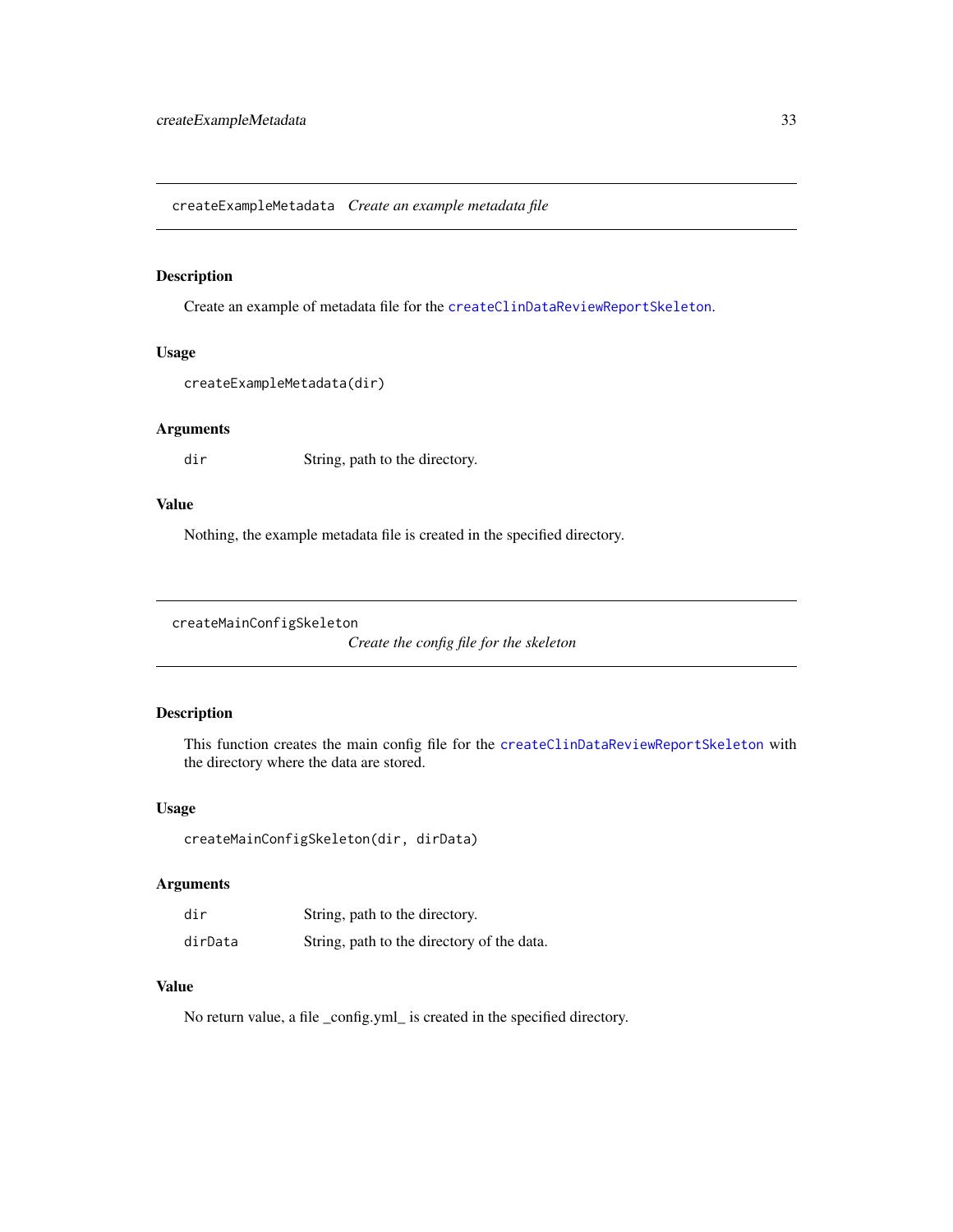<span id="page-33-0"></span>createPatientProfileVar

*Create link to patient profile*

#### Description

Create a link to a patient profile directory (where the patient profile files are saved) by adding an extra column with the link in the data. The path to the patient profile is built as: [patientProfilePath]/subjectProfile- [subjectID].pdf, where '/' are replaced with '-' in the subject identifier (subjectVar).

#### Usage

```
createPatientProfileVar(
  data,
  patientProfilePath,
  subjectVar = "USUBJID",
  checkExist = TRUE
)
```
#### Arguments

| data               | a data.frame                                                                                                                                    |  |
|--------------------|-------------------------------------------------------------------------------------------------------------------------------------------------|--|
| patientProfilePath |                                                                                                                                                 |  |
|                    | string indicating the directory where the patient profiles are stored.                                                                          |  |
| subjectVar         | string indicating which column in the data represents the unique subject identi-<br>fier, "USUBJID" by default.                                 |  |
| checkExist         | Logical, if TRUE (by default) the patient Profile Path is checked for exis-<br>tence, and an error is returned if this directory doesn't exist. |  |

### Value

A data.frame with two extra columns: patientProfilePath and patientProfileLink with the path to the patient profile and an hyperlink to it, respectively.

#### Author(s)

Michela Pasetto

#### Examples

```
# Typical CDISC dataset contains universal subject ID (USUBJID)
data <- data.frame(USUBJID = c("subj1", "subj2", "subj3"))
dataWithPatientProfileVar <- createPatientProfileVar(
  data = data,
  patientProfilePath = "pathProfiles",
  checkExist = FALSE
)
# path and HTML link are included in the output dataset
head(dataWithPatientProfileVar[, c("USUBJID", "patientProfilePath", "patientProfileLink")])
```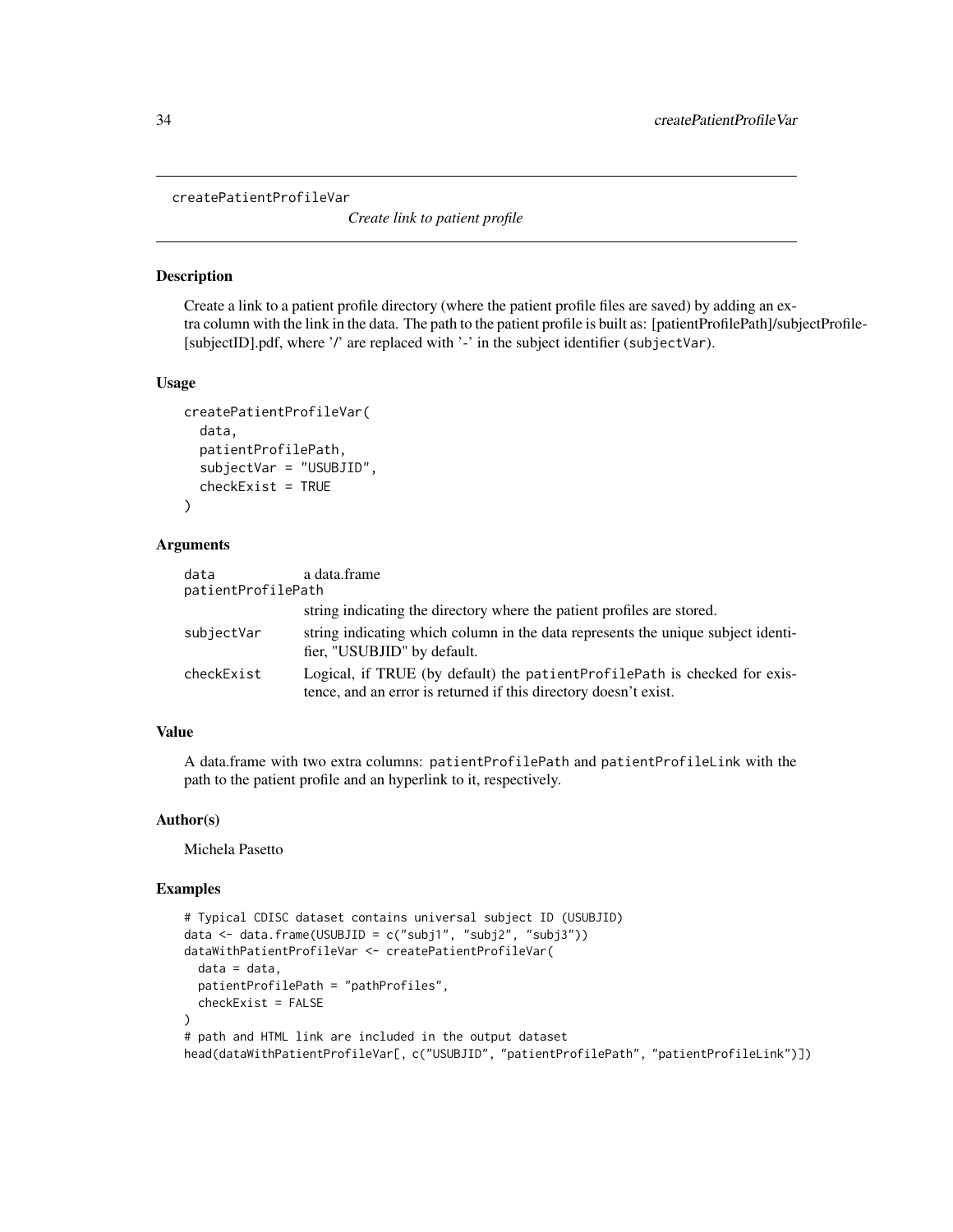#### <span id="page-34-0"></span>Description

Create an html page that redirects to the "1-introduction.html" page of the clinical data report available in a directory. See output from [render\\_clinDataReviewReport](#page-79-1).

#### Usage

```
createRedirectPage(redirectPage = "report.html", dir = "report_dependencies")
```
#### Arguments

| redirectPage | String with the path of the html file that redirects to the "1-introduction.html" |
|--------------|-----------------------------------------------------------------------------------|
|              | page of the report.                                                               |
| dir          | String for the path where the "1-introduction.html" is stored.                    |

#### Value

The html file is created.

| createTemplateDoc | Create documentation for clinical data template reports available in |
|-------------------|----------------------------------------------------------------------|
|                   | the 'template' folder of the package.                                |

#### Description

If a JSON schema file available, the information relative to the template is extracted from this file with the function JSONSchToRd.

#### Usage

```
createTemplateDoc(
  templatePath = system.file("template", package = "clinDataReview")
)
```
### Arguments

templatePath string with path where the template Rmd reports and associated JSON schema files are stored, by default path of the installed version of the package. This parameter is only for expert use of the package.

#### Value

Character vector with Rd code containing description for all template documents.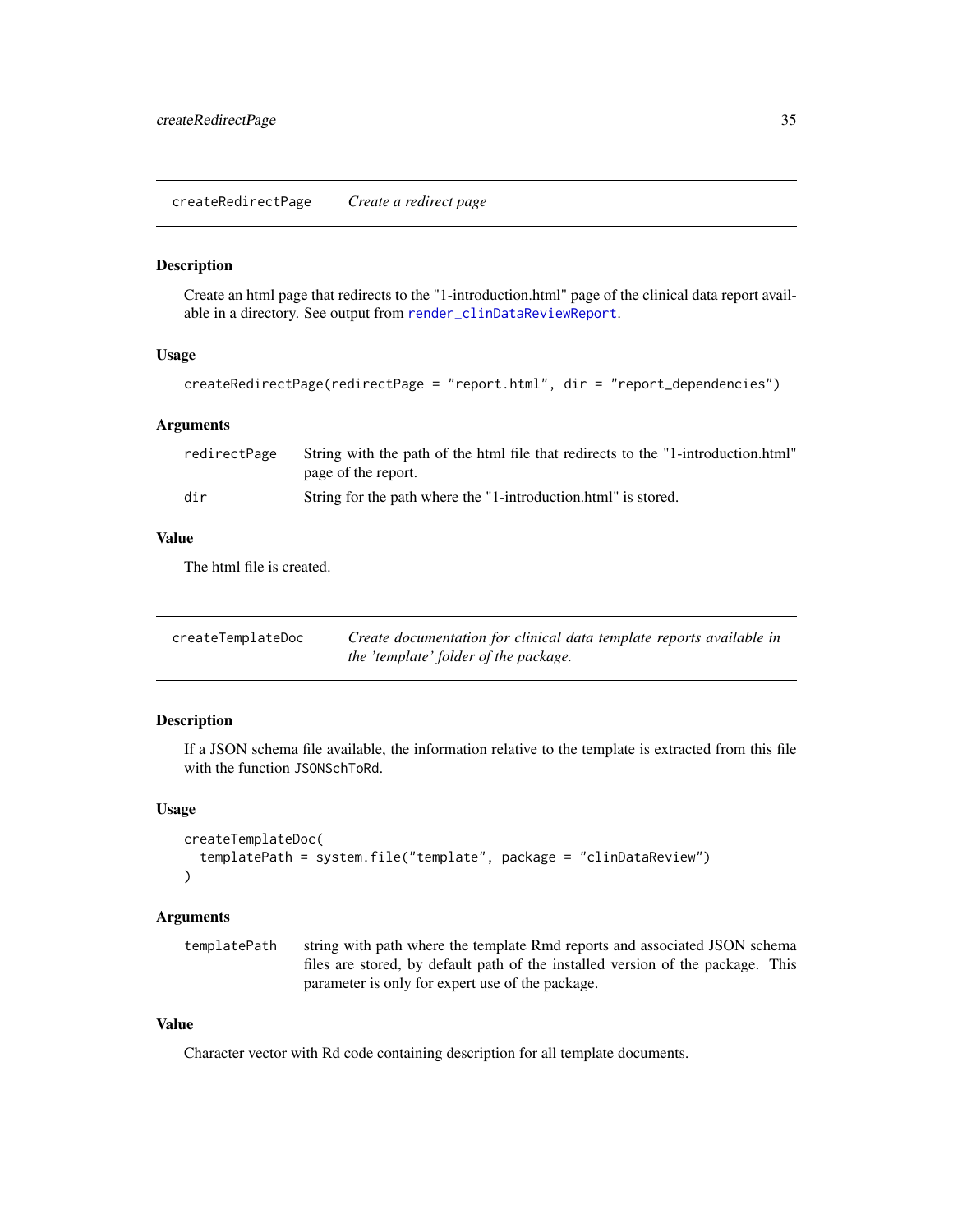#### Author(s)

Laure Cougnaud

#### References

[JSON schema specification](https://json-schema.org/understanding-json-schema/)

<span id="page-35-1"></span>errorbarClinData *Interactive plot of confidence interval/error interval of clinical data.*

#### Description

This plot is designed to display summary statistics of a continuous variable with (confidence) intervals.

The intervals are either displayed:

- vertically if yErrorVar is specified
- horizontally if xErrorVar is specified

Error bars can visualized by group, via the color variable parameter. Different symbols are set for each central point of the error bar via the shape variable parameter.

#### Usage

```
errorbarClinData(
 data,
  xVar,
 xLab = getLabelVar(xVar, labelVars = labelVars),
 yVar,
 yLab = getLabelVar(yVar, labelVars = labelVars),
 yErrorVar = NULL,
 yErrorLab = getLabelVar(yErrorVar, labelVars = labelVars),
 xErrorVar = NULL,
  xErrorLab = getLabelVar(xErrorVar, labelVars = labelVars),
 xLabVars = NULL,
 xAxisLab = paste(c(xLab, xErrorLab), collapse = " and "),yAxish = paste(c(yLab, yErrorLab), collapse = " and"),colorVar = NULL,
 colorLab = getLabelVar(colorVar, labelVars = labelVars),
  colorPalette = NULL,
  shapeVar = NULL,shapeLab = getLabelVar(shapeVar, labelVars = labelVars),shapePalette = NULL,
  size = 6.
  titleExtra = NULL,
 title = paste(c(paste(yAxisLab, "vs", xAxisLab), titleExtra), collapse = "<br>"),
 subtitle = NULL,
```
<span id="page-35-0"></span>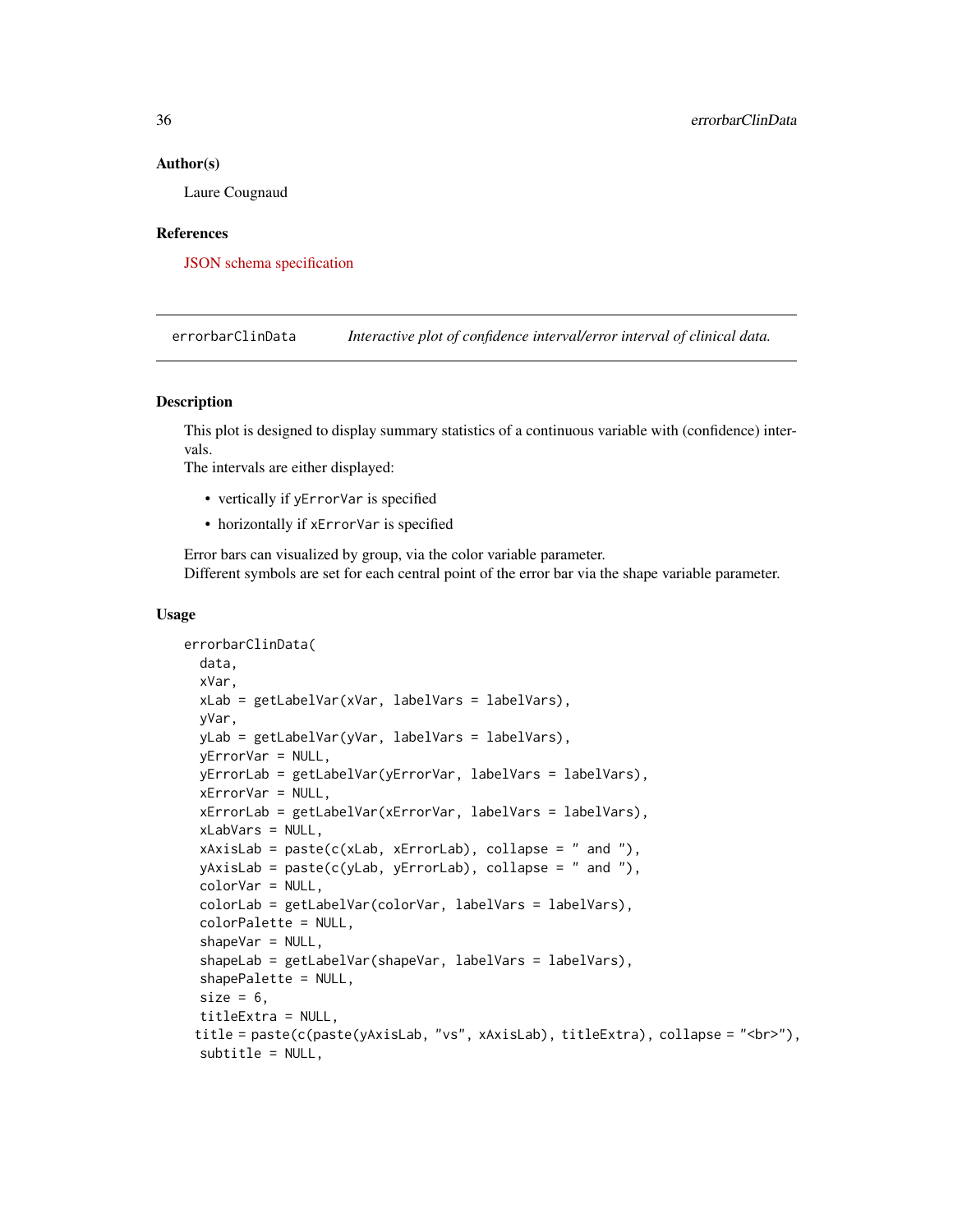# errorbarClinData 37

```
caption = NULL,
  labelVars = NULL,
 mode = "markers",
 legendPosition = "bottom",
 width = NULL,height = NULL,
 pathVar = NULL,
 pathLab = getLabelVar(pathVar, labelVars = labelVars),
  hoverVars,
 hoverLab,
  table = FALSE,
  tableVars,
  tableLab,
  tableButton = TRUE,
  tablePars = list(),
 id = paste0("plotClinData", sample.int(n = 1000, size = 1)),
 verbose = FALSE
\mathcal{L}
```
# Arguments

| data                 | Data.frame with data.                                                                                                                                    |  |
|----------------------|----------------------------------------------------------------------------------------------------------------------------------------------------------|--|
| xVar                 | String with column of data containing x-variable.                                                                                                        |  |
| xLab                 | String with label for xVar.                                                                                                                              |  |
| yVar                 | String with column of data containing y-variable.                                                                                                        |  |
| yLab                 | String with label for xVar.                                                                                                                              |  |
| xErrorVar, yErrorVar |                                                                                                                                                          |  |
|                      | String with variable of data containing the width of the interval (from the center<br>of the interval) for horizontal or vertical intervals.             |  |
| xErrorLab, yErrorLab |                                                                                                                                                          |  |
|                      | String with labels for xErrorVar/yErrorVar variables.                                                                                                    |  |
| xLabVars             | (vertical error bars) Character vector with variable(s) to be displayed as the la-<br>bels of the ticks in the x-axis.<br>By default, xVar is displayed. |  |
|                      | In case the variable(s) contain different elements by $x\sqrt{ar}$ , they are combined<br>and displayed below each other.                                |  |
| xAxisLab, yAxisLab   |                                                                                                                                                          |  |
|                      | Label for the x/y-axis.                                                                                                                                  |  |
| colorVar             | (optional) String with color variable.                                                                                                                   |  |
| colorLab             | String with label for colorVar.                                                                                                                          |  |
| colorPalette         | (optional) Named character vector with color palette. If not specified, the viridis<br>color palette is used.<br>See clinColors.                         |  |
| shapeVar             | (optional) String with shape variable.                                                                                                                   |  |
| shapeLab             | String with label for shapeVar.                                                                                                                          |  |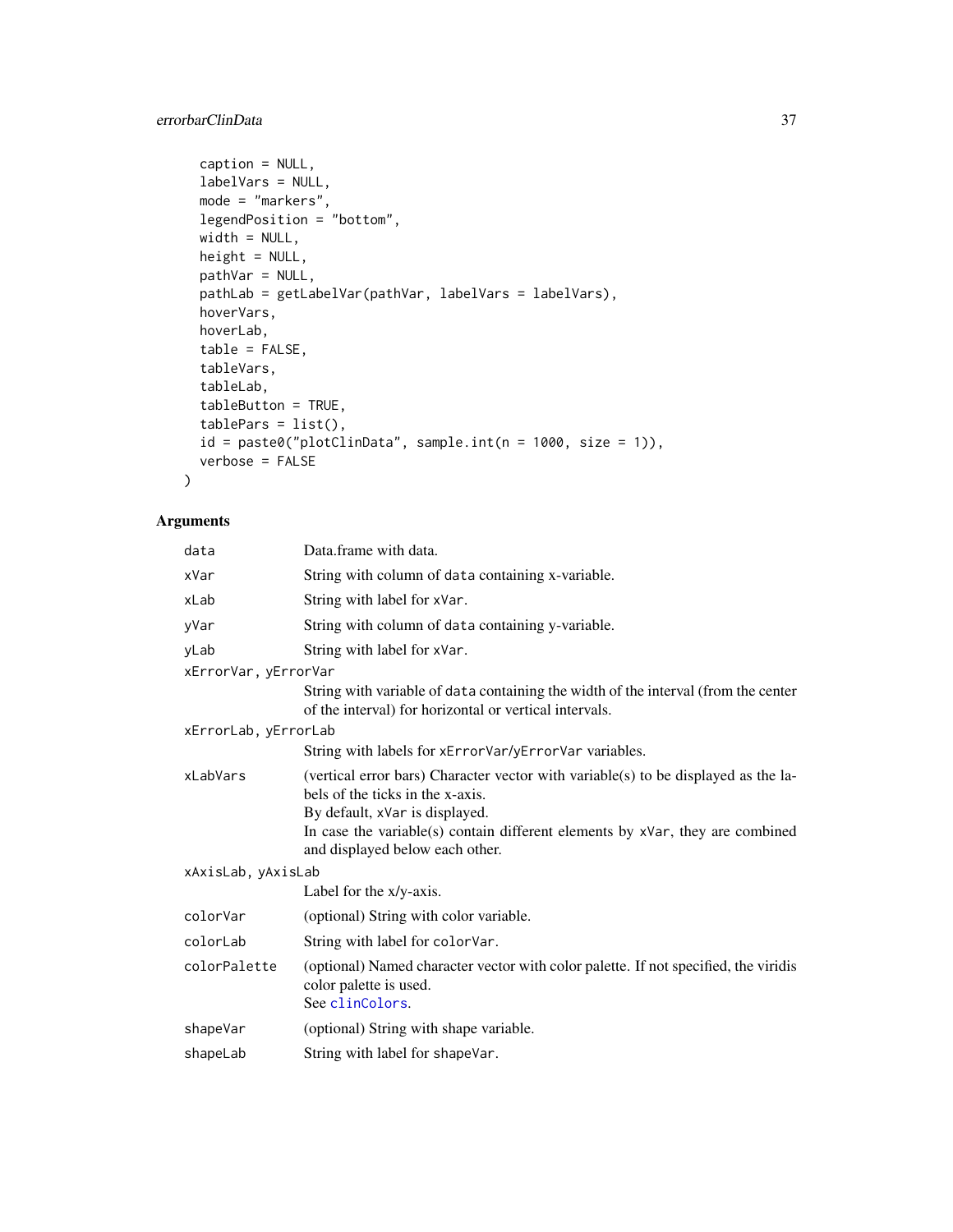| shapePalette   | (optional) Named character vector with shape palette, clinShapes by default.                                                                                                                                                                                                                             |  |
|----------------|----------------------------------------------------------------------------------------------------------------------------------------------------------------------------------------------------------------------------------------------------------------------------------------------------------|--|
| size           | Integer with size of markers in pixels, 6 by default.                                                                                                                                                                                                                                                    |  |
| titleExtra     | String with extra title for the plot (appended after title).                                                                                                                                                                                                                                             |  |
| title          | String with title for the plot.                                                                                                                                                                                                                                                                          |  |
| subtitle       | String with subtitle.<br>The subtitle is included at the top left of the plot, below the title.                                                                                                                                                                                                          |  |
| caption        | String with caption.<br>The caption is included at the bottom right of the plot. Please note that this<br>might overlap with vertical or rotated x-axis labels.                                                                                                                                          |  |
| labelVars      | Named character vector containing variable labels.                                                                                                                                                                                                                                                       |  |
| mode           | String with the mode of the plot, 'markers' by default, so only data points are<br>displayed.<br>This can also be set to 'lines' to include a line connecting the center of the error<br>bars instead; or 'lines+markers' to include both a marker and a line.<br>See mode attribute for plotly scatter. |  |
| legendPosition | String with position of the legend, among: 'top'/'left'/'bottom'/'right', 'bottom'<br>by default.                                                                                                                                                                                                        |  |
| width          | Numeric, width of the plot in pixels, 700 by default.                                                                                                                                                                                                                                                    |  |
| height         | Numeric, height of the plot in pixels, 700 by default.                                                                                                                                                                                                                                                   |  |
| pathVar        | String with variable of data containing hyperlinks with path to the subject-<br>specific report, formatted as:                                                                                                                                                                                           |  |
|                | <a href="./path-to-report">label</a>                                                                                                                                                                                                                                                                     |  |
|                | If multiple, they should be separated by: ', '.<br>The report $(s)$ will be:                                                                                                                                                                                                                             |  |
|                | • compressed to a zip file and downloaded if the user clicks on the 'p' (a.k.a)<br>'profile') key when hovering on a point of the plot                                                                                                                                                                   |  |
|                | • included in a collapsible row, and clickable with hyperlinks in the table                                                                                                                                                                                                                              |  |
| pathLab        | String with label for pathVar, included in the collapsible row in the table.                                                                                                                                                                                                                             |  |
| hoverVars      | Character vector with variable(s) to be displayed in the hover, by default any<br>position and aesthetic variables displayed in the plot.                                                                                                                                                                |  |
| hoverLab       | Named character vector with labels for hoverVars.                                                                                                                                                                                                                                                        |  |
| table          | Logical, if TRUE (FALSE by default) returns also a datatable containing the<br>plot data. (The plot and the table are not linked.)                                                                                                                                                                       |  |
| tableVars      | Character vector with variables to be included in the table.                                                                                                                                                                                                                                             |  |
| tableLab       | Named character vector with labels for each table Vars.                                                                                                                                                                                                                                                  |  |
| tableButton    | Logical, if TRUE (by default) the table is included within an HTML button.                                                                                                                                                                                                                               |  |
| tablePars      | List with parameters passed to the getClinDT function.                                                                                                                                                                                                                                                   |  |
|                |                                                                                                                                                                                                                                                                                                          |  |
| id             | String with general id for the plot:                                                                                                                                                                                                                                                                     |  |

• 'id' is used as group for the [SharedData](#page-0-0)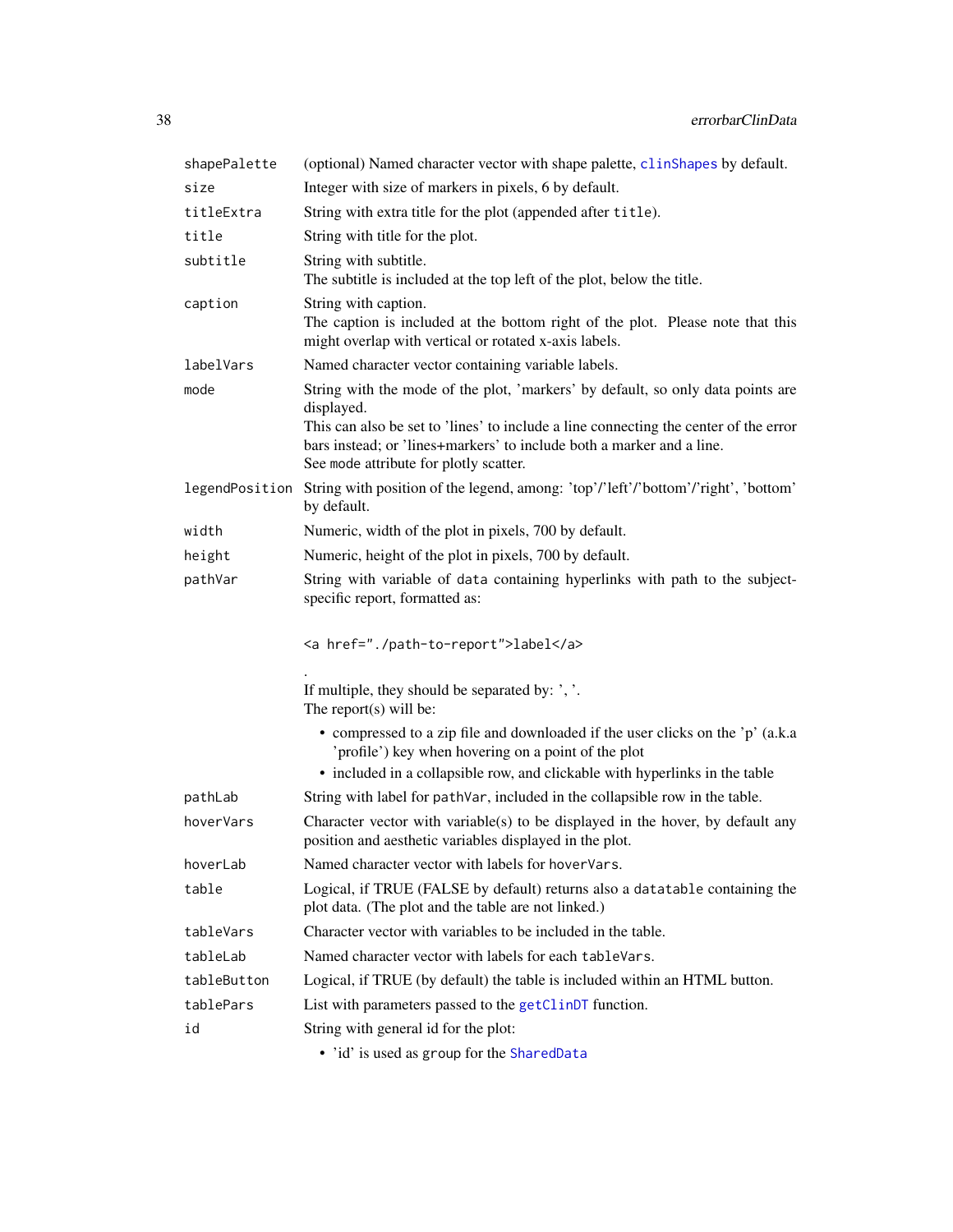|         | • 'button: [id]' is used as button ID if table is TRUE                                                                                                                                                                       |
|---------|------------------------------------------------------------------------------------------------------------------------------------------------------------------------------------------------------------------------------|
|         | If not specified, a random id, as 'plotClinData $[X]$ ' is used.                                                                                                                                                             |
| verbose | Logical, if TRUE (FALSE by default) progress messages are printed in the cur-<br>rent console. For the visualizations, progress messages during download of<br>subject-specific report are displayed in the browser console. |

Either:

- if a table is requested: a clinDataReview object, a.k.a a list with the 'plot' ([plotly](#page-0-0) object) and 'table' ([datatable](#page-0-0) object)
- otherwise: a [plotly](#page-0-0) object

#### Author(s)

Laure Cougnaud

### See Also

Other visualizations of summary statistics for clinical data: [barplotClinData\(](#page-8-0)), [boxplotClinData\(](#page-12-0)), [plotCountClinData\(](#page-74-0)), [sunburstClinData\(](#page-92-0)), [treemapClinData\(](#page-101-0))

### Examples

```
library(clinUtils)
data(dataADaMCDISCP01)
labelVars <- attr(dataADaMCDISCP01, "labelVars")
## Summary plot with vertical error bars
dataVSDIABP <- subset(dataADaMCDISCP01$ADVS,
PARAMCD == "DIABP" & ANL01FL == "Y" &
AVISIT %in% c("Baseline", "Week 2", "Week 4", "Week 6", "Week 8")
)
# compute summary statistics by visit
library(inTextSummaryTable)
summaryTableVSDIABP <- computeSummaryStatisticsTable(
data = dataVSDIABP,
rowVar = c("AVISIT", "ATPT"),
var = "AVAL",
stats = getStats(c("n", "Mean", "SE")),
labelVars = labelVars
)
dataPlot <- subset(summaryTableVSDIABP, !isTotal)
errorbarClinData(
data = dataPlot,
xVar = "AVISIT",
```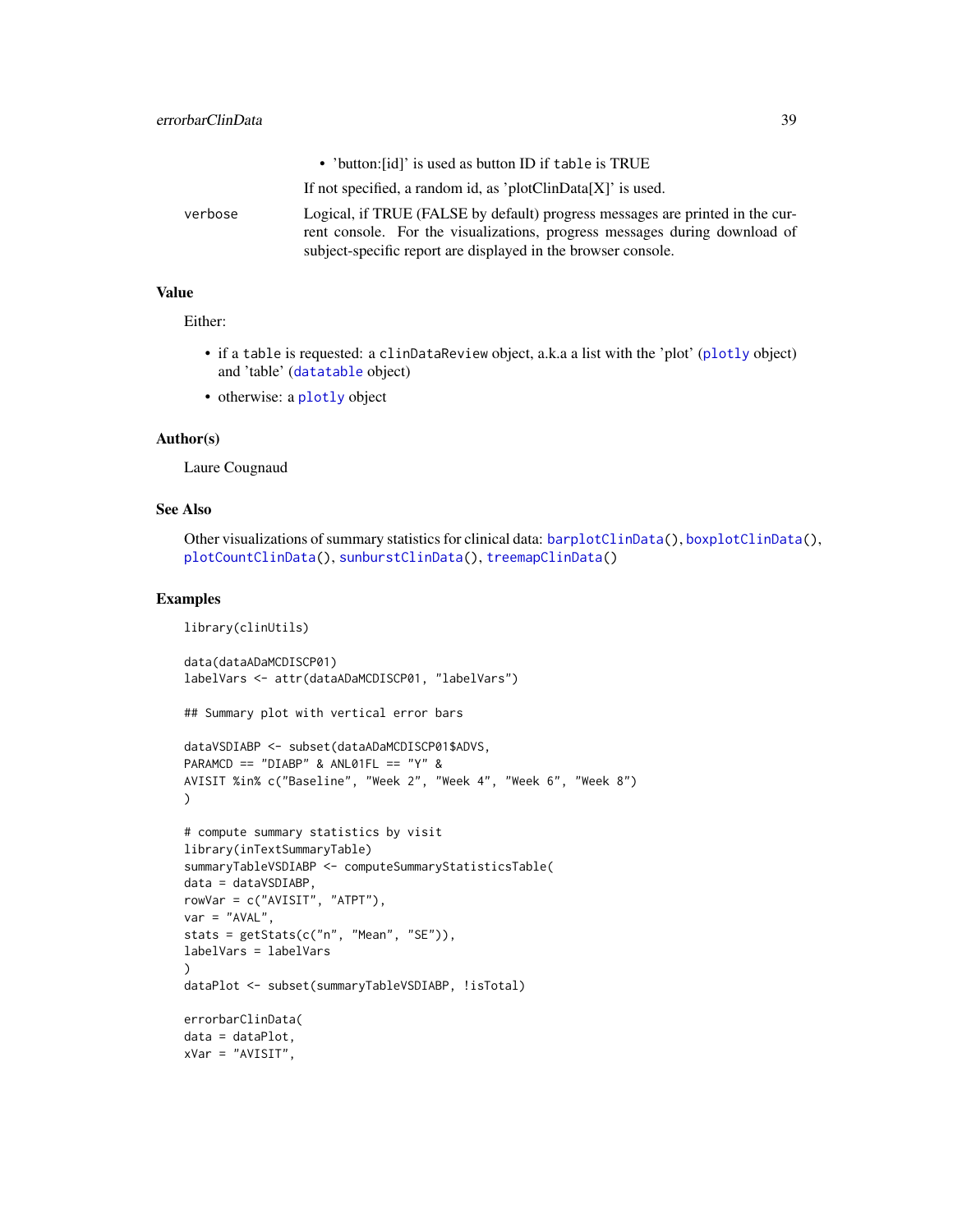```
colorVar = "ATPT",
# use non-rounded statistics for the plot
yVar = "statMean", yErrorVar = "statSE",
yLab = "Mean", yErrorLab = "Standard Error",
# include lines connecting the error bars
mode = "markers+lines",
labelVars = labelVars
\lambda# add number of subjects in labels
dataPlot$nSubj <- with(dataPlot, paste0("N=", n))
errorbarClinData(
data = dataPlot,
xVar = "AVISIT",
xLabVars = c("AVISIT", "nSubj"),
colorVar = "ATPT",
yVar = "statMean", yLab = "Mean",
yErrorVar = "statSE", yErrorLab = "Standard error",
mode = "markers+lines",
title = paste("Diastolic Blood Pressure summary profile by actual visit",
"and analysis timepoint"),
labelVars = labelVars
\lambda## Summary plot with horizontal error bars
# Data of interest: ratio from baseline at week 16
dataLBW8 <- subset(dataADaMCDISCP01$ADLBC, grepl("Week 8", AVISIT))
# compute ratio from baseline
dataLBW8$R2BASE <- with(dataLBW8, AVAL/BASE)
dataLBW8 <- subset(dataLBW8, !is.na(R2BASE))
# Order actual treatments
dataLBW8$TRTA <- with(dataLBW8, reorder(TRTA, TRTAN))
# compute summary statistics of the ratio per baseline per parameter
library(inTextSummaryTable)
summaryTableLBW8 <- computeSummaryStatisticsTable(
data = dataLBW8,var = "R2BASE",
rowVar = "PARAM",
colVar = "TRTA",
stats = getStats(x = dataLBW8$R2BASE, type = c("n", "Median", "SD"))
\lambdadataPlot <- subset(summaryTableLBW8, !isTotal)
# extract direction of ratio
dataPlot$dir <- factor(
ifelse(dataPlot$statMedian >= 1, "Increase", "Decrease"),
levels = c("Decrease", "Increase")
\lambda# compute relative ratio (percentage above 1)
dataPlot$statMedianRelative <- with(dataPlot,
ifelse(statMedian < 1, 1/statMedian, statMedian)
)
```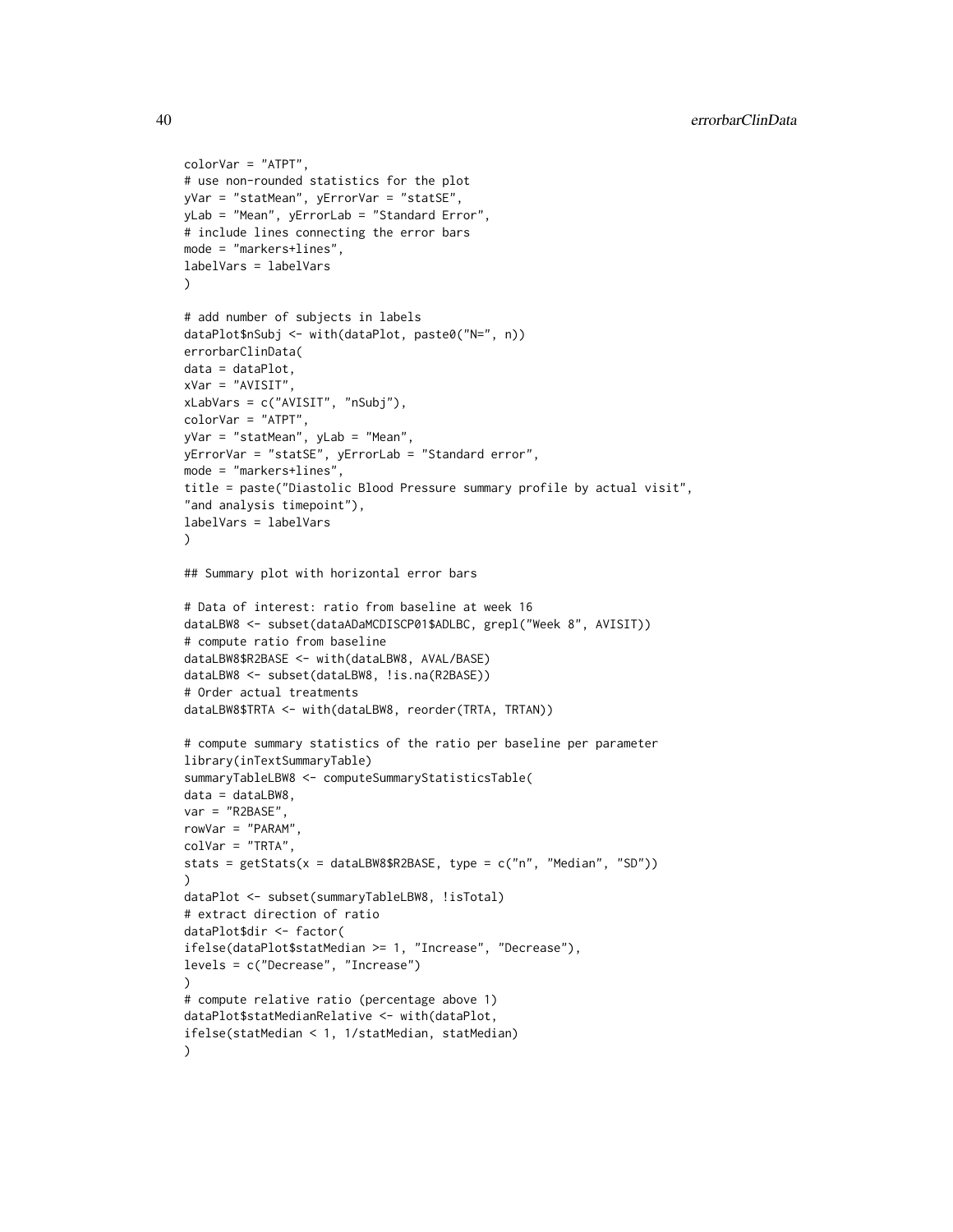```
# order based on mean relative ratio across treatment arms
params <- names(sort(with(dataPlot, tapply(statMedianRelative, PARAM, mean))))
dataPlot$PARAM <- factor(dataPlot$PARAM, levels = params)
errorbarClinData(
data = dataPlot,
xVar = "statMedianRelative", xErrorVar = "statSD",
xLab = "Median", xErrorLab = "Standard deviation",
xAxisLab = "Relative ratio from baseline (Median +- SD)",
yVar = "PARAM",
colorVar = "TRTA",
shapeVar = "dir", shapeLab = "Direction of ratio",
shapePalette = c('Decrease' = 25, 'Increase' = 24),
size = 10,labelVars = labelVars,
title = "Summary ratio from baseline at week 8 by treatment"
)
```
exportSessionInfoToMd *Combine all session informations across all clinical data reports and export them into a dedicated Markdown document*

### Description

Combine all session informations across all clinical data reports and export them into a dedicated Markdown document

#### Usage

```
exportSessionInfoToMd(sessionInfos, mdFiles, intermediateDir = "interim", ...)
```
### Arguments

|                            | sessionInfos List with sessionInfo objects                                                                                                                                  |
|----------------------------|-----------------------------------------------------------------------------------------------------------------------------------------------------------------------------|
| mdFiles<br>intermediateDir | Character vector with Markdown files                                                                                                                                        |
|                            | String with intermediate directory ('interim' by default), where markdown files<br>and rds file specifying Js libraries (with knit meta) for each sub report are<br>stored. |
| $\ddots$                   | Any parameters passed to render InNewSession, for expert use only.                                                                                                          |

#### Value

String with path to Markdown file containing the session information, NULL if no session information(s) are provided.

#### Author(s)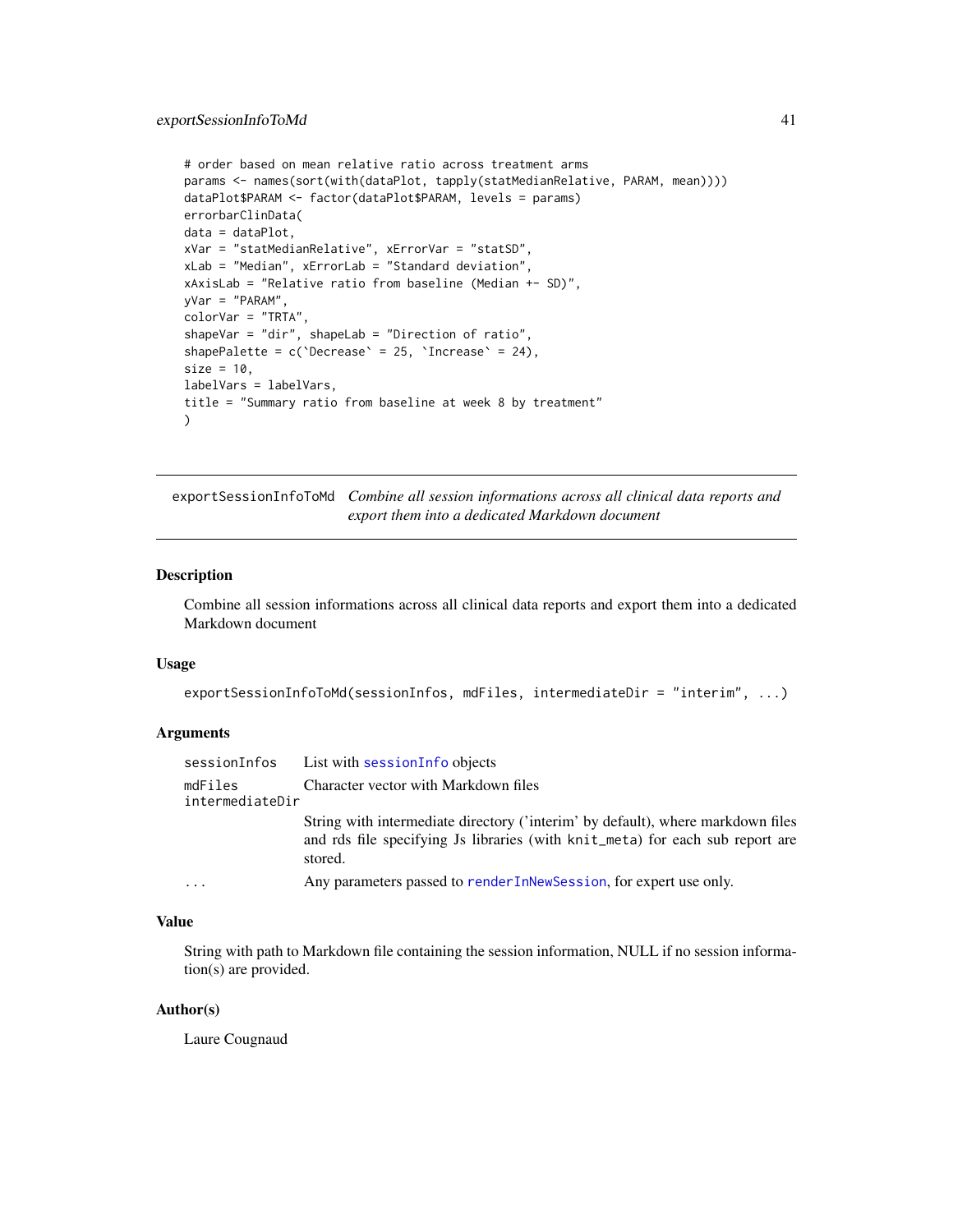#### Description

A dataset can be filtered:

- based:
	- on a specific value of interest)
	- on a function of the variable (valueFct parameter), e.g. maximum of the variable)
	- to retain only non missing values of a variable (keepNA set to FALSE)
- by groups (varsBy parameter)

\*\*Note that by default, missing values in the filtering variable are retained (which differs from the default behaviour in  $R$ <sup>\*\*</sup>. To filter missing records, please set the keepNA parameter to FALSE.

### Usage

```
filterData(
  data,
  filters,
  keepNA = TRUE,return All = FALSE,verbose = FALSE,
  labelVars = NULL,
  labelData = "data"
)
```
#### Arguments

| data    | Data.frame with data.                                                      |
|---------|----------------------------------------------------------------------------|
| filters | Unique filter or list of filters. Each filter should be a list containing: |

- 'var': String with variable from data to filter on.
- 'value': (optional) Character vector with values from var to consider/keep.
- 'valueFct': (optional) Function (or string with this function) to be applied on var to extract value to consider. For example, valueFct = max will extract the records with the maximum variable value.
- 'op': (optional) String with operator used to retain records from value. If not specified, the inclusion operator: '%in%' is considered, a.k.a records with var in value are retained.
- 'rev': (optional) Logical, if TRUE (FALSE by default), filtering condition based on value/valueFct is reversed.
- 'keepNA': (optional) Logical, if TRUE (by default), missing values in var are retained.

If not specified, keepNA general parameter is used.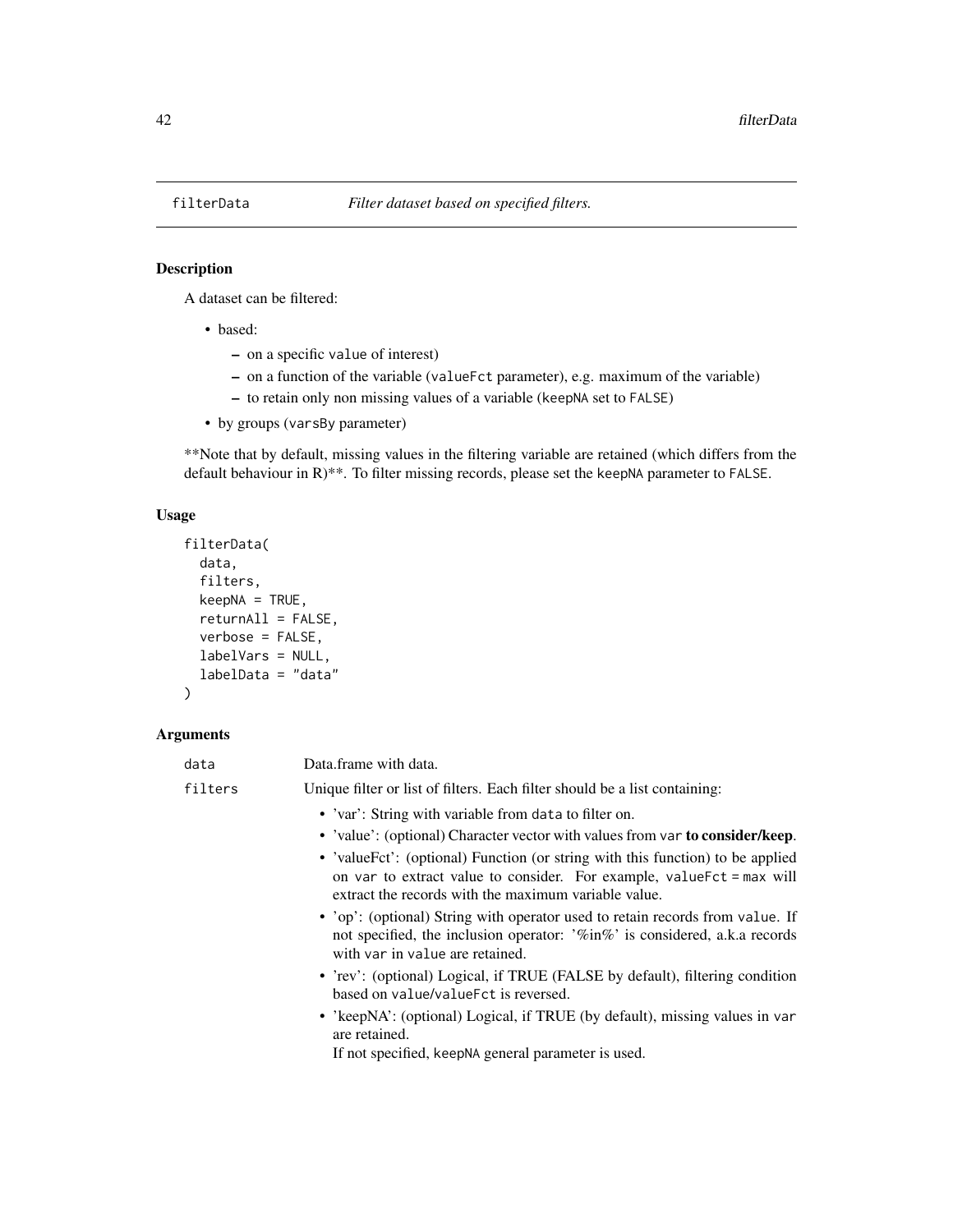|           | • 'varsBy': (optional) Character vector with variables in data containing<br>groups to filter by                                                                                                                                                                                                                     |
|-----------|----------------------------------------------------------------------------------------------------------------------------------------------------------------------------------------------------------------------------------------------------------------------------------------------------------------------|
|           | • 'varNew': (optional) String with name for the new variable created<br>• 'labelNew': (optional) String with label for varNew                                                                                                                                                                                        |
|           | If a list of filters is specified, the logical operator (see $Logic$ ) linking the different<br>conditions can be specified between the two conditions, e.g.: list(list(var =<br>"SEX", value = "F"), "&", list(var = "COUNTRY", value = "DEU")).                                                                    |
| keepNA    | Logical, if TRUE (by default) missing values in var are retained. If set to<br>FALSE, missing values are ignored for all filters. The specification within<br>filters prevails on this parameter.                                                                                                                    |
| returnAll | Logical:                                                                                                                                                                                                                                                                                                             |
|           | • if FALSE (by default): the data for only the filtered records is returned.<br>• if TRUE: the full data is returned. Records are flagged based on the<br>filters condition, in a new column: varNew (if specified), or 'keep' other-<br>wise; containing TRUE if the record fulfill all conditions, FALSE otherwise |
| verbose   | Logical, if TRUE (FALSE by default) progress messages are printed in the cur-<br>rent console. For the visualizations, progress messages during download of<br>subject-specific report are displayed in the browser console.                                                                                         |
| labelVars | Named character vector containing variable labels.                                                                                                                                                                                                                                                                   |
| labelData | (optional) String with label for input data, that will be included in progress<br>messages.                                                                                                                                                                                                                          |

Filtered data if returnAll is FALSE (by default). Otherwise data with additional column: keep or varNew (if specified), containing TRUE for records which fullfill the specified condition(s) and FALSE otherwise.

#### Author(s)

Laure Cougnaud

### Examples

library(clinUtils)

data(dataADaMCDISCP01) labelVars <- attr(dataADaMCDISCP01, "labelVars")

```
dataDM <- dataADaMCDISCP01$ADSL
```
## single filter

```
# filter with inclusion criteria:
filterData(
data = dataDM,
filters = list(var = "SEX", value = "M"),
verbose = TRUE
```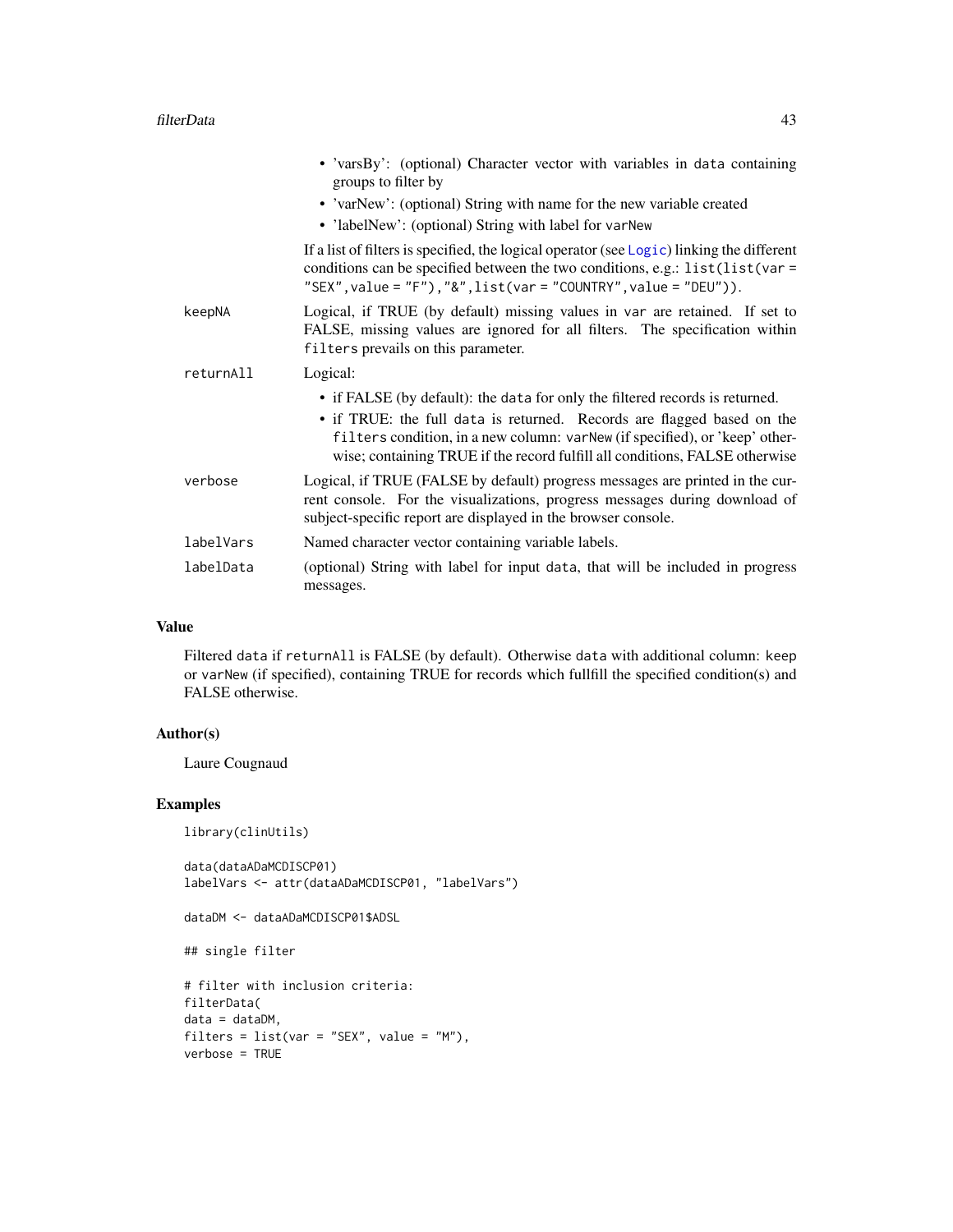```
# filter with non-inclusion criteria
filterData(
data = dataDM,
filters = list(var = "SEX", value = "M", rev = TRUE),verbose = TRUE
\lambda# filter based on inequality operator
filterData(
data = dataDM,
filters = list(var = "AGE", value = 75, op = "\leq"),
verbose = TRUE
\lambda# missing values are retained by default!
dataDMNA <- dataDM
dataDMNA[1 : 2, "AGE"] <- NA
filterData(
data = dataDMNA,
filters = list(var = "AGE", value = 75, op = "\leq"),
verbose = TRUE
\lambda# filter missing values on variable
filterData(
data = dataDMNA,
filters = list(var = "AGE", value = 75, op = "<=", keepNA = FALSE),
verbose = TRUE
\lambda# retain only missing values
filterData(
data = dataDMNA,
filters = list(var = "AGE", value = NA, keepNA = TRUE),
verbose = TRUE
)
# filter missing values
filterData(
data = dataDMNA,
filters = list(var = "AGE", keepNA = FALSE),
verbose = TRUE
\lambda## multiple filters
# by default the records fulfilling all conditions are retained ('AND')
filterData(
data = dataDM,
filters = list(
```
 $\lambda$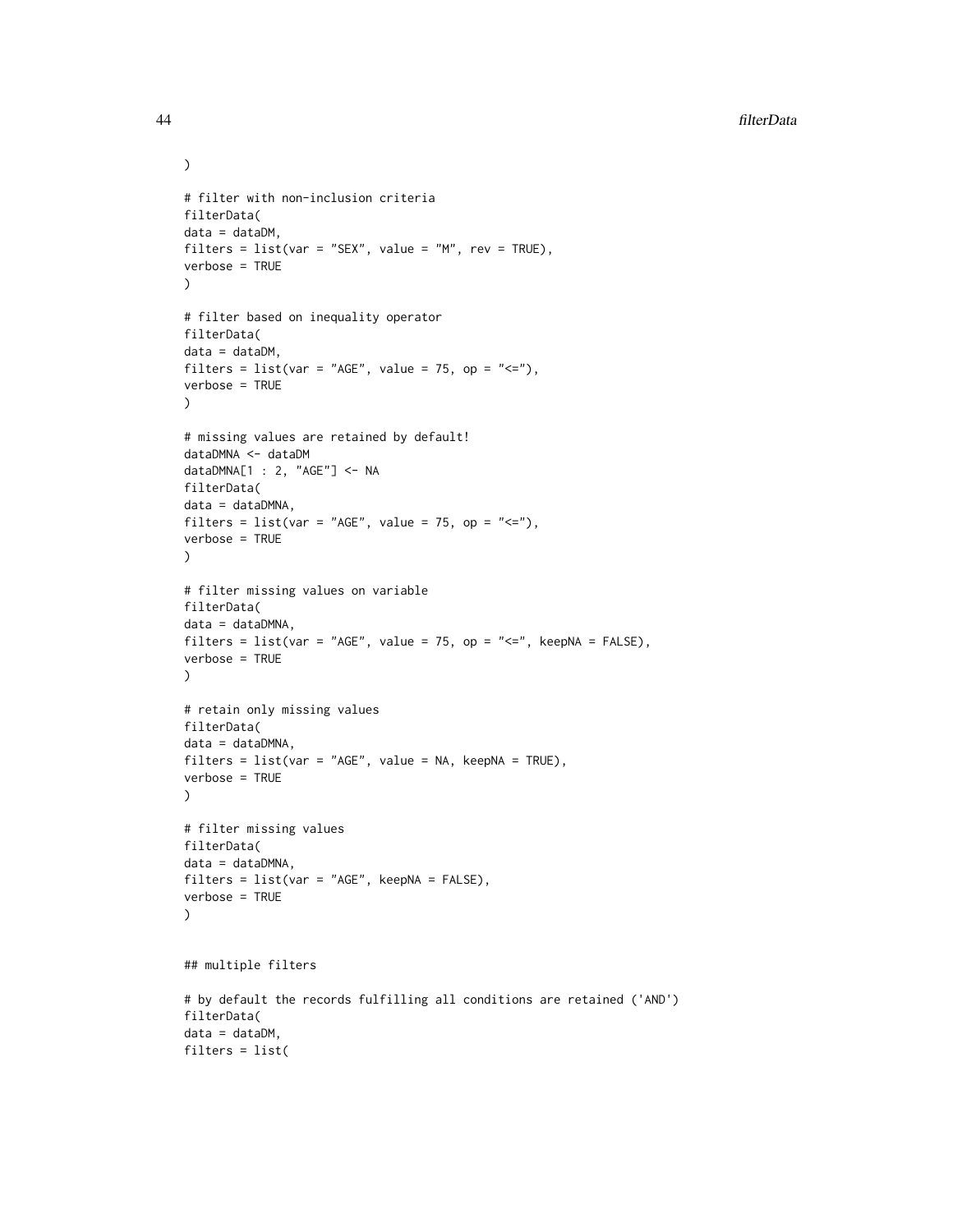# filterDataSingle 45

```
list(var = "AGE", value = 75, op = "<="),
list(var = "SEX", value = "M")),
verbose = TRUE
\lambda# custom operator:
filterData(
data = dataDM,
filters = list(
list(var = "AGE", value = 75, op = "<="),
"|",
list(var = "SEX", value = "M")),
verbose = TRUE
\mathcal{L}# filter by group
# only retain adverse event records with worst-case severity
dataAE <- dataADaMCDISCP01$ADAE
dataAE$AESEV <- factor(dataAE$AESEV, levels = c("MILD", "MODERATE", "SEVERE"))
dataAE$AESEVN <- as.numeric(dataAE$AESEV)
nrow(dataAE)
dataAEWorst <- filterData(
data = dataAE,
filters = list(
var = "AESEVN",
valueFct = max,
varsBy = c("USUBJID", "AEDECOD"),
keepNA = FALSE
\mathcal{L})
nrow(dataAEWorst)
```
filterDataSingle *Filter data for a single filter*

#### Description

Filter data for a single filter

#### Usage

```
filterDataSingle(
 data,
  filters,
 keepNA = TRUE,returnAll = FALSE,
 labelVars = NULL,
```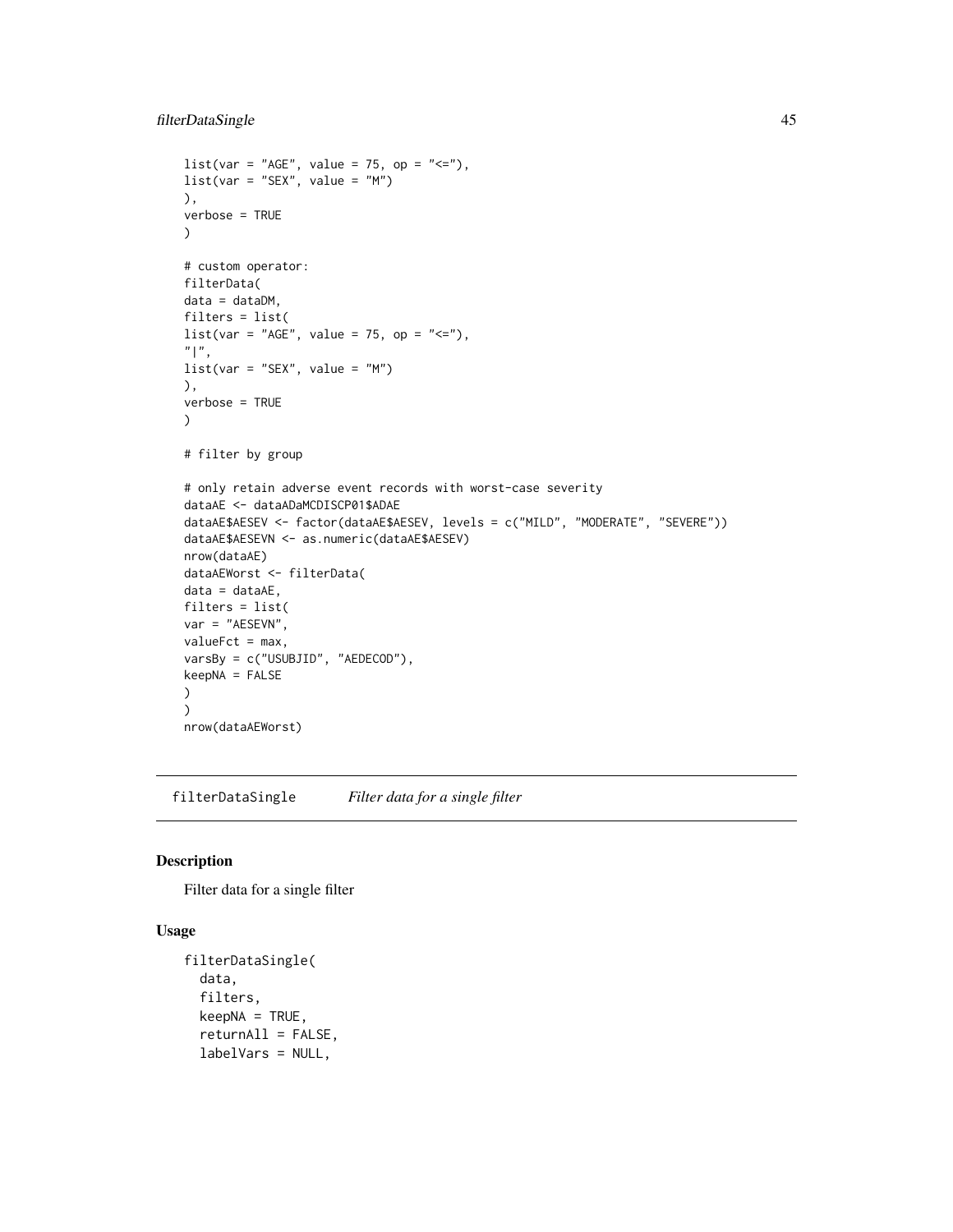```
labelData = "data"
\mathcal{L}
```
#### Arguments

| data      | Data.frame with data.                                                                                                                                                                                                                                                                                                |
|-----------|----------------------------------------------------------------------------------------------------------------------------------------------------------------------------------------------------------------------------------------------------------------------------------------------------------------------|
| filters   | Unique filter or list of filters.                                                                                                                                                                                                                                                                                    |
| keepNA    | Logical, if TRUE (by default) missing values in var are retained. If set to<br>FALSE, missing values are ignored for all filters. The specification within<br>filters prevails on this parameter.                                                                                                                    |
| returnAll | Logical:                                                                                                                                                                                                                                                                                                             |
|           | • if FALSE (by default): the data for only the filtered records is returned.<br>• if TRUE: the full data is returned. Records are flagged based on the<br>filters condition, in a new column: varNew (if specified), or 'keep' other-<br>wise; containing TRUE if the record fulfill all conditions, FALSE otherwise |
| labelVars | Named character vector containing variable labels.                                                                                                                                                                                                                                                                   |
| labelData | (optional) String with label for input data, that will be included in progress<br>messages.                                                                                                                                                                                                                          |

### Value

Updated data.

### Author(s)

Laure Cougnaud

<span id="page-45-0"></span>forceParams *Force the evaluation of the parameters from config file.*

# Description

This function is only useful if some parameters should be lazy-evaluated in the report. These parameters should have the class: r-lazy. A typical use case is a parameter that consists of a R expression depending on objects created in a template report (typically data). Parameters are searched in the environment in which this function is called from.

# Usage

forceParams(params)

#### Arguments

params List of parameters as obtained via the [getParamsFromConfig](#page-59-0) function.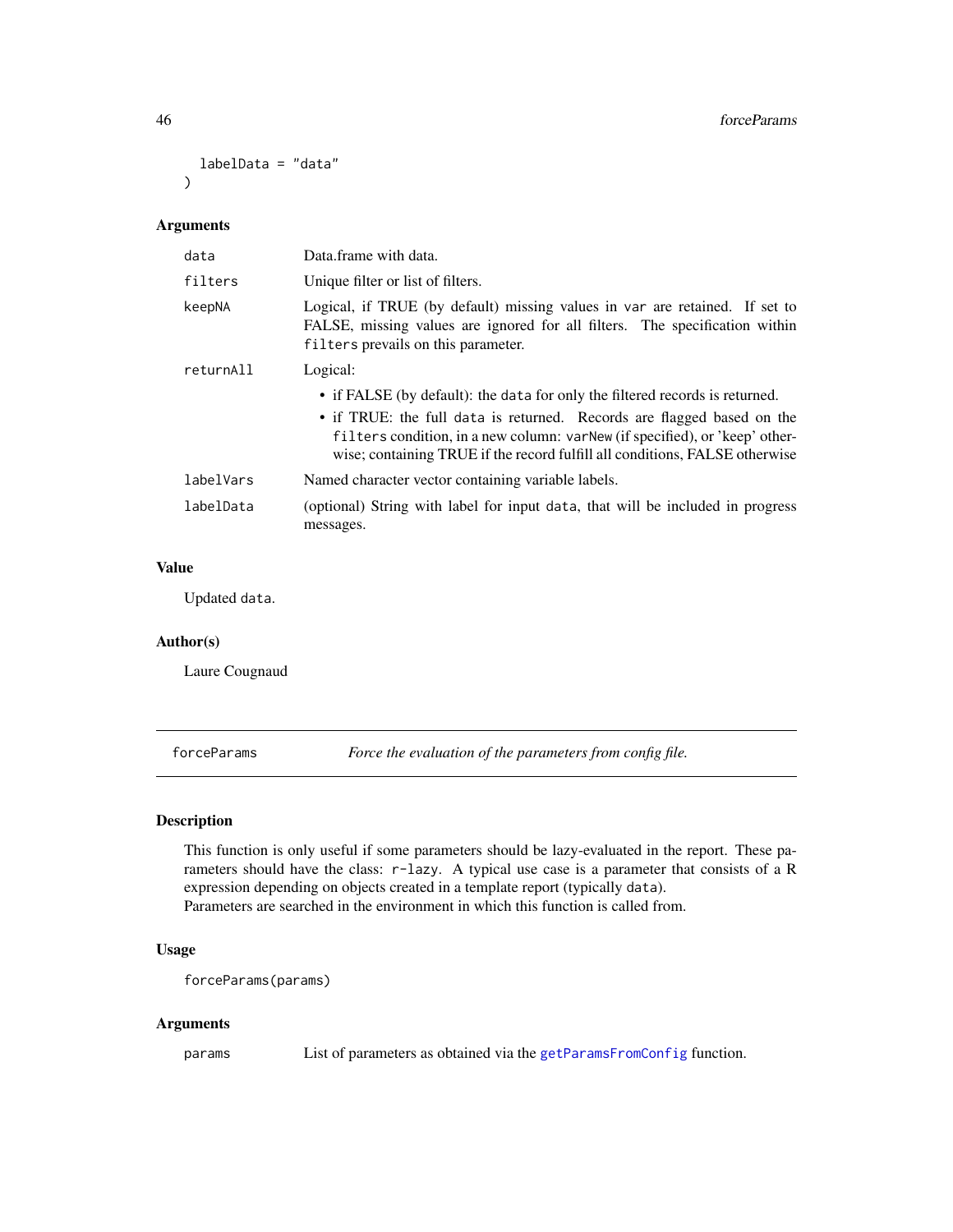Input parameter list, with object(s) of class r-lazy evaluated.

#### Author(s)

Laure Cougnaud

### See Also

[getParamsFromConfig](#page-59-0)

```
Other clinical data reporting: checkReportTitles(), convertMdToHtml(), getMdHeader(), getParamsFromConfig(),
gitbook_clinDataReview_report(), html_clinDataReview_report(), knitPrintClinDataReview(),
render_clinDataReviewReport()
```
# Examples

```
data <- mtcars
params <- list(label = "Cars dataset", nrow = structure("nrow(data)", class = "r-lazy"))
str(params)
str(forceParams(params))
```
formatDataForPlotClinData

*Format data for interactive plot for clinical data*

### Description

Format data for interactive plot for clinical data

### Usage

```
formatDataForPlotClinData(
  data,
  hoverVars = NULL,
 hoverLab = getLabelVar(hoverVars, labelVars = labelVars),
  hoverByVar = NULL,
 keyVar = NULL,
  id = paste0("plotClinData", sample.int(n = 1000, size = 1)),labelVars = NULL
)
```
# Arguments

| data      | Data.frame with data.                                                                                                                     |
|-----------|-------------------------------------------------------------------------------------------------------------------------------------------|
| hoverVars | Character vector with variable(s) to be displayed in the hover, by default any<br>position and aesthetic variables displayed in the plot. |
| hoverLab  | Named character vector with labels for hoverVars.                                                                                         |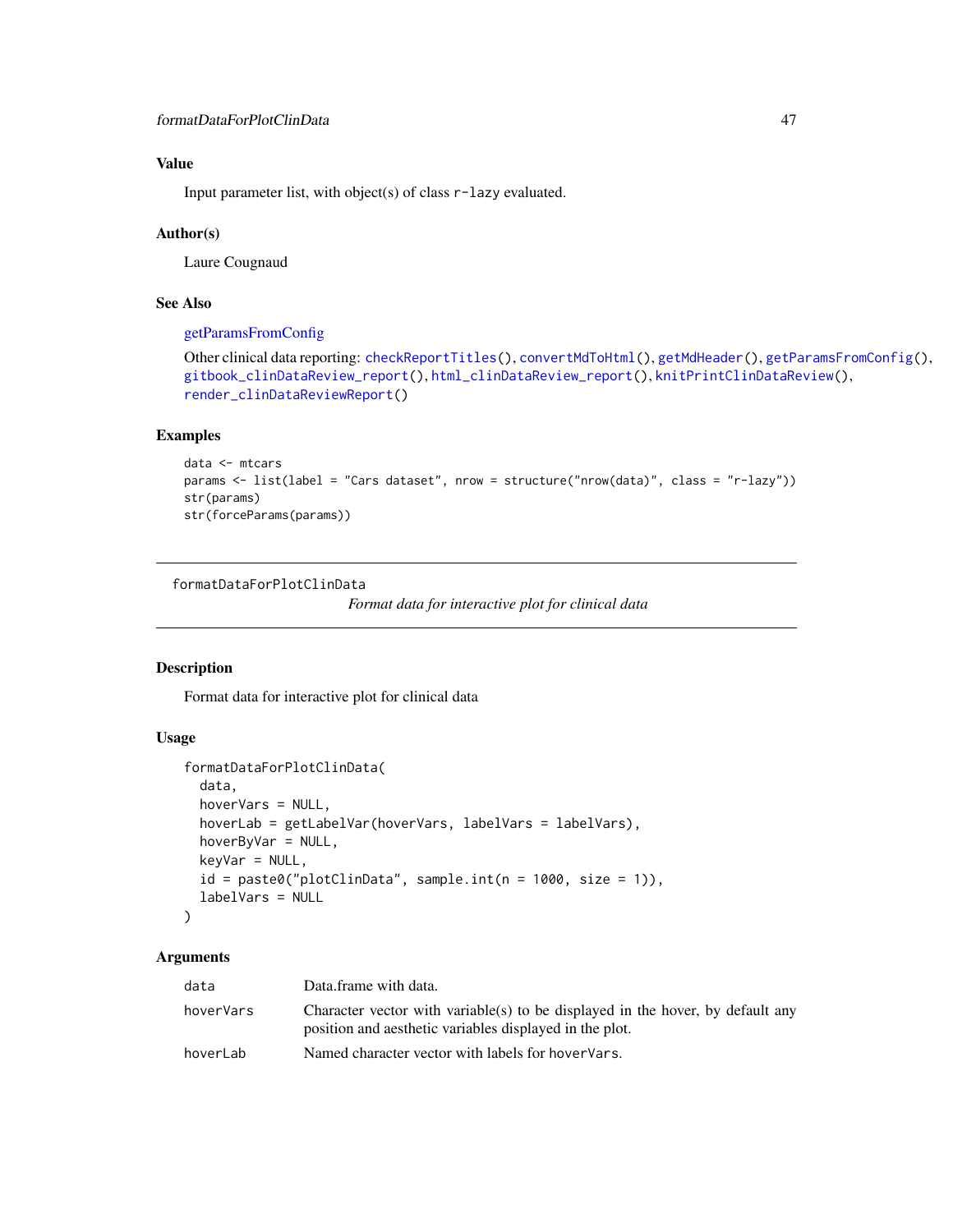| hoverByVar | Character vector with variables identifying unique elements in the plot, usually<br>x, y, facet variables. These variables are used to identify records with the same<br>position in the plot, their information are combined in the hover. |  |
|------------|---------------------------------------------------------------------------------------------------------------------------------------------------------------------------------------------------------------------------------------------|--|
| keyVar     | String with unique key variable, identifying unique group for which the link<br>between the table and the plot should be done.                                                                                                              |  |
| id         | String with general id for the plot:<br>• 'id' is used as group for the SharedData<br>• 'button: [id]' is used as button ID if table is TRUE<br>If not specified, a random id, as 'plotClinData $[X]$ ' is used.                            |  |
| labelVars  | Named character vector containing variable labels.                                                                                                                                                                                          |  |

Updated [SharedData](#page-0-0) with:

• extra column: 'hover' with combined info from hoverVars

# Author(s)

Laure Cougnaud

| formatHoverText | Format hover text for use in plotly interactive plots. The labels are   |
|-----------------|-------------------------------------------------------------------------|
|                 | wrapped to multiple lines if exceed the width of the plotly hover box,  |
|                 | e.g. in case labels for points with same $x/y$ coordinates overlap, and |
|                 | corresponding labels are truncated.                                     |

# Description

Format hover text for use in plotly interactive plots. The labels are wrapped to multiple lines if exceed the width of the plotly hover box, e.g. in case labels for points with same x/y coordinates overlap, and corresponding labels are truncated.

# Usage

```
formatHoverText(x, label, width = 50)
```
# Arguments

|       | Vector with hover text information.                                                |
|-------|------------------------------------------------------------------------------------|
| label | Label for the variable                                                             |
| width | Integer, number of characters at which the hover text should be cut at to multiple |
|       | lines.                                                                             |

### Value

String with formatted hover label.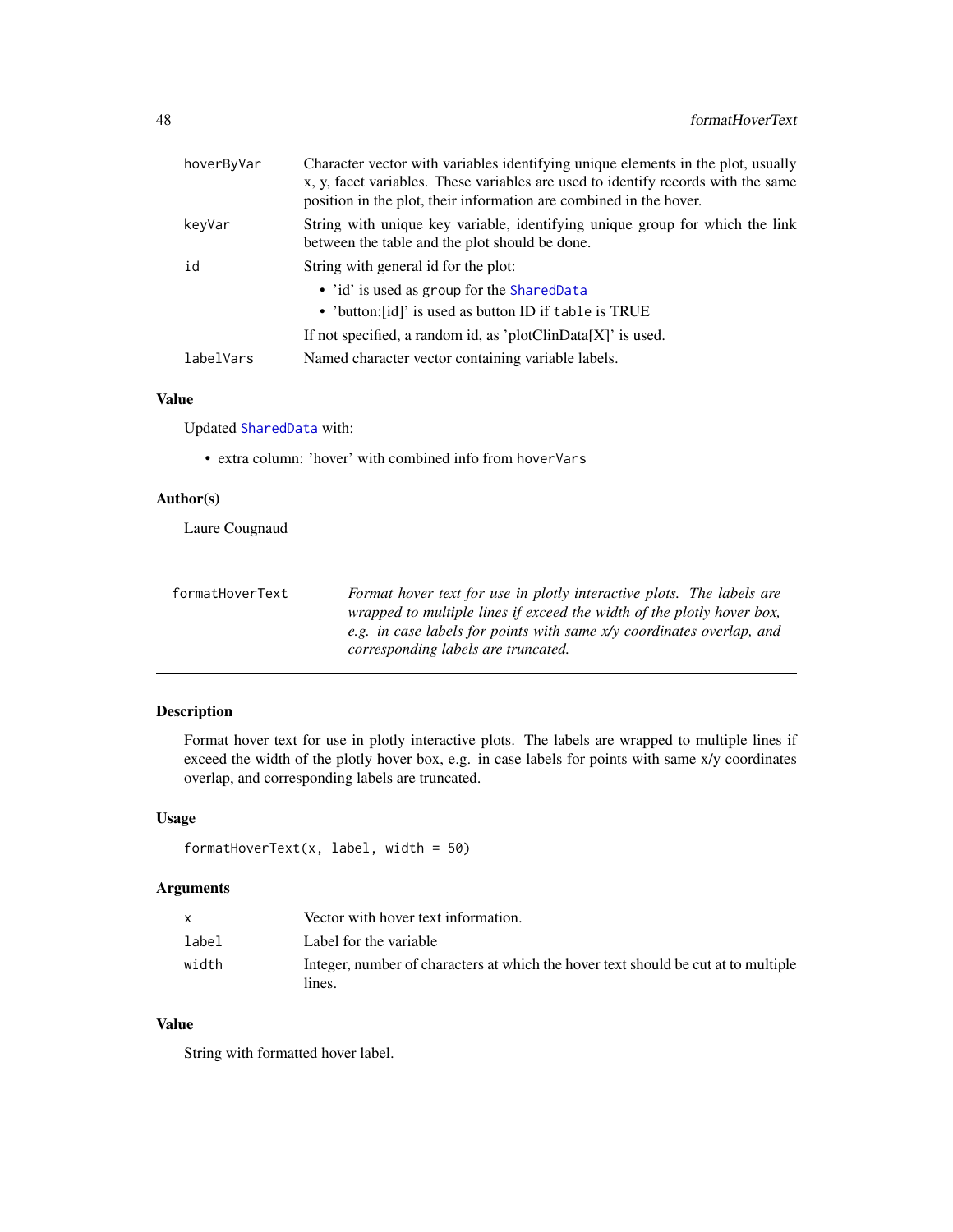### Author(s)

Laure Cougnaud

formatPathDateInfoMetadata

*Format the info on paths from metadata*

### Description

Format the info on paths from metadata

### Usage

formatPathDateInfoMetadata(summaryInfo, namesInfo)

#### Arguments

| summaryInfo | matrix, see output from getMetadata.     |
|-------------|------------------------------------------|
| namesInfo   | Named vector to rename the final output. |

#### Value

A kable object, to be printed.

| formatPlotlyClinData | Format interactive plot, with possibility to download patient profiles |
|----------------------|------------------------------------------------------------------------|
|                      | on a click event.                                                      |

#### Description

Format interactive plot, with possibility to download patient profiles on a click event.

#### Usage

```
formatPlotlyClinData(
 pl,
 data,
  idVar = "USUBJID",
 pathVar = NULL,
 pathDownload = TRUE,
  idFromDataPlot = FALSE,
  idVarPlot = "key",
  labelVarPlot = NULL,
 highlightOn = "plotly_click",
 highlightOff = "plotly_doubleclick",
 id = paste0("plotClinData", sample.int(n = 1000, size = 1)),verbose = FALSE
\mathcal{E}
```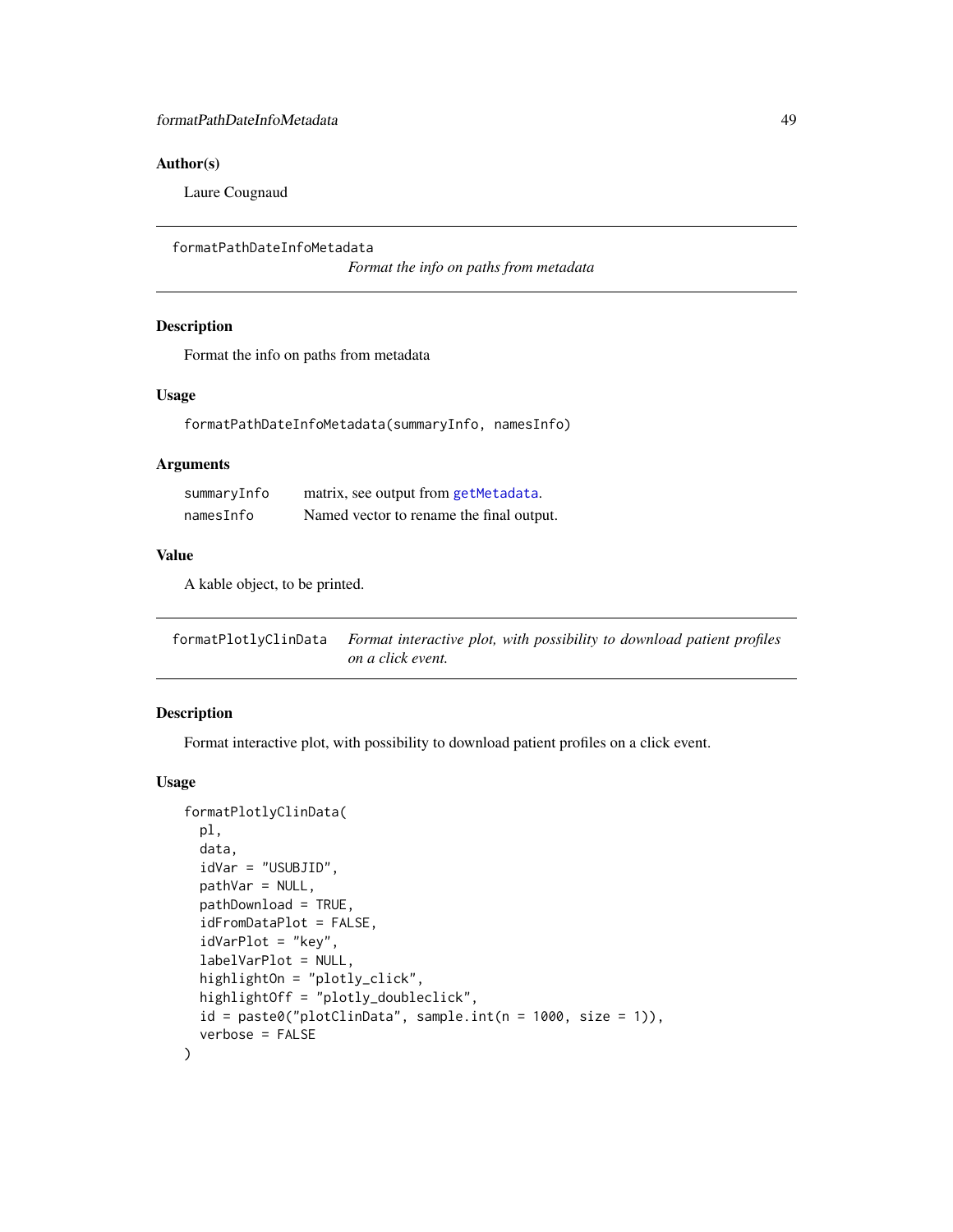# Arguments

| pl           | ggplotly object.                                                                                                                                                                                                                                          |
|--------------|-----------------------------------------------------------------------------------------------------------------------------------------------------------------------------------------------------------------------------------------------------------|
| data         | Data.frame with data.                                                                                                                                                                                                                                     |
| idVar        | String with variable of data containing plot element.                                                                                                                                                                                                     |
| pathVar      | String with variable of data containing path to a subject-specific report (e.g.<br>patient profiles).                                                                                                                                                     |
| pathDownload | Logical, if TRUE (by default) the subject-specific report(s) are downloaded in a<br>zip compressed file. If FALSE (only available if unique report per idVarPlot),<br>each report is opened in a new window.                                              |
|              | idFromDataPlot Logical, if TRUE (by default) idVarPlot is extracted from the data of the plot<br>output object (e.g. if this plot was created from ggplotly), otherwise directly<br>from the plot object (if the plot was created from plot_ly directly). |
| idVarPlot    | String with variable in the plotly output containing IDs.                                                                                                                                                                                                 |
| labelVarPlot | String with plotly variable used to extract label to build the file name of the zip<br>compressed file containing patient report. If not specified, the label are extracted<br>based on the idVarPlot of the selected plot element.                       |
| highlightOn  | String with event to turn on the selection (on parameter of highlight), 'plotly_click'<br>by default.                                                                                                                                                     |
| highlightOff | String with event to turn off the selection (off parameter of highlight), 'plotly_doubleclick'<br>by default.                                                                                                                                             |
| id           | String with general id for the plot:                                                                                                                                                                                                                      |
|              | • 'id' is used as group for the SharedData<br>• 'button: [id]' is used as button ID if table is TRUE                                                                                                                                                      |
|              | If not specified, a random id, as 'plotClinData[X]' is used.                                                                                                                                                                                              |
| verbose      | Logical, if TRUE report progress messages during execution (included in the<br>browser 'Console').                                                                                                                                                        |

# Value

Updated [plotly](#page-0-0) object.

# Author(s)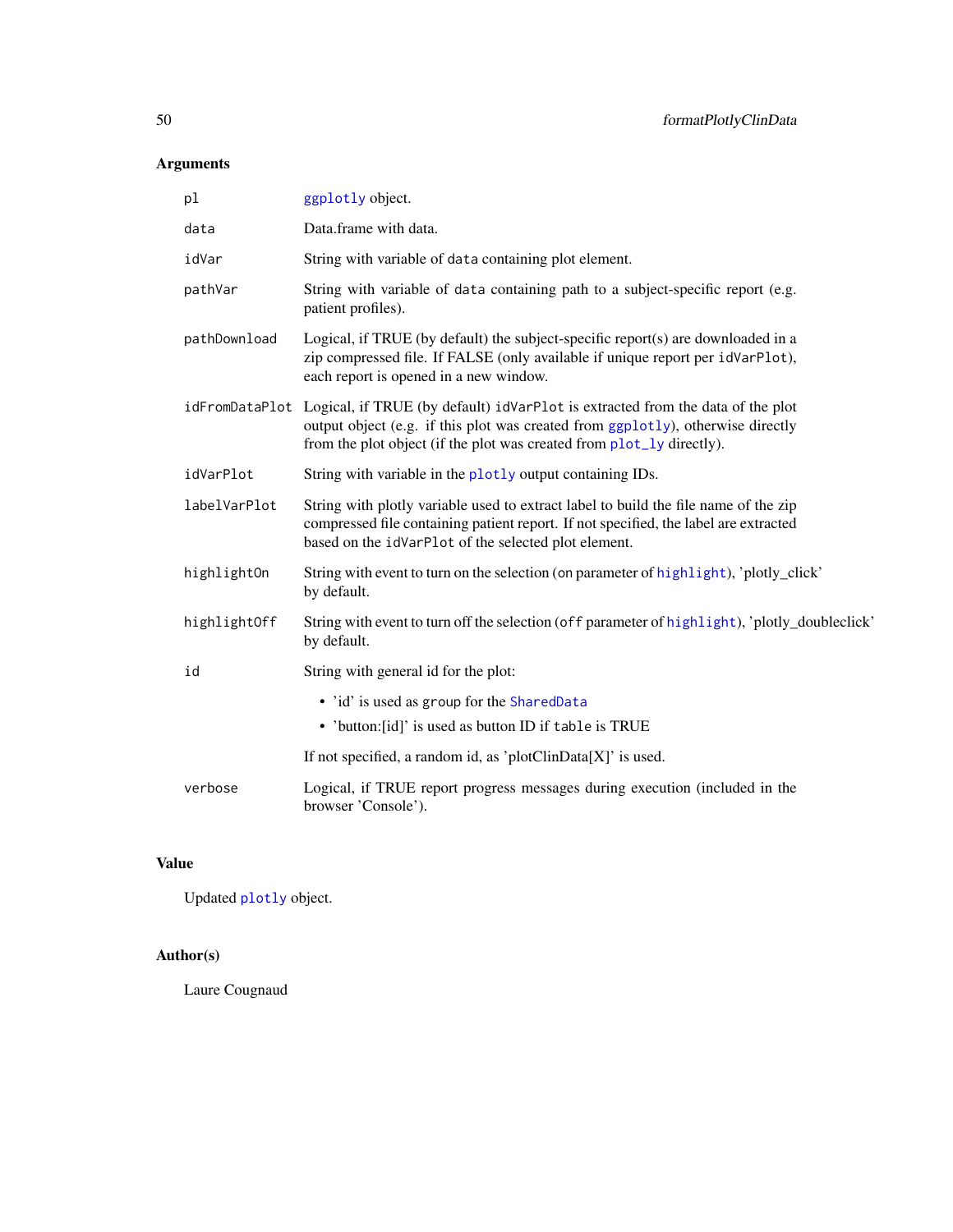formatToHierarchicalData

*Format data to a hierarchical data, in the format as required by the plotly sunburst and treemap.*

### Description

Note that new variables are created for each variable of interest (the variables are not overwritten) to avoid issues with cases where the value in the child and parent variables are the same.

#### Usage

formatToHierarchicalData(data, vars, valueVar)

# Arguments

| data     | Data.frame with data.                                                                                                                                      |
|----------|------------------------------------------------------------------------------------------------------------------------------------------------------------|
| vars     | Character vector with variables of data containing plot nodes. If multiple, they<br>should be specified in hierarchical order (from parent to child node). |
| valueVar | String with numeric variable of data containing node value, and associated la-<br>bel.                                                                     |

### Value

Updated data.frame with vars in hierarchical format, with extra attributes (in 'metadat'):

- 'varID': String with column of output containing ID of specific element. This is a combination from the specified vars, or 'Overall' for the grand total.
- 'varParent': String with column of output containing ID of the parent element
- 'varLabel': String with column of output containing the label to display. This is usually the name of the child element.

### Author(s)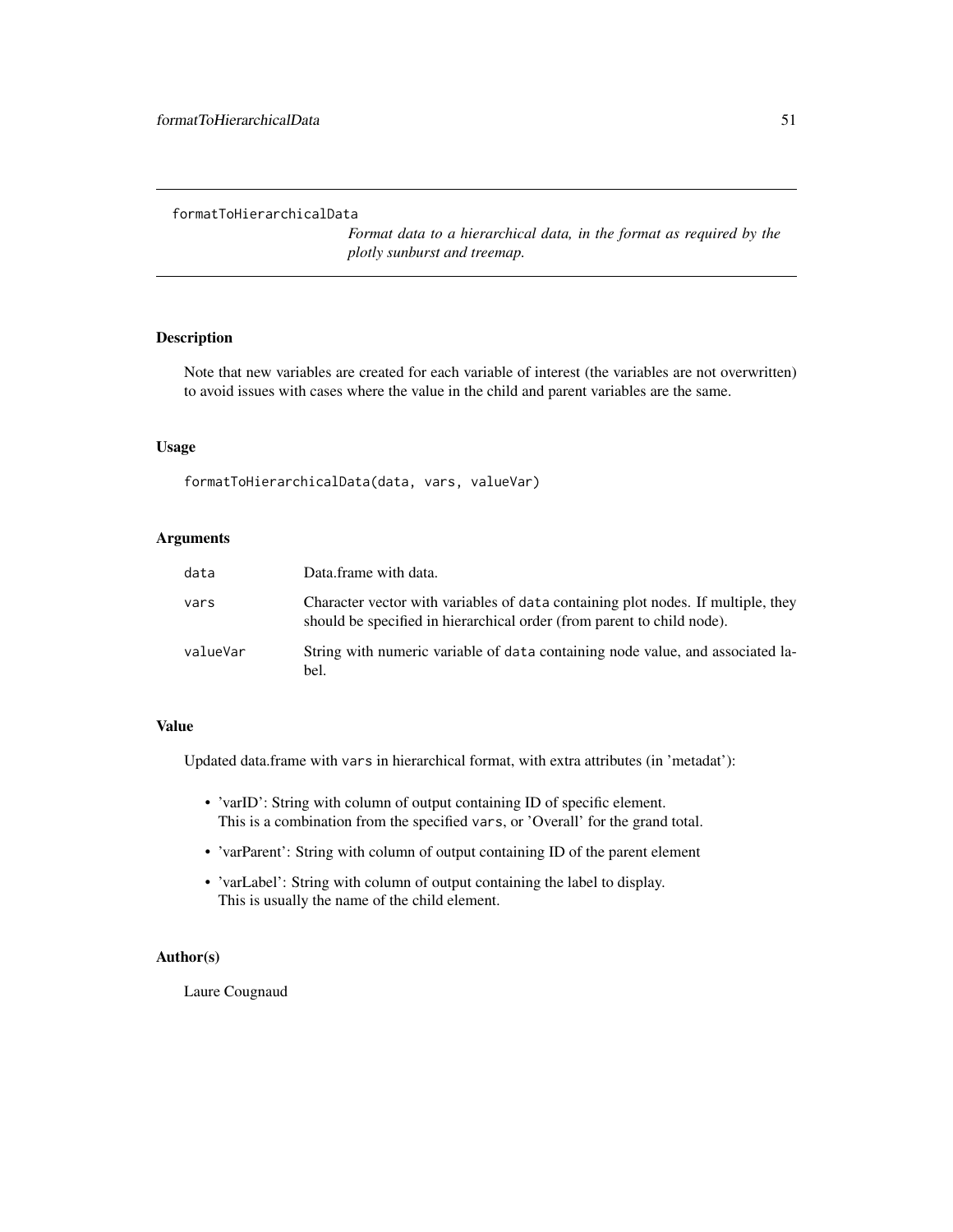# Description

Set different variables for the x-axis labels

# Usage

getAxisLabs(data, var, labVars)

### Arguments

| data    | Data.frame with data.                                                                        |
|---------|----------------------------------------------------------------------------------------------|
| var     | String with variable displayed in the axis.                                                  |
| labVars | Character vector with variable(s) to be displayed as the labels of the ticks in the<br>axis. |

# Value

Named character vector. The names are the position in the x-axis, the values are the new labels.

#### Author(s)

Laure Cougnaud

getAxisLimPlot *Get axis limits for a* [ggplot](#page-0-0) *plot from the input dataset.*

# Description

Get axis limits for a [ggplot](#page-0-0) plot from the input dataset.

### Usage

```
getAxisLimPlot(
  data,
  xVar,
  yVar,
  xLim = NULL,yLim = NULL,
  facetPars = NULL,
  refLineData = NULL
\mathcal{E}
```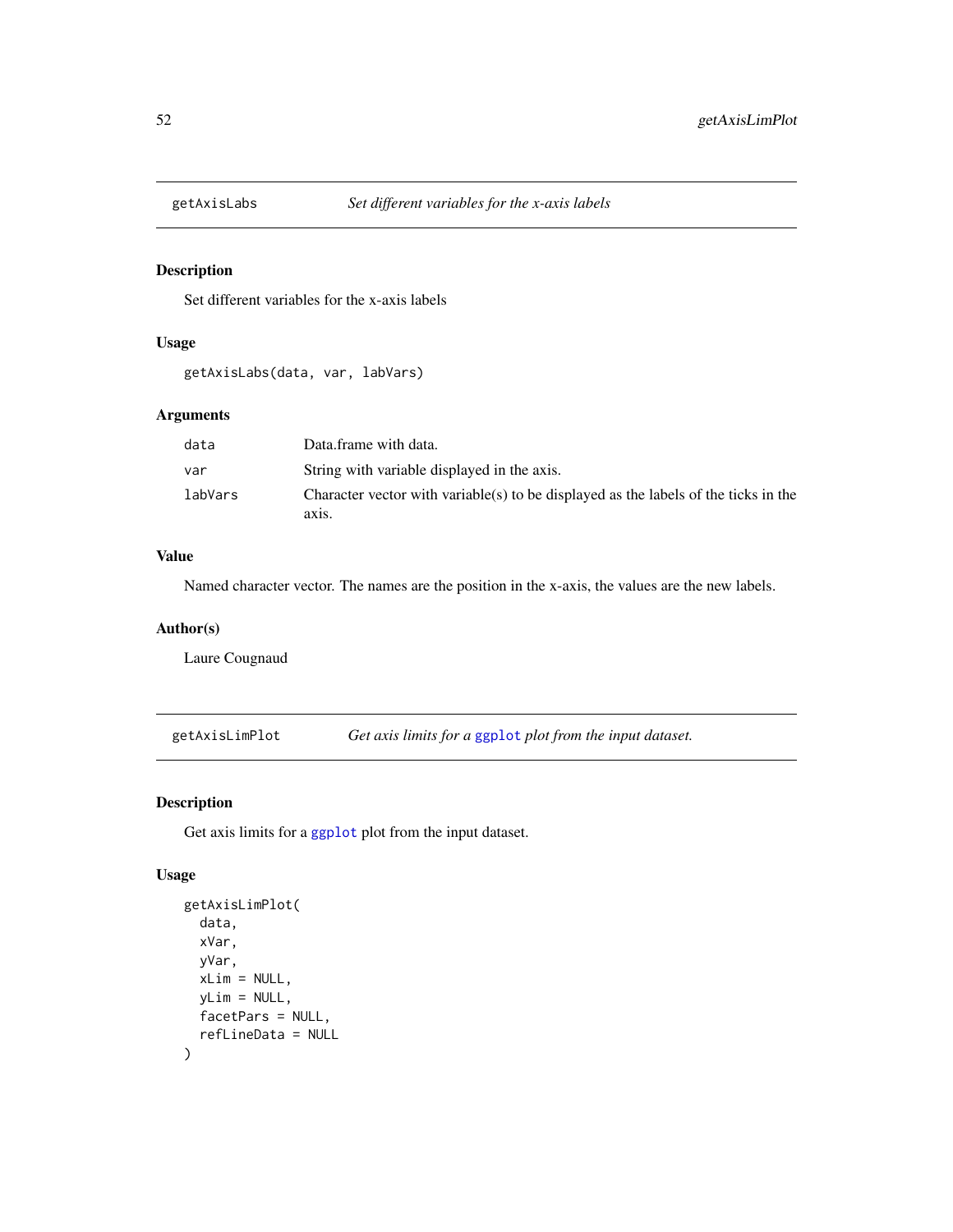# Arguments

| data        | Data.frame with data.                                                                                                                                                                                                                                  |
|-------------|--------------------------------------------------------------------------------------------------------------------------------------------------------------------------------------------------------------------------------------------------------|
| xVar        | String with column of data containing x-variable.                                                                                                                                                                                                      |
| yVar        | String with column of data containing y-variable.                                                                                                                                                                                                      |
| xLim        | Numeric vector of length 2 with limits for the x/y axes.                                                                                                                                                                                               |
| yLim        | Numeric vector of length 2 with limits for the x/y axes.                                                                                                                                                                                               |
| facetPars   | List with facetting parameters, passed to the facetting function. Variables should<br>be specified as character or formula. For 'wrap' faceting (facetType is 'wrap'),<br>if the layout is not specified via nrow/ncol, 2 columns are used by default. |
| refLineData | Data used for the reference lines, as output of the getDataReferenceLines<br>function.                                                                                                                                                                 |

#### Value

Data.frame with limits of the:

- x-axis: 'xmin'/'xmax'
- y-axis: 'ymin'/'ymax'

for each element of the facetting variable (if any).

<span id="page-52-0"></span>getDataReferenceLines *Extract data for the reference lines*

# Description

This function especially extracts the data if an aesthetic variable is specified in the reference line parameters.

### Usage

getDataReferenceLines(refLinePars, data, facetPars = NULL)

# Arguments

| refLinePars | (optional) Nested list, with parameters for each reference line(s). Each sublist<br>(a.k.a reference line) contains:                                                                                                                                                         |
|-------------|------------------------------------------------------------------------------------------------------------------------------------------------------------------------------------------------------------------------------------------------------------------------------|
|             | • aesthetic value(s) or variable(s) for the lines (in this case column names of<br>data) for reference lines. The line position is controlled by the aesthetics<br>supported in geom_vline, geom_hline and geom_abline.                                                      |
|             | • 'label': (optional) Logical specifying if the line should be annotated (FALSE<br>to not annotate the line) or string with annotation label. By default, the<br>value of the position of the horizontal/vertical line or the equation of the<br>diagonal line is displayed. |
| data        | Data.frame with data.                                                                                                                                                                                                                                                        |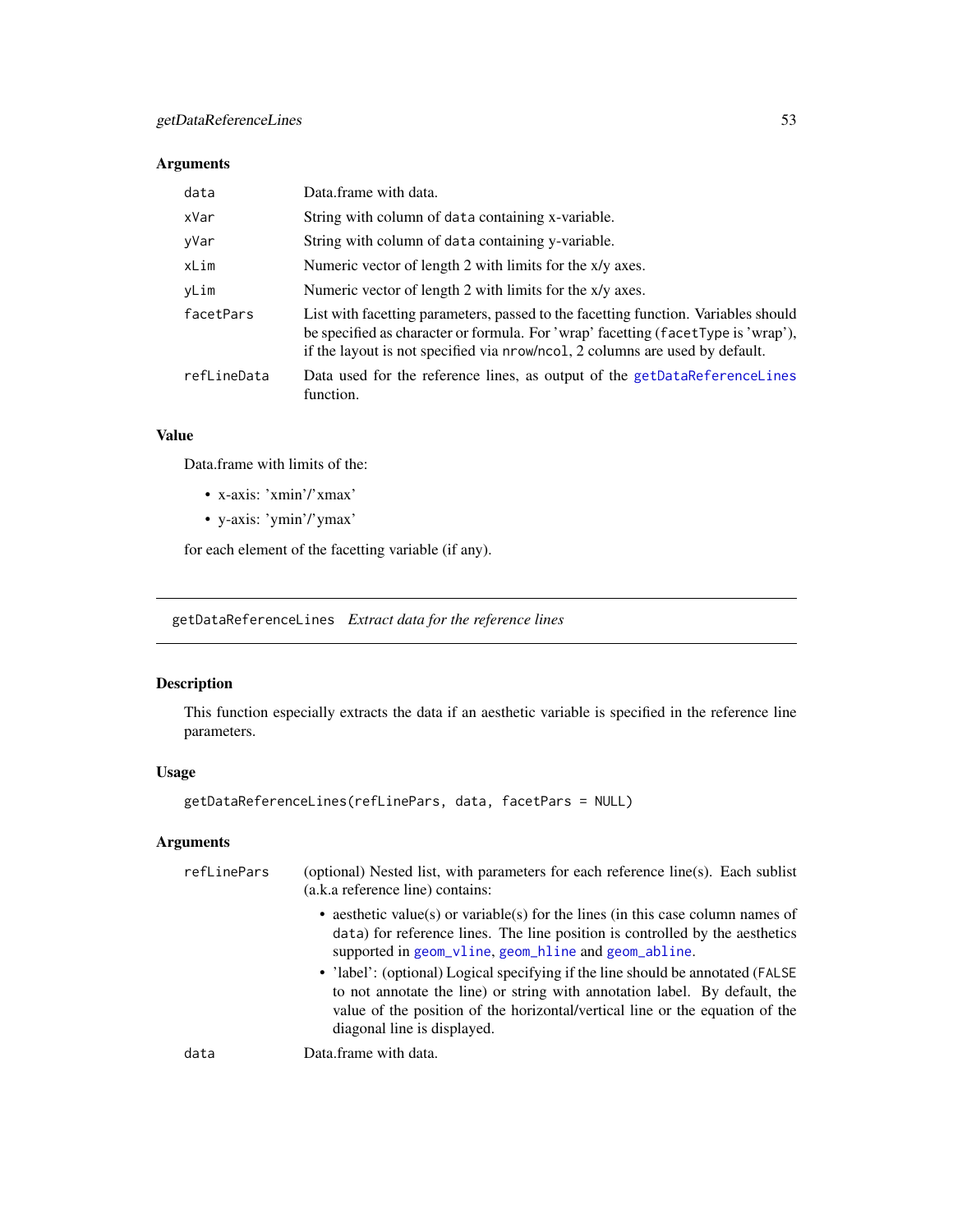| facetPars | List with facetting parameters, passed to the facetting function. Variables should |
|-----------|------------------------------------------------------------------------------------|
|           | be specified as character or formula. For 'wrap' facetting (facetType is 'wrap'),  |
|           | if the layout is not specified via nrow/ncol, 2 columns are used by default.       |

List of data for the lines

# Author(s)

Laure Cougnaud

# getDimGgplot *Get plot dimensions*

# Description

Get plot dimensions

# Usage

```
getDimGgplot(gg)
```
# Arguments

gg<br>[ggplot](#page-0-0)

# Value

Numeric vector with number of rows ('nrow') and columns ('ncol') of the plot

# Author(s)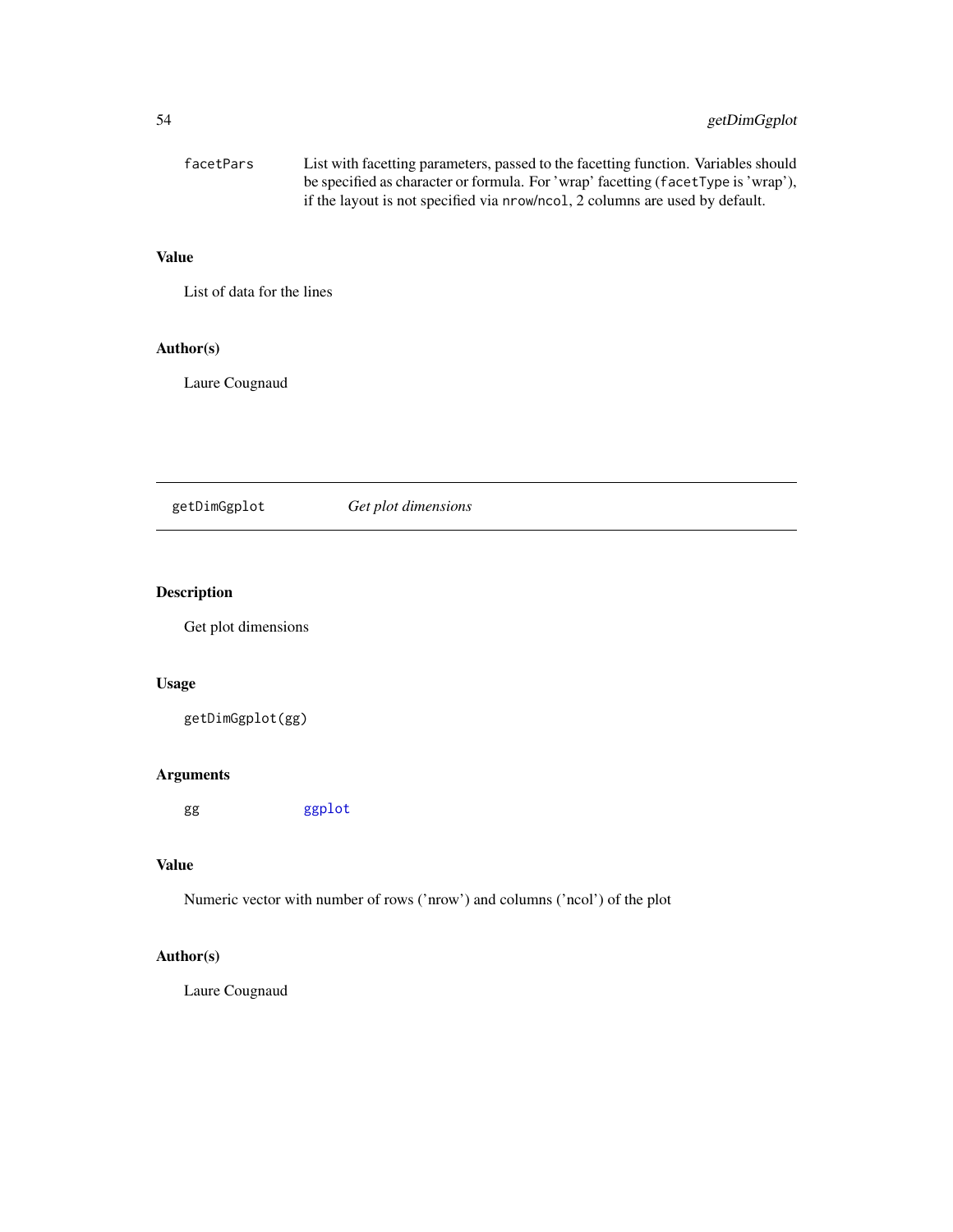### **Description**

Get facetting variables from facet parameters.

#### Usage

```
getFacetVars(facetPars = list())
```
#### Arguments

facetPars List with facetting parameters, passed to the facetting function. Variables should be specified as character or formula. For 'wrap' facetting (facetType is 'wrap'), if the layout is not specified via nrow/ncol, 2 columns are used by default.

#### Value

Character vector with facetting variable

#### Author(s)

Laure Cougnaud

```
getFctTypeReferenceLines
```
*Get the names of the* [ggplot](#page-0-0) *function to use for the reference lines*

### Description

Get the names of the [ggplot](#page-0-0) function to use for the reference lines

#### Usage

```
getFctTypeReferenceLines(refLinePars)
```
### Arguments

refLinePars (optional) Nested list, with parameters for each reference line(s). Each sublist (a.k.a reference line) contains:

- aesthetic value(s) or variable(s) for the lines (in this case column names of data) for reference lines. The line position is controlled by the aesthetics supported in [geom\\_vline](#page-0-0), [geom\\_hline](#page-0-0) and [geom\\_abline](#page-0-0).
- 'label': (optional) Logical specifying if the line should be annotated (FALSE) to not annotate the line) or string with annotation label. By default, the value of the position of the horizontal/vertical line or the equation of the diagonal line is displayed.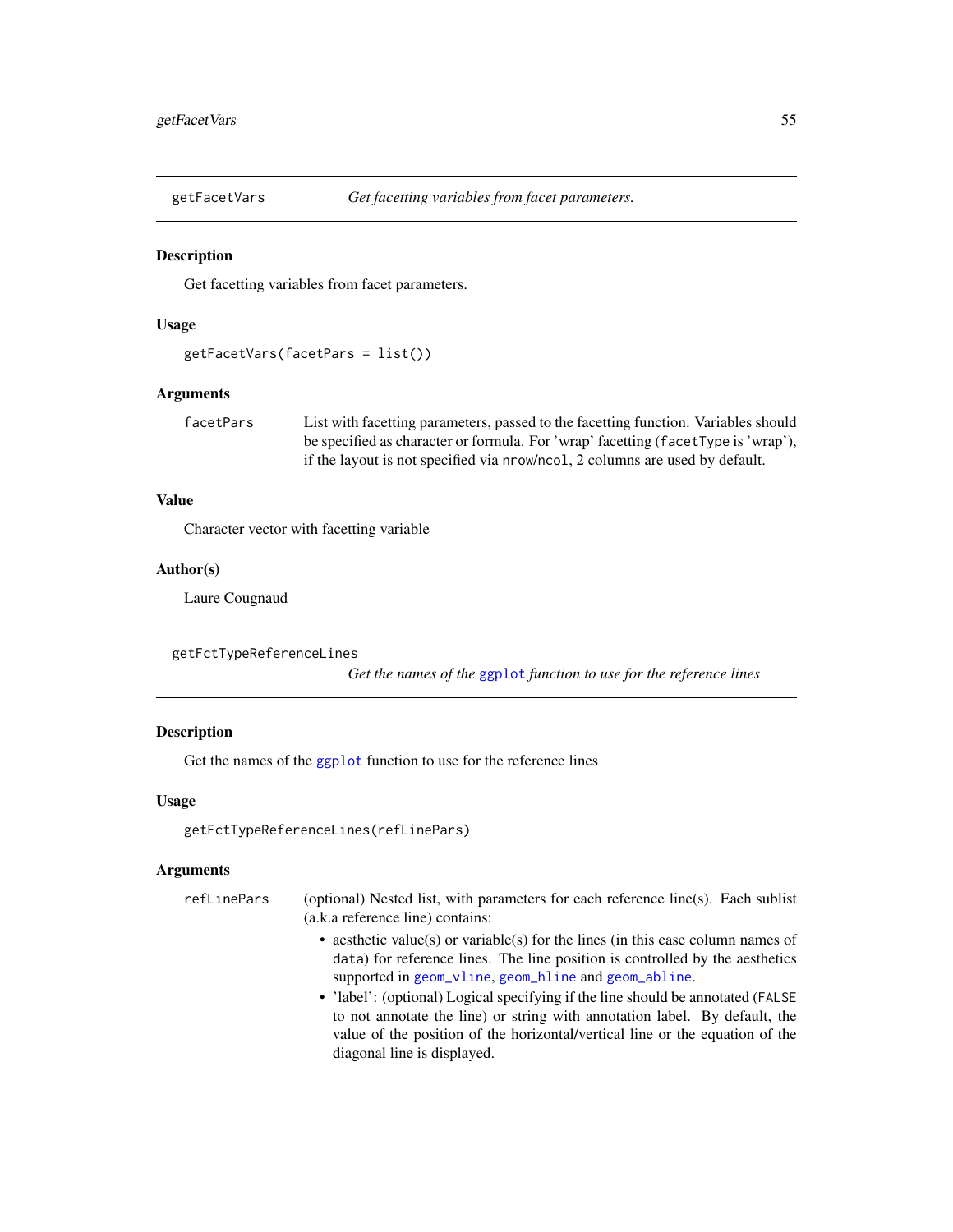List of type of each reference lines, among: 'vline', 'hline' and 'abline'.

# Author(s)

Laure Cougnaud

getHeightLab *Get height of labels: title, subtitle or caption*

### Description

Get height of labels: title, subtitle or caption

# Usage

getHeightLab(lab)

# Arguments

lab String with label.

#### Value

Integer with height in pixels for this element.

#### Author(s)

Laure Cougnaud

getJitterVar *Add jitter to the variable of the plot, based on the different groups of a grouping variable*

# Description

Add jitter to the variable of the plot, based on the different groups of a grouping variable

### Usage

```
getJitterVar(data, var, byVar)
```
### Arguments

| data  | Data.frame with data.                                    |
|-------|----------------------------------------------------------|
| var   | String with variable to add a jitter to.                 |
| byVar | String with variable containing the groups to jitter by. |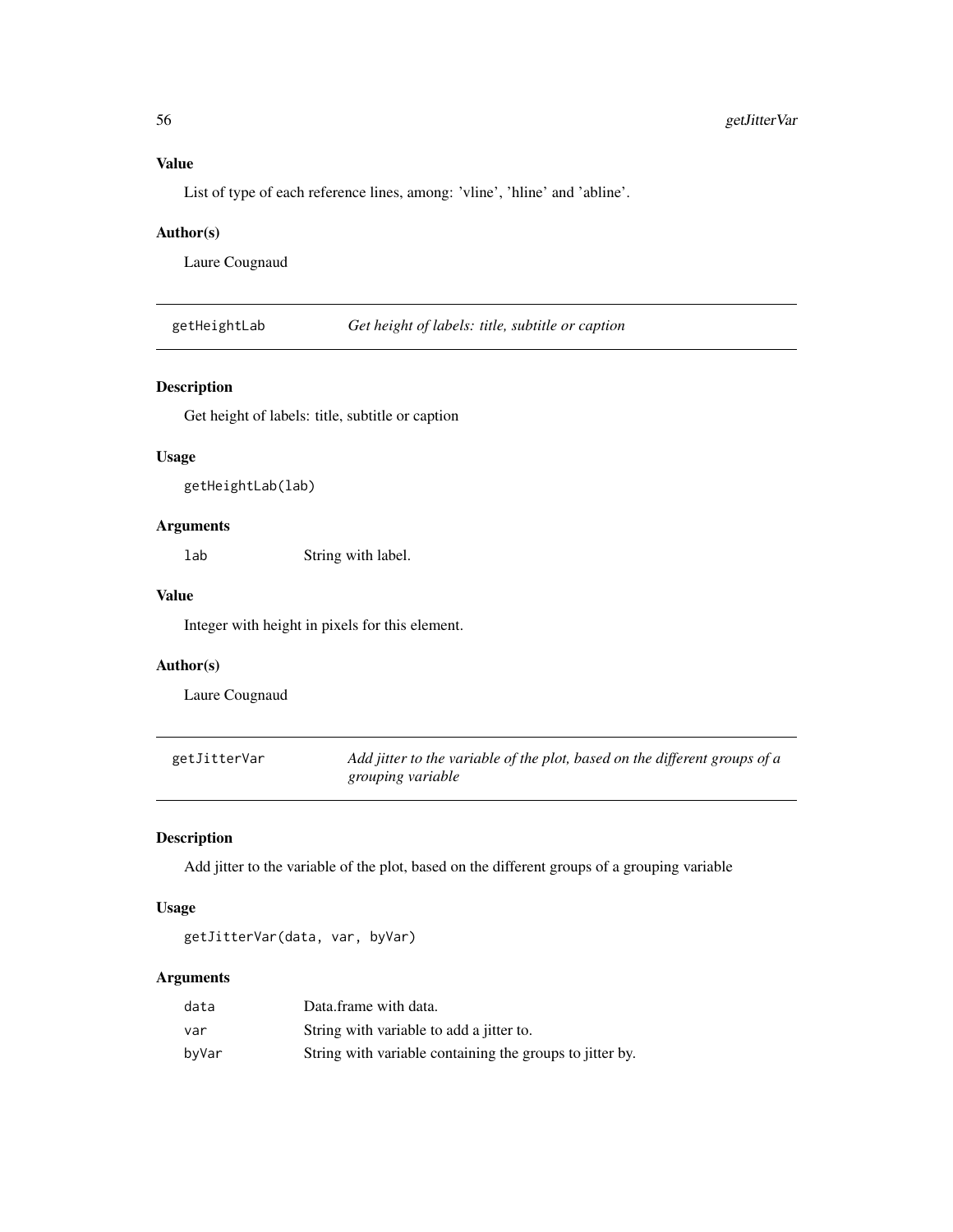Numeric vector of length nrow(data) containing the jittered variable.

# Author(s)

Laure Cougnaud

getJsDepClinDataReview

*Get Javascript custom scripts required for specific clinical data functionalities.*

### Description

Get Javascript custom scripts required for specific clinical data functionalities.

#### Usage

```
getJsDepClinDataReview(
  type = c("collapsibleButton", "patientProfiles"),
  dep = NULL)
```
#### Arguments

| type | (optional) Character vector with type of dependencies, either: 'collapsibleBut-<br>ton' or 'patientProfiles'.   |
|------|-----------------------------------------------------------------------------------------------------------------|
| dep  | (optional) Character vector with names of Javascript dependencies By default,<br>all dependencies are included. |

#### Value

List of [htmlDependency](#page-0-0). To include this dependency in a report e.g. generated with rmarkdown, these can be passed to the: extra\_dependencies parameter of the output\_format specific function, e.g.: rmarkdown::render(...,output\_format = rmarkdown::html\_document(extra\_dependencies = dep))

### Author(s)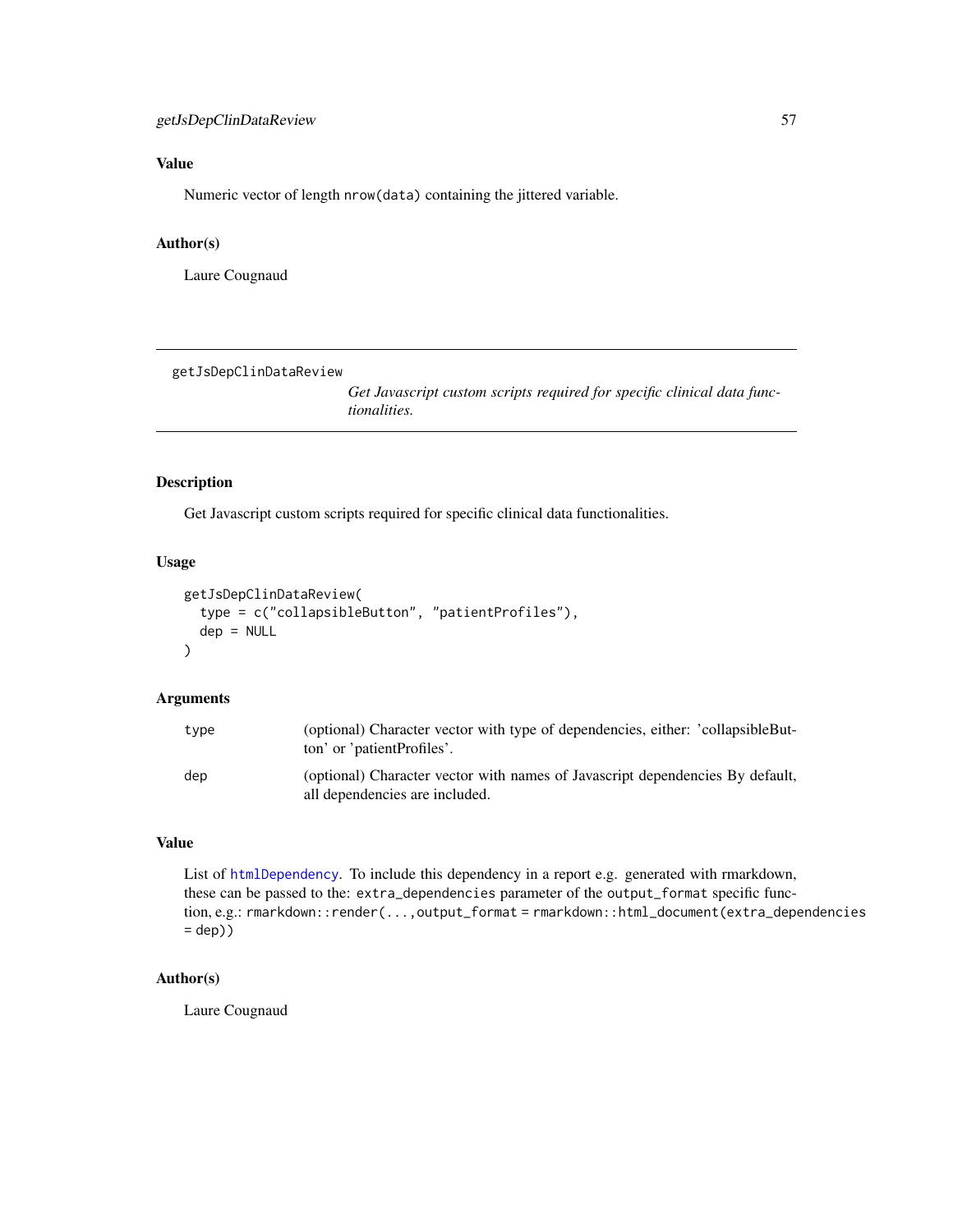#### Description

The name of the Markdown file is based on:

- for the general config.yml file: the basename of the specified indexPath
- for other config file (each sub-report): the name of the config file, after removal of the 'config-' part.

#### Usage

```
getMdFromConfig(
  configFiles,
  indexPath = "index.Rmd",
  intermediateDir = "./interim"
\lambda
```
#### Arguments

| configFiles     | Character vector with name or path of the config file(s).                                                                                                                   |
|-----------------|-----------------------------------------------------------------------------------------------------------------------------------------------------------------------------|
| indexPath       | String with path to the index file, by default 'index.Rmd' in inputDir.                                                                                                     |
| intermediateDir |                                                                                                                                                                             |
|                 | String with intermediate directory ('interim' by default), where markdown files<br>and rds file specifying Js libraries (with knit meta) for each sub report are<br>stored. |

#### Value

String with path to the

#### Author(s)

Laure Cougnaud

<span id="page-57-0"></span>getMdHeader *Get Markdown header, for creation in Rmarkdown.*

### Description

The depth is extracted:

- 1. from the settings if a specified depth is provided in the 'rmd\_file\_depth' for the current knitted file
- 2. level parameter otherwise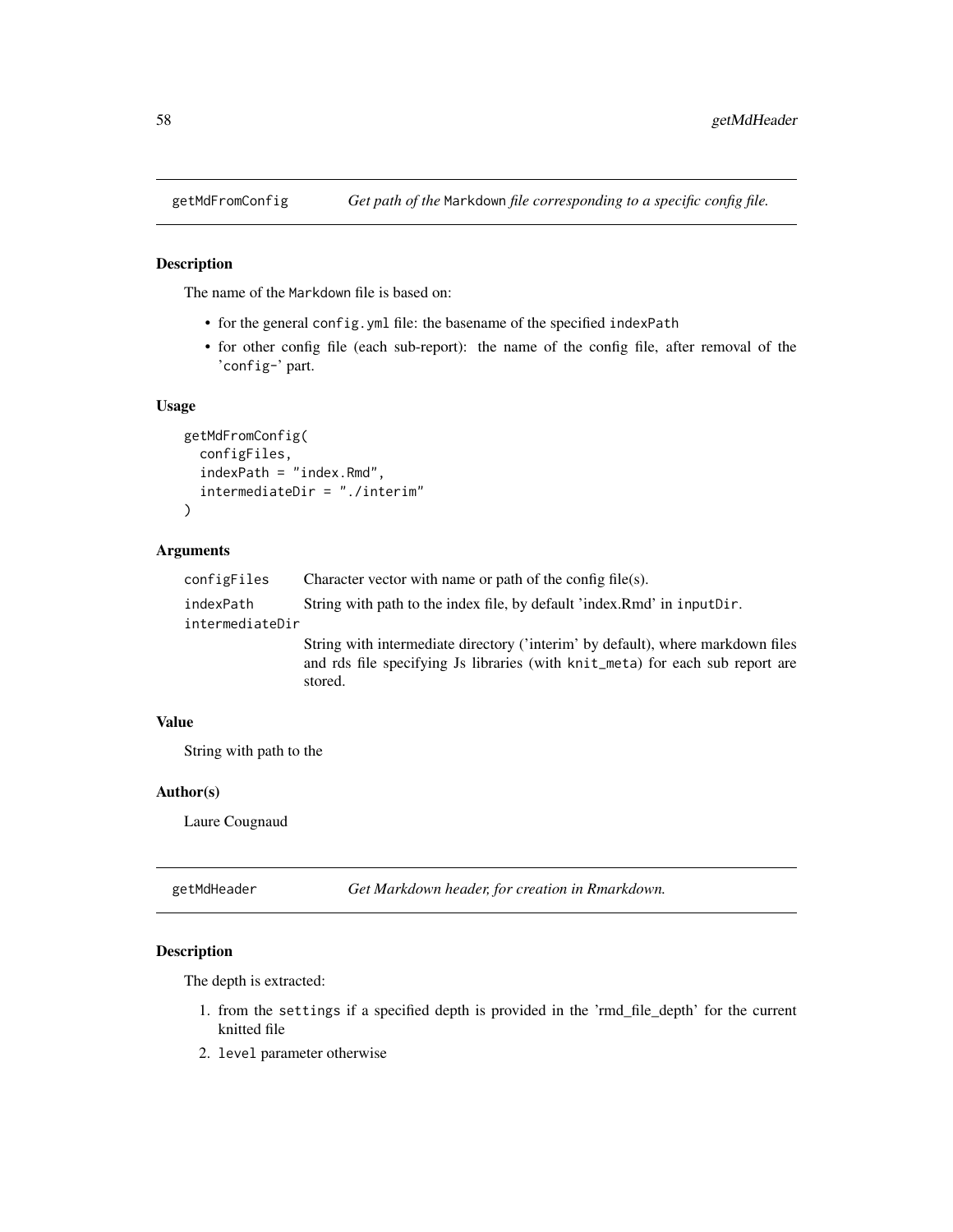### getMetadata 59

#### Usage

getMdHeader(title, level = 1)

#### Arguments

| title | String with header title.                                 |
|-------|-----------------------------------------------------------|
| level | Integer of length 1 with header depth/level, 1 by default |

### Value

String with Markdown header, to be included in R within cat.

## See Also

```
checkReportTitles(convertMdToHtml(forceParams(getParamsFromConfig(),
gitbook_clinDataReview_report(), html_clinDataReview_report(), knitPrintClinDataReview(),
render_clinDataReviewReport()
```

```
getMetadata Read metadata file
```
#### Description

Read the metadata file from a yaml format. This function checks for existance of the metadata file and its content. In particular, within the yaml file matches the following strings:

- path Path to the data. More than one path is allowed.
- dateTime Date and time, usually of the SDTM data creation. When printing the metadata in Rmd document, there is the possibility to add the date and time of the report generation. See [knit\\_print.clinDataReviewMetadata](#page-71-0).
- datasetInfo General information about the data sets.

#### Usage

```
getMetadata(filePath, namesInfo)
```
#### Arguments

| filePath  | String of path to file. Currently only one file path is supported. If more than one |
|-----------|-------------------------------------------------------------------------------------|
|           | paths are provided, a warning will be printed and the first path will be used.      |
| namesInfo | Named vector to rename the final output when printed in Rmd. The renaming           |
|           | happens only if the metadata info are printed in Rmd and not in the console.        |

### Details

Note that the input names do not necessarly have to match the exact names. For instance, the user can also write "dataTimeMySDTMData", and the function will parse for existance of the string "dataTime".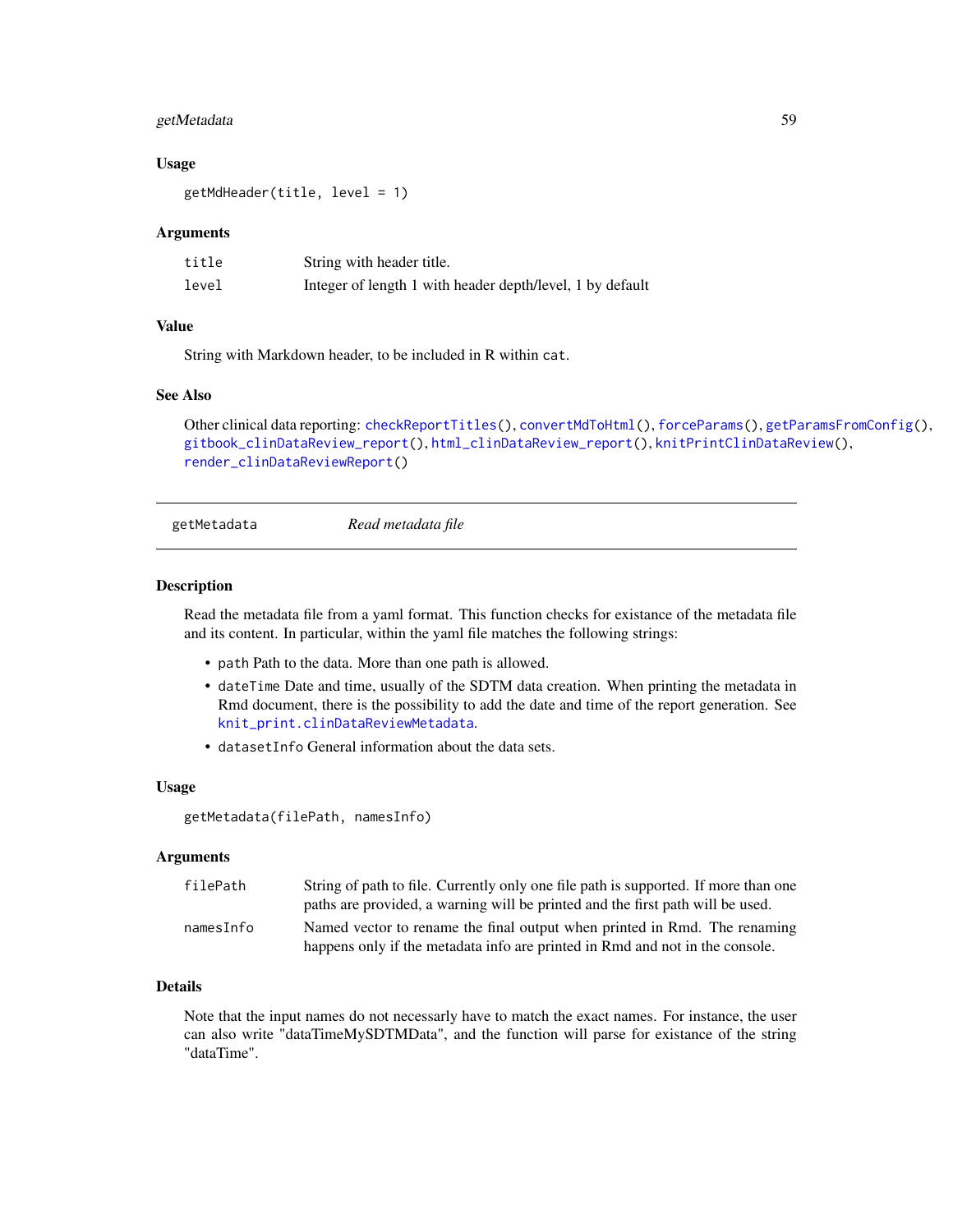A list of:

- summaryInfo Information extracted from the inputs path, and dateTime.
- datasetInfo Information extracted from datasetInfo.

# Examples

```
# Create temporary yaml file
tmpdir <- tempdir()
library(yaml)
tmpYamlFile <- tempfile(
    pattern = "file", tmpdir = tempdir(), fileext = ".yml"
)
listArgs <- list(
   pathSDTMs = "path/To/SDTM",
   pathSDTMReformat = "path/To/SDTMReformat",
    dateTime = "20200101",
    datasetInfo = list(
        list(
            column1 = "ex.xpt",
            column2 = "20200101"
        ),
        list(
            column1 = "sl.xt",column2 = "20200101",
            column3 = "OK")
   )
)
write_yaml(
   listArgs,
    file = tmpYamlFile
)
# Run metadata
# Note: the 'datasetInfo' can also contain empty elements
getMetadata(filePath = tmpYamlFile)
```
<span id="page-59-0"></span>getParamsFromConfig *Get parameters from a config file*

#### Description

Please note that the information from this config file and the general config file: config.yml are considered.

In case parameters are defined both in the general and specific config files, the parameter from the general config file is ignored.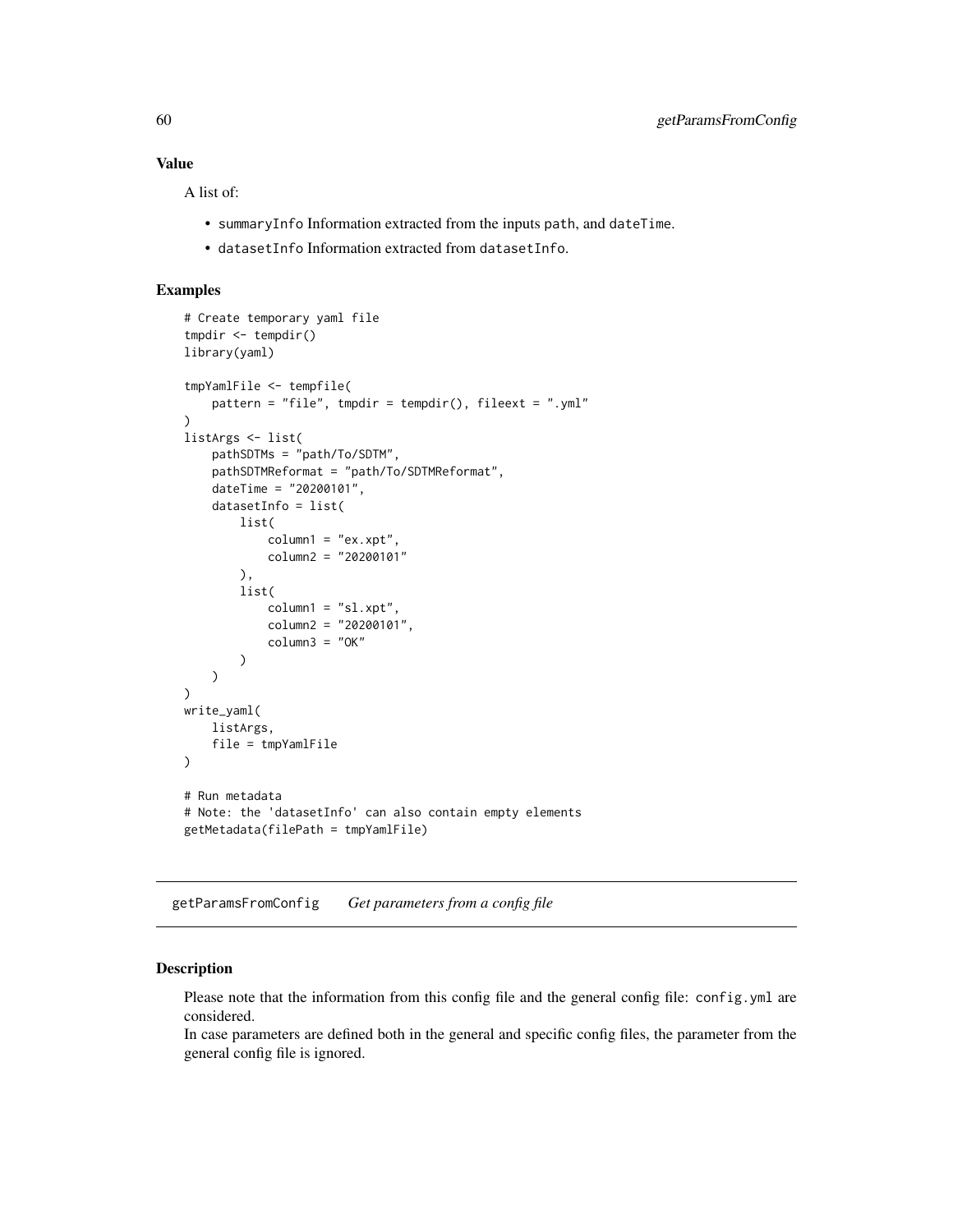# getParamsFromConfig 61

# Usage

```
getParamsFromConfig(
 configFile,
 configDir = file.path(inputDir, "config"),
  inputDir = ".")
```
#### Arguments

| configFile | String with filename of the config file of interest in YAML format.                                                                                                                                                                                                                             |
|------------|-------------------------------------------------------------------------------------------------------------------------------------------------------------------------------------------------------------------------------------------------------------------------------------------------|
| configDir  | String with directory with config files, by default a 'config' folder in inputDir.<br>It should contain a general 'config.yml' file and dedicated 'config. $[X]$ .yml' for<br>each chapter. The order of each chapter is specified in the 'config' slot in the<br>general general 'config.yml'. |
| inputDir   | String with input directory, working directory by default.                                                                                                                                                                                                                                      |

### Value

List with parameters from the specified configFile and the general config file: config.yml. There are two specific handlers:

- parameters tagged with '[param] !r [value]' are evaluated in R, and their evaluated value is returned
- parameters tagged with '[param] !r-lazy [value]' are imported as character, and need to be further process with [forceParams](#page-45-0) inside the report.

Parameters with YAML type 'r-lazy' are imported as character, with this additional class.

### Author(s)

Laure Cougnaud

# See Also

#### [forceParams](#page-45-0)

Other clinical data reporting: [checkReportTitles\(](#page-18-0)), [convertMdToHtml\(](#page-29-0)), [forceParams\(](#page-45-0)), [getMdHeader\(](#page-57-0)), [gitbook\\_clinDataReview\\_report\(](#page-66-0)), [html\\_clinDataReview\\_report\(](#page-67-0)), [knitPrintClinDataReview\(](#page-69-0)), [render\\_clinDataReviewReport\(](#page-79-0))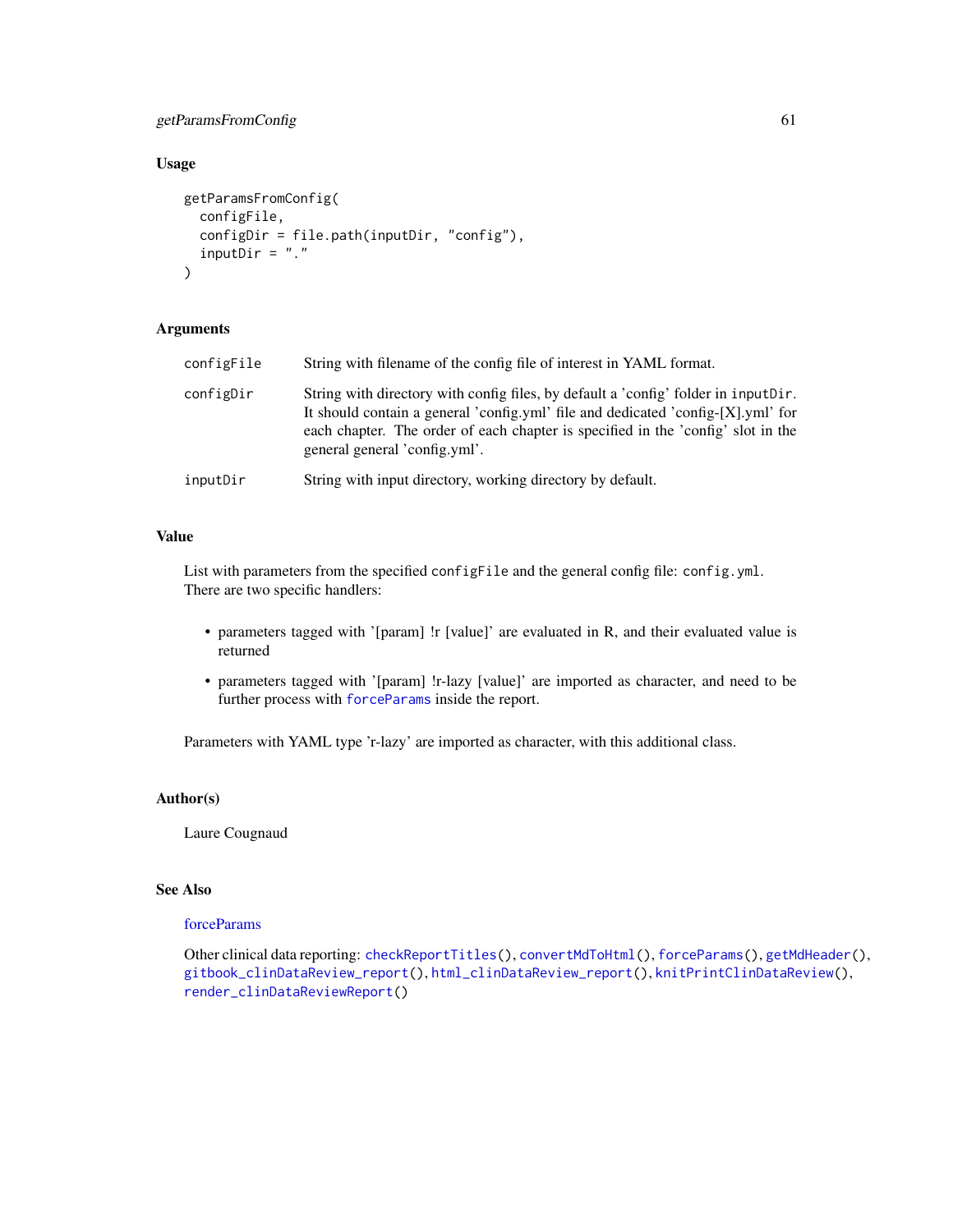```
getParFctReferenceLines
```
*Get parameter of function used for reference lines*

# Description

Get parameter of function used for reference lines

### Usage

```
getParFctReferenceLines(type)
```
# Arguments

type string with line type, either: 'hline', 'abline' or 'vline'.

# Value

Character vector with parameter names of the functions

### Author(s)

Laure Cougnaud

getPathHyperlink *Get path ('href ') property from hyperlink(s).*

### Description

Get path ('href') property from hyperlink(s).

# Usage

```
getPathHyperlink(x)
```
#### Arguments

```
x Character vector with hyperlink(s). If multiple, the hyperlinks should be sepa-
                rated by: ', '.
```
# Value

Character vector of length x containing only the hyperlinks.

### Author(s)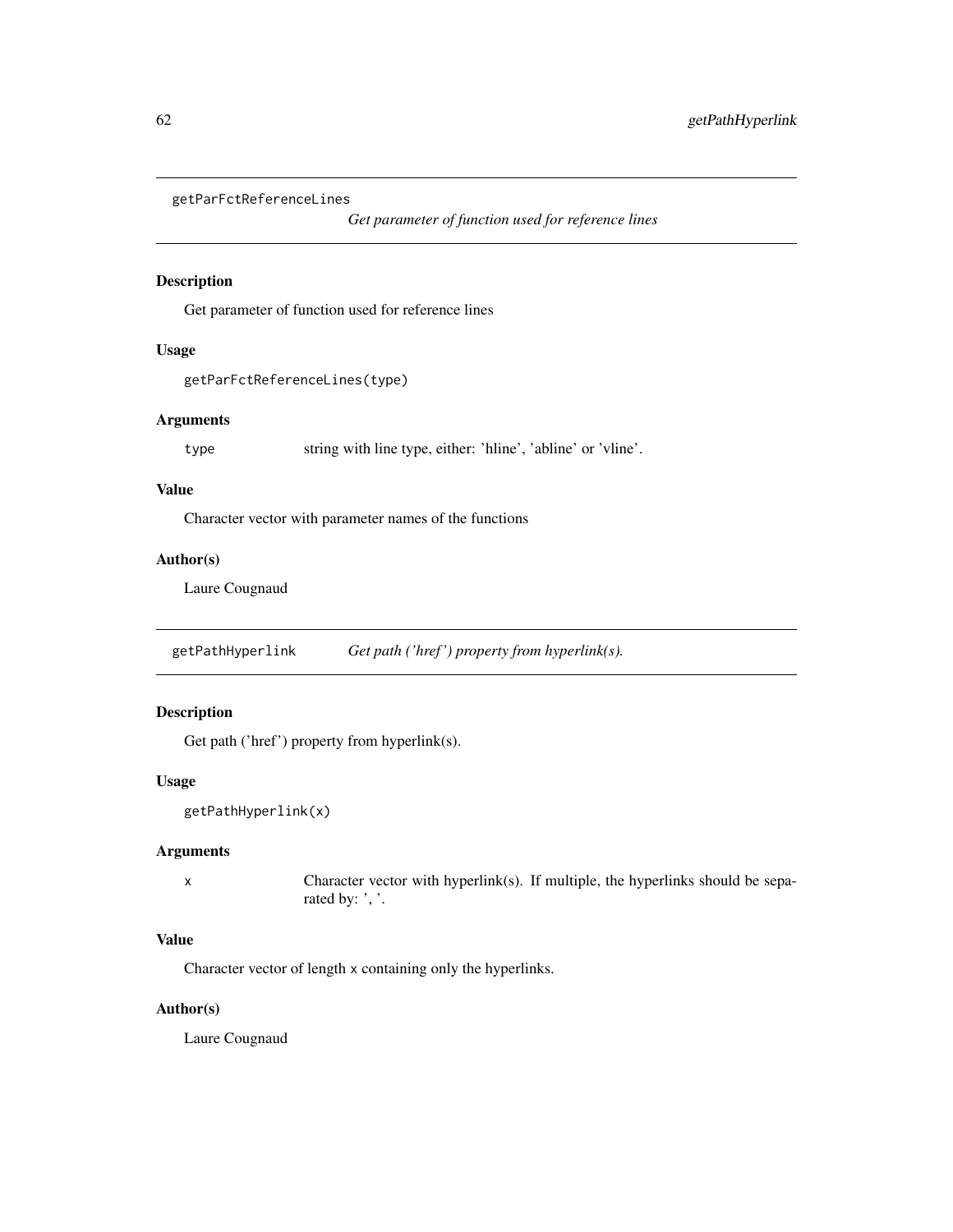getPathTemplate *Get path of template clinical data report*

#### Description

Get path of template clinical data report

# Usage

```
getPathTemplate(file, package = "clinDataReview")
```
#### Arguments

| file    | String with name of the template Rmd document                                                          |
|---------|--------------------------------------------------------------------------------------------------------|
| package | String, which package the template should be extracted from, by default the<br>clinDataReview package. |

#### Value

String with path to the template in the installed clinDataReview package

#### Author(s)

Laure Cougnaud

#### Examples

```
## Not run:
pathDivisionTemplate <- getPathTemplate("divisionTemplate.Rmd") # get path template in the package
file.copy(from = pathDivisionTemplate, to = ".") # copy to current directlory
rmarkdown::render(pathDivisionTemplate) # run file
```
## End(Not run)

getPlotTableVars *Extract variables displayed in the attached table, for each available plotting function of the clinDataReview package.*

# Description

This function is used in each plotting function of the package to extract the variable(s) displayed in the table associated to the plot and their associated labels.

This can also be used in the template reports, e.g. to extract reference variable(s) for the comparison table functionality in the plot template report.

The following framework is used: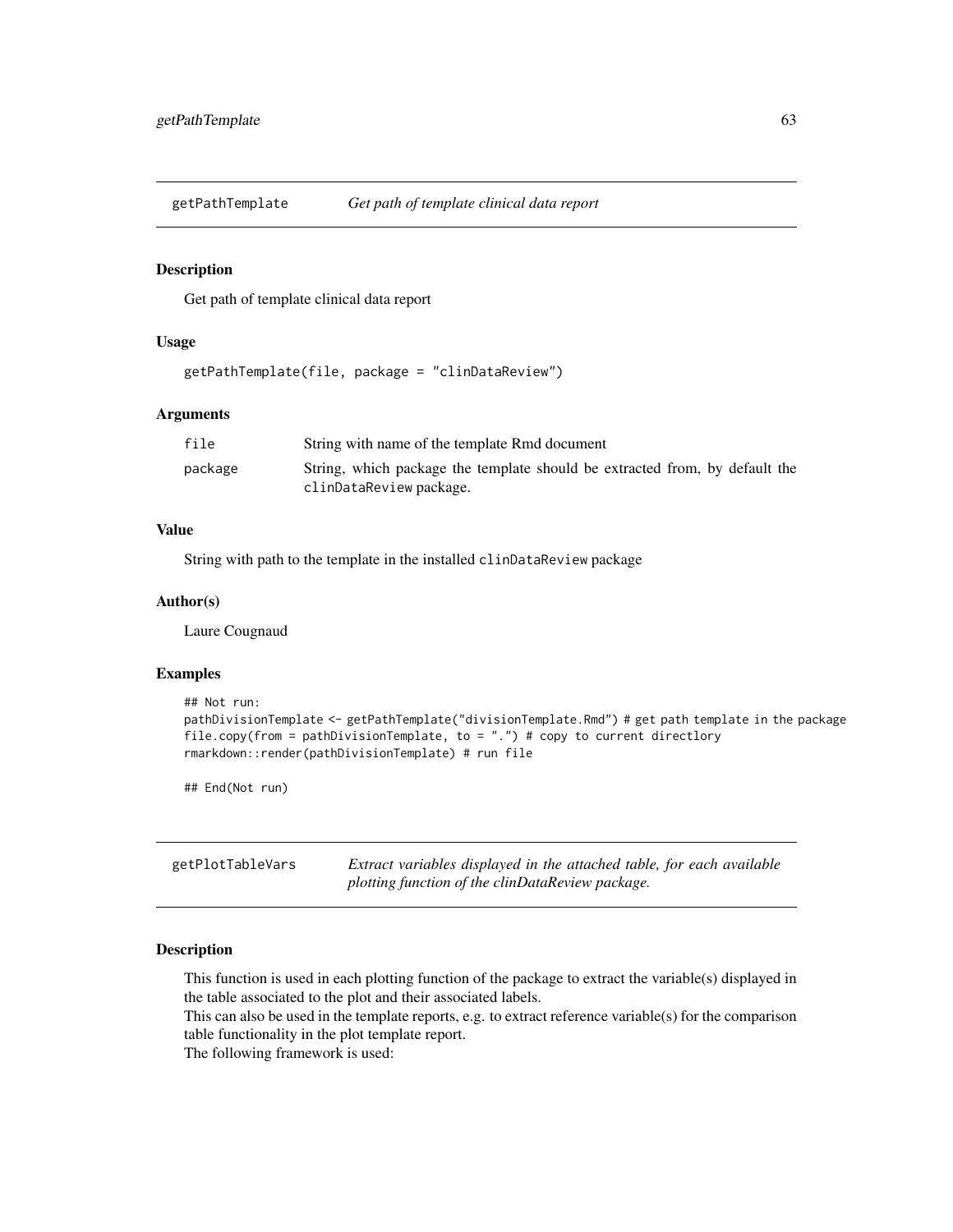- if variables to be displayed in the table (tableVars) are not specified: all variables displayed in the plot are selected, based on the plot arguments. For example: the variables displayed in the x and y axis and for coloring are extracted for the [scatterplotClinData](#page-81-0) plotting function. Label for these variable(s) are extracted from the associated parameter (e.g.  $x$ Lab for  $x$ Var and so on) or the general parameter for the variable labels (labelVars) if not specified.
- if variables to be displayed in the table (tableVars) are specified: these variable(s) are returned. The associated label(s) are extracted from the associated parameter (tableLab) or the general parameter for the variable labels (labelVars) if not specified.

For the functions: [plotCountClinData](#page-74-0), [treemapClinData](#page-101-0), [sunburstClinData](#page-92-0): value to represent are included in the table and colored with a bar.

#### Usage

getPlotTableVars(plotFunction, plotArgs)

### Arguments

| plotFunction | String with name of the plotting function, be available in the clinDataReview<br>package. |
|--------------|-------------------------------------------------------------------------------------------|
| plotArgs     | List with parameters passed to the plotting function.                                     |

#### Value

Character vector with variable to include in the table, with extra attributes (passed to [tableClinData](#page-95-0)):

- 'tableLab': Named character vector with labels for the table variables
- 'tablePars' :extra table parameters, only included if specified as input or specified internally.

labels and the table parameters .

#### Author(s)

Laure Cougnaud

getPositionAndMargins *Get margins and positions of specific elements for a clinical data plot*

#### **Description**

The elements are positioned as following:

- on top of the plot
	- 1. title
	- 2. subtitle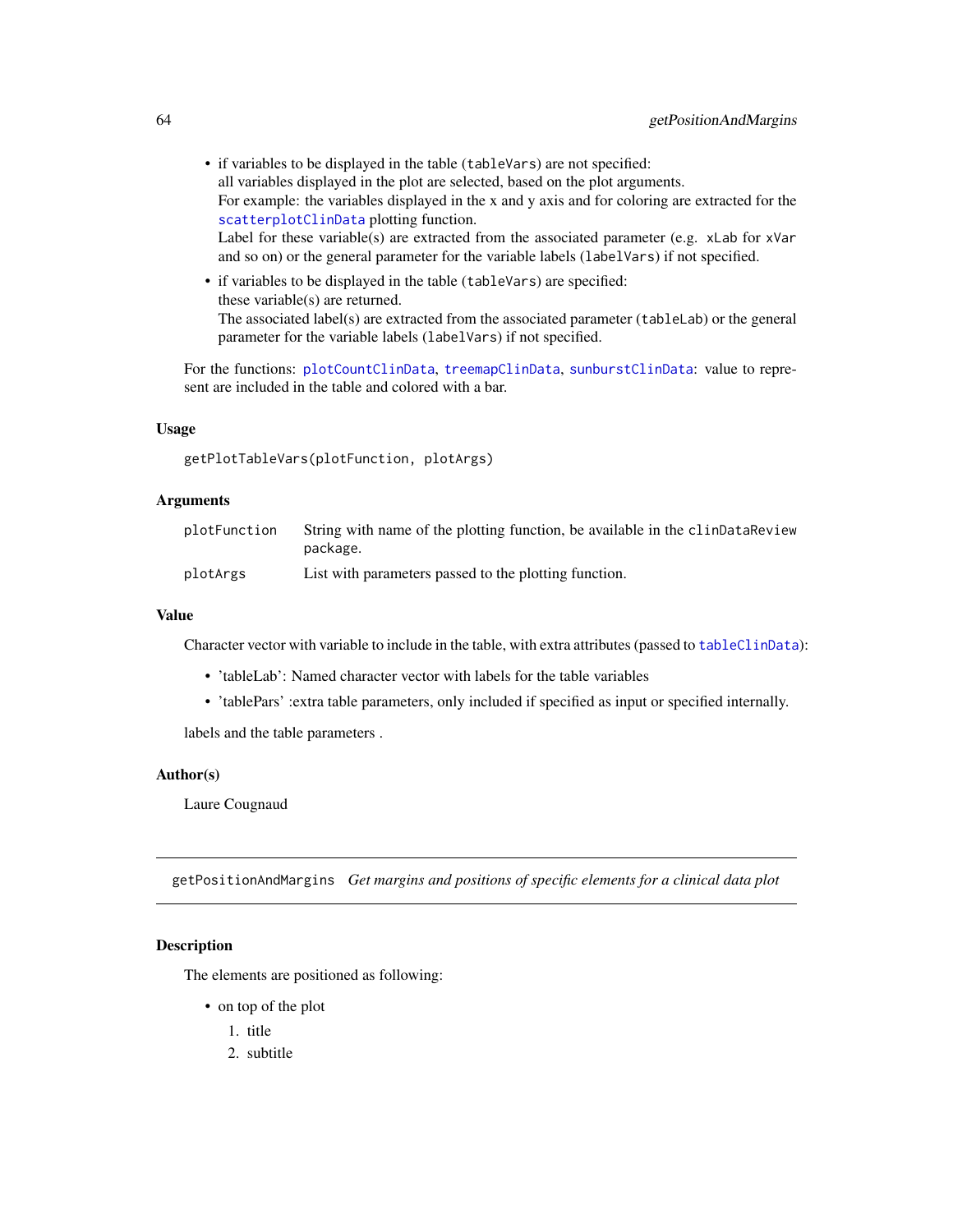- 3. legend, if positioned on top of the plot
- 4. facet title
- at the bottom of the plot
	- 1. label for the x-axis
	- 2. legend, if positioned on the bottom of the plot
	- 3. caption

Margins are computed based on the presence of these elements. Only one line is counted for the legend, as plotly will extend the margin if necessary for the legend (for bottom legend).

#### Usage

```
getPositionAndMargins(
  title = NULL,
  subtitle = NULL,
  xLab = NULL,caption = NULL,
  facet = FALSE,includeLegend = TRUE,
  legendPosition = "right"
)
```
### Arguments

| title          | String with title for the plot.                                                                                                                                 |
|----------------|-----------------------------------------------------------------------------------------------------------------------------------------------------------------|
| subtitle       | String with subtitle.<br>The subtitle is included at the top left of the plot, below the title.                                                                 |
| xLab           | String with label for xVar.                                                                                                                                     |
| caption        | String with caption.<br>The caption is included at the bottom right of the plot. Please note that this<br>might overlap with vertical or rotated x-axis labels. |
| facet          | Logical, if TRUE the plot contains facets.                                                                                                                      |
| includeLegend  | Logical, if TRUE (by default) a legend is available in the plot.                                                                                                |
| legendPosition | String with position of the legend, among: 'top'/'left'/'bottom'/'right', 'right'<br>by default.                                                                |

# Value

List with:

- 'margin': List with bottom ('t') and top ('t') margins in pixels
- 'position': List with position of the following plot elements:
	- on top of the plot: subtitle and legend (if positioned at the top). The position is defined as the distance in pixels from the top of the plotting area to the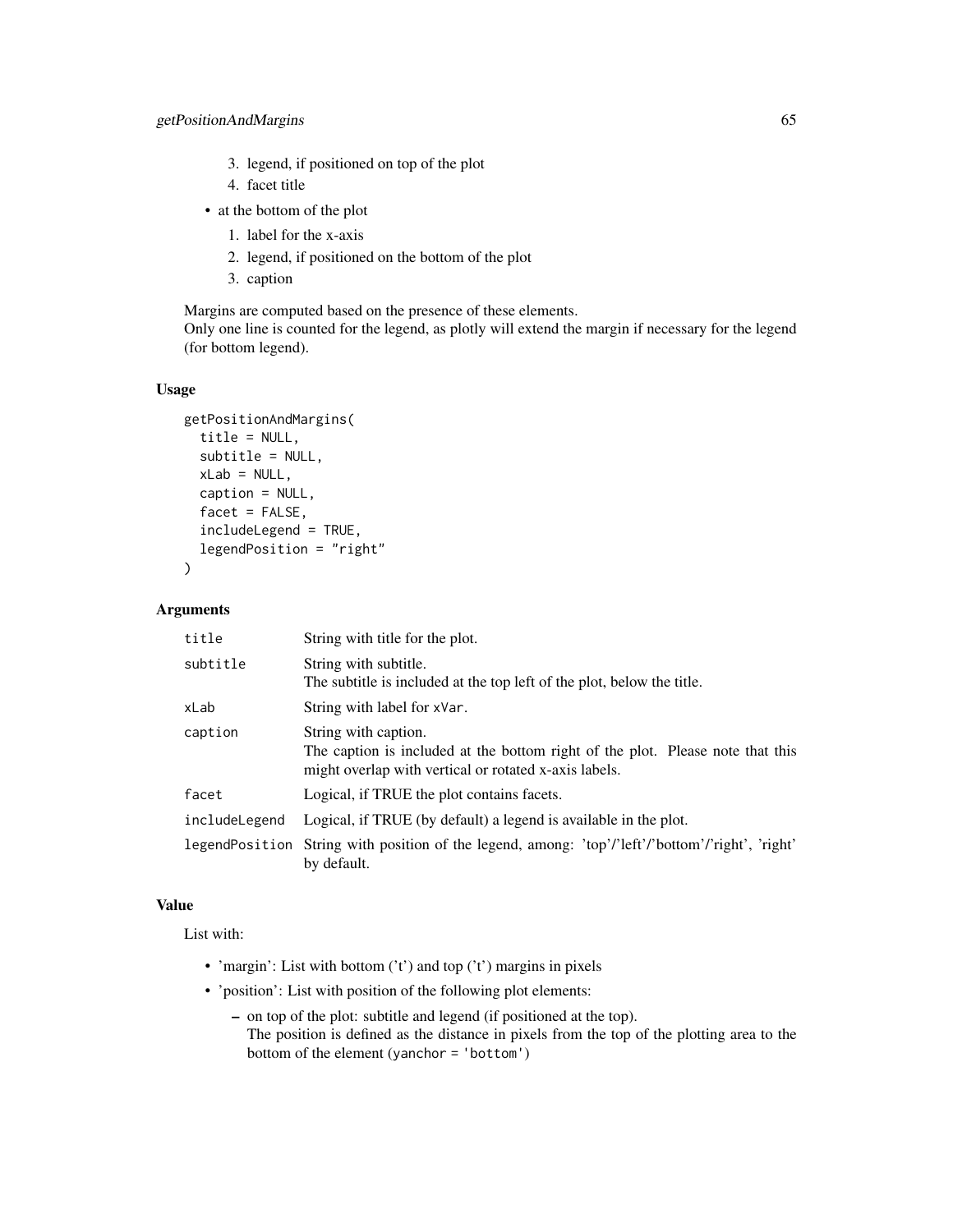- at the bottom of the plot: caption, xLab and legend (if positioned at the bottom). The position is defined as the distance in pixels from the bottom of the plotting area to the top of the element (yanchor  $= 'top')$ Especially, the legend should be positioned with anchor 'top' such as the margins are
	- automatically expanded if the legend contains multiple rows.

#### Author(s)

Laure Cougnaud

# getSizePlot *Get dimensions for a clinical data plot*

# Description

This function set sensitive defaults dimensions for a plot in the package. This includes:

- setting a default width for a figure to fit in a standard clinical data review report
- increasing the figure height:
	- for facetted plot, ensuring that each facet is relatively squared
	- if a caption, subtitle, title, title for the x-axis are specified
	- if a legend is set at the bottom or the top of the plot

increasing the figure width if a legend is set at the left or the right of the plot

### Usage

```
getSizePlot(
  width = NULL,height = NULL,gg = NULL,nrow = 1L,
  ncol = 1L,
  title = NULL,
  subtitle = NULL,
  caption = NULL,
  xLab = NULL,
  facet = FALSE,includeLegend = TRUE,
  legendPosition = "right",
  y = NULL)
```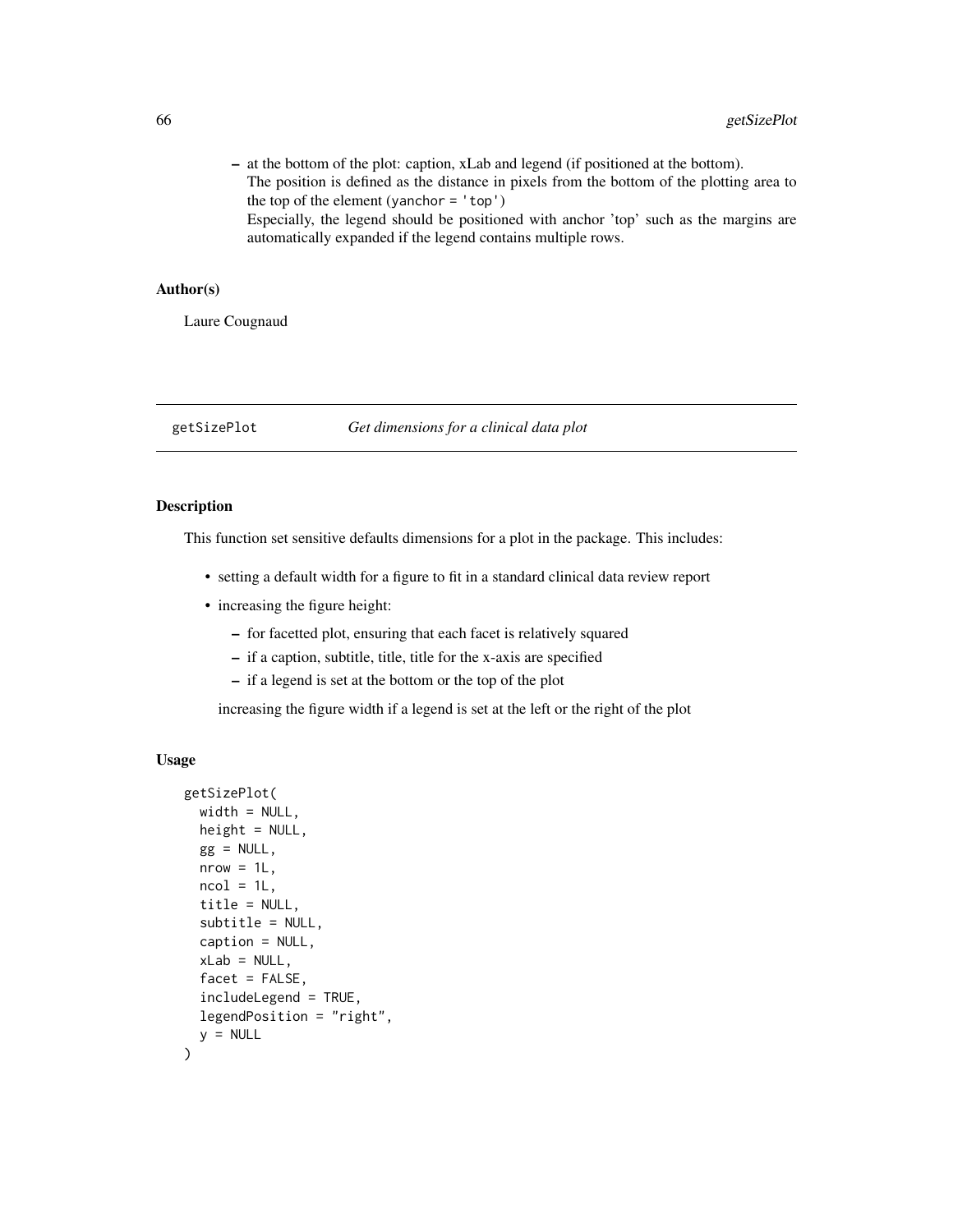# Arguments

| width         | Numeric, width of the plot in pixels, 700 by default.                                                                                                           |
|---------------|-----------------------------------------------------------------------------------------------------------------------------------------------------------------|
| height        | Numeric, height of the plot in pixels, 700 by default.                                                                                                          |
| gg            | ggplot                                                                                                                                                          |
| nrow          | single-length integer specifying the number of facet rows in the plot. (default $=$<br>1) Overwritten if gg is specified.                                       |
| ncol          | single-length integer specifying the number of facet columns in the plot. (default<br>$= 1$ ) Overwritten if gg is specified.                                   |
| title         | String with title for the plot.                                                                                                                                 |
| subtitle      | String with subtitle.<br>The subtitle is included at the top left of the plot, below the title.                                                                 |
| caption       | String with caption.<br>The caption is included at the bottom right of the plot. Please note that this<br>might overlap with vertical or rotated x-axis labels. |
| xLab          | String with label for xVar.                                                                                                                                     |
| facet         | Logical, if TRUE the plot contains facets.                                                                                                                      |
| includeLegend | Logical, if TRUE (by default) a legend is available in the plot.                                                                                                |
|               | legendPosition String with position of the legend, among: 'top'/'left'/'bottom'/'right', 'right'<br>by default.                                                 |
| у             | Character vector or factor with elements in the y-axis.                                                                                                         |

#### Value

Numeric vector with width ('width') and height ('height') of the plot in pixels.

### Author(s)

Laure Cougnaud

<span id="page-66-0"></span>gitbook\_clinDataReview\_report *Clinical data format for bookdown report.*

# Description

This function is only meant to set sensitive defaults for gitbook. [gitbook](#page-0-0) can be used instead.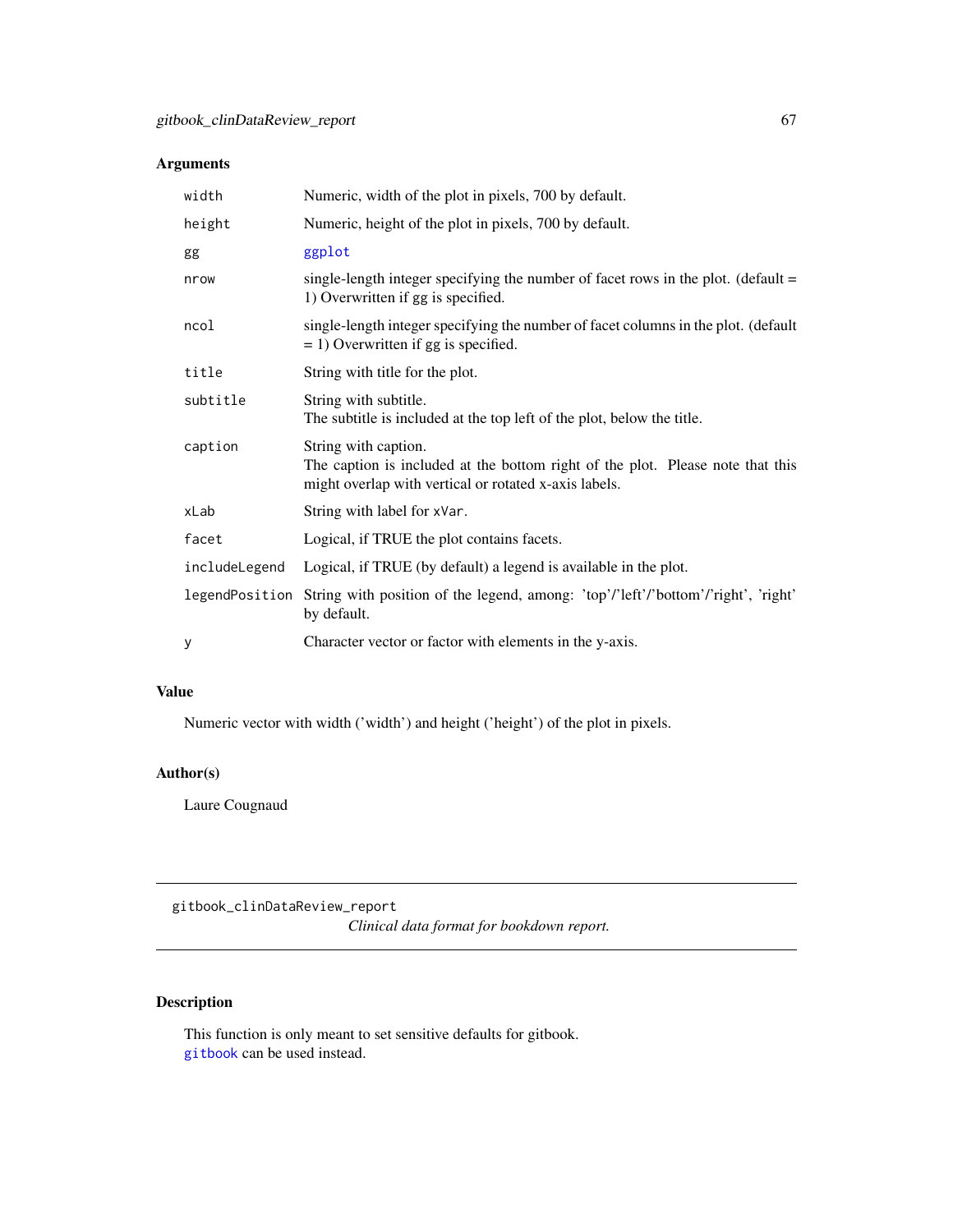#### Usage

```
gitbook_clinDataReview_report(
  logo = NULL,logoHeight = "60px",
  split_by = "section+number",
 config = list(sharing = NULL, toc = list(collapse = "section")),
  extra_dependencies = NULL,
 \text{css} = \text{NULL},
  ...
)
```
# Arguments

| String, path to the logo. No logo is printed by default.                                                            |  |
|---------------------------------------------------------------------------------------------------------------------|--|
| String, indicating the logo height; 60px height by default.                                                         |  |
| String, how the reports should be split, (see help of the gitbook function)                                         |  |
| List with config parameters, by default: no sharing and collapsed by section.<br>(see help of the gitbook function) |  |
| extra_dependencies                                                                                                  |  |
| NULL by default                                                                                                     |  |
| String, path to the css.                                                                                            |  |
| Extra parameters passed to the gitbook function.                                                                    |  |
|                                                                                                                     |  |

### Value

R Markdown output format to pass to [render\\_book](#page-0-0).

#### Author(s)

Laure Cougnaud

#### See Also

```
checkReportTitles(convertMdToHtml(forceParams(getMdHeader(),
getParamsFromConfig(), html_clinDataReview_report(), knitPrintClinDataReview(), render_clinDataReviewReport()
```
<span id="page-67-0"></span>html\_clinDataReview\_report

*Clinical data format for rmarkdown report.*

### Description

This function only kept for back-compatibility, [html\\_document](#page-0-0) can be used instead.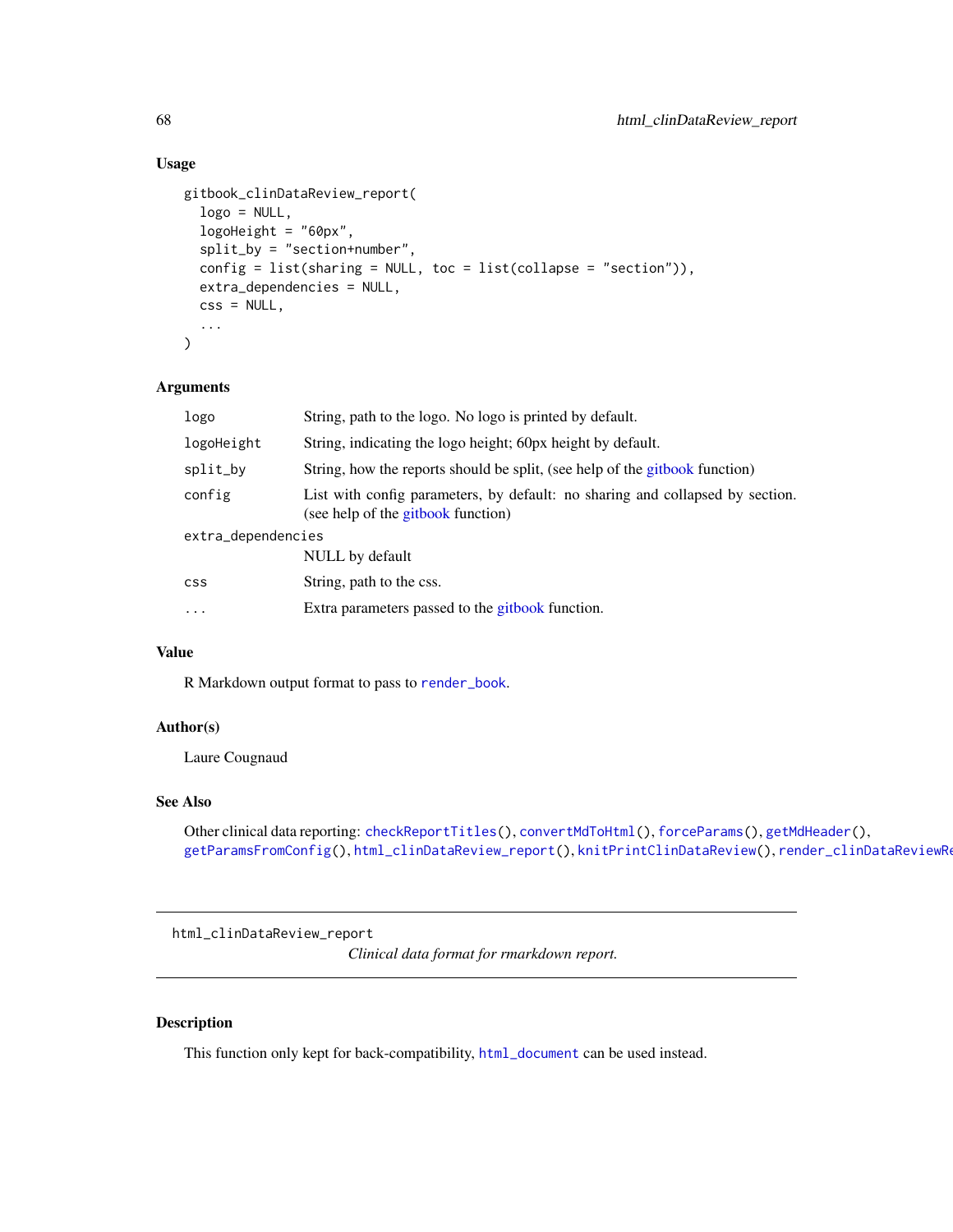### JSONSchToRd 69

# Usage

html\_clinDataReview\_report(extra\_dependencies = NULL, ...)

### Arguments

extra\_dependencies NULL by default.

... Extra parameters passed to the [html\\_document](#page-0-0) function.

### Value

R Markdown output format to pass to [render](#page-0-0).

### Author(s)

Laure Cougnaud

# See Also

Other clinical data reporting: [checkReportTitles\(](#page-18-0)), [convertMdToHtml\(](#page-29-0)), [forceParams\(](#page-45-0)), [getMdHeader\(](#page-57-0)), [getParamsFromConfig\(](#page-59-0)), [gitbook\\_clinDataReview\\_report\(](#page-66-0)), [knitPrintClinDataReview\(](#page-69-0)), [render\\_clinDataReviewReport\(](#page-79-0))

JSONSchToRd *Get R Documentation from a JSON schema.*

# Description

Note: this function doesn't support the full JSON schema specification, currently only the functionalities required by the templates of the package are implemented.

#### Usage

```
JSONSchToRd(JSONSch, title = NULL)
```
#### Arguments

| JSONSch | List with JSON schema, as returned by from JSON.                                  |
|---------|-----------------------------------------------------------------------------------|
| title   | (optional) String with title. This will combined with the JSON schema 'title' tag |
|         | if this is specified, is not available.                                           |

### Value

Character vector with R documentation for the specified JSON schema.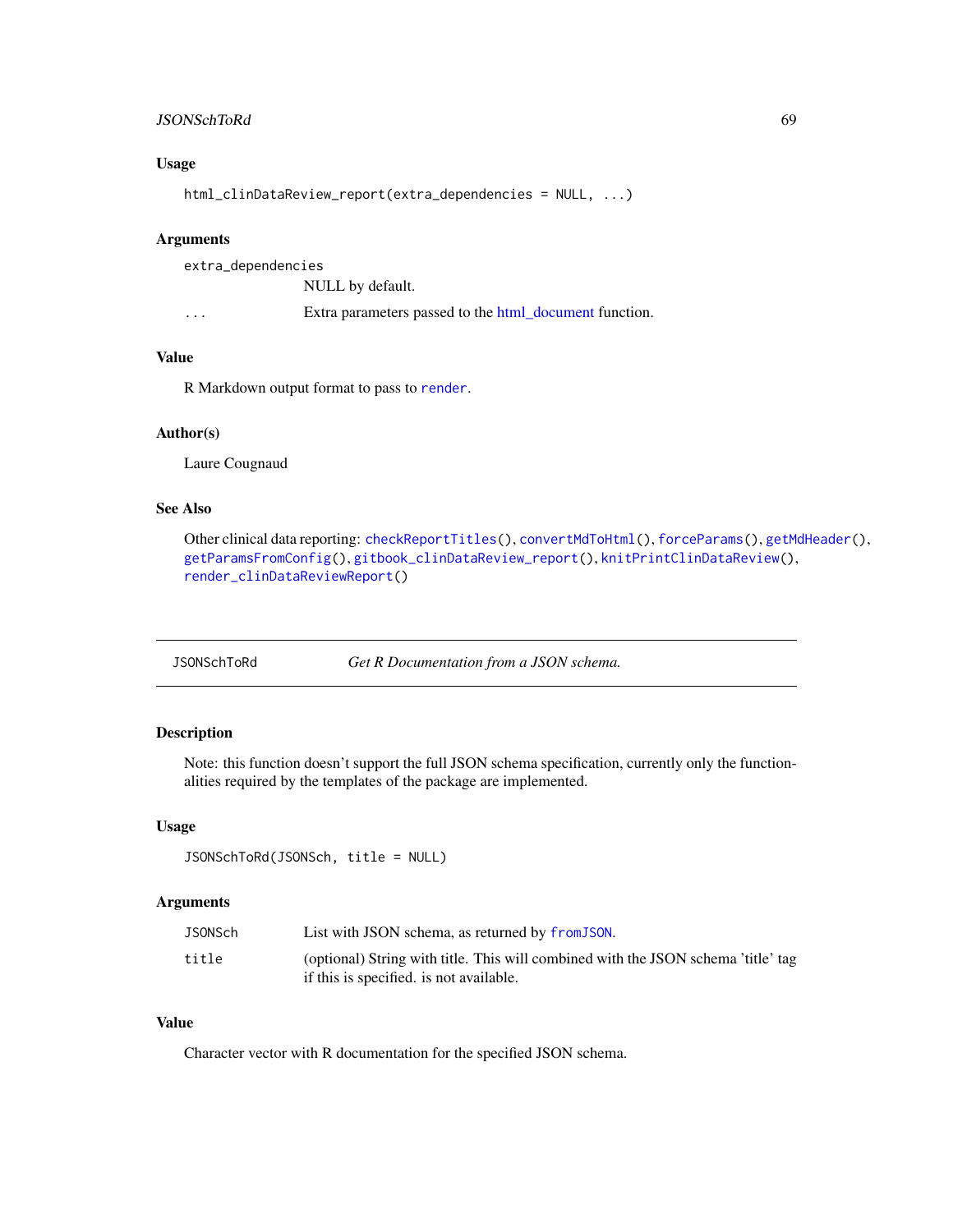### Supported JSON schema tags

- 'title' is used as Rd section header
- 'description' is included in the text
- parameters are extracted from the following 'properties' tag:
	- 'type': object type
	- 'doc': documentation for the parameter (custom JSON schema tag). This can contain any Roxygen tags, e.g.: \link[package]{function}.
	- 'pattern' (optional): required value for the parameter
	- 'items' (optional): JSON schema for the different elements of an 'object'
	- 'minItems'/'maxItems' (optional): minimum/maximum number of elements in an 'array'
	- 'enum' (optional): set of possible values
	- 'const' (optional): fixed value for the parameter (a.k.a 'constant')

If a parameter is required, it should be listed in the 'required' tag of the schema (outside of the 'properties' tag).

#### Author(s)

Laure Cougnaud

<span id="page-69-0"></span>knitPrintClinDataReview

*Include output from clinical data, or list of such outputs in a Rmarkdown report, with an appropriate title.*

#### Description

Include output from clinical data, or list of such outputs in a Rmarkdown report, with an appropriate title.

### Usage

```
knitPrintClinDataReview(list, sep = ".", level = 1)
```
### Arguments

| list  | Named list of clinical data plots, the names are used for the section header. If<br>several section header should be created, either:                                       |
|-------|-----------------------------------------------------------------------------------------------------------------------------------------------------------------------------|
|       | • a list of level 1 named by the different group elements, separated by sep,<br>e.g. list('group1.param1' = , 'group1.param2' = ). Such list is<br>e.g. created with dlply. |
|       | • a nested list, named with the different groups, e.g. created with lapply                                                                                                  |
| sep   | String with separator used to distinguish different levels in the labels of the list.<br>e.g. '.' by default.                                                               |
| level | Integer with base level for section, 1 by default.                                                                                                                          |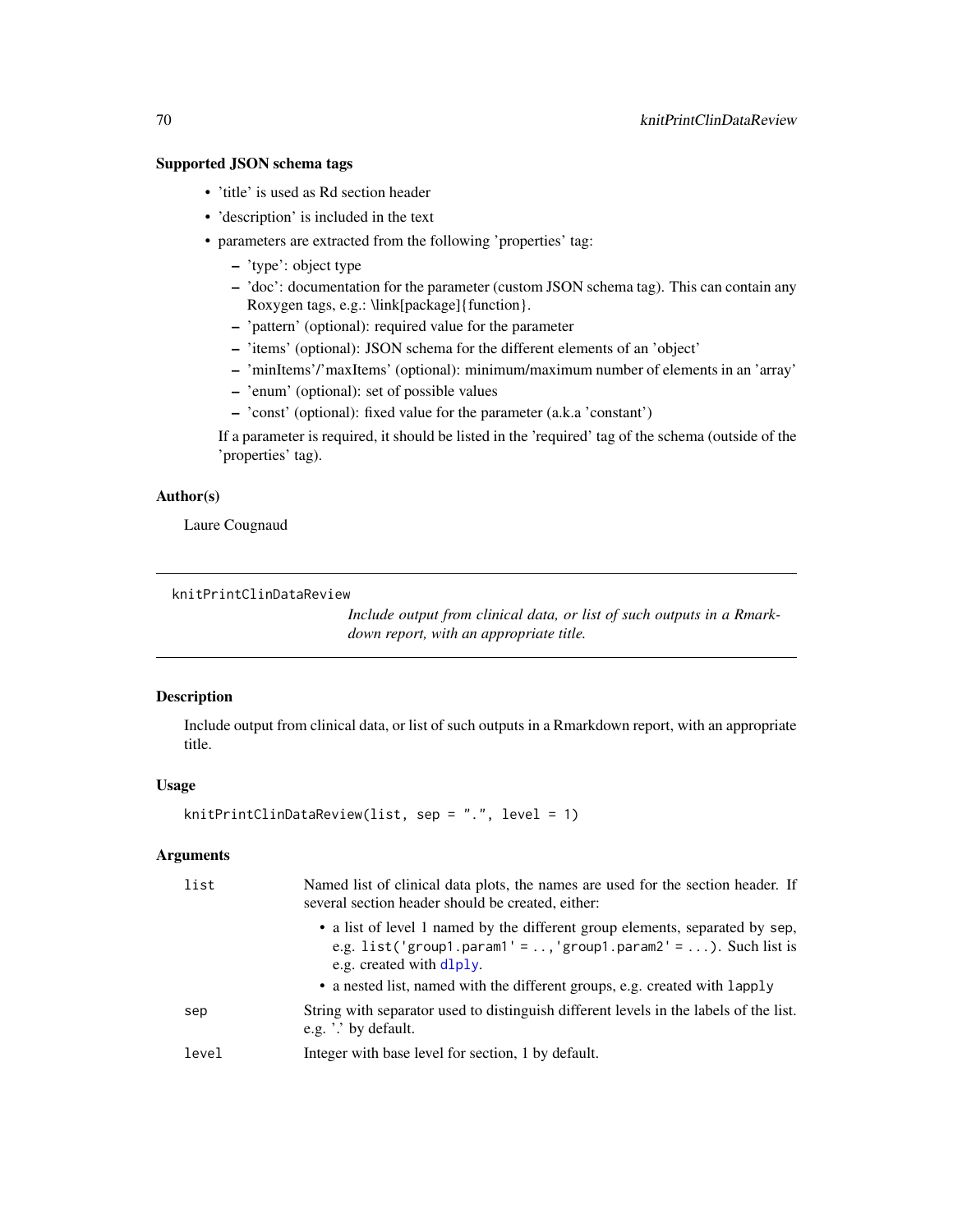No returned value, the plots are included in the report. If a element in the list are empty (NULL), these elements (and the associated sections) are not included in the report.

#### Author(s)

Laure Cougnaud

# See Also

Other clinical data reporting: [checkReportTitles\(](#page-18-0)), [convertMdToHtml\(](#page-29-0)), [forceParams\(](#page-45-0)), [getMdHeader\(](#page-57-0)), [getParamsFromConfig\(](#page-59-0)), [gitbook\\_clinDataReview\\_report\(](#page-66-0)), [html\\_clinDataReview\\_report\(](#page-67-0)), [render\\_clinDataReviewReport\(](#page-79-0))

knit\_print.clinDataReview

*Print* clinDataReviewTable *object in a knitted document (e.g. Rmarkdown document).*

# Description

Print clinDataReviewTable object in a knitted document (e.g. Rmarkdown document).

### Usage

```
## S3 method for class 'clinDataReview'
knit_print(x, ...)
```
#### Arguments

|                         | Object of class clinDataReview                                          |
|-------------------------|-------------------------------------------------------------------------|
| $\cdot$ $\cdot$ $\cdot$ | Extra parameters for compatibility with knit_print, not used currently. |

# Author(s)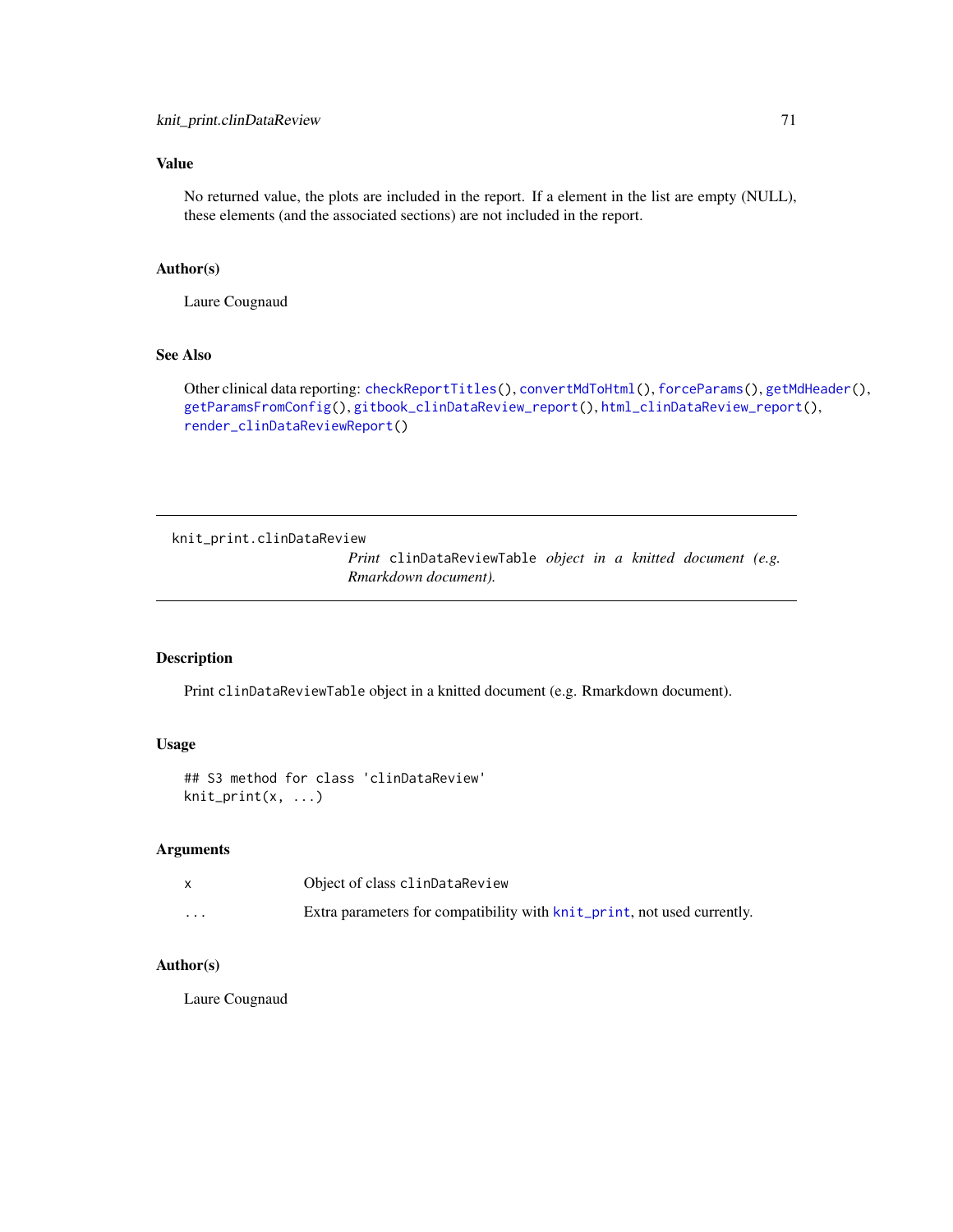#### <span id="page-71-0"></span>knit\_print.clinDataReviewMetadata

*Print metadata file in the clinical data report*

# Description

This function receives the metadata information from [getMetadata](#page-58-0) and prints them in a format for an Rmd report. In general, any list could be called as long as it is composed by two elements:

- summaryInfo an R object.
- datasetInfo a data.frame or a matrix.

The first (summaryInfo) is printed as [kable](#page-0-0) object and the second (datasetInfo) is printed as hide/show html button with the function [collapseHtmlContent](#page-28-0).

#### Usage

```
## S3 method for class 'clinDataReviewMetadata'
knit\_print(x, options = list(), ...)
```
#### Arguments

| x         | List of two elements named summary Info and dataset Info.                                                                                        |
|-----------|--------------------------------------------------------------------------------------------------------------------------------------------------|
| options   | List of extra options to be passed as chunk options. The option date Report Run<br>sets to true prints the date and time of the report creation. |
| $\ddotsc$ | Extra arguments to be passed.                                                                                                                    |

#### Value

Nothing. The tables are ready to be printed in Rmd.

html code to include metadata in a report

layoutClinData *Set layout for a clinical data plot.*

#### Description

Set layout for a clinical data plot.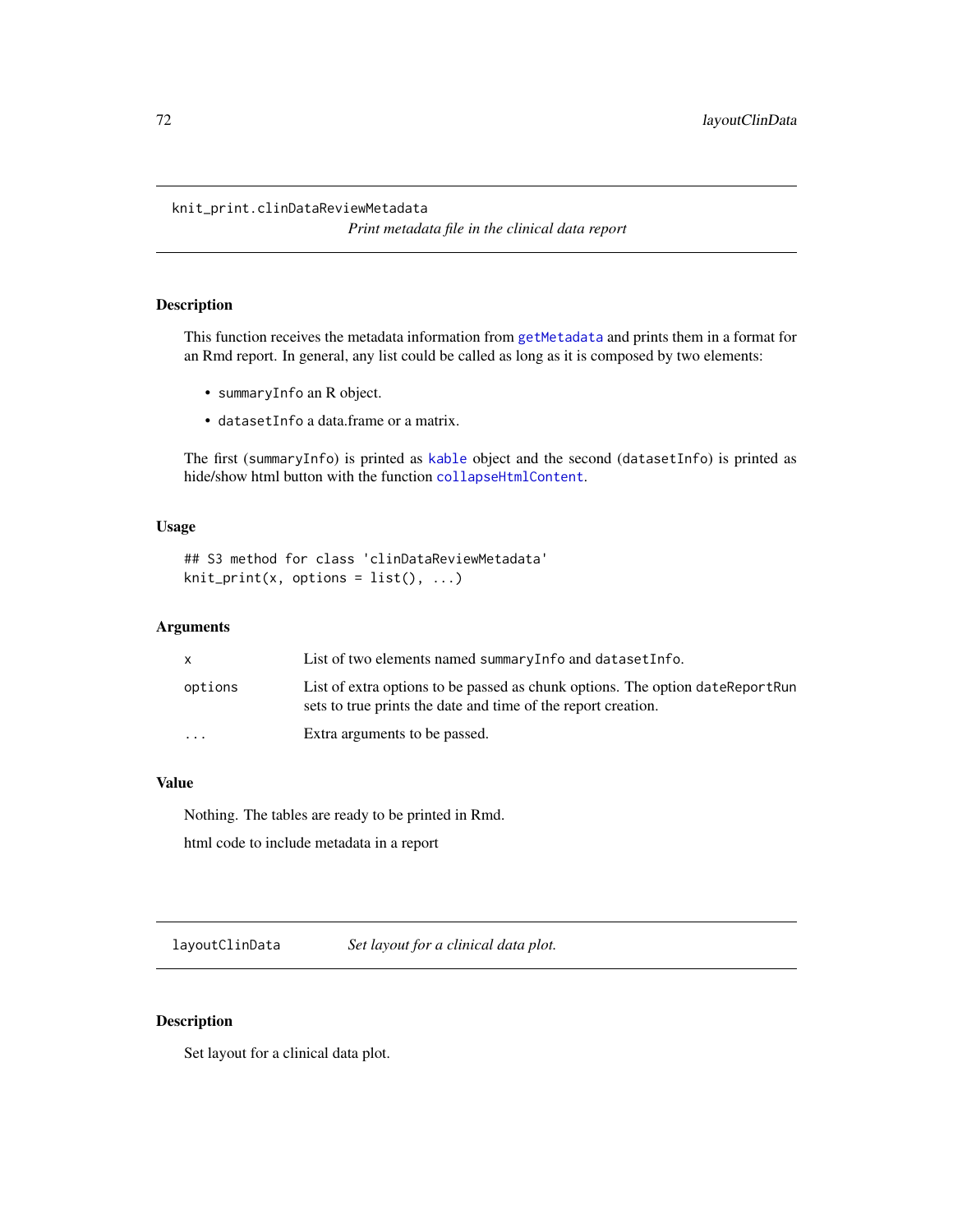## <span id="page-72-0"></span>layoutClinData 73

## Usage

```
layoutClinData(
 xLab = NULL,yLab = NULL,title = NULL,
 caption = NULL,
  subtitle = NULL,
  includeLegend = FALSE,
  legendPosition = "right",
  facet = FALSE,
 nrow = 1L,
 ncol = 1L,
 width,
 height,
  ...
\mathcal{L}
```
## Arguments

| xLab           | String with label for xVar.                                                                                                                                     |
|----------------|-----------------------------------------------------------------------------------------------------------------------------------------------------------------|
| yLab           | String with label for xVar.                                                                                                                                     |
| title          | String with title for the plot.                                                                                                                                 |
| caption        | String with caption.<br>The caption is included at the bottom right of the plot. Please note that this<br>might overlap with vertical or rotated x-axis labels. |
| subtitle       | String with subtitle.<br>The subtitle is included at the top left of the plot, below the title.                                                                 |
| includeLegend  | Logical, if TRUE (by default) a legend is available in the plot.                                                                                                |
| legendPosition | String with position of the legend, among: 'top'/'left'/'bottom'/'right', 'right'<br>by default.                                                                |
| facet          | Logical (FALSE by default), does the plot contains facets?                                                                                                      |
| nrow           | single-length integer specifying the number of facet rows in the plot. (default $=$<br>1) Overwritten if gg is specified.                                       |
| ncol           | single-length integer specifying the number of facet columns in the plot. (default<br>$= 1$ ) Overwritten if gg is specified.                                   |
| width          | Numeric, width of the plot in pixels, 700 by default.                                                                                                           |
| height         | Numeric, height of the plot in pixels, 700 by default.                                                                                                          |
| .              | Any parameters for the layout function. This should contain at least the plot<br>object.                                                                        |

#### Value

The updated plotly object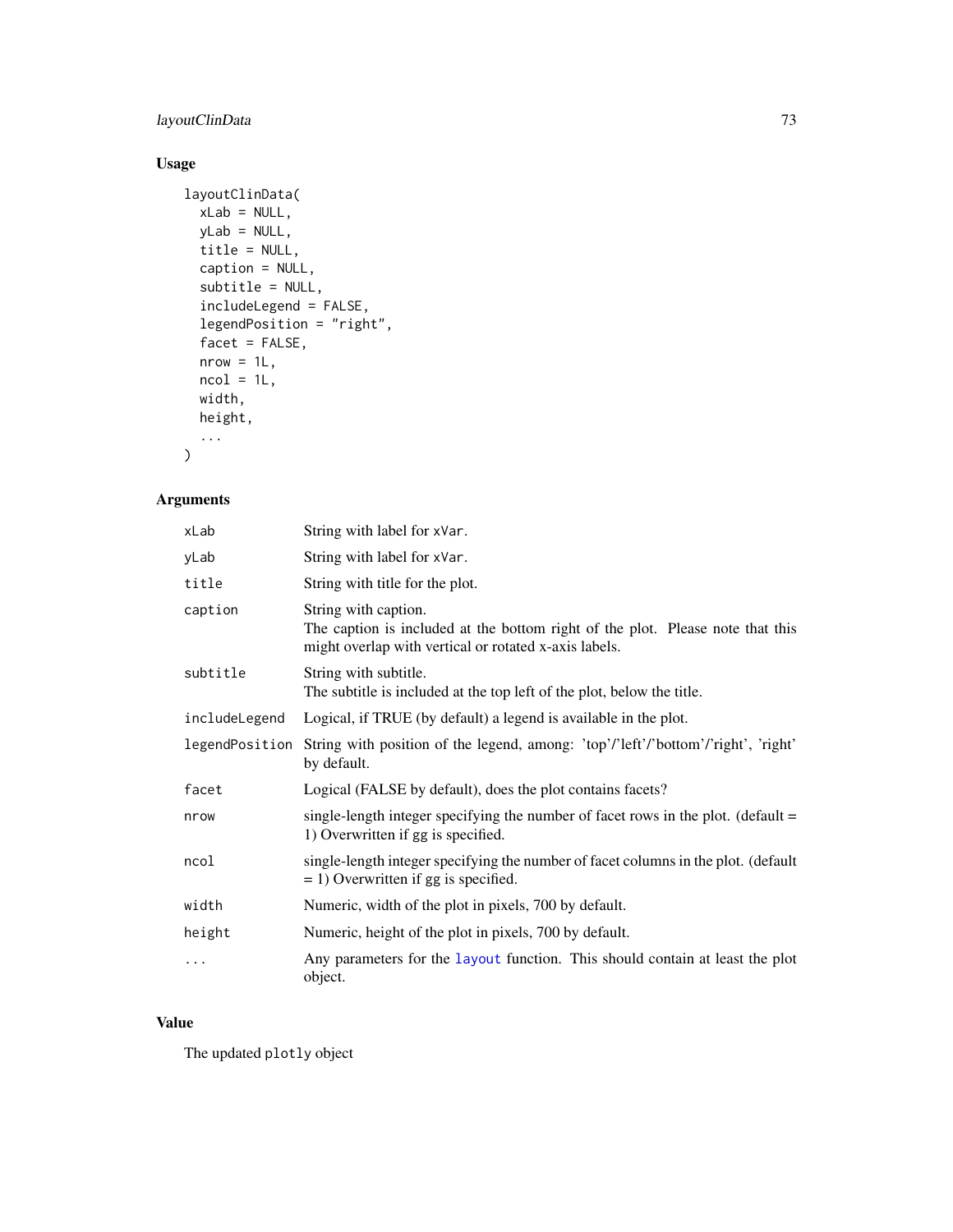## <span id="page-73-0"></span>Author(s)

Laure Cougnaud

merge.sessionInfo *Merge multiple session information*

#### Description

Merge multiple session information

#### Usage

## S3 method for class 'sessionInfo' merge(...)

## Arguments

... objects of type [sessionInfo](#page-0-0)

## Value

[sessionInfo](#page-0-0) with combined information

#### Author(s)

Laure Cougnaud

moveSkeletonFiles *Move skeleton files from the package to a directory*

#### Description

This function moves the files used to create the skeleton from the package to a specified directory.

#### Usage

```
moveSkeletonFiles(dir)
```
#### Arguments

dir String, path to the directory.

## Value

Nothing, the files are available in the specified directory.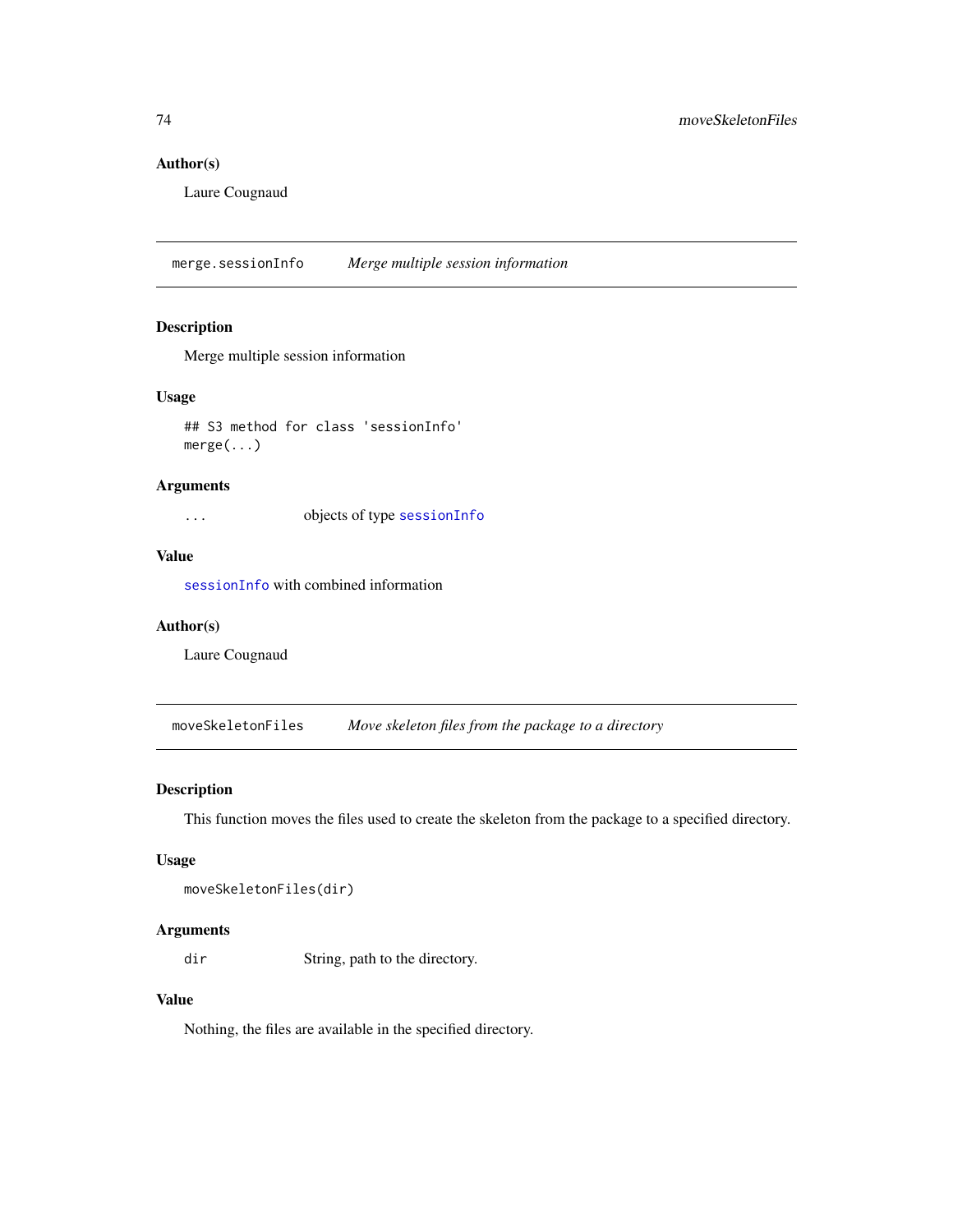<span id="page-74-1"></span>

#### Description

Move SDTM data sets available in clinUtils into a specified local directory.

#### Usage

moveXpt(dir)

#### Arguments

dir String, path to the directory.

#### Value

Nothing, the data are saved in the dedicated location.

<span id="page-74-0"></span>plotCountClinData *Interactive plot of 'count' data*

## Description

Note: the table and plot are not (yet) linked.

### Usage

```
plotCountClinData(
 data,
  vars,
  varsLab = getLabelVar(vars, labelVars = labelVars),
  valueVar,
  valueLab = getLabelVar(valueVar, labelVars = labelVars),
  colorVar = NULL,
  colorLab = getLabelVar(valueVar, labelVars = labelVars),
  colorPalette = getOption("clinDataReview.colors"),
  colorRange = NULL,
  valueType = "total",
  titleExtra = NULL,
 title = paste(paste(valueLab, "by", paste(varsLab, collapse = " and "), titleExtra),
    collapse = "br>),
  subtitle = NULL,
  caption = NULL,
  labelVars = NULL,
 width = NULL,
```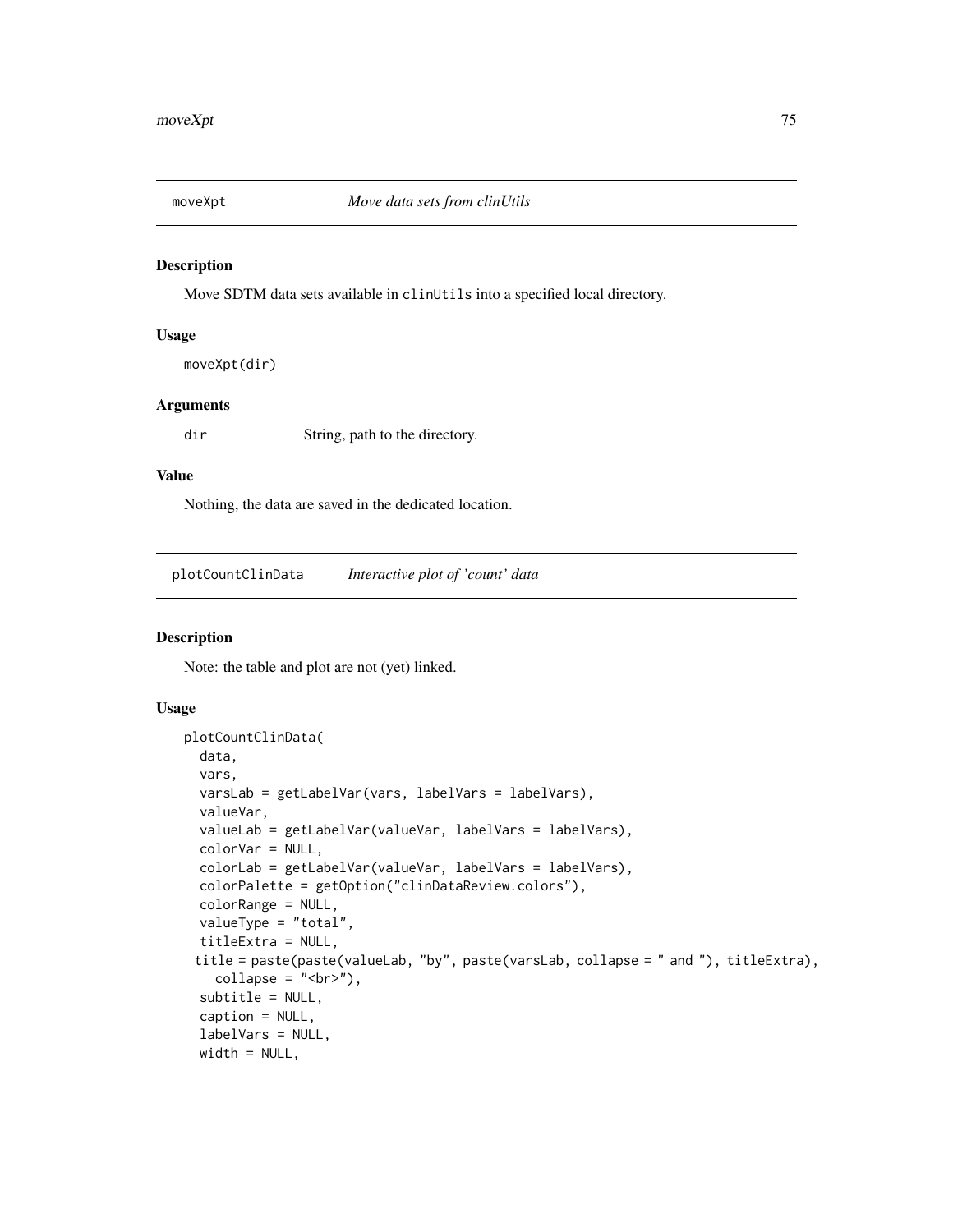```
height = NULL,pathVar = NULL,
 pathLab = getLabelVar(pathVar, labelVars = labelVars),
 hoverVars = c(vars, valueVar, colorVar),
 hoverLab = getLabelVar(hoverVars, labelVars = labelVars),
  table = FALSE,
  tableVars,
  tableLab,
  tableButton = TRUE,
 tablePars = list(),
 id = paste0("plotClinData", sample.int(n = 1000, size = 1)),
 verbose = FALSE,
 typePlot = c("sunburst", "treemap")
\mathcal{L}
```

| data         | Data.frame with data.                                                                                                                                                         |
|--------------|-------------------------------------------------------------------------------------------------------------------------------------------------------------------------------|
| vars         | Character vector with variables of data containing plot nodes. If multiple, they<br>should be specified in hierarchical order (from parent to child node).                    |
| varsLab      | Named character vector with labels for vars.                                                                                                                                  |
| valueVar     | String with numeric variable of data containing node value, and associated la-<br>bel.                                                                                        |
| valueLab     | String with numeric variable of data containing node value, and associated la-<br>bel.                                                                                        |
| colorVar     | (optional) String with coloring variable (NULL by default). By default, the<br>treemap is colored based by section.                                                           |
| colorLab     | String with label for colorVar.                                                                                                                                               |
| colorPalette | (optional) Named character vector with color palette. If not specified, the viridis<br>color palette is used.<br>See clinColors.                                              |
| colorRange   | (optional) Numeric vector of length 2 with range for the color variable, in case<br>it is a numeric variable.                                                                 |
| valueType    | String with type of values in valueVar (branchvalues of the plot_ly) func-<br>tion), among others: 'total' (default, only if sum(child) $\leq$ to parent) or 'rela-<br>tive'. |
| titleExtra   | String with extra title for the plot (appended after title).                                                                                                                  |
| title        | String with title for the plot.                                                                                                                                               |
| subtitle     | String with subtitle.<br>The subtitle is included at the top left of the plot, below the title.                                                                               |
| caption      | String with caption.<br>The caption is included at the bottom right of the plot. Please note that this<br>might overlap with vertical or rotated x-axis labels.               |
| labelVars    | Named character vector containing variable labels.                                                                                                                            |

<span id="page-75-0"></span>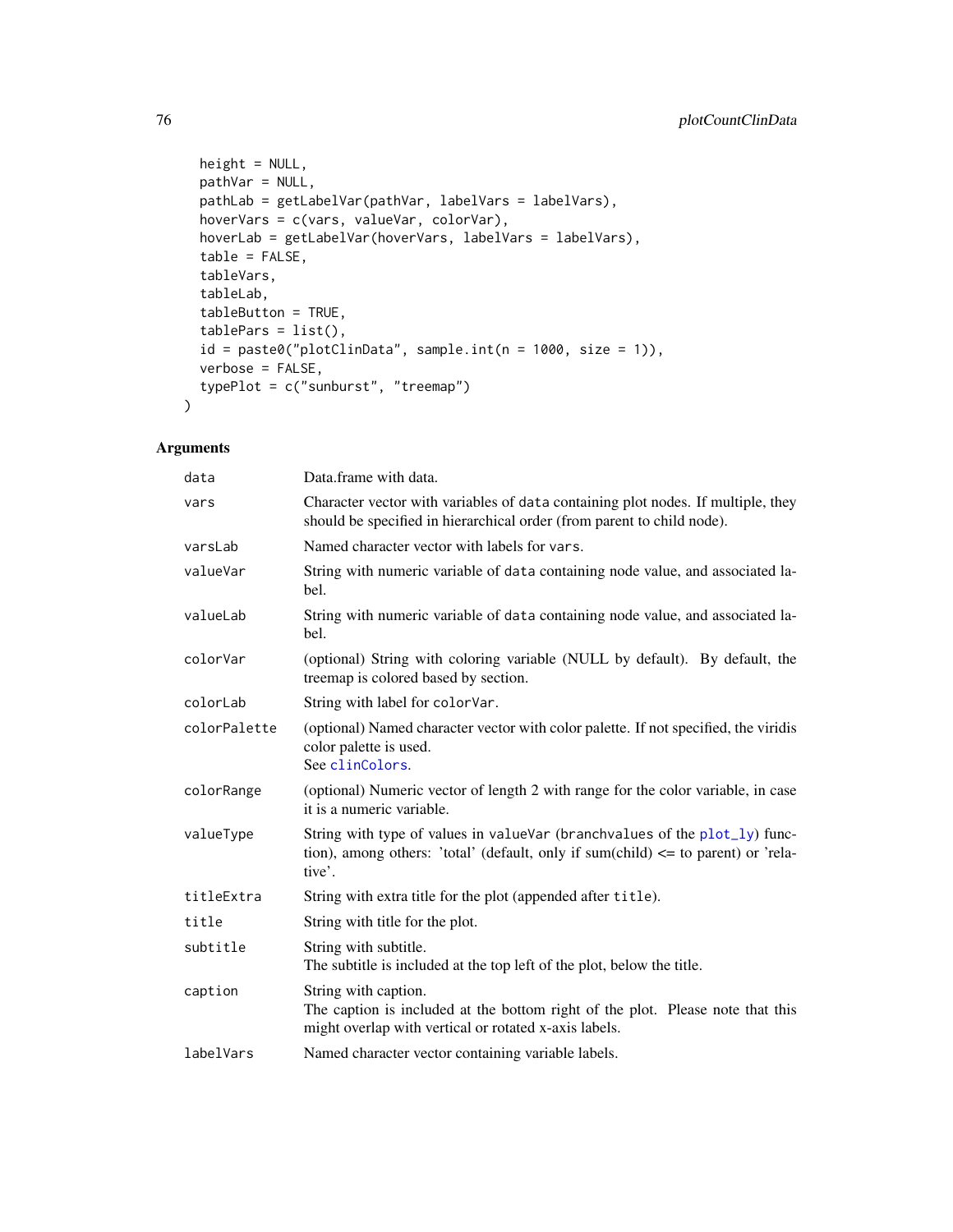<span id="page-76-0"></span>

| width       | Numeric, width of the plot in pixels, 700 by default.                                                                                                                                                                        |
|-------------|------------------------------------------------------------------------------------------------------------------------------------------------------------------------------------------------------------------------------|
| height      | Numeric, height of the plot in pixels, 700 by default.                                                                                                                                                                       |
| pathVar     | String with variable of data containing hyperlinks with path to the subject-<br>specific report, formatted as:                                                                                                               |
|             | <a href="./path-to-report">label</a>                                                                                                                                                                                         |
|             | If multiple, they should be separated by: ', '.<br>The report $(s)$ will be:                                                                                                                                                 |
|             | • compressed to a zip file and downloaded if the user clicks on the 'p' (a.k.a<br>'profile') key when hovering on a point of the plot                                                                                        |
|             | • included in a collapsible row, and clickable with hyperlinks in the table                                                                                                                                                  |
| pathLab     | String with label for path Var, included in the collapsible row in the table.                                                                                                                                                |
| hoverVars   | Character vector with variable(s) to be displayed in the hover, by default any<br>position and aesthetic variables displayed in the plot.                                                                                    |
| hoverLab    | Named character vector with labels for hover Vars.                                                                                                                                                                           |
| table       | Logical, if TRUE (FALSE by default) returns also a datatable containing the<br>plot data. (The plot and the table are not linked.)                                                                                           |
| tableVars   | Character vector with variables to be included in the table.                                                                                                                                                                 |
| tableLab    | Named character vector with labels for each tableVars.                                                                                                                                                                       |
| tableButton | Logical, if TRUE (by default) the table is included within an HTML button.                                                                                                                                                   |
| tablePars   | List with parameters passed to the getClinDT function.                                                                                                                                                                       |
| id          | String with general id for the plot:                                                                                                                                                                                         |
|             | . 'id' is used as group for the SharedData<br>• 'button: [id]' is used as button ID if table is TRUE                                                                                                                         |
|             | If not specified, a random id, as 'plotClinData[X]' is used.                                                                                                                                                                 |
| verbose     | Logical, if TRUE (FALSE by default) progress messages are printed in the cur-<br>rent console. For the visualizations, progress messages during download of<br>subject-specific report are displayed in the browser console. |
| typePlot    | String with plot type, 'treemap' or 'sunburst'.                                                                                                                                                                              |

## Value

Either:

- if a table is requested: a clinDataReview object, a.k.a a list with the 'plot' ([plotly](#page-0-0) object) and 'table' ([datatable](#page-0-0) object)
- otherwise: a [plotly](#page-0-0) object

## Author(s)

Laure Cougnaud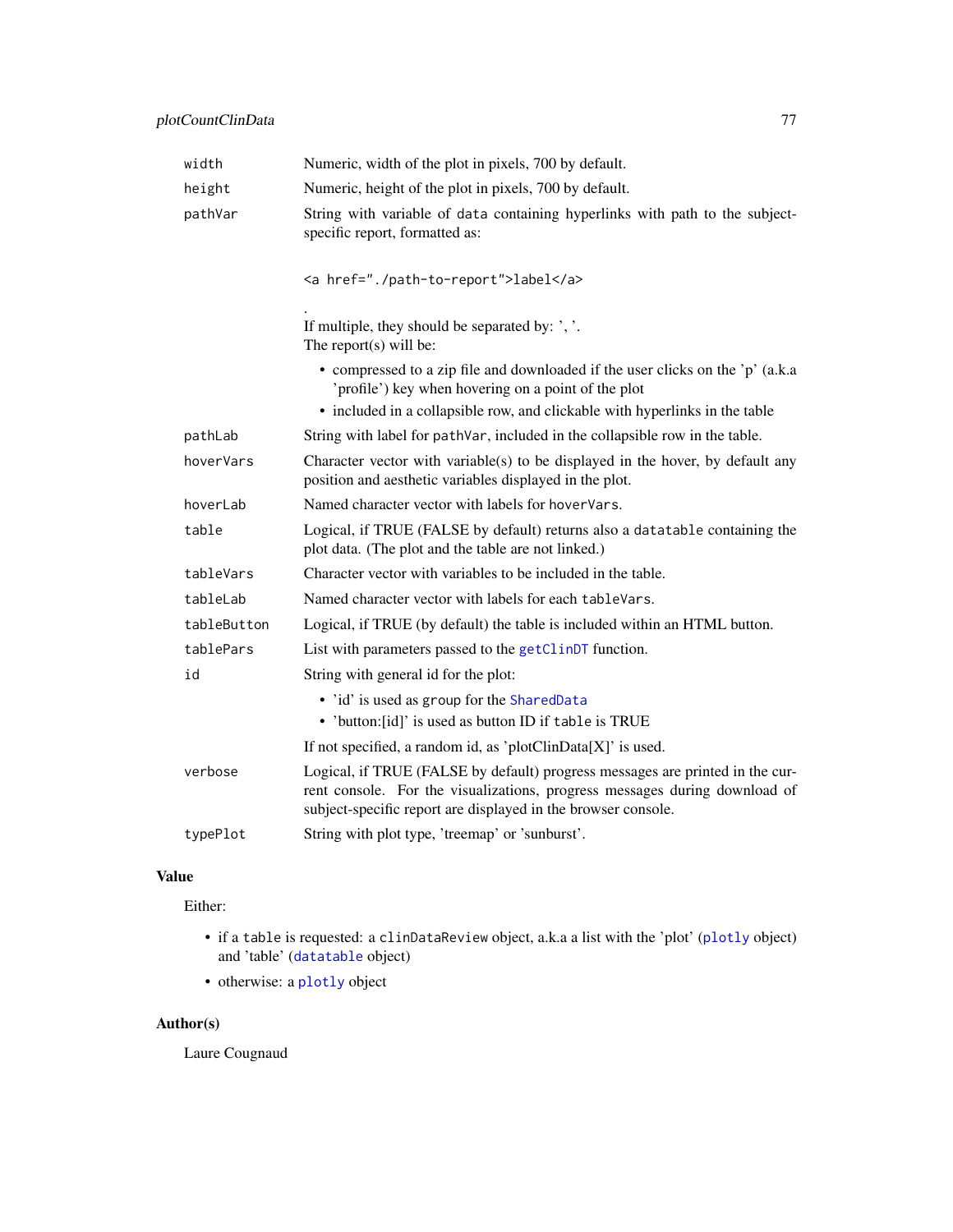## <span id="page-77-0"></span>See Also

Other visualizations of summary statistics for clinical data: [barplotClinData\(](#page-8-0)), [boxplotClinData\(](#page-12-0)), [errorbarClinData\(](#page-35-0)), [sunburstClinData\(](#page-92-0)), [treemapClinData\(](#page-101-0))

processData *Run specified data processing steps.*

## Description

This function is intended to automate all data processing steps for use in the 'clinDataReview' reports using config files.

#### Usage

```
processData(data, processing, labelVars = NULL, ...)
```
## Arguments

| data       | Data.frame with data.                                                                                                                                                                                                      |
|------------|----------------------------------------------------------------------------------------------------------------------------------------------------------------------------------------------------------------------------|
| processing | List with details of the steps to process the data. Each element in the list should<br>be a named list containing the parameters for the specific processing function.<br>The name specifies which processing step, among: |
|            | • 'annotate' for annotateData (annotations parameter)<br>• 'filter' for filterData (filters parameter)<br>• 'transform' for transformData (transformations parameter)                                                      |
| labelVars  | Named character vector containing variable labels.                                                                                                                                                                         |
| .          | Any parameters passed to all processing functions (if this parameter is avail-<br>able). If specified, these parameters shouldn't be specified also in processing.                                                         |

#### Value

Data.frame with processed data, with extra attribute: labelVars.

## Author(s)

Laure Cougnaud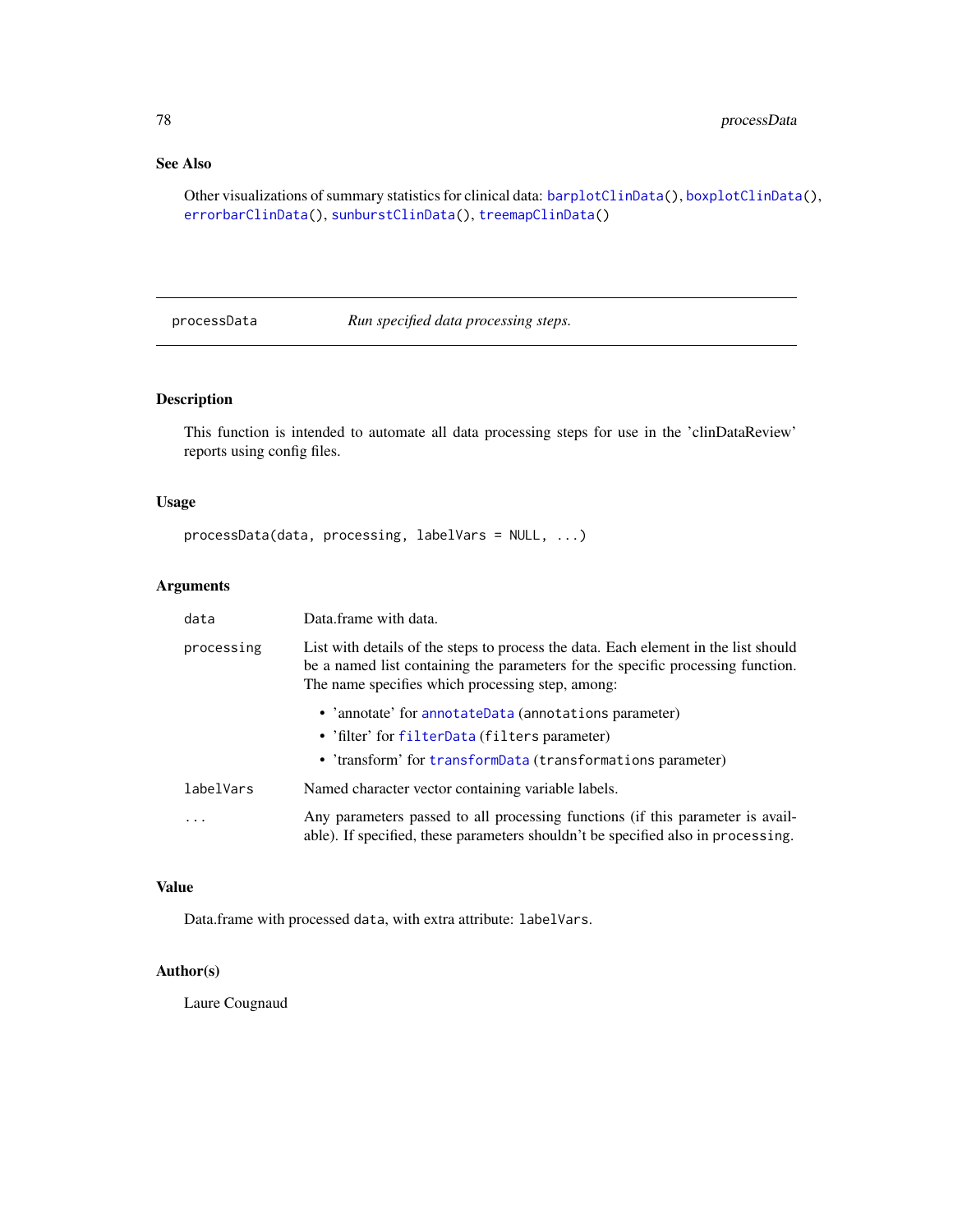<span id="page-78-0"></span>renamePathDateInfoMetadata

*Rename variable names of metadata info*

## Description

Rename variable names referring to the paths and the date.

#### Usage

```
renamePathDateInfoMetadata(summaryInfo, namesInfo)
```
## Arguments

| summaryInfo | A matrix, see output from getMetadata.   |
|-------------|------------------------------------------|
| namesInfo   | Named vector to rename the final output. |

#### Value

A matrix, same as input summaryInfo with renamed variable names.

| renderInNewSession | Render a rmarkdown doc in a new session, with the possibility to save |
|--------------------|-----------------------------------------------------------------------|
|                    | output in a log file, and saving also session information.            |

## Description

Note: this function is inspired from xfun:: Rscript\_call

## Usage

```
renderInNewSession(
  input,
  run_pandoc = FALSE,
 output_options = list(keep_md = TRUE),
  encoding = "UTF-8",
 params = NULL,
  ...
)
```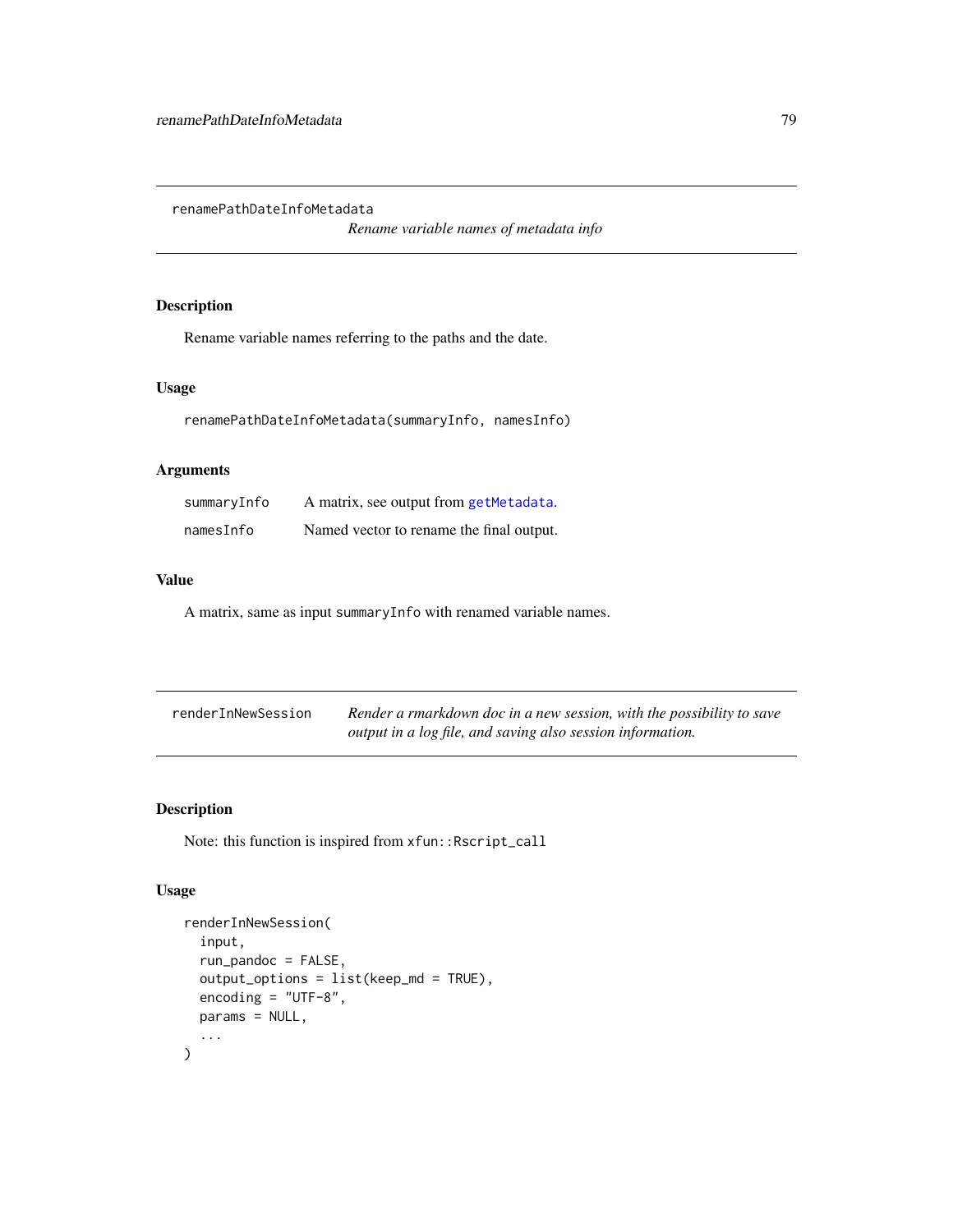<span id="page-79-1"></span>

| input      | Input file to be rendered.                                                                                                                                                                                         |
|------------|--------------------------------------------------------------------------------------------------------------------------------------------------------------------------------------------------------------------|
| run_pandoc | Logical, if TRUE (FALSE by default) convert Md to specified output with pan-<br>doc.                                                                                                                               |
|            | output_options List of output options, by default 'keep_md = TRUE' (keep Markdown file)                                                                                                                            |
| encoding   | String with encoding, 'UTF-8' by default.                                                                                                                                                                          |
| params     | List with input parameters for this document.<br>These parameters should be accessed in the Rmd document via params\$<br>These parameters will be saved to a RDS file and imported during the report<br>rendering. |
| $\ddots$   | Any extra parameters passed to render, for expert use only.                                                                                                                                                        |

## Value

Output of the function executed in the new R session with additional attribute: 'sessionInfo' containing the details of the session information in the separated R session. If the report fails, an error message is returned.

## Author(s)

Laure Cougnaud

<span id="page-79-0"></span>render\_clinDataReviewReport

*Render a clinical data report.*

## Description

Render a clinical data report.

#### Usage

```
render_clinDataReviewReport(
  configFiles = NULL,
  configDir = file.path(inputDir, "config"),
  logFile = NULL,
  indexPath = file.path(inputDir, "index.Rmd"),
  inputDir = "."outputDir = "./report",
  intermediateDir = "./interim",
 extraDirs = file.path(inputDir, c("figures", "tables")),
  quiet = FALSE
\mathcal{E}
```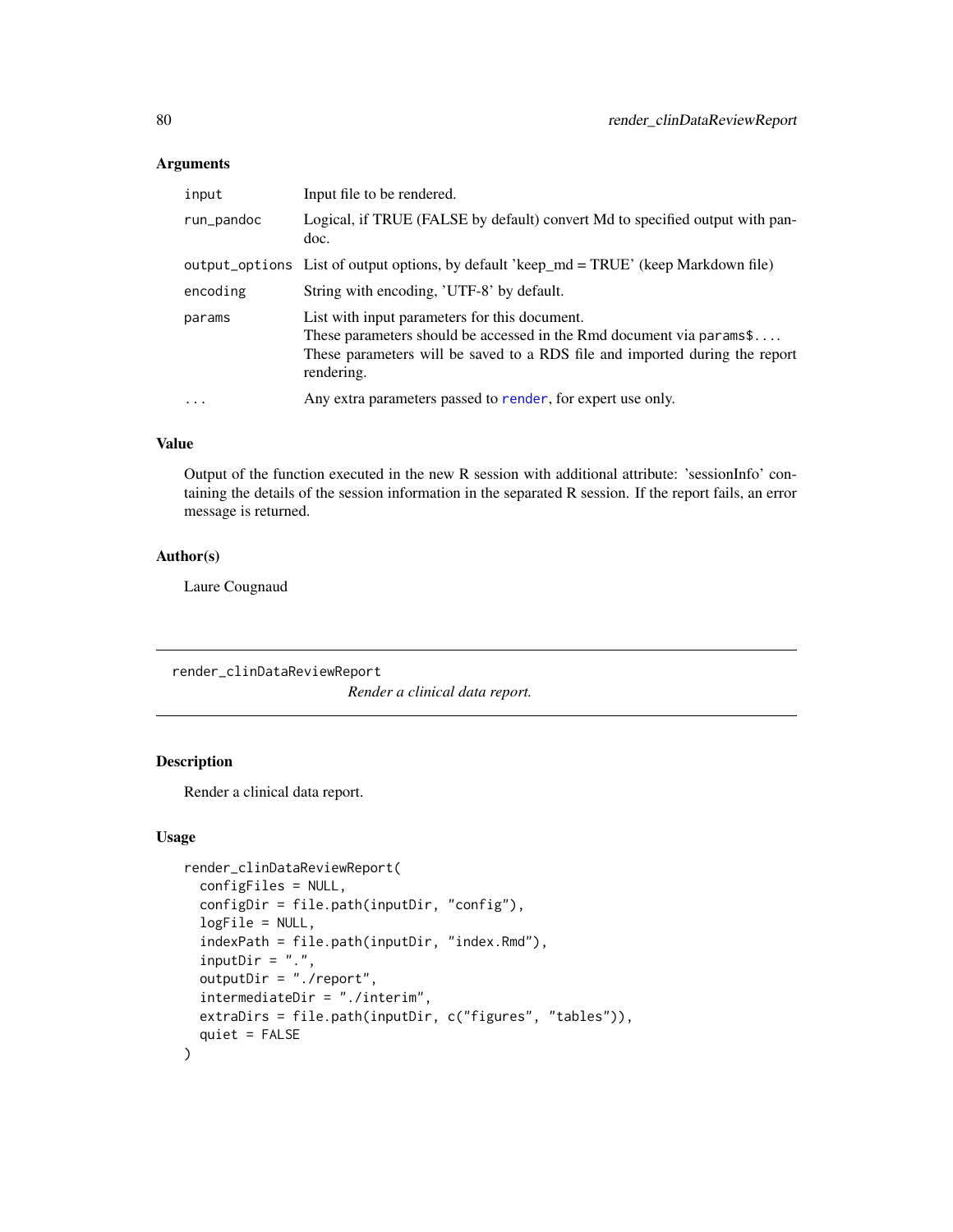<span id="page-80-0"></span>

| configFiles     | (optional) Character vector with specific config files to be converted from Rmark-<br>down to Markdown. If                                                                                                                                                                                                |
|-----------------|-----------------------------------------------------------------------------------------------------------------------------------------------------------------------------------------------------------------------------------------------------------------------------------------------------------|
|                 | • not specified (by default): all config files specified in the general 'con-<br>fig.yml' will be run $(Rmd > md)$                                                                                                                                                                                        |
|                 | • specified (expert use only): only the specified files will be run (Rmd -><br>md). Other config files mentioned in the general 'config.yml' file won't<br>be rerun, so the associated 'md' file should be already available in the<br>intermediateDir folder.                                            |
| configDir       | String with directory with config files, by default a 'config' folder in inputDir.<br>It should contain a general 'config.yml' file and dedicated 'config-[X].yml' for<br>each chapter. The order of each chapter is specified in the 'config' slot in the<br>general general 'config.yml'.               |
| logFile         | (optional) String with path to a log file, where output (also error/messages/warnings)<br>should be stored. If specified, the entire output is re-directed to this file.                                                                                                                                  |
| indexPath       | String with path to the index file, by default 'index.Rmd' in inputDir.                                                                                                                                                                                                                                   |
| inputDir        | String with input directory, working directory by default.                                                                                                                                                                                                                                                |
| outputDir       | String with output directory, ('report' by default).                                                                                                                                                                                                                                                      |
| intermediateDir |                                                                                                                                                                                                                                                                                                           |
|                 | String with intermediate directory ('interim' by default), where markdown files<br>and rds file specifying Js libraries (with knit_meta) for each sub report are<br>stored.                                                                                                                               |
| extraDirs       | Character vector with extra directories required by the report, directory with<br>external images. By default, the directories: 'figures', 'tables' and mentioned<br>in the 'patientProfilePath' parameter of the general config file are included. All<br>these folders should be available in inputDir. |
| quiet           | Logical, if TRUE (FALSE by default) messages during the execution of each<br>report are not displayed in the console (see render).                                                                                                                                                                        |

#### Value

String with path to the front page of the clinical data report.

#### Framework

This function is based on the [render\\_book](#page-0-0) function, enabling specification of chapter-specific input parameters, specified in YAML configuration files. This consists of:

- 1. importing the general config file ('config'.yml) to identify each report of interest ('config' tag)
- 2. for each report of interest:
	- loading the report specific parameters from the associated 'config' file (see the [getParamsFromConfig](#page-59-0) function)
	- if the template should be extracted from a specified package (templatePackage tag), this template is copied to the current directory. Please note that if a file with same name is available in the working directory, this file will be overwritten.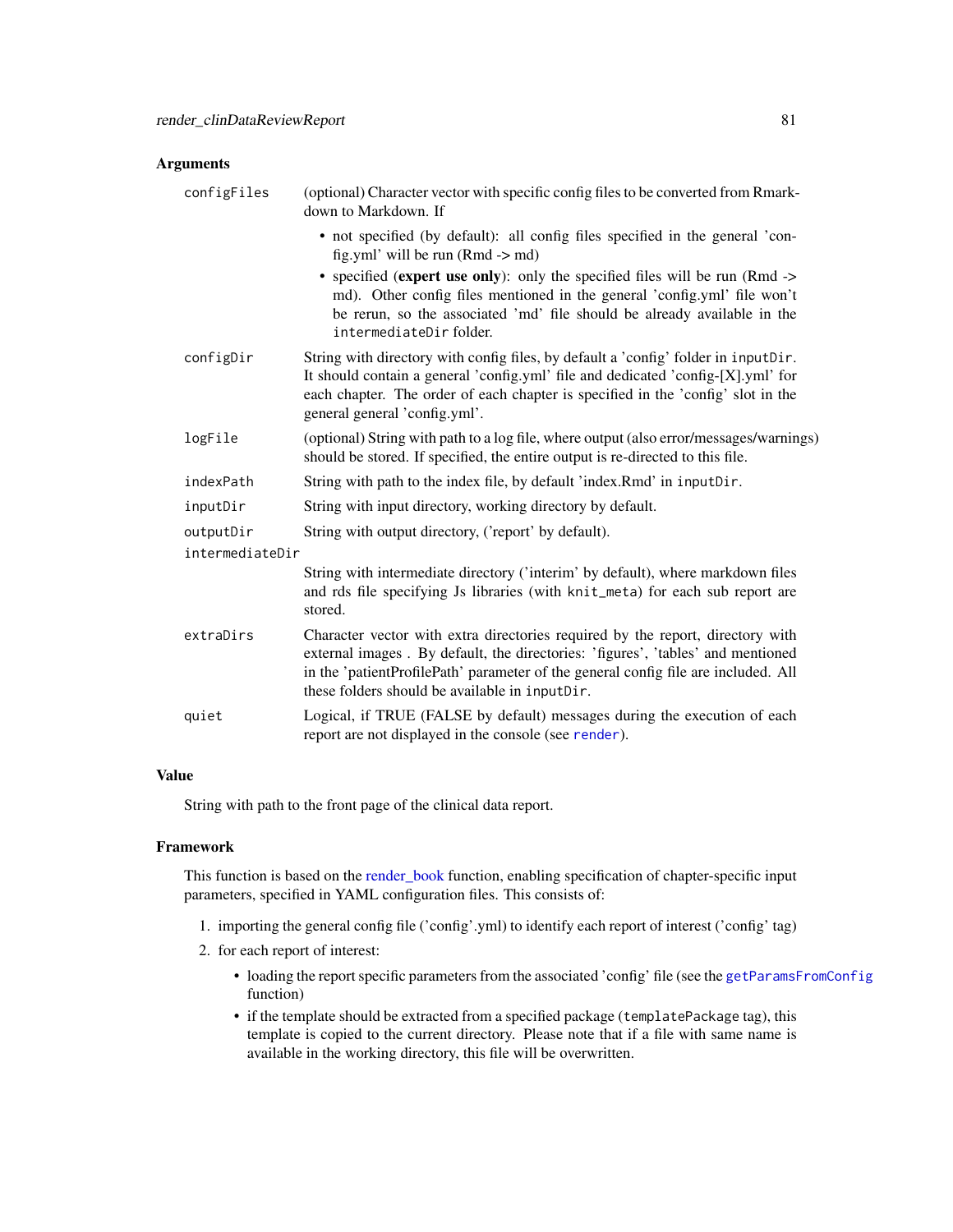- <span id="page-81-0"></span>• executing the report ('template' tag) with the associated parameters in a new R session for reproducibility, to obtain the associated Markdown file
- 3. combining all Markdown files to a html document (see the [convertMdToHtml](#page-29-0) function)

If the execution of a specific report fails with error, a warning message is triggered. A report containing only the specified title is created, to ensure output consistency (especially html file numbering) in case the report succeeds.

#### Available template report

see ? 'clinDataReview-templates' for list of clinical data template report available in the package.

#### Author(s)

Laure Cougnaud

#### See Also

```
Other clinical data reporting: checkReportTitles(), convertMdToHtml(), forceParams(), getMdHeader(),
getParamsFromConfig(), gitbook_clinDataReview_report(), html_clinDataReview_report(),
knitPrintClinDataReview()
```
scatterplotClinData *Scatterplot of variables of interest for clinical data visualization.*

#### Description

The parameters for this visualization are based on ggplot2 (aesthetic, scale, ...), parameter specification, unlike the other visualizations of the package.

#### Usage

```
scatterplotClinData(
  data,
  xVar,
 yVar,
  xLab = getLabelVar(xVar, labelVars = labelVars),
  yLab = getLabelVar(yVar, labelVars = labelVars),
  aesPointVar = list(),
  aesLineVar = list(),
  lineInclude = length(aesLineVar) > 0,
  aesLab,
  xTrans = "identity",
 yTrans = "identity",
  xPars = list(),
  yPars = list(),
  xLabVars = NULL,
```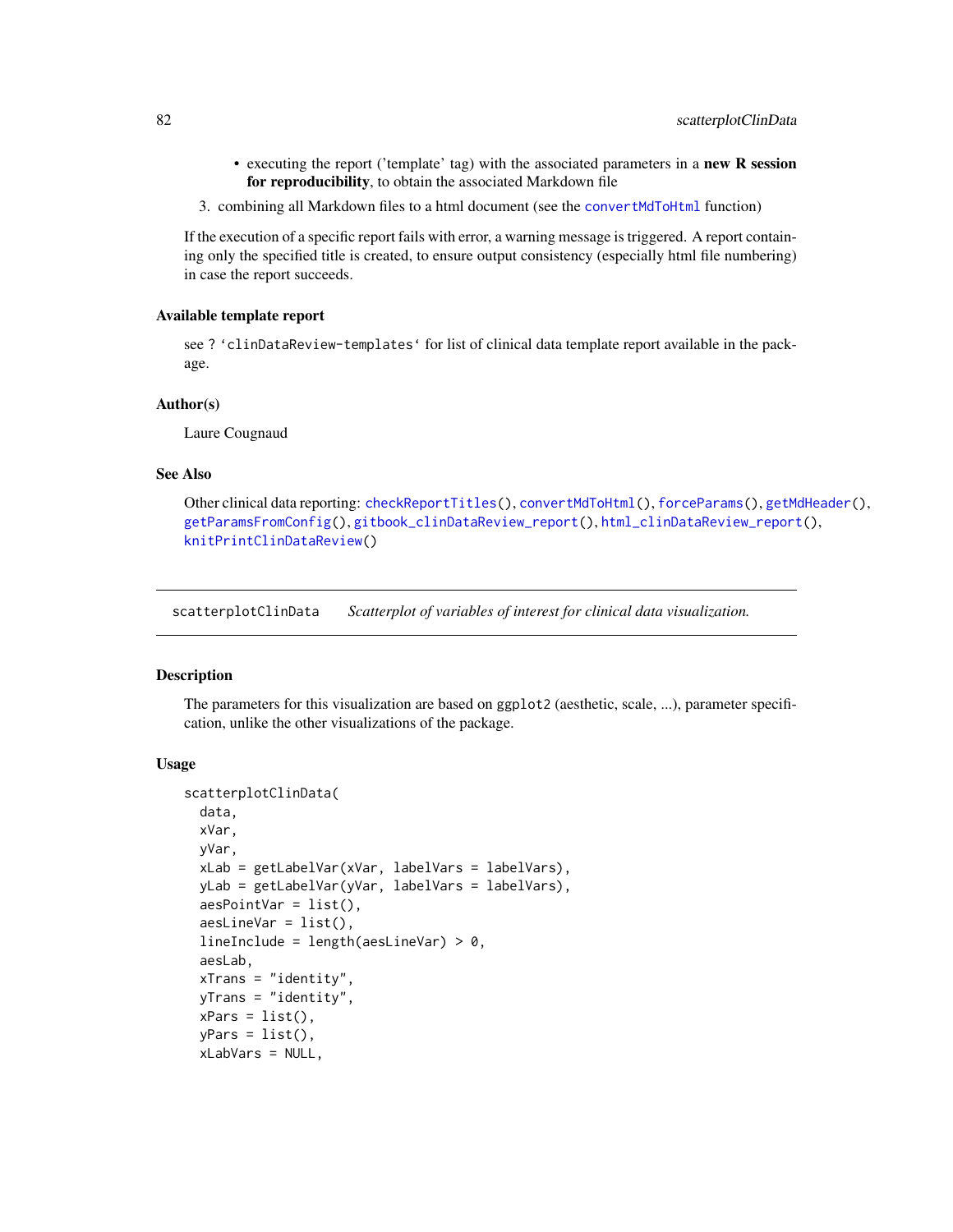```
yLim = NULL,xLim = NULL,yLimExpandData = TRUE,
 xLimExpandData = TRUE,
  titleExtra = NULL,
  title = paste(paste(yLab, "vs", xLab, titleExtra), collapse = "<br>"),
 caption = NULL,
  subtitle = NULL,
  facetParse = list(),facetType = c("wrap", "grid"),
  scalePars = list(),
  themePars = list(legend.position = "bottom"),
  refLinePars = NULL,
 labelVars = NULL,
 width = NULL,height = NULL,hoverVars,
 hoverLab,
  idVar = "USUBJID",
  idLab = getLabelVar(idVar, labelVars = labelVars),
 pathVar = NULL,
 pathExpand = FALSE,
  table = FALSE,
  tableVars,
  tableLab,
  tableButton = TRUE,
  tableParts = list(),id = paste0("plotClinData", sample.int(n = 1000, size = 1)),verbose = FALSE
)
```

| data        | Data.frame with input data.                                                                                                                                                                                                                                                                                                                                       |
|-------------|-------------------------------------------------------------------------------------------------------------------------------------------------------------------------------------------------------------------------------------------------------------------------------------------------------------------------------------------------------------------|
| xVar        | String with column of data containing x-variable.                                                                                                                                                                                                                                                                                                                 |
| yVar        | String with column of data containing y-variable.                                                                                                                                                                                                                                                                                                                 |
| xLab        | String with label for xVar.                                                                                                                                                                                                                                                                                                                                       |
| yLab        | String with label for xVar.                                                                                                                                                                                                                                                                                                                                       |
| aesPointVar | List with specification of aesthetic variable(s), for the point, passed to the mapping<br>parameter of geom_point, e.g. list(color = "TRTP").<br>Please note by default symbols with fill and color are used. Color is used for the<br>outside of the points, fill for the inside and the hover. Usually, you might want<br>to specify both filling and coloring. |
| aesLineVar  | List with specification of aesthetic variable(s), for the line, passed to the mapping<br>parameter of $geom\_point$ , e.g. list( $group = "USUBJID")$ .                                                                                                                                                                                                           |
| lineInclude | Logical, if TRUE (by default if aestine Var is specified) include a scatterplot.                                                                                                                                                                                                                                                                                  |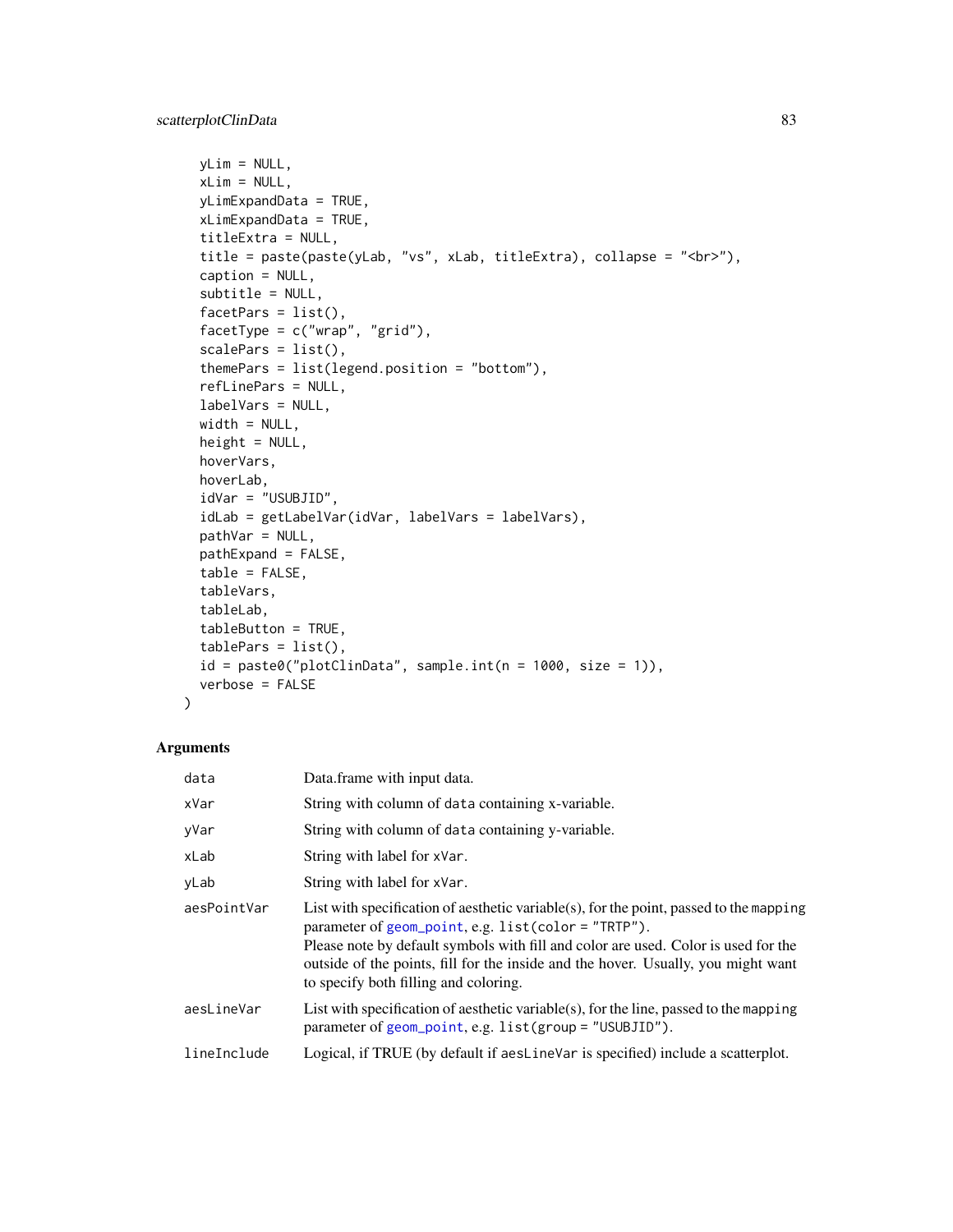<span id="page-83-0"></span>

| aesLab      | Named character vector with labels for each aesthetic variable.                                                                                                                                                                                                                                                                            |
|-------------|--------------------------------------------------------------------------------------------------------------------------------------------------------------------------------------------------------------------------------------------------------------------------------------------------------------------------------------------|
| xTrans      | Transformation for the x/y- variables, passed to the trans parameter of scale_x_continuous/<br>scale_y_continuous.                                                                                                                                                                                                                         |
| yTrans      | Transformation for the x/y- variables, passed to the trans parameter of scale_x_continuous/<br>scale_y_continuous.                                                                                                                                                                                                                         |
| xPars       | List with extra parameters for x/y axis, passed to the scale_x_continuous/<br>scale_y_continuous functions, besides trans and limits.                                                                                                                                                                                                      |
| yPars       | List with extra parameters for x/y axis, passed to the scale_x_continuous/<br>scale_y_continuous functions, besides trans and limits.                                                                                                                                                                                                      |
| xLabVars    | Character vector with variable(s) to be displayed as the labels of the ticks in the<br>x-axis.<br>By default, xVar is displayed.<br>If specified, this overwrites any labels specified via xPars.<br>In case the variable(s) contain different elements by $x$ Var or between facets,<br>they are combined and displayed below each other. |
| yLim        | Numeric vector of length 2 with limits for the x/y axes.                                                                                                                                                                                                                                                                                   |
| xLim        | Numeric vector of length 2 with limits for the x/y axes.                                                                                                                                                                                                                                                                                   |
|             | yLimExpandData Logical (TRUE by default), should the limits specified via xLim/yLim be ex-<br>panded to include any data points outside of these limits? Please note that the<br>same limits are set for all facets.                                                                                                                       |
|             | xLimExpandData Logical (TRUE by default), should the limits specified via xLim/yLim be ex-<br>panded to include any data points outside of these limits? Please note that the<br>same limits are set for all facets.                                                                                                                       |
| titleExtra  | String with extra title for the plot (appended after title).                                                                                                                                                                                                                                                                               |
| title       | String with title for the plot.                                                                                                                                                                                                                                                                                                            |
| caption     | String with caption.<br>The caption is included at the bottom right of the plot. Please note that this<br>might overlap with vertical or rotated x-axis labels.                                                                                                                                                                            |
| subtitle    | String with subtitle.<br>The subtitle is included at the top left of the plot, below the title.                                                                                                                                                                                                                                            |
| facetPars   | List with facetting parameters, passed to the facetting function.                                                                                                                                                                                                                                                                          |
| facetType   | String with facetting type, either:                                                                                                                                                                                                                                                                                                        |
|             | • 'wrap': facet_wrap<br>· 'grid': facet_grid                                                                                                                                                                                                                                                                                               |
| scalePars   | List with parameters to customize scales. Each sublist should contains a set of<br>parameters passed to the scale_discrete_manual function.<br>If palette(s) are not specified, default palettes are used (see getColorPalette, get-<br>ShapePalette, getLinetypePalette)                                                                  |
| themePars   | List with general theme parameters (see theme).                                                                                                                                                                                                                                                                                            |
| refLinePars | (optional) Nested list, with parameters for each reference line(s). Each sublist<br>(a.k.a reference line) contains:                                                                                                                                                                                                                       |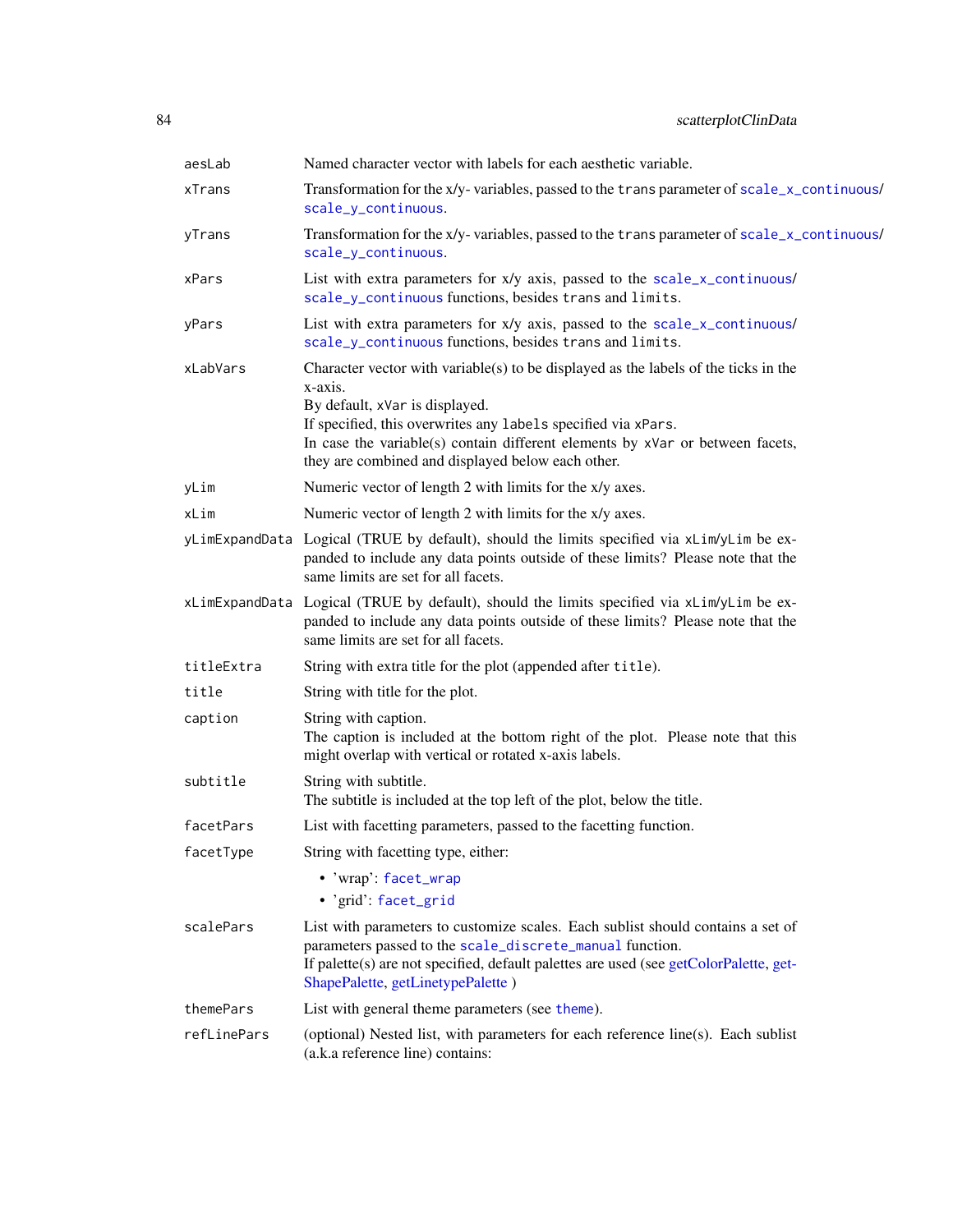<span id="page-84-0"></span>

|             | • aesthetic value(s) or variable(s) for the lines (in this case column names of<br>data) for reference lines. The line position is controlled by the aesthetics<br>supported in geom_vline, geom_hline and geom_abline.<br>• 'label': (optional) Logical specifying if the line should be annotated (FALSE<br>to not annotate the line) or string with annotation label. By default, the<br>value of the position of the horizontal/vertical line or the equation of the<br>diagonal line is displayed. |
|-------------|---------------------------------------------------------------------------------------------------------------------------------------------------------------------------------------------------------------------------------------------------------------------------------------------------------------------------------------------------------------------------------------------------------------------------------------------------------------------------------------------------------|
| labelVars   | Named character vector containing variable labels.                                                                                                                                                                                                                                                                                                                                                                                                                                                      |
| width       | Numeric, width of the plot in pixels, 700 by default.                                                                                                                                                                                                                                                                                                                                                                                                                                                   |
| height      | Numeric, height of the plot in pixels, 700 by default.                                                                                                                                                                                                                                                                                                                                                                                                                                                  |
| hoverVars   | Character vector with variables to be displayed in the hover, by default xVar,<br>yVar and any aesthetic variables.                                                                                                                                                                                                                                                                                                                                                                                     |
| hoverLab    | Named character vector with labels for hoverVars.                                                                                                                                                                                                                                                                                                                                                                                                                                                       |
| idVar       | String with variable containing subject ID.                                                                                                                                                                                                                                                                                                                                                                                                                                                             |
| idLab       | String with label for idVar.                                                                                                                                                                                                                                                                                                                                                                                                                                                                            |
| pathVar     | String with variable of data containing path to a subject-specific report. The<br>report info should be unique for each element of idVar. The report will be:                                                                                                                                                                                                                                                                                                                                           |
|             | • opened in a different window in the browser if the user clicks on the 'p'<br>(a.k.a 'profile') key when hovering on a point of the plot<br>• opened in the browser via hyperlink in the table                                                                                                                                                                                                                                                                                                         |
| pathExpand  | Logical, if FALSE (by default) the path to subject-report is included in an hy-<br>perlink in the table, otherwise a collapsed row is created. This should be set to<br>TRUE only if multiple paths are included for each row in pathVar (e.g. in case<br>of summary table).                                                                                                                                                                                                                            |
| table       | Logical, if TRUE (FALSE by default) returns also a datatable containing the<br>plot data. The plot and table are linked when included in a Rmarkdown doc-<br>ument: when clicking on an plot element, only the corresponding records are<br>retained in the associated table; when some records are selected in the table,<br>they are highlighted in the associated table.                                                                                                                             |
| tableVars   | Character vector with variables to be included in the table.                                                                                                                                                                                                                                                                                                                                                                                                                                            |
| tableLab    | Named character vector with labels for each tableVars.                                                                                                                                                                                                                                                                                                                                                                                                                                                  |
| tableButton | Logical, if TRUE (by default) the table is included within an HTML button.                                                                                                                                                                                                                                                                                                                                                                                                                              |
| tablePars   | List with parameters passed to the getClinDT function.                                                                                                                                                                                                                                                                                                                                                                                                                                                  |
| id          | String with general id for the plot:                                                                                                                                                                                                                                                                                                                                                                                                                                                                    |
|             | • 'id' is used as group for the SharedData                                                                                                                                                                                                                                                                                                                                                                                                                                                              |
|             | • 'button: [id]' is used as button ID if table is TRUE                                                                                                                                                                                                                                                                                                                                                                                                                                                  |
|             | If not specified, a random id, as 'plotClinData $[X]$ ' is used.                                                                                                                                                                                                                                                                                                                                                                                                                                        |
| verbose     | Logical, if TRUE (FALSE by default) progress messages are printed in the cur-<br>rent console. For the visualizations, progress messages during download of<br>subject-specific report are displayed in the browser console.                                                                                                                                                                                                                                                                            |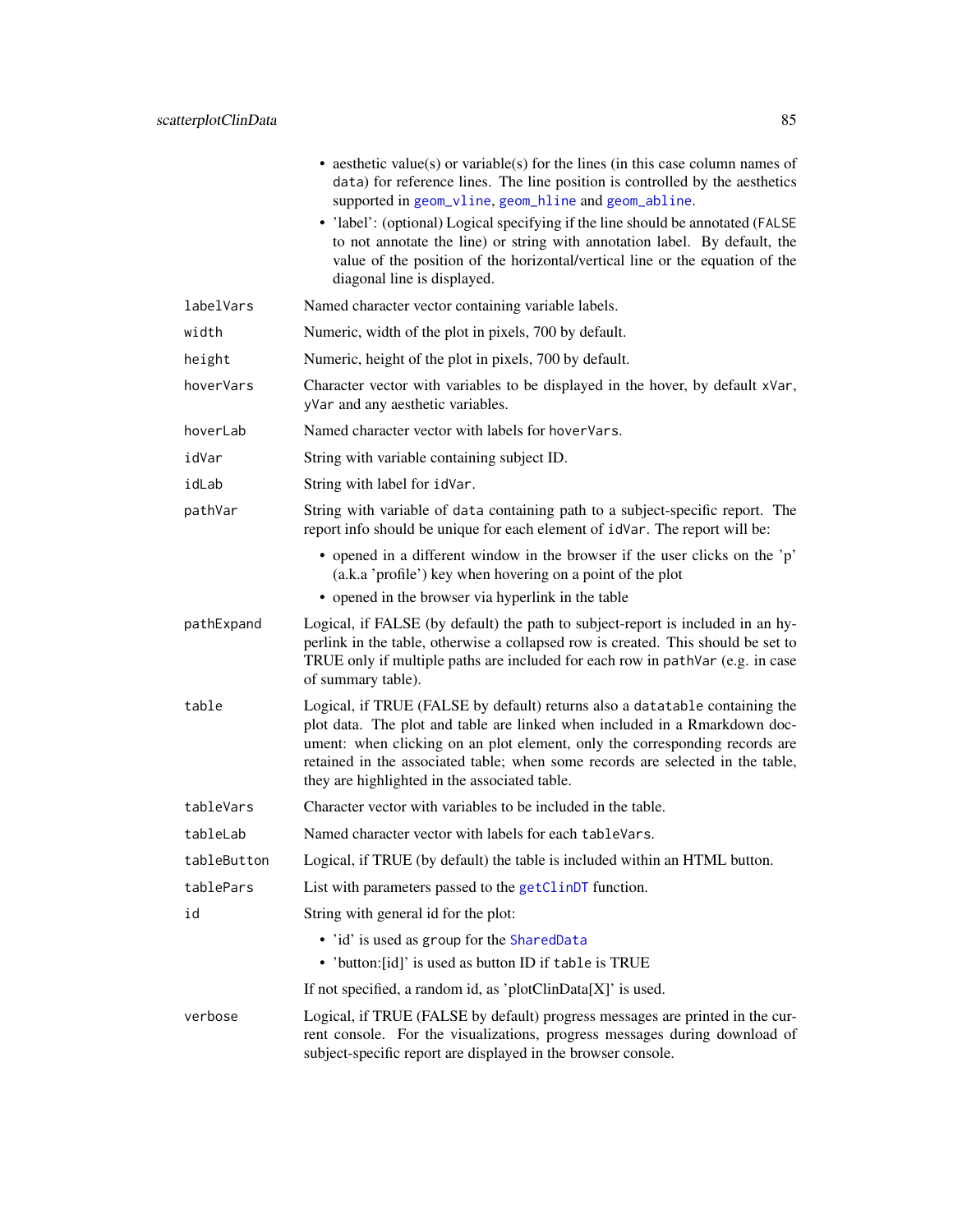## Value

Either:

- if a table is requested: a clinDataReview object, a.k.a a list with the 'plot' ([plotly](#page-0-0) object) and 'table' ([datatable](#page-0-0) object)
- otherwise: a [plotly](#page-0-0) object

#### Author(s)

Laure Cougnaud

#### Examples

library(clinUtils)

```
data(dataADaMCDISCP01)
labelVars <- attr(dataADaMCDISCP01, "labelVars")
dataLB <- dataADaMCDISCP01$ADLBC
dataDM <- dataADaMCDISCP01$ADSL
dataLB \leq annotateData(dataLB, annotations = list(data = dataDM))
# subset of the data for the example
dataLB <- subset(dataLB, VISIT %in% c("SCREENING 1", "WEEK 2", "WEEK 8"))
## time profile
dataPlot <- subset(dataLB, PARAMCD == "ALT")
# with relative day
scatterplotClinData(
data = dataPlot,
xVar = "ADV",yVar = "LBSTRESN",
aesPointVar = list(color = "TRTP", fill = "TRTP"),
aesLineVar = list(group = "USUBJID", color = "TRTP"),
labelVars = labelVars
)
# with actual visit
dataPlot$AVISIT <- with(dataPlot, reorder(trimws(AVISIT), AVISITN))
scatterplotClinData(
data = dataPlot,
xVar = "AVISIT",
yVar = "LBSTRESN",
aesPointVar = list(color = "TRTP", fill = "TRTP"),
aesLineVar = list(group = "USUBJID", color = "TRTP"),
labelVars = labelVars
)
## Not run:
```
# add number of subjects below each visit

<span id="page-85-0"></span>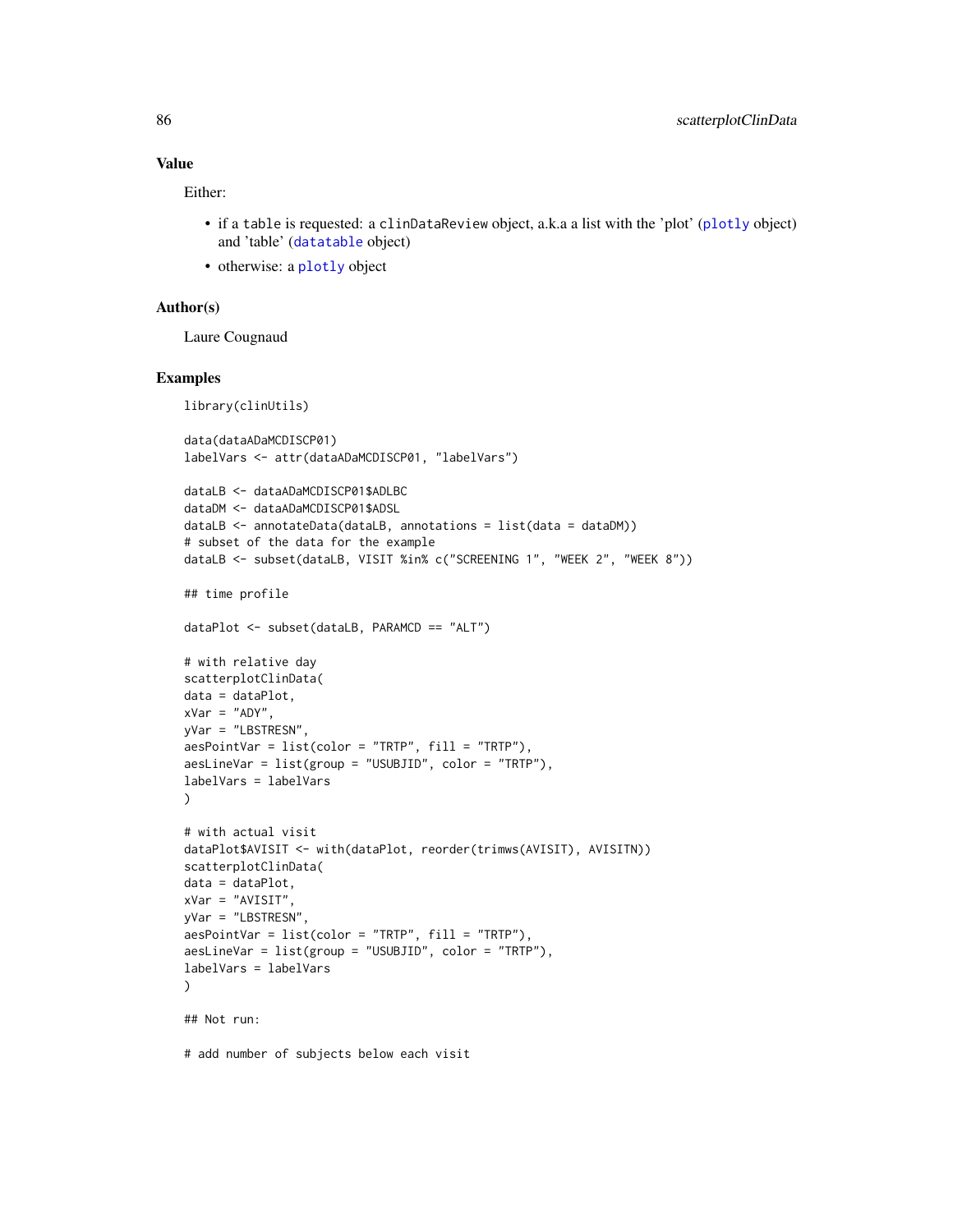```
# compute number of subjects by visit
summaryTable <- inTextSummaryTable::computeSummaryStatisticsTable(
dataPlot,
rowVar = "AVISIT",
stats = "n"\lambda# add it in the data
dataPlot <- merge(dataPlot, summaryTable[, c("AVISIT", "n")], all.x = TRUE)
dataPlot$n <- paste0("N=", dataPlot$n)
scatterplotClinData(
data = dataPlot,
xVar = "AVISIT", xLabVars = c("AVISIT", "n"),
yVar = "LBSTRESN",
aesPointVar = list(color = "TRTP", fill = "TRTP"),
aesLineVar = list(group = "USUBJID", color = "TRTP"),
labelVars = labelVars
\lambda## End(Not run)
## pairwise comparison plot of two parameters of interest:
# format data long -> wide format (one column per lab param)
dataPlot <- subset(dataLB, PARAMCD %in% c("ALT", "AST"))
library(reshape2)
dataPlotWide <- dcast(
data = dataPlot,
formula = USUBJID + VISIT + VISITNUM ~ PARAMCD,value.var = "LBSTRESN",
fun.aggregate = mean
)
# scatterplot per visit
scatterplotClinData(
data = dataPlotWide,
xVar = "ALT", yVar = "AST",
aesPointVar = list(color = "USUBJID", fill = "USUBJID"),
themePars = list(legend.position = "none"),
facetPars = list(facets = "VISIT"),
labelVars = labelVars,
subtitle = "Visualization is split by visit",
caption = "Points are colored by subject ID"
\lambda## Not run:
# scatterplot with all visits, link subjects
xLab <- getLabelParamcd(paramcd = "ALT", data = dataLB,
paramcdVar = "PARAMCD", paramVar = "PARAM")
yLab <- getLabelParamcd(paramcd = "AST", data = dataLB,
```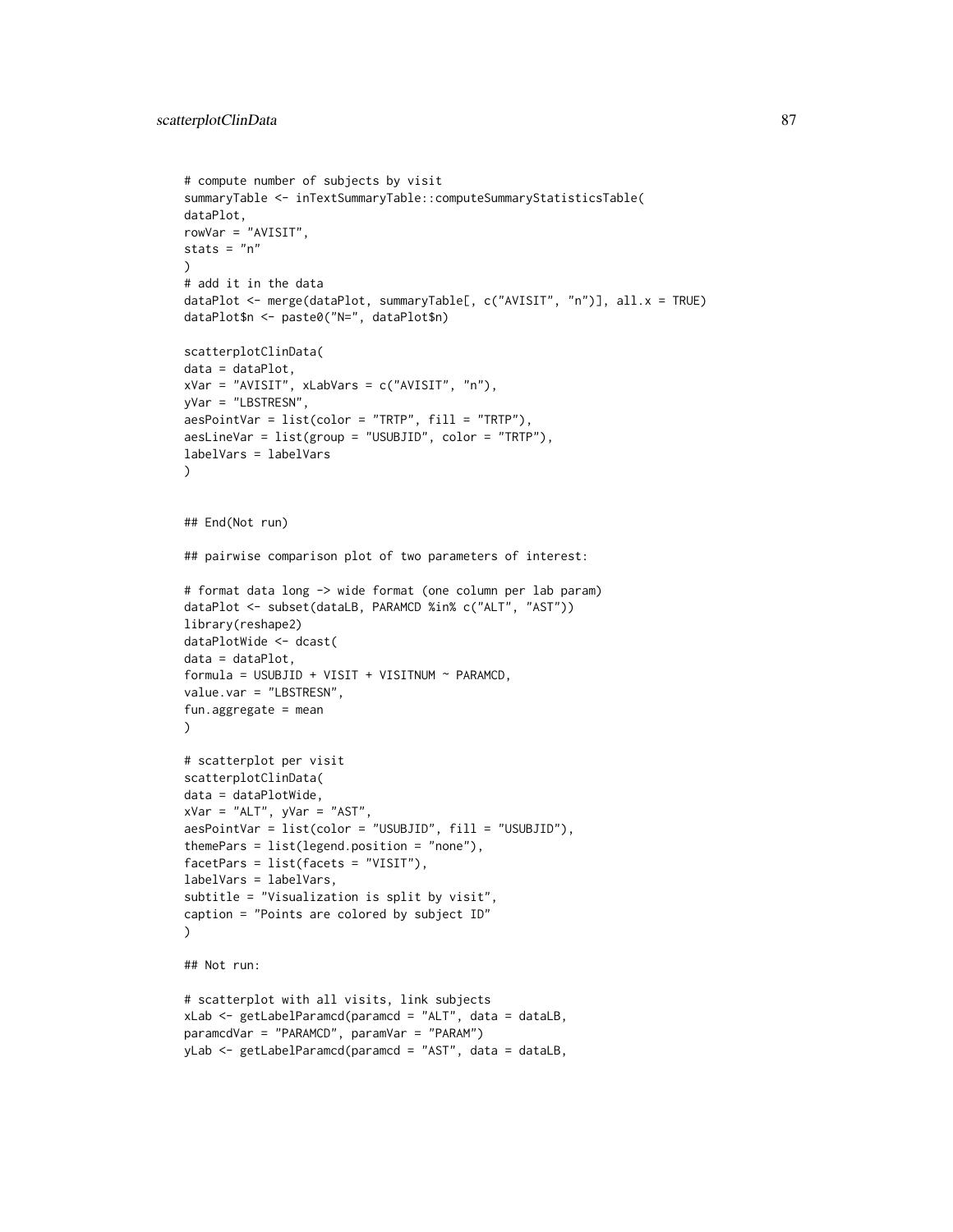```
paramcdVar = "PARAMCD", paramVar = "PARAM")
scatterplotClinData(
data = dataPlotWide,
xVar = "ALT", yVar = "AST",xLab = xLab,
yLab = yLab,aesPointVar = list(color = "VISIT", fill = "VISIT"),
aesLineVar = list(group = "USUBJID"),
labelVars = labelVars
\lambda# scatterplot of different visits versus baseline
# add baseline as extra column:
dataPlot <- subset(dataLB, PARAMCD == "ALT")
dataPlotBL <- subset(dataPlot, VISIT == "SCREENING 1")
dataPlotBL <- dataPlotBL[with(dataPlotBL, order(USUBJID, -ADY)), ]
dataPlotBL <- dataPlotBL[!duplicated(dataPlotBL$USUBJID), ]
dataPlot$LBSTRESNBL <- dataPlot[match(dataPlot$USUBJID, dataPlotBL$USUBJID), "LBSTRESN"]
# sort visits:
dataPlot$VISIT <- with(dataPlot, reorder(VISIT, VISITNUM))
xLab <- paste(labelVars["LBSTRESN"], "for last screening visit")
yLab <- paste(labelVars["LBSTRESN"], "at visit X")
paramLab <- getLabelParamcd(paramcd = "ALT", data = dataLB,
paramcdVar = "PARAMCD", paramVar = "PARAM")
scatterplotClinData(
data = dataPlot,
xVar = "LBSTRESNBL", xLab = xLab,
yVar = "LBSTRESN", yLab = yLab,
aesPointVar = list(color = "USUBJID", fill = "USUBJID"),
aesLineVar = list(group = "USUBJID", color = "USUBJID"),
hoverVars = c("USUBJID", "VISIT", "ADY", "LBSTRESN"),
labelVars = labelVars,
facetPars = list(facets = "VISIT"),
themePars = list(legend.position = "none"),
title = paste("Comparison of actual value of",
paramLab,
"at each visit versus baseline"
),
refLinePars = list(
list(slope = 1, intercept = 0, linetype = 1, color = "black",label = FALSE,
list(yintercept = "A1LO", linetype = 2, color = "blue"),
list(yintercept = "A1HI", linetype = 2, color = "purple",
label = "Reference Range Upper Limit")
)
\lambda
```
## End(Not run)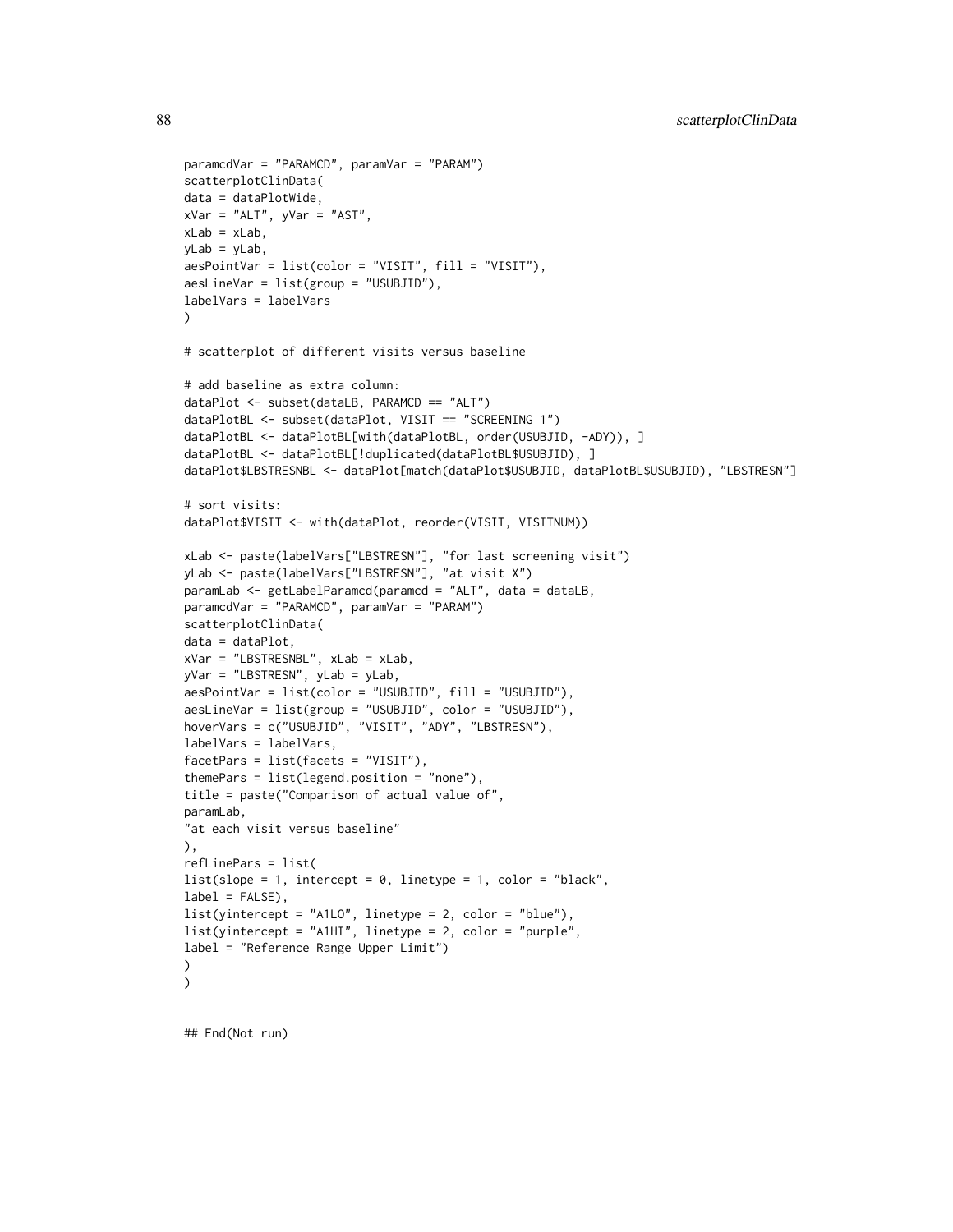<span id="page-88-0"></span>setFacetLayoutWrap *Set facetting layout for 'wrap' facetting.*

## Description

By default, the number of columns is 2.

## Usage

setFacetLayoutWrap(data, facetPars = list())

## Arguments

| data      | Data.frame with data.                                                                                                                                                                                                                                   |
|-----------|---------------------------------------------------------------------------------------------------------------------------------------------------------------------------------------------------------------------------------------------------------|
| facetPars | List with facetting parameters, passed to the facetting function. Variables should<br>be specified as character or formula. For 'wrap' facetting (facetType is 'wrap'),<br>if the layout is not specified via nrow/ncol, 2 columns are used by default. |

## Value

Updated facetPars.

## Author(s)

Laure Cougnaud

setPaletteStaticScatterplotClinData

*Get standard palette for the* staticScatterplotClinData *function.*

## Description

Get standard palette for the staticScatterplotClinData function.

## Usage

setPaletteStaticScatterplotClinData(data, var, aes, scalePars, geomAes, ...)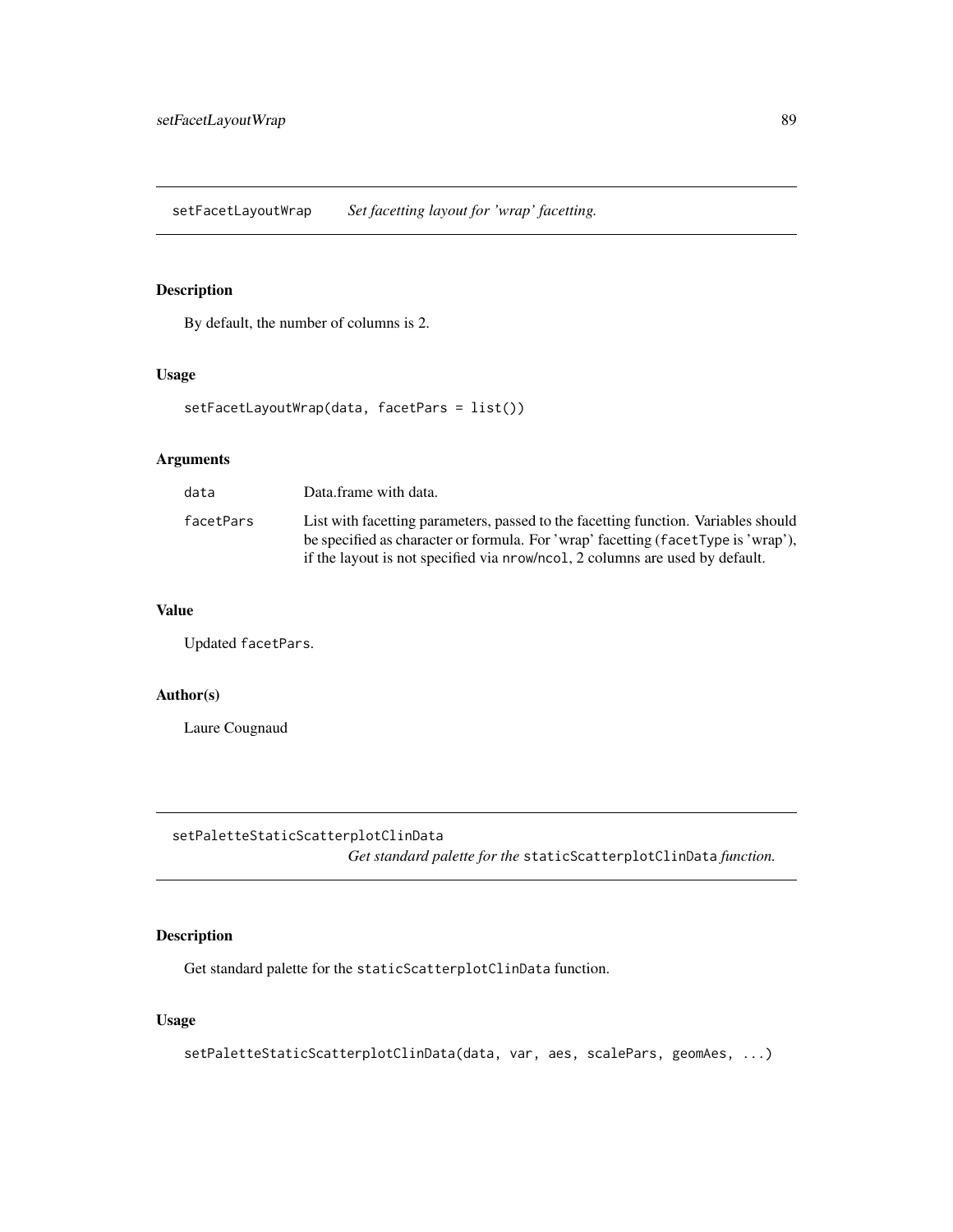<span id="page-89-0"></span>

| data      | Data frame with data for the plot.                                                                                                                                                                                                                                        |
|-----------|---------------------------------------------------------------------------------------------------------------------------------------------------------------------------------------------------------------------------------------------------------------------------|
| var       | Character vector with variable(s) to consider. If multiple, currently only the first<br>one is considered.                                                                                                                                                                |
| aes       | String with aesthetic, either: 'color', 'shape' or 'linetype'.                                                                                                                                                                                                            |
| scalePars | List with parameters to customize scales. Each sublist should contains a set of<br>parameters passed to the scale_discrete_manual function.<br>If palette(s) are not specified, default palettes are used (see getColorPalette, get-<br>ShapePalette, getLinetypePalette) |
| geomAes   | List with aesthetic for each geom.                                                                                                                                                                                                                                        |
| $\cdot$   | Any extra parameters than x and n for the default palette fcts.                                                                                                                                                                                                           |

## Value

List with: scalePars and geomAes, each of those potentially updated with default palette(s).

## Author(s)

Laure Cougnaud

```
staticScatterplotClinData
```
*Scatterplot of variables of interest for clinical data visualization*

## Description

Scatterplot of variables of interest for clinical data visualization

## Usage

```
staticScatterplotClinData(
 data,
 xVar,
 yVar,
 xLab = getLabelVar(xVar, labelVars = labelVars),
 yLab = getLabelVar(yVar, labelVars = labelVars),
 aesPointVar = list(),
 aesLineVar = list(),
 lineInclude = length(aesLineVar) > 0,aesLab,
 xTrans = "identity",
 yTrans = "identity",
 xPars = list(),
 yPars = list(),
 xLabVars = NULL,
```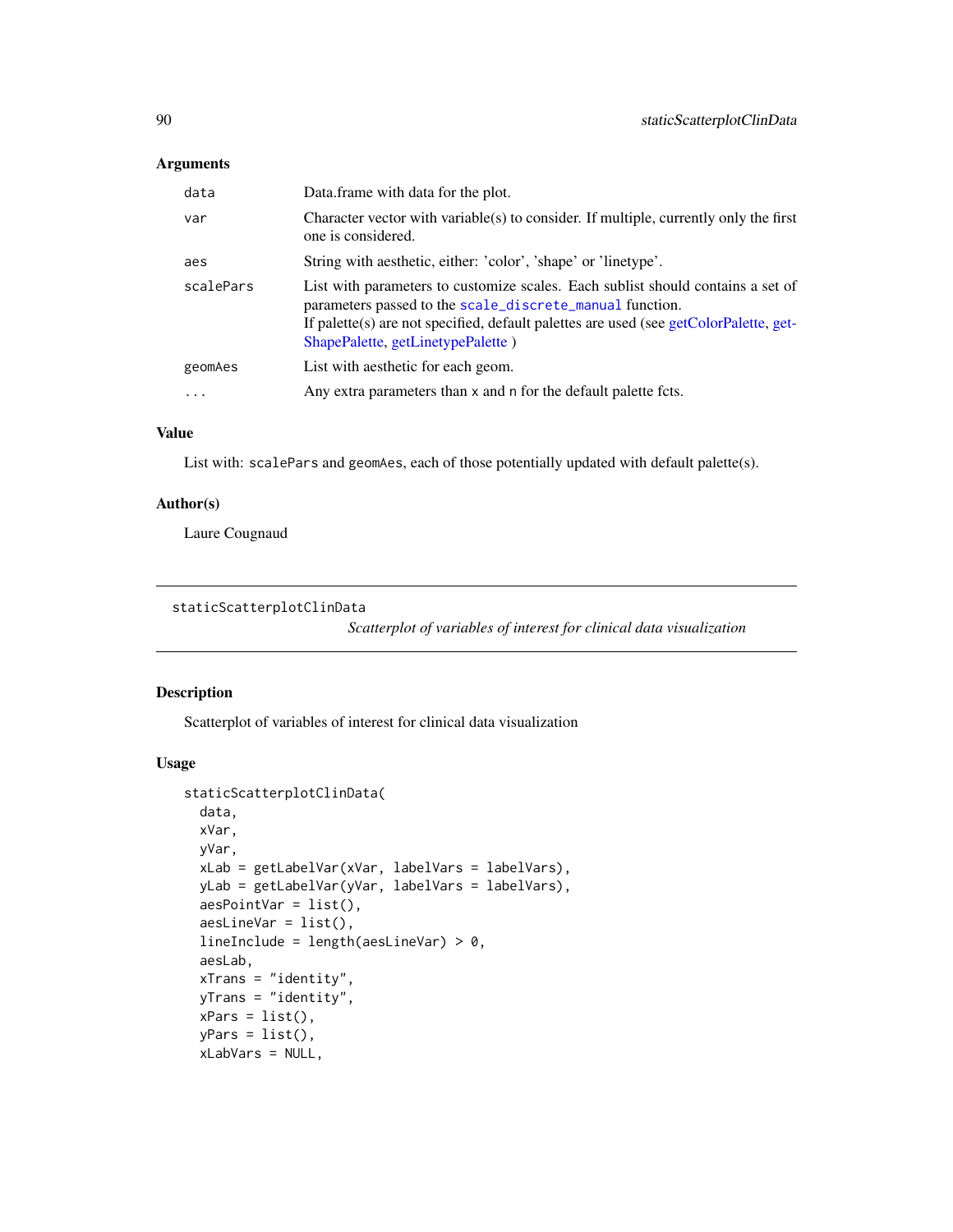```
yLim = NULL,xLim = NULL,yLimExpandData = TRUE,
 xLimExpandData = TRUE,
 titleExtra = NULL,
 title = paste(paste(yLab, "vs", xLab, titleExtra), collapse = "<br>"),
 facetPars = list(),facetType = c("wrap", "grid"),
 scalePars = list(),
 themePars = list(legend.position = "bottom"),
 refLinePars = NULL,
 labelVars = NULL,
 hoverVars = NULL,
 geomType = c("point", "col")
)
```

| data           | Data.frame with input data.                                                                                                                                                                                                                                                                                                                                       |
|----------------|-------------------------------------------------------------------------------------------------------------------------------------------------------------------------------------------------------------------------------------------------------------------------------------------------------------------------------------------------------------------|
| xVar           | String with column of data containing x-variable.                                                                                                                                                                                                                                                                                                                 |
| yVar           | String with column of data containing y-variable.                                                                                                                                                                                                                                                                                                                 |
| xLab           | String with label for xVar.                                                                                                                                                                                                                                                                                                                                       |
| yLab           | String with label for xVar.                                                                                                                                                                                                                                                                                                                                       |
| aesPointVar    | List with specification of aesthetic variable(s), for the point, passed to the mapping<br>parameter of geom_point, e.g. list(color = "TRTP").<br>Please note by default symbols with fill and color are used. Color is used for the<br>outside of the points, fill for the inside and the hover. Usually, you might want<br>to specify both filling and coloring. |
| aesLineVar     | List with specification of aesthetic variable(s), for the line, passed to the mapping<br>parameter of geom_point, e.g. list(group = "USUBJID").                                                                                                                                                                                                                   |
| lineInclude    | Logical, if TRUE (by default if aesLineVar is specified) include a scatterplot.                                                                                                                                                                                                                                                                                   |
| aesLab         | Named character vector with labels for each aesthetic variable.                                                                                                                                                                                                                                                                                                   |
| xTrans, yTrans | Transformation for the x/y-variables, passed to the trans parameter of scale_x_continuous/<br>scale_y_continuous.                                                                                                                                                                                                                                                 |
| xPars, yPars   | List with extra parameters for x/y axis, passed to the scale_x_continuous/<br>scale_y_continuous functions, besides trans and limits.                                                                                                                                                                                                                             |
| xLabVars       | Character vector with variable(s) to be displayed as the labels of the ticks in the<br>x-axis.<br>By default, xVar is displayed.<br>If specified, this overwrites any labels specified via xPars.<br>In case the variable(s) contain different elements by xVar or between facets,<br>they are combined and displayed below each other.                           |
| yLim           | Numeric vector of length 2 with limits for the x/y axes.                                                                                                                                                                                                                                                                                                          |
| xLim           | Numeric vector of length 2 with limits for the x/y axes.                                                                                                                                                                                                                                                                                                          |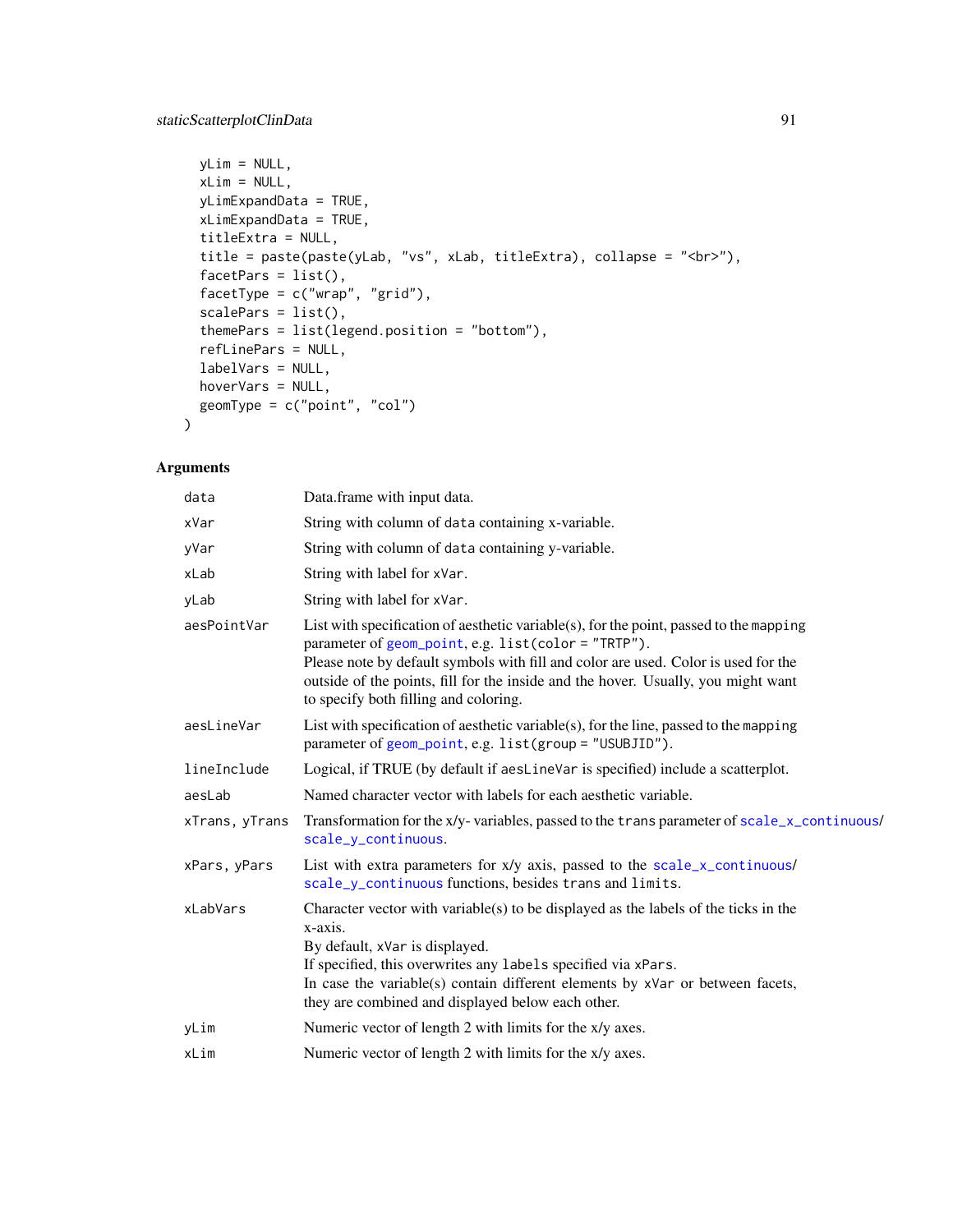<span id="page-91-0"></span>

| xLimExpandData, yLimExpandData | Logical (TRUE by default), should the limits specified via xLim/yLim be ex-<br>panded to include any data points outside of these limits? Please note that the<br>same limits are set for all facets.                                                                                                      |
|--------------------------------|------------------------------------------------------------------------------------------------------------------------------------------------------------------------------------------------------------------------------------------------------------------------------------------------------------|
| titleExtra                     | String with extra title for the plot (appended after title).                                                                                                                                                                                                                                               |
| title                          | String with title for the plot.                                                                                                                                                                                                                                                                            |
| facetPars                      | List with facetting parameters, passed to the facetting function.                                                                                                                                                                                                                                          |
| facetType                      | String with facetting type, either:                                                                                                                                                                                                                                                                        |
|                                | • 'wrap': facet_wrap                                                                                                                                                                                                                                                                                       |
|                                | · 'grid': facet_grid                                                                                                                                                                                                                                                                                       |
| scalePars                      | List with parameters to customize scales. Each sublist should contains a set of<br>parameters passed to the scale_discrete_manual function.<br>If palette(s) are not specified, default palettes are used (see getColorPalette, get-<br>ShapePalette, getLinetypePalette)                                  |
| themePars                      | List with general theme parameters (see theme).                                                                                                                                                                                                                                                            |
| refLinePars                    | (optional) Nested list, with parameters for each reference line(s). Each sublist<br>(a.k.a reference line) contains:                                                                                                                                                                                       |
|                                | • aesthetic value(s) or variable(s) for the lines (in this case column names of<br>data) for reference lines. The line position is controlled by the aesthetics<br>supported in geom_vline, geom_hline and geom_abline.<br>• 'label': (optional) Logical specifying if the line should be annotated (FALSE |
|                                | to not annotate the line) or string with annotation label. By default, the<br>value of the position of the horizontal/vertical line or the equation of the<br>diagonal line is displayed.                                                                                                                  |
| labelVars                      | Named character vector containing variable labels.                                                                                                                                                                                                                                                         |
| hoverVars                      | Character vector with variables to be displayed in the hover, by default xVar,<br>yVar and any aesthetic variables.                                                                                                                                                                                        |
| geomType                       | String with type of the geom used, either:                                                                                                                                                                                                                                                                 |
|                                | • 'point': scatterplot with geom_point is created                                                                                                                                                                                                                                                          |

• 'col': barplot with [geom\\_col](#page-0-0) is created

## Value

[ggplot](#page-0-0) object

## Author(s)

Laure Cougnaud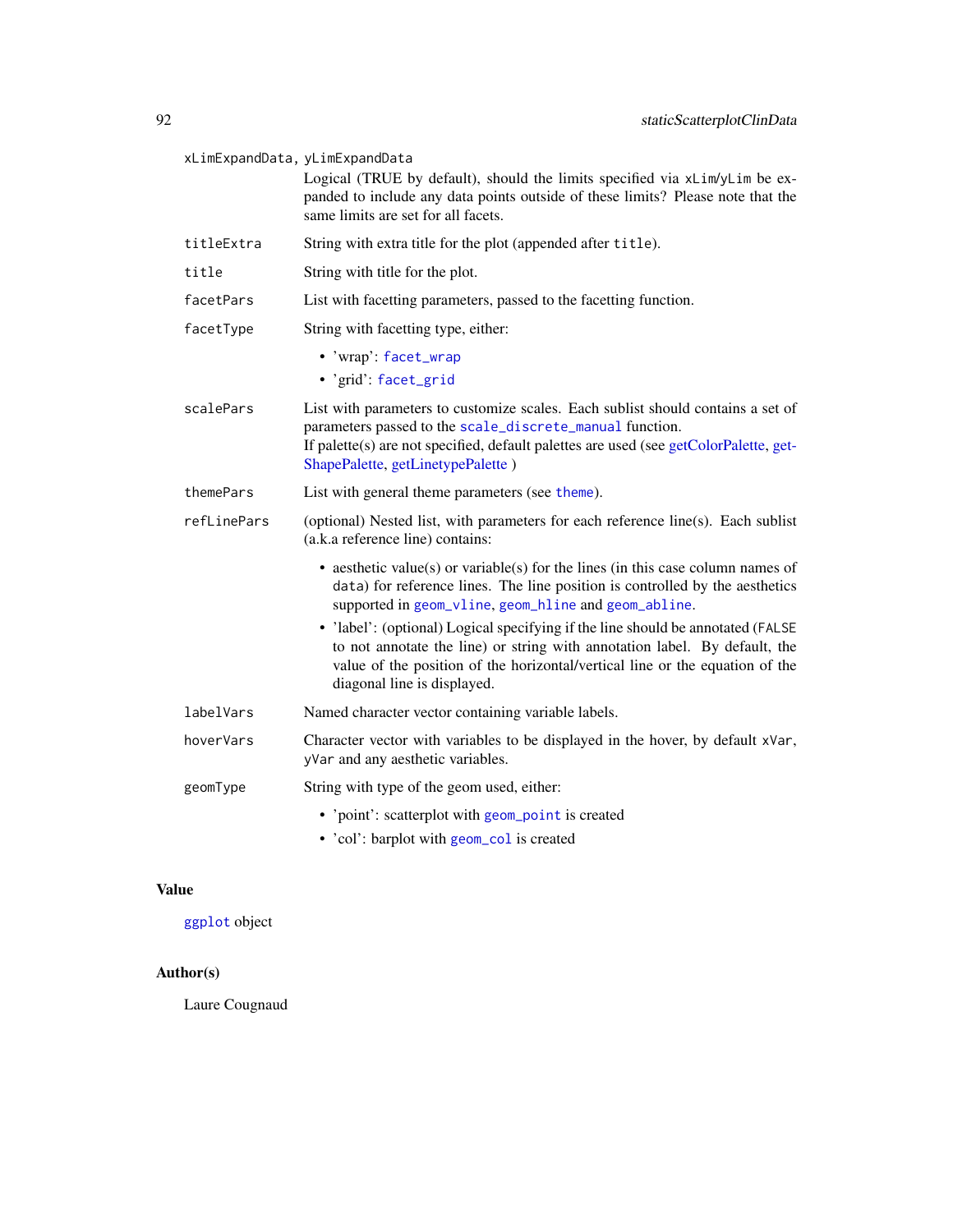<span id="page-92-1"></span><span id="page-92-0"></span>sunburstClinData *Sunburst interactive plot.*

# Description

Note: the table and plot are not (yet) linked.

# Usage

sunburstClinData(...)

## Arguments

| Arguments passed on to plotCountClinData<br>.<br>fault, the treemap is colored based by section.<br>able, in case it is a numeric variable.<br>they should be specified in hierarchical order (from parent to child node).<br>varsLab Named character vector with labels for vars.<br>sociated label.<br>sociated label.<br>or 'relative'.<br>subject-specific report, formatted as:<br><a href="./path-to-report">label</a><br>If multiple, they should be separated by: ', '.<br>The report $(s)$ will be:<br>(a.k.a 'profile') key when hovering on a point of the plot<br>table.<br>ing the plot data. (The plot and the table are not linked.)<br>data Data.frame with data. |                                                                                                                                                                   |
|-----------------------------------------------------------------------------------------------------------------------------------------------------------------------------------------------------------------------------------------------------------------------------------------------------------------------------------------------------------------------------------------------------------------------------------------------------------------------------------------------------------------------------------------------------------------------------------------------------------------------------------------------------------------------------------|-------------------------------------------------------------------------------------------------------------------------------------------------------------------|
|                                                                                                                                                                                                                                                                                                                                                                                                                                                                                                                                                                                                                                                                                   |                                                                                                                                                                   |
|                                                                                                                                                                                                                                                                                                                                                                                                                                                                                                                                                                                                                                                                                   | colorVar (optional) String with coloring variable (NULL by default). By de-                                                                                       |
|                                                                                                                                                                                                                                                                                                                                                                                                                                                                                                                                                                                                                                                                                   | colorRange (optional) Numeric vector of length 2 with range for the color vari-                                                                                   |
|                                                                                                                                                                                                                                                                                                                                                                                                                                                                                                                                                                                                                                                                                   | vars Character vector with variables of data containing plot nodes. If multiple,                                                                                  |
|                                                                                                                                                                                                                                                                                                                                                                                                                                                                                                                                                                                                                                                                                   |                                                                                                                                                                   |
|                                                                                                                                                                                                                                                                                                                                                                                                                                                                                                                                                                                                                                                                                   | valueVar String with numeric variable of data containing node value, and as-                                                                                      |
|                                                                                                                                                                                                                                                                                                                                                                                                                                                                                                                                                                                                                                                                                   | valueLab String with numeric variable of data containing node value, and as-                                                                                      |
|                                                                                                                                                                                                                                                                                                                                                                                                                                                                                                                                                                                                                                                                                   | valueType String with type of values in valueVar (branchvalues of the plot_ly)<br>function), among others: 'total' (default, only if sum(child) $\leq$ to parent) |
|                                                                                                                                                                                                                                                                                                                                                                                                                                                                                                                                                                                                                                                                                   | pathVar String with variable of data containing hyperlinks with path to the                                                                                       |
|                                                                                                                                                                                                                                                                                                                                                                                                                                                                                                                                                                                                                                                                                   |                                                                                                                                                                   |
|                                                                                                                                                                                                                                                                                                                                                                                                                                                                                                                                                                                                                                                                                   |                                                                                                                                                                   |
|                                                                                                                                                                                                                                                                                                                                                                                                                                                                                                                                                                                                                                                                                   | • compressed to a zip file and downloaded if the user clicks on the 'p'                                                                                           |
|                                                                                                                                                                                                                                                                                                                                                                                                                                                                                                                                                                                                                                                                                   | • included in a collapsible row, and clickable with hyperlinks in the table                                                                                       |
|                                                                                                                                                                                                                                                                                                                                                                                                                                                                                                                                                                                                                                                                                   | pathLab String with label for pathVar, included in the collapsible row in the                                                                                     |
|                                                                                                                                                                                                                                                                                                                                                                                                                                                                                                                                                                                                                                                                                   | table Logical, if TRUE (FALSE by default) returns also a datatable contain-                                                                                       |
|                                                                                                                                                                                                                                                                                                                                                                                                                                                                                                                                                                                                                                                                                   |                                                                                                                                                                   |
| colorLab String with label for colorVar.                                                                                                                                                                                                                                                                                                                                                                                                                                                                                                                                                                                                                                          |                                                                                                                                                                   |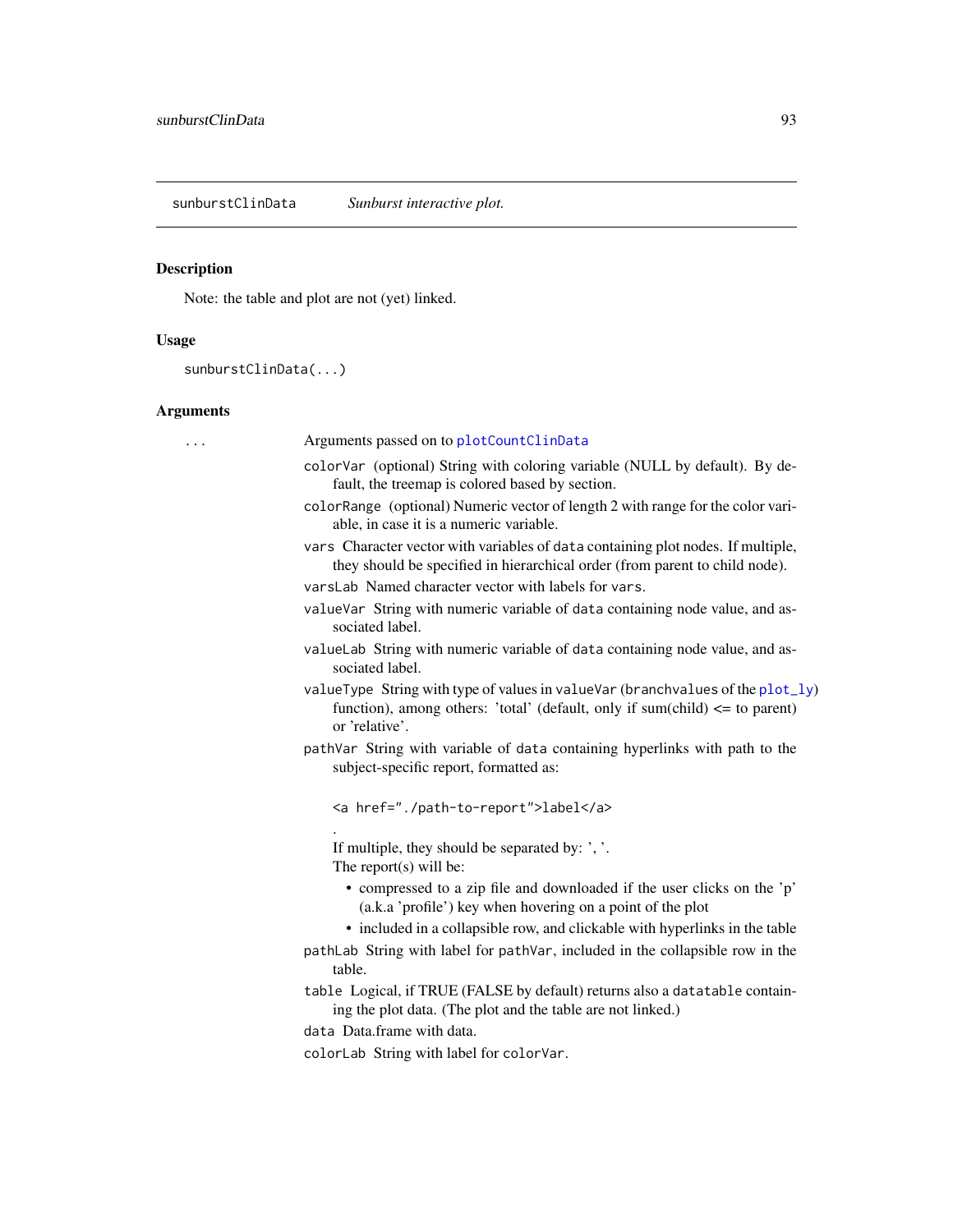<span id="page-93-0"></span>colorPalette (optional) Named character vector with color palette. If not specified, the viridis color palette is used. See [clinColors](#page-0-0).

titleExtra String with extra title for the plot (appended after title).

title String with title for the plot.

subtitle String with subtitle.

The subtitle is included at the top left of the plot, below the title.

caption String with caption.

The caption is included at the bottom right of the plot. Please note that this might overlap with vertical or rotated x-axis labels.

labelVars Named character vector containing variable labels.

width Numeric, width of the plot in pixels, 700 by default.

height Numeric, height of the plot in pixels, 700 by default.

hoverVars Character vector with variable(s) to be displayed in the hover, by default any position and aesthetic variables displayed in the plot.

hoverLab Named character vector with labels for hoverVars.

id String with general id for the plot:

- 'id' is used as group for the [SharedData](#page-0-0)
- 'button:[id]' is used as button ID if table is TRUE

If not specified, a random id, as 'plotClinData[X]' is used.

verbose Logical, if TRUE (FALSE by default) progress messages are printed in the current console. For the visualizations, progress messages during

download of subject-specific report are displayed in the browser console.

tableVars Character vector with variables to be included in the table.

tableLab Named character vector with labels for each tableVars.

tableButton Logical, if TRUE (by default) the table is included within an HTML button.

tablePars List with parameters passed to the [getClinDT](#page-0-0) function.

#### Value

Either:

- if a table is requested: a clinDataReview object, a.k.a a list with the 'plot' ([plotly](#page-0-0) object) and 'table' ([datatable](#page-0-0) object)
- otherwise: a [plotly](#page-0-0) object

#### Author(s)

Laure Cougnaud

#### See Also

Other visualizations of summary statistics for clinical data: [barplotClinData\(](#page-8-0)), [boxplotClinData\(](#page-12-0)), [errorbarClinData\(](#page-35-0)), [plotCountClinData\(](#page-74-0)), [treemapClinData\(](#page-101-0))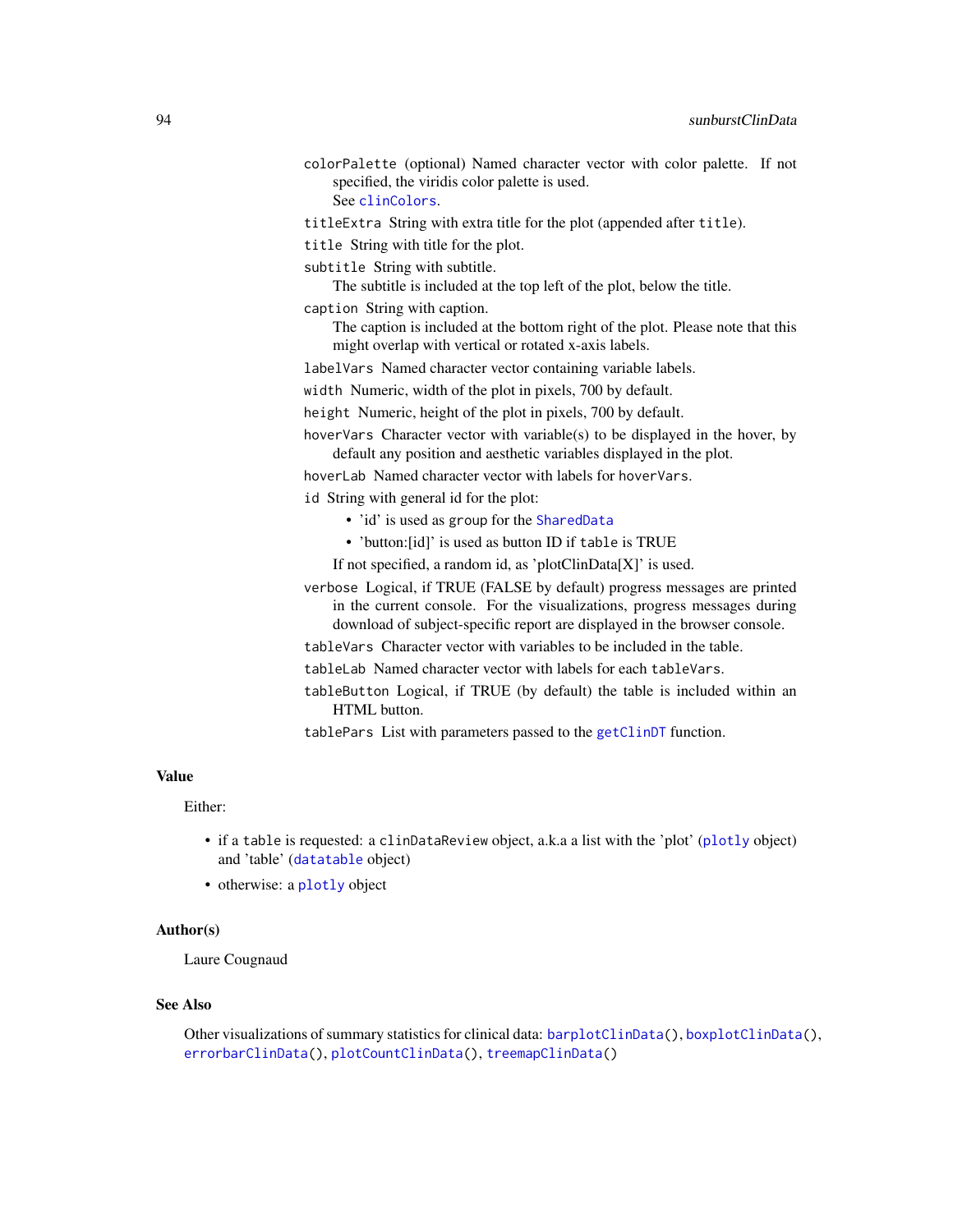## sunburstClinData 95

#### Examples

```
library(clinUtils)
data(dataADaMCDISCP01)
labelVars <- attr(dataADaMCDISCP01, "labelVars")
dataAE <- dataADaMCDISCP01$ADAE
dataDM <- dataADaMCDISCP01$ADSL
## example of basic sunburst:
# sunburst takes as input table with counts
library(inTextSummaryTable)
# total counts: Safety Analysis Set (patients with start date for the first treatment)
dataTotal <- subset(dataDM, RFSTDTC != "")
# compute adverse event table
tableAE <- getSummaryStatisticsTable(
data = dataAE,
rowVar = c("AESOC", "AEDECOD"),
dataTotal = dataTotal,
rowOrder = "total",
labelVars = labelVars,
stats = getStats("count"),
# plotly treemap requires records (rows) for each group
rowVarTotalInclude = "AEDECOD",
outputType = "data.frame-base"
)
dataSunburst <- tableAE
dataSunburst$n <- as.numeric(dataSunburst$n)
# create plot
sunburstClinData(
data = dataSunburst,
vars = c("AESOC", "AEDECOD"),
valueVar = "n",valueLab = "Number of patients with adverse events"
)
## example where sum(counts) of child = counts of parent
# counts of patients per arm/site
tableDM <- getSummaryStatisticsTable(
data = dataDM,
rowVar = c("ARM", "SITEID"),
labelVars = labelVars,
```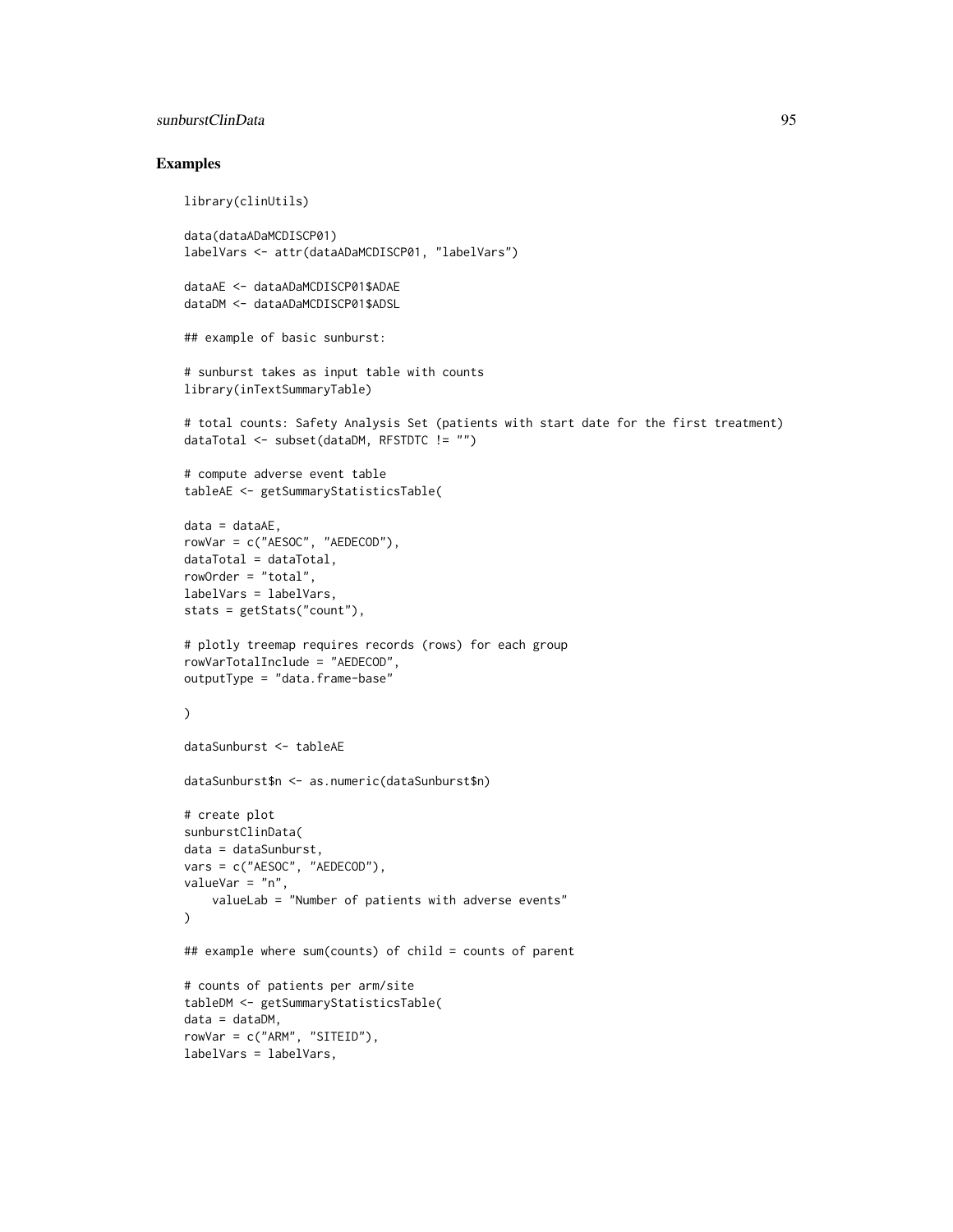```
# plotly treemap requires records (rows) for each group
rowVarTotalInclude = "SITEID",
rowTotalInclude = TRUE,
outputType = "data.frame-base"
)
tableDM$statN <- as.numeric(tableDM$statN)
# create the plot
sunburstClinData(
data = tableDM,
vars = c("ARM", "SITEID"),
valueVar = "statN", valueLab = "Counts of patients",
valueType = "total",
caption = "The sectors are colored by category.",
subtitle = "Group: treatment and site"
)
```
tableClinData *Create a 'clinical data table', associated to a plot.*

### Description

Interactive table is created, with the possibility to have clickeable link to patient-specific report, and included within a button.

#### Usage

```
tableClinData(
  data,
  idVar = "USUBJID",
  idLab = getLabelVar(idVar, labelVars = labelVars),
  keyVar = NULL,
  keyLab = getLabelVar(keyVar, labelVars = labelVars),
  pathVar = NULL,
 pathLab = getLabelVar(pathVar, labelVars = labelVars),
 pathExpand = FALSE,tableVars = colnames(data),
  tableLab = getLabelVar(tableVars, labelVars = labelVars),
  tableButton = TRUE,
  tableParts = list(),
  id = paste0("plotClinData", sample.int(n = 1000, size = 1)),labelVars = NULL,
  verbose = FALSE
```

```
)
```
## Arguments

data Data.frame with data.

<span id="page-95-0"></span>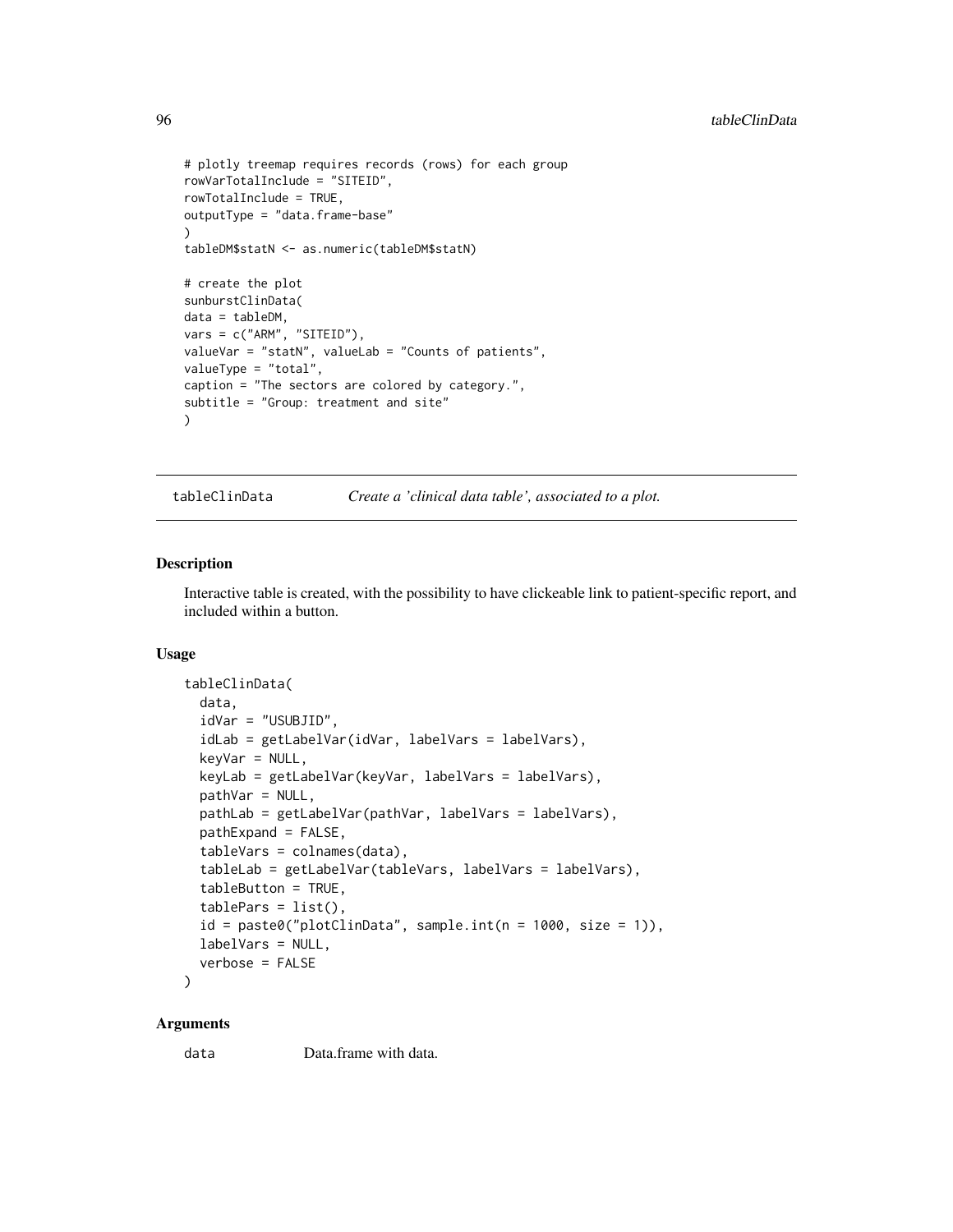# <span id="page-96-0"></span>tableClinData 97

| idVar       | String with variable containing subject ID.                                                                                                                                                                          |
|-------------|----------------------------------------------------------------------------------------------------------------------------------------------------------------------------------------------------------------------|
| idLab       | String with label for idVar.                                                                                                                                                                                         |
| keyVar      | String with unique key variable, identifying unique group for which the link<br>between the table and the plot should be done.                                                                                       |
| keyLab      | String with label for keyVar.                                                                                                                                                                                        |
| pathVar     | String with variable of data containing hyperlinks with path to the subject-<br>specific report, formatted as:                                                                                                       |
|             | <a href="./path-to-report">label</a>                                                                                                                                                                                 |
|             | If multiple, they should be separated by: ', '.<br>The report $(s)$ will be:                                                                                                                                         |
|             | • compressed to a zip file and downloaded if the user clicks on the 'p' (a.k.a<br>'profile') key when hovering on a point of the plot<br>• included in a collapsible row, and clickable with hyperlinks in the table |
| pathLab     | String with label for path Var, included in the collapsible row in the table.                                                                                                                                        |
| pathExpand  | Logical, should the variable in pathExpand be included in a collapsible row or<br>as hyperlink in the table? Should be TRUE for if multiple paths are included for<br>each idVar, FALSE otherwise (by default).      |
| tableVars   | Character vector with variables to be included in the table.                                                                                                                                                         |
| tableLab    | Named character vector with labels for each table Vars.                                                                                                                                                              |
| tableButton | Logical, if TRUE (by default) the table is included within an HTML button.                                                                                                                                           |
| tablePars   | List with parameters passed to the getClinDT function.                                                                                                                                                               |
| id          | String with general id for the plot:                                                                                                                                                                                 |
|             | . 'id' is used as group for the SharedData                                                                                                                                                                           |
|             | • 'button: [id]' is used as button ID if table is TRUE                                                                                                                                                               |
|             | If not specified, a random id, as 'plotClinData[X]' is used.                                                                                                                                                         |
| labelVars   | Named character vector containing variable labels.                                                                                                                                                                   |
| verbose     | Logical, if TRUE (FALSE by default) progress messages are printed in the cur-<br>rent console.                                                                                                                       |

## Value

[datatable](#page-0-0)

# Author(s)

Laure Cougnaud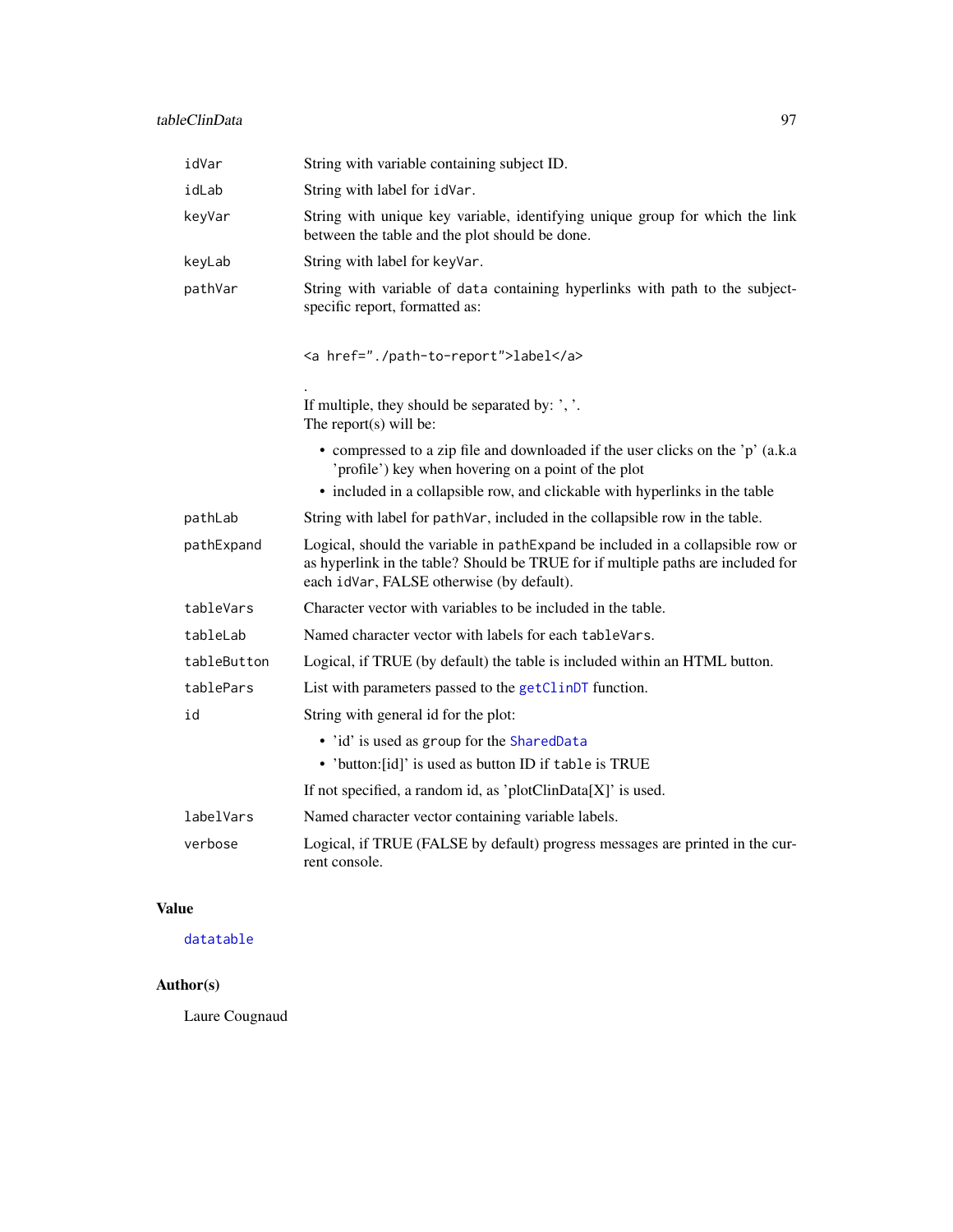```
timeProfileIntervalPlot
```
*Visualize time intervals across subjects/parameters.*

#### Description

Visualize time intervals across subjects/parameters.

#### Usage

```
timeProfileIntervalPlot(
  data,
  paramVar,
 paramLab = getLabelVar(paramVar, labelVars = labelVars),
 paramVarSep = " - "paramGroupVar = NULL,
  timeStartVar,
  timeStartLab = getLabelVar(timeStartVar, labelVars = labelVars),
  timeEndVar,
  timeEndLab = getLabelVar(timeEndVar, labelVars = labelVars),
  timeStartShapeVar = NULL,
  timeStartShapeLab = getLabelVar(timeStartShapeVar, labelVars = labelVars),
  timeEndShapeVar = NULL,
  timeEndShapeLab = getLabelVar(timeEndShapeVar, labelVars = labelVars),
  shapePalette = NULL,
  colorVar = NULL,
  colorLab = getLabelVar(colorVar, labelVars = labelVars),
  colorPalette = NULL,
  alpha = 1,
  yLab = NULL,xLab = paste(c(timeStartLab, timeEndLab), collapse = " and "),
  title = NULL,
  subtitle = NULL,
  caption = NULL,
  labelVars = NULL,
 width = 800,
 height = NULL,hoverVars,
  hoverLab,
  idVar = "USUBJID",
  idLab = getLabelVar(idVar, labelVars = labelVars),
  pathVar = NULL,
  pathLab = getLabelVar(pathVar, labelVars = labelVars),
  table = FALSE,tableVars,
  tableLab,
  tableButton = TRUE,
```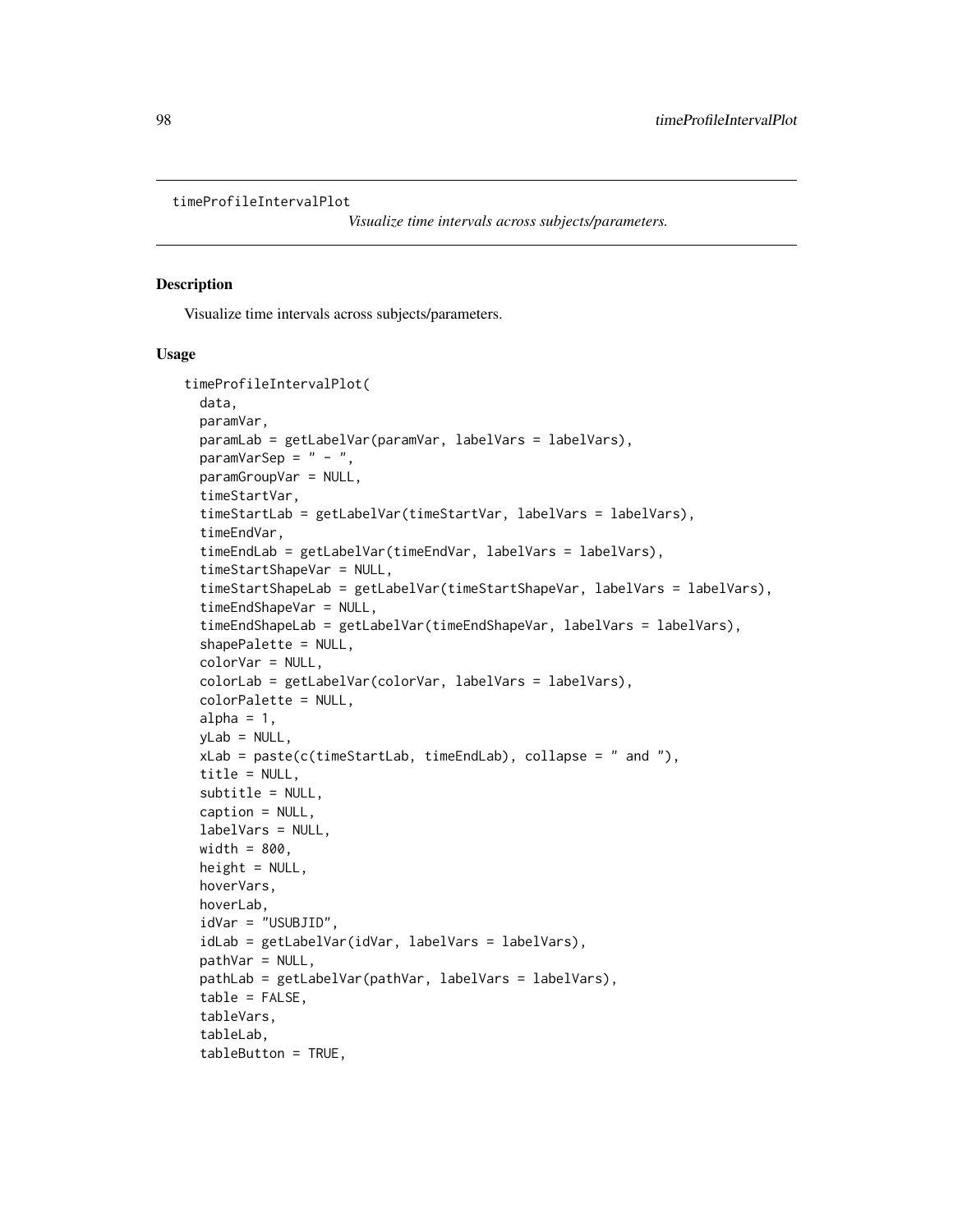```
tablePars = list(),
  id = paste0("plotClinData", sample.int(n = 1000, size = 1)),verbose = FALSE\mathcal{L}
```

| data              | Data.frame with data.                                                                                                                                           |
|-------------------|-----------------------------------------------------------------------------------------------------------------------------------------------------------------|
| paramVar          | Character vector with variable of data to represent in the y-axis.                                                                                              |
| paramLab          | (optional) String with label for paramVar.                                                                                                                      |
| paramVarSep       | (optional) String with separator used to combined paramVar if multiple.                                                                                         |
| paramGroupVar     | (optional) Character vector with variable(s) to group/order the paramVar ele-<br>ments in the y-axis.                                                           |
| timeStartVar      | String with variable with the start of the time interval.                                                                                                       |
| timeStartLab      | (optional) String with label for timeStartVar.                                                                                                                  |
| timeEndVar        | String with variable with the end of the time interval.                                                                                                         |
| timeEndLab        | (optional) String with label for timeEndVar.                                                                                                                    |
| timeStartShapeVar |                                                                                                                                                                 |
|                   | (optional) String with variable used for the shape of the start of the time interval.                                                                           |
| timeStartShapeLab |                                                                                                                                                                 |
|                   | (optional) String with label for timeStartShapeVar.                                                                                                             |
| timeEndShapeVar   | (optional) String with variable used for the shape of the end of the time interval.                                                                             |
| timeEndShapeLab   |                                                                                                                                                                 |
|                   | (optional) String with label for timeEndShapeVar.                                                                                                               |
| shapePalette      | (optional) Character vector with shape palette for timeStartShapeVar and timeEndShapeVar.                                                                       |
| colorVar          | (optional) String with color variable.                                                                                                                          |
| colorLab          | String with label for colorVar.                                                                                                                                 |
| colorPalette      | (optional) Named character vector with color palette. If not specified, the viridis<br>color palette is used.<br>See clinColors.                                |
| alpha             | (optional) Numeric with transparency, 1 by default.                                                                                                             |
| xLab, yLab        | (optional) String with labels for the x/y-axis.                                                                                                                 |
| title             | String with title for the plot.                                                                                                                                 |
| subtitle          | String with subtitle.<br>The subtitle is included at the top left of the plot, below the title.                                                                 |
| caption           | String with caption.<br>The caption is included at the bottom right of the plot. Please note that this<br>might overlap with vertical or rotated x-axis labels. |
| labelVars         | Named character vector containing variable labels.                                                                                                              |
| width             | Numeric, width of the plot in pixels, 700 by default.                                                                                                           |
| height            | Numeric, height of the plot in pixels, 700 by default.                                                                                                          |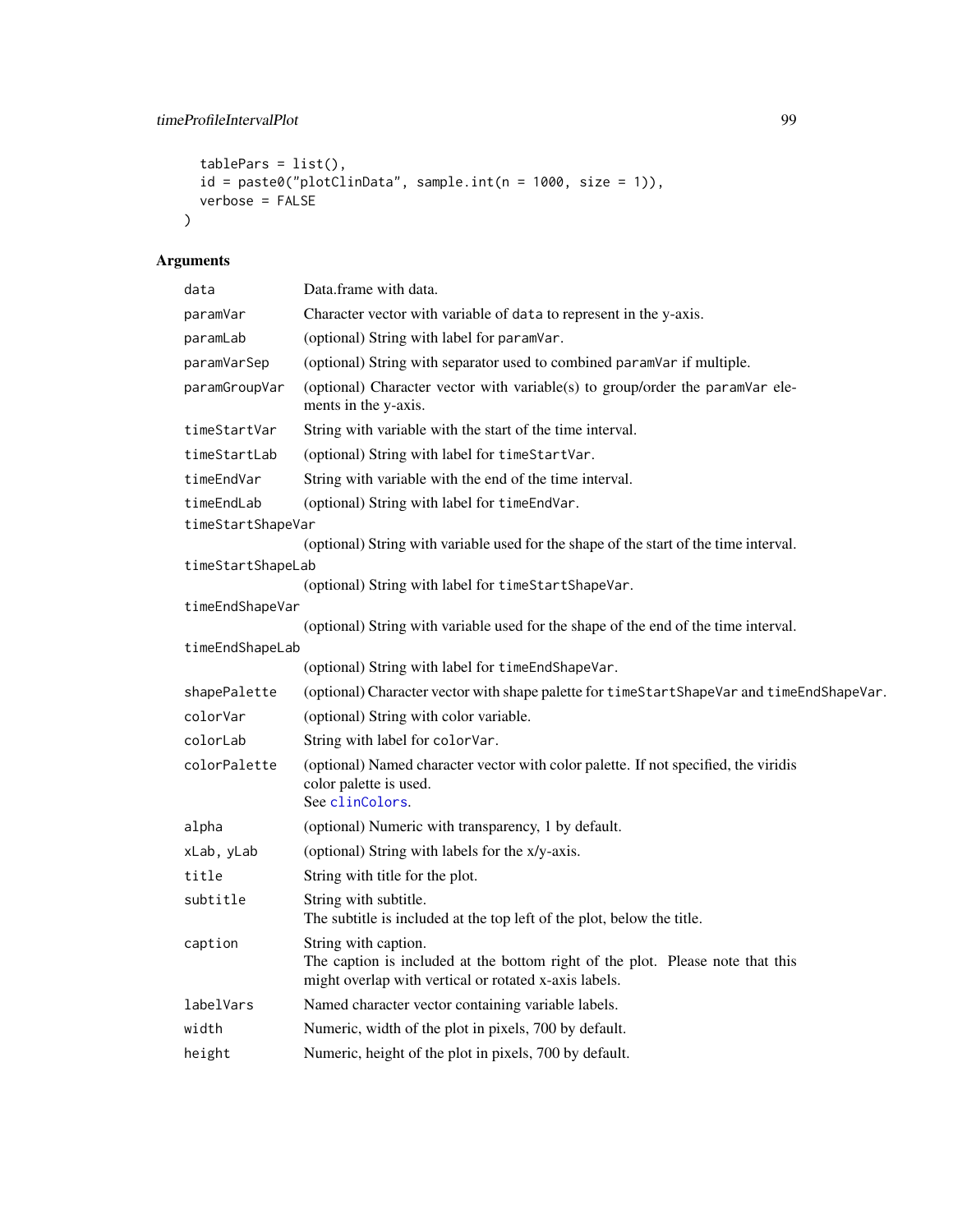<span id="page-99-0"></span>

| hoverVars   | Character vector with variable(s) to be displayed in the hover, by default any<br>position and aesthetic variables displayed in the plot.                                                                                                                                                                                                                                   |
|-------------|-----------------------------------------------------------------------------------------------------------------------------------------------------------------------------------------------------------------------------------------------------------------------------------------------------------------------------------------------------------------------------|
| hoverLab    | Named character vector with labels for hoverVars.                                                                                                                                                                                                                                                                                                                           |
| idVar       | String with variable containing subject ID.                                                                                                                                                                                                                                                                                                                                 |
| idLab       | String with label for idVar.                                                                                                                                                                                                                                                                                                                                                |
| pathVar     | String with variable of data containing hyperlinks with path to the subject-<br>specific report, formatted as:                                                                                                                                                                                                                                                              |
|             | <a href="./path-to-report">label</a>                                                                                                                                                                                                                                                                                                                                        |
|             | If multiple, they should be separated by: ', '.<br>The report $(s)$ will be:                                                                                                                                                                                                                                                                                                |
|             | • compressed to a zip file and downloaded if the user clicks on the 'p' (a.k.a<br>'profile') key when hovering on a point of the plot<br>• included in a collapsible row, and clickable with hyperlinks in the table                                                                                                                                                        |
| pathLab     | String with label for pathVar, included in the collapsible row in the table.                                                                                                                                                                                                                                                                                                |
| table       | Logical, if TRUE (FALSE by default) returns also a datatable containing the<br>plot data. The plot and table are linked when included in a Rmarkdown doc-<br>ument: when clicking on an plot element, only the corresponding records are<br>retained in the associated table; when some records are selected in the table,<br>they are highlighted in the associated table. |
| tableVars   | Character vector with variables to be included in the table.                                                                                                                                                                                                                                                                                                                |
| tableLab    | Named character vector with labels for each table Vars.                                                                                                                                                                                                                                                                                                                     |
| tableButton | Logical, if TRUE (by default) the table is included within an HTML button.                                                                                                                                                                                                                                                                                                  |
| tablePars   | List with parameters passed to the getClinDT function.                                                                                                                                                                                                                                                                                                                      |
| id          | String with general id for the plot:                                                                                                                                                                                                                                                                                                                                        |
|             | • 'id' is used as group for the SharedData<br>• 'button: [id]' is used as button ID if table is TRUE                                                                                                                                                                                                                                                                        |
|             | If not specified, a random id, as 'plotClinData[X]' is used.                                                                                                                                                                                                                                                                                                                |
| verbose     | Logical, if TRUE (FALSE by default) progress messages are printed in the cur-<br>rent console. For the visualizations, progress messages during download of<br>subject-specific report are displayed in the browser console.                                                                                                                                                |

## Value

# Either:

- if a table is requested: a clinDataReview object, a.k.a a list with the 'plot' ([plotly](#page-0-0) object) and 'table' ([datatable](#page-0-0) object)
- otherwise: a [plotly](#page-0-0) object

## Author(s)

Laure Cougnaud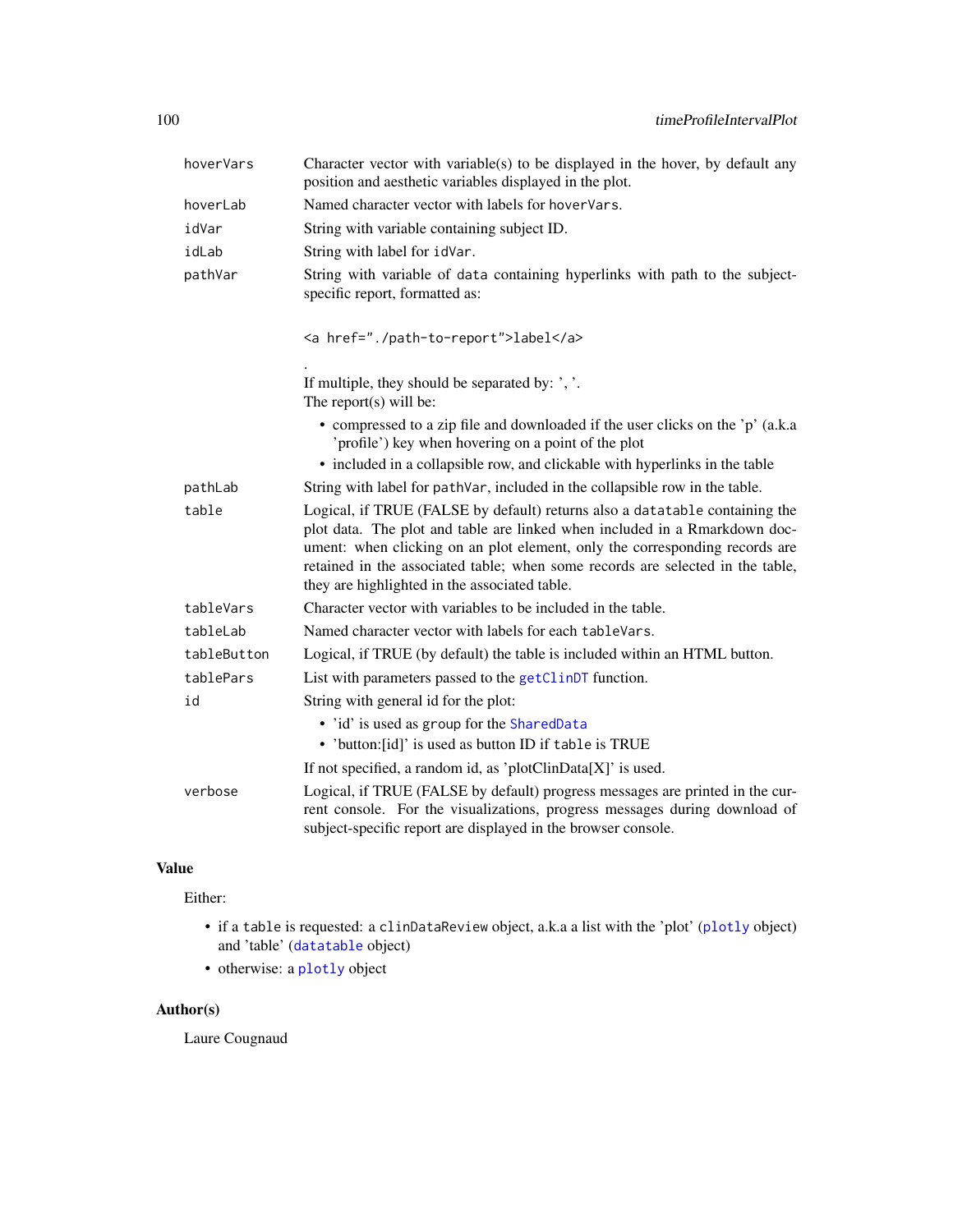#### <span id="page-100-1"></span><span id="page-100-0"></span>Description

Transform data from long to wide format. This function converts formats with the stats::reshape function.

#### Usage

```
transformData(data, transformations, verbose = FALSE, labelVars = NULL)
```
#### Arguments

data Data.frame with input data to transform.

transformations

Transformations (or list of those) as a list with:

- 'type': String with type of transformation. Currently, only: 'pivot\_wider' is available
- extra parameters for the transformation, for:
	- 'pivot\_wider':
		- \* 'varsID': Character vector with variable(s) of data defining unique records in the wide format. Corresponds to the idvar parameter of the reshape function.
		- \* 'varPivot': String with unique variable of data containing elements to pivot in different columns in the wide format (used for column names). Corresponds to the timevar parameter of the reshape function.
		- \* 'varsValue': Character vector with variable(s) of data used to fill the columns in the wide format. Corresponds to the v.names parameter of the reshape function.
- verbose Logical, if TRUE (FALSE by default) progress messages are printed in the current console. For the visualizations, progress messages during download of subject-specific report are displayed in the browser console.

```
labelVars Named character vector containing variable labels.
```
#### Value

A data.frame in wide format.

#### Author(s)

Laure Cougnaud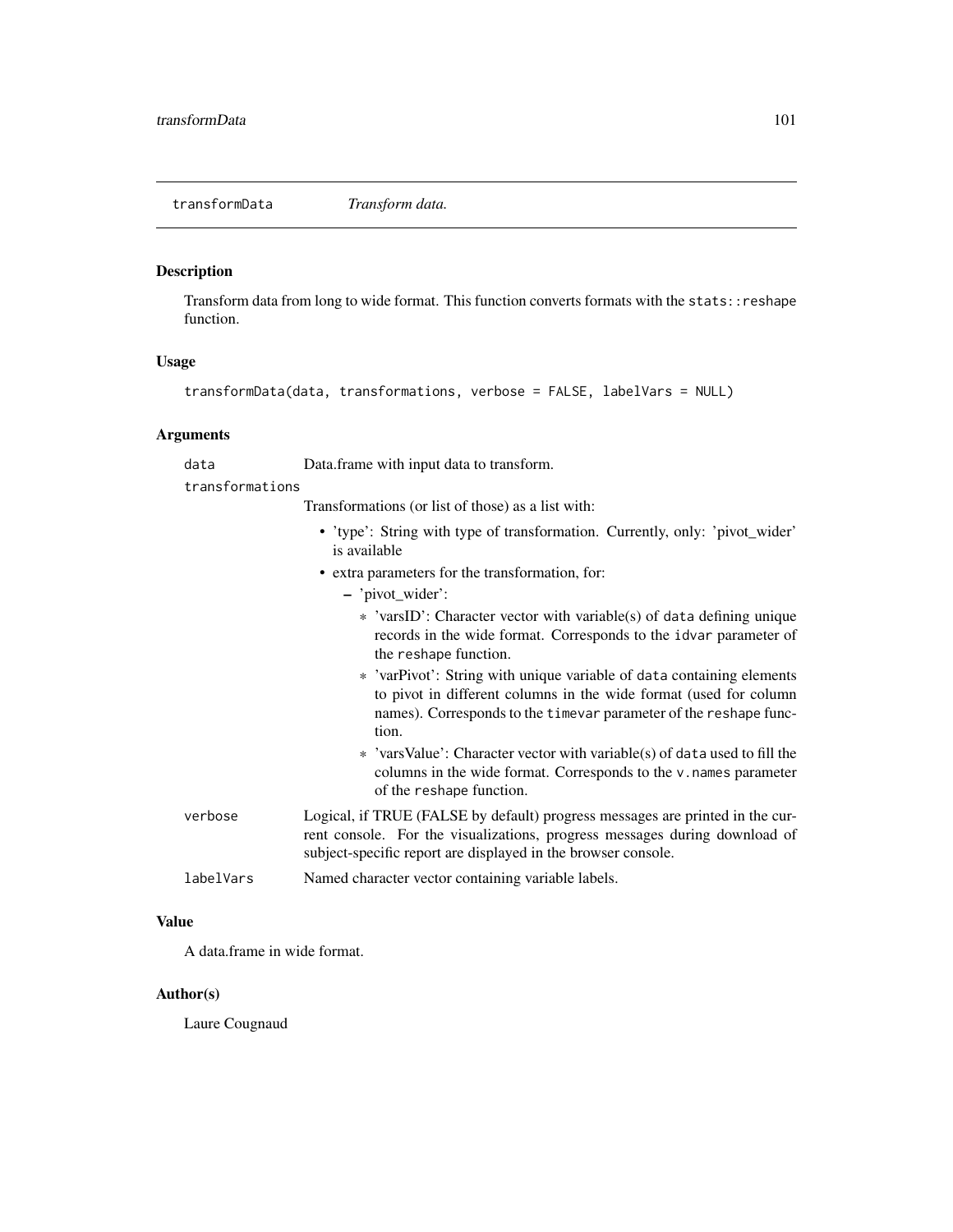<span id="page-101-1"></span><span id="page-101-0"></span>

# Description

Note: the table and plot are not (yet) linked.

# Usage

treemapClinData(...)

## Arguments

| . | Arguments passed on to plotCountClinData                                                                                                                                            |
|---|-------------------------------------------------------------------------------------------------------------------------------------------------------------------------------------|
|   | colorVar (optional) String with coloring variable (NULL by default). By de-<br>fault, the treemap is colored based by section.                                                      |
|   | colorRange (optional) Numeric vector of length 2 with range for the color vari-<br>able, in case it is a numeric variable.                                                          |
|   | vars Character vector with variables of data containing plot nodes. If multiple,<br>they should be specified in hierarchical order (from parent to child node).                     |
|   | varsLab Named character vector with labels for vars.                                                                                                                                |
|   | valueVar String with numeric variable of data containing node value, and as-<br>sociated label.                                                                                     |
|   | valueLab String with numeric variable of data containing node value, and as-<br>sociated label.                                                                                     |
|   | valueType String with type of values in valueVar (branchvalues of the plot_ly)<br>function), among others: 'total' (default, only if sum(child) $\leq$ to parent)<br>or 'relative'. |
|   | pathVar String with variable of data containing hyperlinks with path to the<br>subject-specific report, formatted as:                                                               |
|   | <a href="./path-to-report">label</a>                                                                                                                                                |
|   | If multiple, they should be separated by: ', '.<br>The report $(s)$ will be:                                                                                                        |
|   | • compressed to a zip file and downloaded if the user clicks on the 'p'<br>(a.k.a 'profile') key when hovering on a point of the plot                                               |
|   | • included in a collapsible row, and clickable with hyperlinks in the table                                                                                                         |
|   | pathLab String with label for pathVar, included in the collapsible row in the<br>table.                                                                                             |
|   | table Logical, if TRUE (FALSE by default) returns also a datatable contain-<br>ing the plot data. (The plot and the table are not linked.)                                          |
|   | data Data.frame with data.                                                                                                                                                          |
|   | colorLab String with label for colorVar.                                                                                                                                            |
|   |                                                                                                                                                                                     |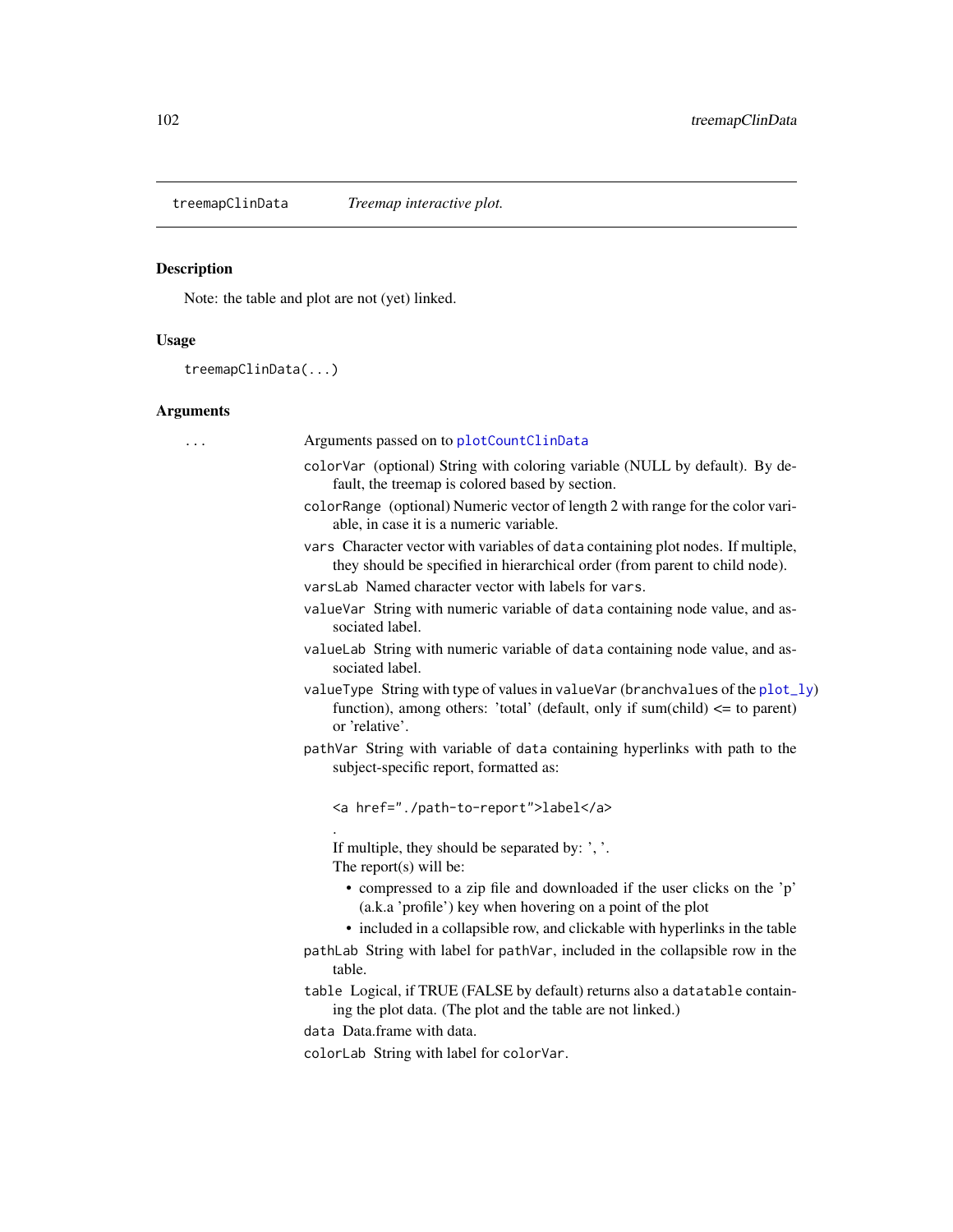<span id="page-102-0"></span>colorPalette (optional) Named character vector with color palette. If not specified, the viridis color palette is used. See [clinColors](#page-0-0).

titleExtra String with extra title for the plot (appended after title).

title String with title for the plot.

subtitle String with subtitle.

The subtitle is included at the top left of the plot, below the title.

caption String with caption.

The caption is included at the bottom right of the plot. Please note that this might overlap with vertical or rotated x-axis labels.

labelVars Named character vector containing variable labels.

width Numeric, width of the plot in pixels, 700 by default.

height Numeric, height of the plot in pixels, 700 by default.

hoverVars Character vector with variable(s) to be displayed in the hover, by default any position and aesthetic variables displayed in the plot.

hoverLab Named character vector with labels for hoverVars.

id String with general id for the plot:

- 'id' is used as group for the [SharedData](#page-0-0)
- 'button:[id]' is used as button ID if table is TRUE

If not specified, a random id, as 'plotClinData[X]' is used.

verbose Logical, if TRUE (FALSE by default) progress messages are printed in the current console. For the visualizations, progress messages during

download of subject-specific report are displayed in the browser console.

tableVars Character vector with variables to be included in the table.

tableLab Named character vector with labels for each tableVars.

tableButton Logical, if TRUE (by default) the table is included within an HTML button.

tablePars List with parameters passed to the [getClinDT](#page-0-0) function.

#### Value

Either:

- if a table is requested: a clinDataReview object, a.k.a a list with the 'plot' ([plotly](#page-0-0) object) and 'table' ([datatable](#page-0-0) object)
- otherwise: a [plotly](#page-0-0) object

#### Author(s)

Laure Cougnaud

#### See Also

Other visualizations of summary statistics for clinical data: [barplotClinData\(](#page-8-0)), [boxplotClinData\(](#page-12-0)), [errorbarClinData\(](#page-35-0)), [plotCountClinData\(](#page-74-0)), [sunburstClinData\(](#page-92-0))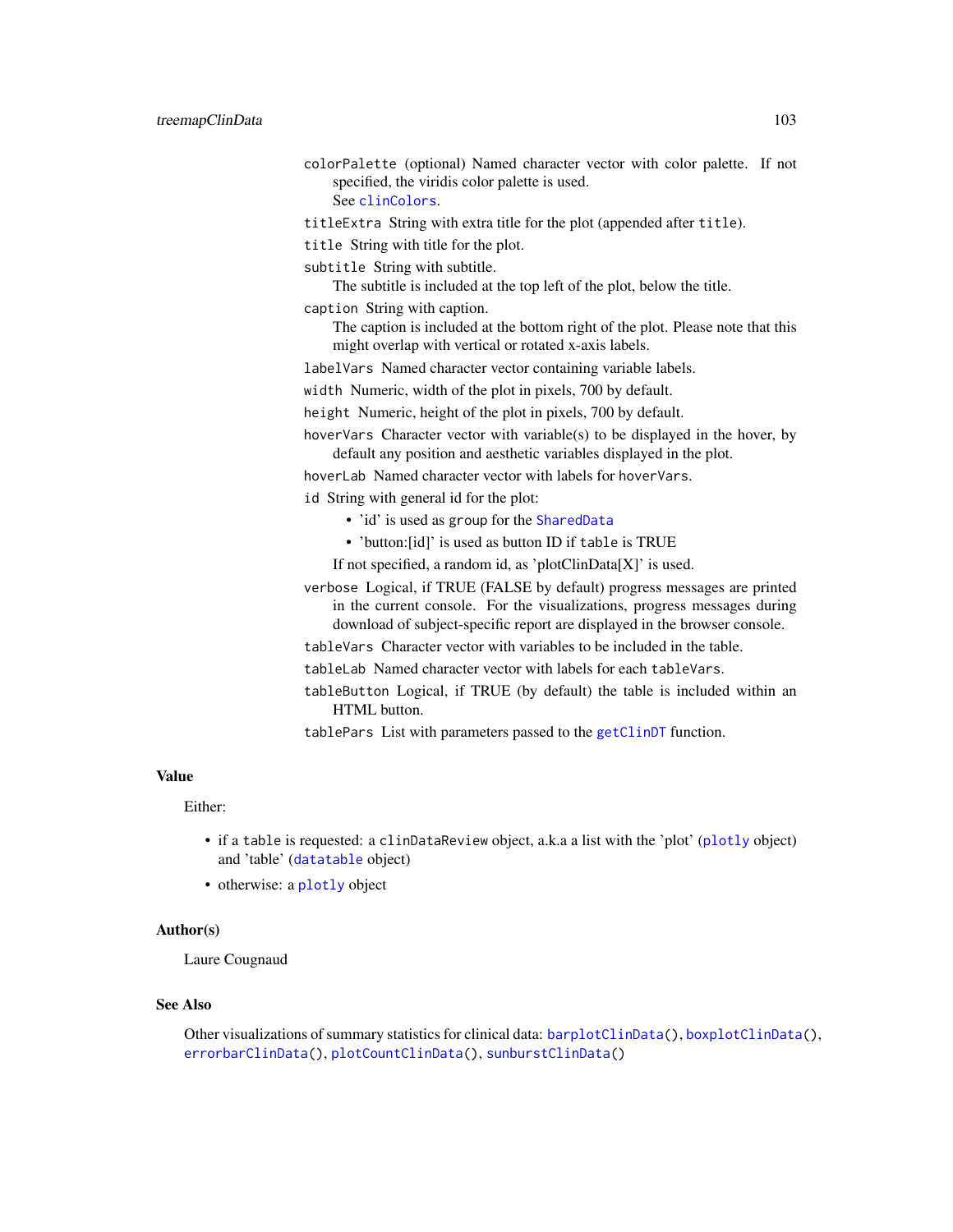#### Examples

```
library(clinUtils)
data(dataADaMCDISCP01)
labelVars <- attr(dataADaMCDISCP01, "labelVars")
dataDM <- dataADaMCDISCP01$ADSL
dataAE <- dataADaMCDISCP01$ADAE
library(plyr)
## basic treemap:
# treemap takes as input table with counts
library(inTextSummaryTable)
# total counts: Safety Analysis Set (patients with start date for the first treatment)
dataTotal <- subset(dataDM, RFSTDTC != "")
# compute adverse event table
tableAE <- getSummaryStatisticsTable(
data = dataAE,rowVar = c("AESOC", "AEDECOD"),
dataTotal = dataTotal,
rowOrder = "total",
labelVars = labelVars,
stats = getStats("count"),
# plotly treemap requires records (rows) for each group
rowVarTotalInclude = "AEDECOD",
outputType = "data.frame-base"
)
dataPlot <- tableAE
dataPlot$n <- as.numeric(dataPlot$n)
# create plot
treemapClinData(
data = dataPlot,
vars = c("AESOC", "AEDECOD"),
valueVar = "n",valueLab = "Number of patients with adverse events"
)
## treemap with coloring
# extract worst-case scenario
dataAE$AESEVN <- as.numeric(factor(dataAE$AESEV, levels = c("MILD", "MODERATE", "SEVERE")))
if(any(is.na(dataAE$AESEVN)))
```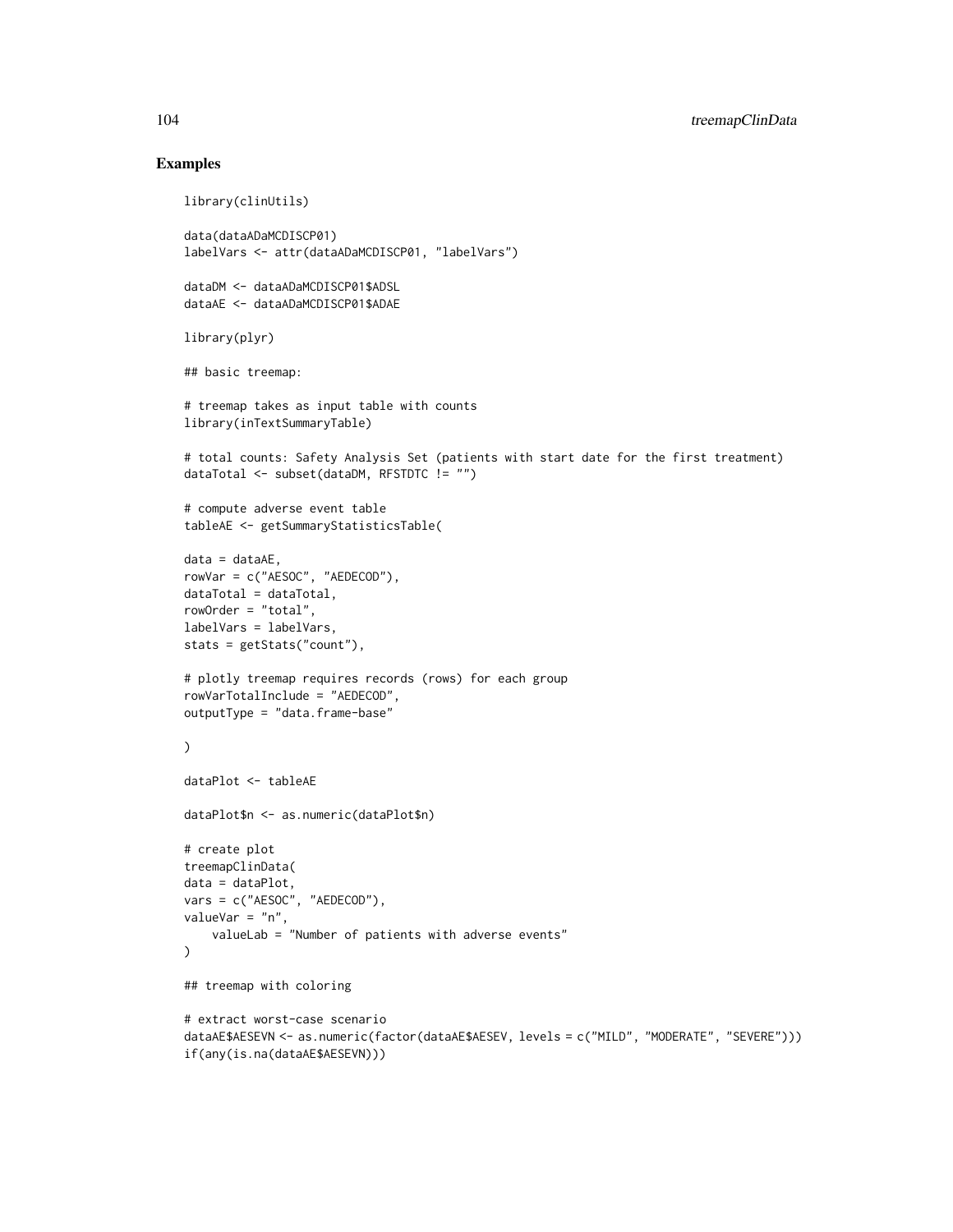#### <span id="page-104-0"></span>varToFm 105

```
stop("Severity should be filled for all subjects.")
dataAEWC <- ddply(dataAE, c("AESOC", "AEDECOD", "USUBJID"), function(x){
x[which.max(x$AESEVN), ]
})
dataTotalRow <- list(AEDECOD =
ddply(dataAEWC, c("AESOC", "USUBJID"), function(x){
x[which.max(x$AESEVN), ]
})
\mathcal{L}# compute adverse event table
tableAE <- getSummaryStatisticsTable(
data = dataAEWC,
rowVar = c("AESOC", "AEDECOD"),
var = "AESEVN",
dataTotal = dataTotal,
rowOrder = "total",
labelVars = labelVars,
# plotly treemap requires records (rows) for each group
rowVarTotalInclude = "AEDECOD",
dataTotalRow = dataTotalRow,
outputType = "data.frame-base"
)
dataPlot <- tableAE
dataPlot$statN <- as.numeric(dataPlot$statN)
dataPlot$statMean <- as.numeric(dataPlot$statMean)
# create plot
treemapClinData(
data = dataPlot,
vars = c("AESOC", "AEDECOD"),
valueVar = "statN", valueLab = "Number of patients with adverse events",
colorVar = "statMean", colorLab = "Mean severity"
\mathcal{L}
```
varToFm *Get formula for a specific variable, to be used in aesthetic specification in* [plot\\_ly](#page-0-0)*.*

#### Description

Get formula for a specific variable, to be used in aesthetic specification in  $plot_l$ .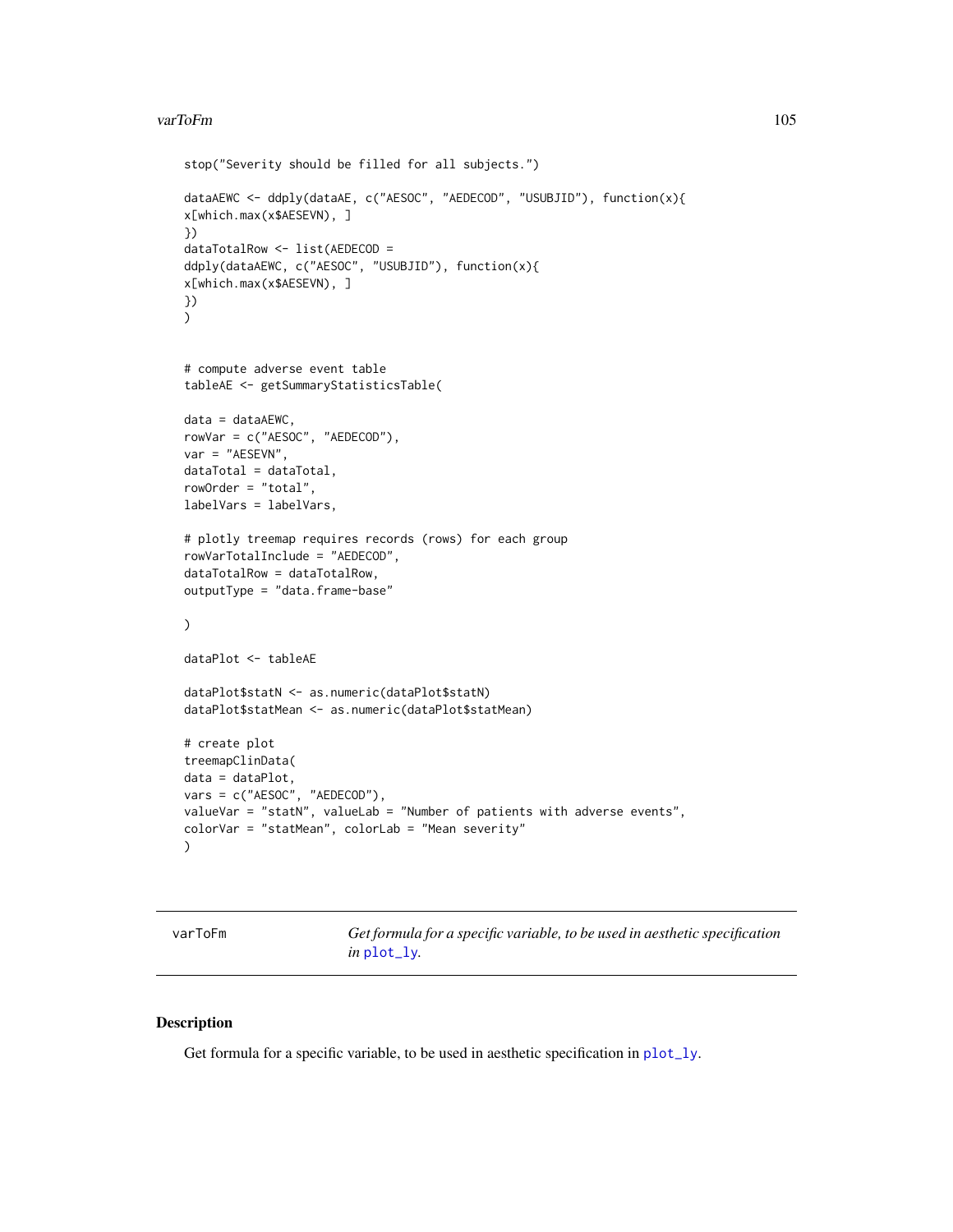## Usage

varToFm(var)

## Arguments

var Character vector with variable to combine. Otherwise with the '+' operator.

## Value

[as.formula](#page-0-0)

#### Author(s)

Laure Cougnaud

zipClinDataReview *Zip the clinical data report*

## Description

Create a zip folder of clinical data reports with a redirect page. The clinical data report out of the [render\\_clinDataReviewReport](#page-79-0) is copied into a new folder. A redirect html page is created to enable the user to navigate the report without needing to look into the new directory.

## Usage

```
zipClinDataReview(
  reportDir = "report",
  newDir = "report_dependencies",
  redirectPage = "report.html",
  zipFolder = "report.zip"
)
```
#### Arguments

| reportDir    | String for the path to the directory where the clinical data reports are stored                          |
|--------------|----------------------------------------------------------------------------------------------------------|
| newDir       | String for the path where the files from report Dir should be copied to.                                 |
| redirectPage | String with the path of the html file that redirects to the "1-introduction.html"<br>page of the report. |
| zipFolder    | String with the path to the zipped folder.                                                               |

## Value

The zip folder is created in the specified location.

<span id="page-105-0"></span>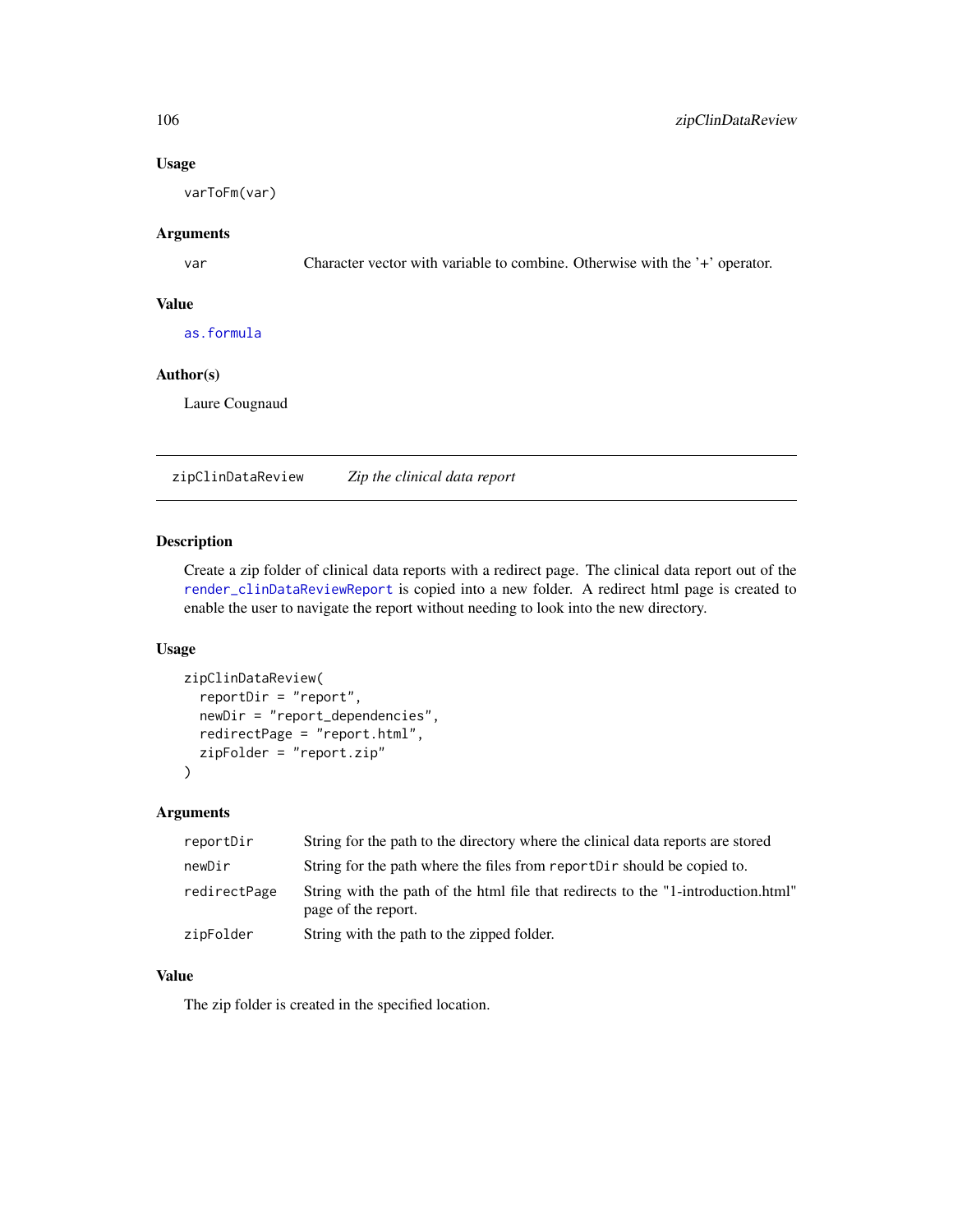# **Index**

∗ Clinical data visualization of individual profiles. scatterplotClinData, [82](#page-81-0) ∗ clinical data reporting checkReportTitles, [19](#page-18-1) convertMdToHtml, [30](#page-29-1) forceParams, [46](#page-45-1) getMdHeader, [58](#page-57-1) getParamsFromConfig, [60](#page-59-1) gitbook\_clinDataReview\_report, [67](#page-66-1) html\_clinDataReview\_report, [68](#page-67-1) knitPrintClinDataReview, [70](#page-69-1) render\_clinDataReviewReport, [80](#page-79-1) ∗ visualizations of summary statistics for clinical data barplotClinData, [9](#page-8-1) boxplotClinData, [13](#page-12-1) errorbarClinData, [36](#page-35-1) plotCountClinData, [75](#page-74-1) sunburstClinData, [93](#page-92-1) treemapClinData, [102](#page-101-1)

```
addDateOfReportRun, 4
addFacetPanel, 4
addReferenceLinesClinDataPlot, 5
annotateData, 6, 78
as.formula, 106
```
barplotClinData, [9,](#page-8-1) *[16](#page-15-0)*, *[39](#page-38-0)*, *[78](#page-77-0)*, *[94](#page-93-0)*, *[103](#page-102-0)* boxplotClinData, *[12](#page-11-0)*, [13,](#page-12-1) *[39](#page-38-0)*, *[78](#page-77-0)*, *[94](#page-93-0)*, *[103](#page-102-0)*

checkAvailabilityMetadata, [17](#page-16-0) checkConfigFile, [18](#page-17-0) checkReportTitles, [19,](#page-18-1) *[31](#page-30-0)*, *[47](#page-46-0)*, *[59](#page-58-1)*, *[61](#page-60-0)*, *[68,](#page-67-1) [69](#page-68-0)*, *[71](#page-70-0)*, *[82](#page-81-0)* checkTemplatesName, [19](#page-18-1) checkValueType, [20](#page-19-0) clinColors, *[10](#page-9-0)*, *[14](#page-13-0)*, *[22](#page-21-0)*, *[37](#page-36-0)*, *[76](#page-75-0)*, *[94](#page-93-0)*, *[99](#page-98-0)*, *[103](#page-102-0)* clinDataReview-common-args, [21](#page-20-0) clinDataReview-common-args-report, [23](#page-22-0) clinDataReview-common-args-summaryStatsVis, [23](#page-22-0) clinDataReview-templates, [24](#page-23-0) clinShapes, *[38](#page-37-0)* collapseHtmlContent, [29,](#page-28-0) *[72](#page-71-0)* compareTables, *[26](#page-25-0)*, *[28,](#page-27-0) [29](#page-28-0)* computeSummaryStatisticsTable, *[27](#page-26-0)[–29](#page-28-0)* convertMdToHtml, *[19](#page-18-1)*, [30,](#page-29-1) *[47](#page-46-0)*, *[59](#page-58-1)*, *[61](#page-60-0)*, *[68,](#page-67-1) [69](#page-68-0)*, *[71](#page-70-0)*, *[82](#page-81-0)* countNLines, [31](#page-30-0) createClinDataReviewReportSkeleton, [32,](#page-31-0) *[33](#page-32-0)* createExampleMetadata, [33](#page-32-0) createMainConfigSkeleton, [33](#page-32-0) createPatientProfileVar, [34](#page-33-0) createRedirectPage, [35](#page-34-0) createSubjectProfileReport, *[27](#page-26-0)* createTemplateDoc, [35](#page-34-0)

datatable, *[11](#page-10-0)*, *[16](#page-15-0)*, *[39](#page-38-0)*, *[77](#page-76-0)*, *[86](#page-85-0)*, *[94](#page-93-0)*, *[97](#page-96-0)*, *[100](#page-99-0)*, *[103](#page-102-0)* dlply, *[70](#page-69-1)*

errorbarClinData, *[12](#page-11-0)*, *[16](#page-15-0)*, [36,](#page-35-1) *[78](#page-77-0)*, *[94](#page-93-0)*, *[103](#page-102-0)* exportSessionInfoToMd, [41](#page-40-0) exportSummaryStatisticsTable, *[29](#page-28-0)*

facet\_grid, *[84](#page-83-0)*, *[92](#page-91-0)* facet\_wrap, *[84](#page-83-0)*, *[92](#page-91-0)* filterData, *[7](#page-6-0)*, [42,](#page-41-1) *[78](#page-77-0)* filterDataSingle, [45](#page-44-0) forceParams, *[19](#page-18-1)*, *[31](#page-30-0)*, [46,](#page-45-1) *[59](#page-58-1)*, *[61](#page-60-0)*, *[68,](#page-67-1) [69](#page-68-0)*, *[71](#page-70-0)*, *[82](#page-81-0)* formatDataForPlotClinData, [47](#page-46-0) formatHoverText, [48](#page-47-0) formatPathDateInfoMetadata, [49](#page-48-0) formatPlotlyClinData, [49](#page-48-0) formatToHierarchicalData, [51](#page-50-0) fromJSON, *[69](#page-68-0)*

geom\_abline, *[6](#page-5-1)*, *[22](#page-21-0)*, *[53](#page-52-0)*, *[55](#page-54-0)*, *[85](#page-84-0)*, *[92](#page-91-0)* geom\_col, *[92](#page-91-0)*